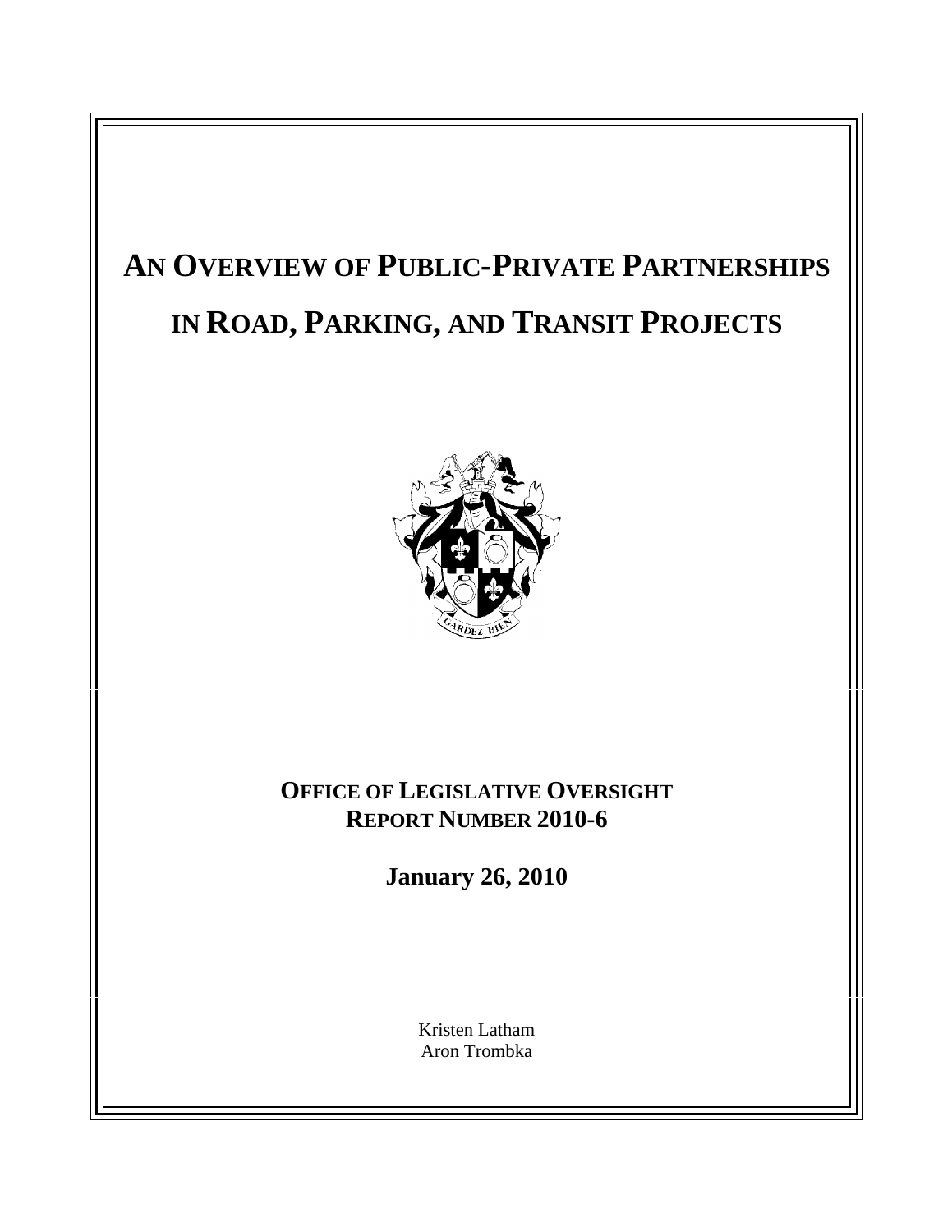#### **AN OVERVIEW OF PUBLIC-PRIVATE PARTNERSHIPS IN ROAD, PARKING, AND TRANSIT PROJECTS OFFICE OF LEGISLATIVE OVERSIGHT REPORT 2010-6 JANUARY 26, 2010**

State and local governments face a widening gap between increasing transportation system costs and declining public funds. There is growing interest in exploring alternative approaches to finance and operate public assets, including public-private partnerships. This report by the Office of Legislative Oversight (OLO) responds to the Council's request to identify the benefits, risks, and challenges associated with public-private partnership agreements for transportation projects in roads, parking, and transit.

#### **Overview**

The general accepted definition of a public-private partnership (P3) is a contractual agreement between public and private sector partners where a government agency contracts with a private entity to construct, operate, finance, maintain, and/ or manage a facility or system. While the public sector usually retains project ownership, the private sector is given additional decision rights as to how the certain tasks are completed or how the project is operated.

P3 arrangements span a continuum of public/ private responsibility. The diagram below depicts several P3 arrangements, with increasing levels of private sector responsibility from left to right. approaches range from more traditional procurements such as *Design Bid Build* and *Operations and Maintenance (O&M) Contracts*to full privatization of a project such as *Build Own Operate* and *Asset Sale*. It is not unusual for a P3 agreement to reflect a combination of two or more of these methods. For a more detailed definition of each public-private partnership arrangement identified, see Chapter II  $(\text{page 5}).$ 



#### **Continuum of Public-Private Partnership Arrangements**

**Public-Private Partnerships in the United States.** Recently, more interest exists in P3s for transportation projects because: (1) the transportation infrastructure is aging; (2) competition for limited public financing is increasing; and (3) the appeal among public sector decision makers is growing. Although numerous examples of public-private partnership projects exist worldwide, the number of

operational U.S. transportation partnership projects is relatively limited. Nationally as of 2008, there are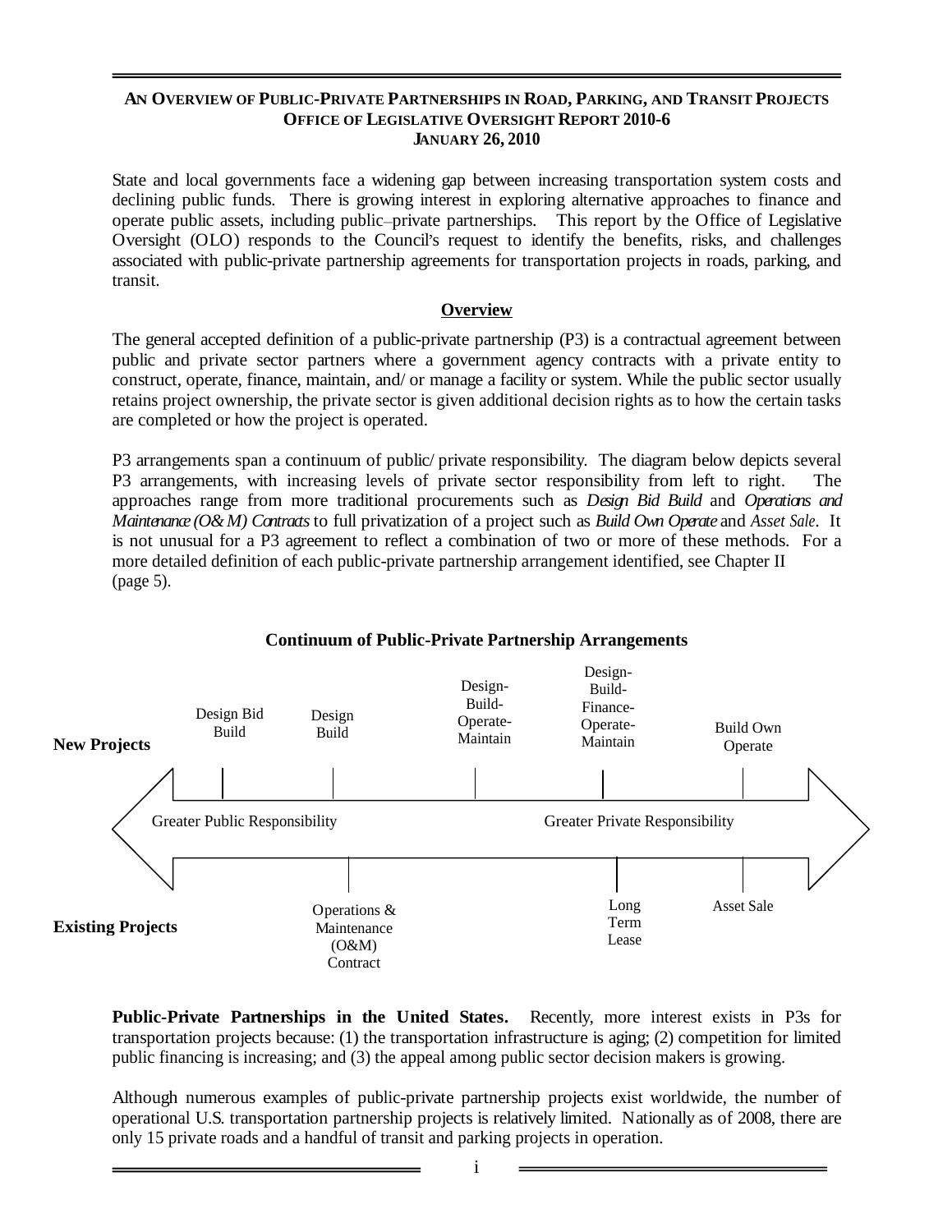#### **Legal Framework**

The Federal government promotes the establishment of public-private partnership transportation projects with numerous laws and programs. Through these measures, the Federal government has:

- Identified the private sector as a source for funding transportation improvements;
- Increased funding flexibility and relaxed funding restrictions for toll roads;
- Allowed the private sector to own toll facilities;
- Established credit assistance programs for private sector sponsors; and
- Encouraged the use of innovative financing methods.

To further encourage P3s, 25 states (including Maryland) have adopted some form of enabling legislation for transportation-related public-private partnerships. Some of these laws only authorize individual projects whereas others broadly authorize all types of P3s.

The Code of Maryland Regulations authorizes the State to enter into P3 agreements with private entities. While the Code does not expressly authorize use of P3s for highways, the Maryland Attorney General has ruled that the law does not prohibit "a private entity from owning, constructing, operating, or maintaining a highway." The General Assembly also established the Transportation Public-Private<br>Partnership Program to encourage the private sector's involvement in the acquisition, financing, construction, and operation of new and existing transportation facilities. The program primarily targets transit-oriented development projects.

#### **Financing**

Historically, state and local governments financed transportation infrastructure with a combination of state and local taxes and federal grants from the Federal Highway Trust Fund (funded by a federal gasoline tax). In recent years, governments have looked into "innovative finance mechanisms" – defined as alternatives or supplements to traditional, tax- or grant-based funding strategies – to fund transportation projects. The primary types of financing used in public-private partnership development are summarized below.

**Federal Credit Assistance.** To expedite the development of state and local transportation projects, the federal government has created a financial market that gives private entities access to credit, as a loan or a federal subsidy. Specific federal programs to finance P3 projects through credit assistance include: the Transportation Infrastructure Finance and Innovation Act (TIFIA) Program; the State Infrastructure Bank Program (SIB); and Section 129 Loans.

**Bonding and Debt Instruments.** Traditionally, the transportation bonds used to finance local highways and transit systems were municipal bonds, backed by the taxing authority of the state or local government. More recently, to access increased bond funding capacity, these governments have issued bonds backed by funding sources not previously used to secure debt. Examples of these approaches include: limited and special tax bonds; revenue bonds; private activity bonds; tax credit bonds; and anticipation notes.

**Other Mechanisms.** Some examples of other financial tools that state and local governments have used to structure the private financing and/ or ownership of transportation projects include: flexible match, pass-through tolls, and availability payments (payments based on project milestones or performance standards).

For more explanation of the financial mechanisms identified, see Chapter II (on page 12).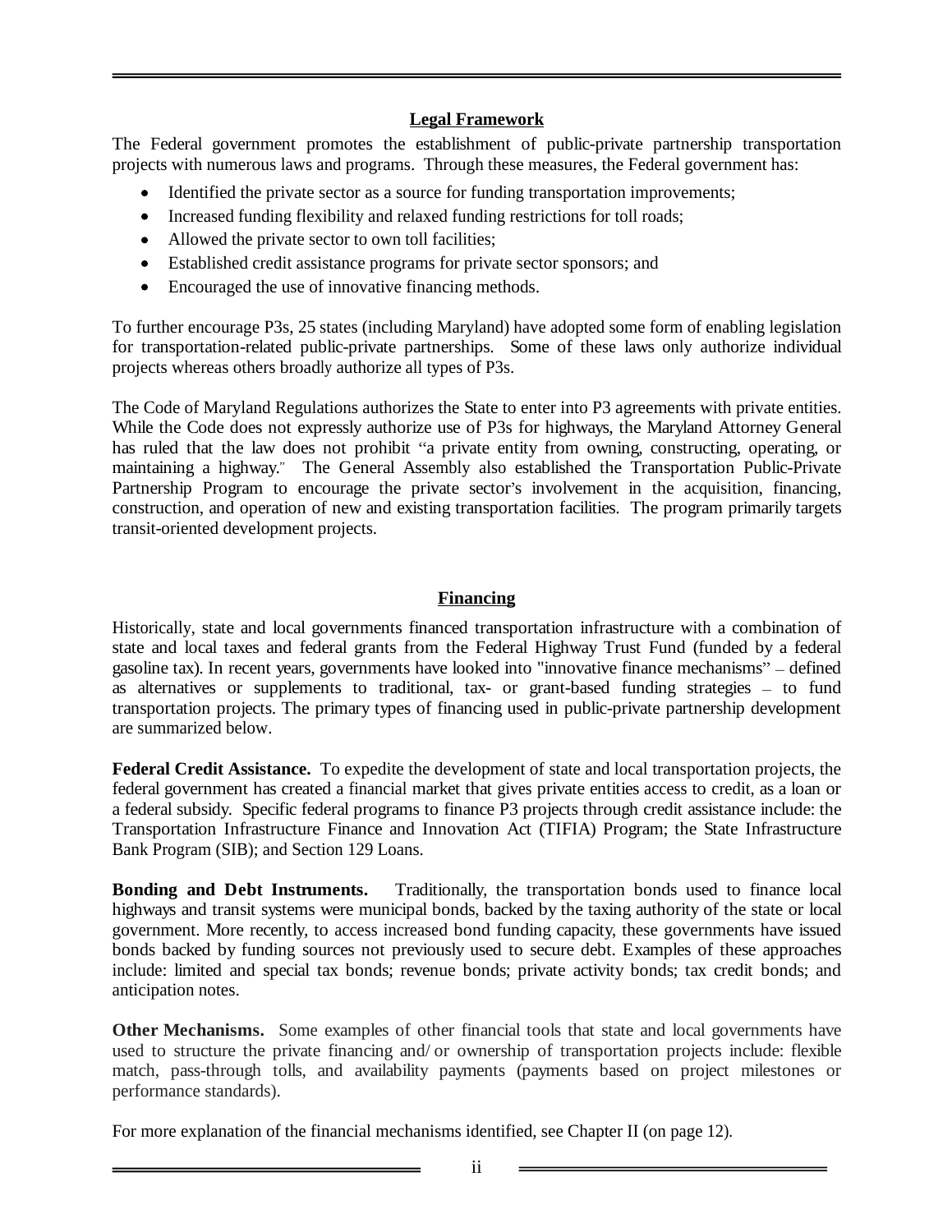#### **Benefits, Risks and Challenges**

**Benefits.** The involvement of the private sector in the development of transportation projects can provide additional financing options and operational flexibility to achieve a project's objectives. Some frequently cited benefits of P3s are:

- A Quick Influx of Cash. Contracts often stipulate a large upfront payment that local officials can use to close budget gaps or free up resources for other needs.
- Lower Project Costs. Agreements can lead to cost efficiencies based on assumptions about lower direct costs (e.g., cost saving construction methods), lower indirect costs (e.g., lower overhead expenses), and lower life-cycle costs (e.g., from minimizing long-term costs).
- Access to Non-Traditional Funding. Partnerships can include the use of private equity and federal and state financing options/programs, which promote P3s such as non-traditional bonding authority, federal credit assistance, and state infrastructure banks.
- Transferring and Sharing of Risk. Partnership arrangements may require a private firm to assume design, construction, financing, operations, and maintenance risks. If a private firm has more capacity to manage or diversify these risks, then public responsibility for these risks can be lowered.
- Increased Mobility on Roads. Because private partners are not directly accountable to the taxpaying public, a private company may have more flexibility to use financing techniques such as congestion pricing to reduce traffic congestion.
- Improved Quality. P3 arrangements can provide the flexibility to maximize the use of innovative technology and the ability to select the best materials in order to improve the quality of a project.

**Risks and Challenges**. Shifting financial and operational project risks to a private firm under a public private partnership may result in the public getting less value or paying more compared to more traditional public financing. A P3 arrangement can also limit a local government's ability to make operational project changes or changes that would further other public policies. Some frequently cited risks and challenges of P3s for transportation projects include:

- Difficulty in Estimating Value. Determining the long-term value of a transportation project can be a complex and imprecise activity. An agreement that incorporates a forecast that underestimates a project's long term value can lock in a long-term public loss.
- underestimates a project's long term value can lock in a long-term public loss.<br>Additional Costs to the Public Sector. P3s can result in extra costs to the public sector such as costs to review, select, and monitor the partnership; and the potential foregone tax revenue when tax-exempt debt is issued.
- Higher Cost of Private Financing. Generally, the borrowing costs of private debt are higher than public tax-exempt debt. This cost difference can result in these higher costs being passed through to the public in the forms of a lower up-front payment or higher user rates.
- Financial Difficulties by the Private Sector Partner. If a private sector partner can no longer finance the operations and defaults on the partnership agreement, the public partner may have to step in and identify funds to finance the operating costs.
- Higher User Rates for Transportation. Because the private sector will seek a return on its investment, toll or fare rates may be higher than they would have been with public financing. Loss of Policy Control. Government policies in all policy areas are interconnected; therefore a
- P3 agreement may have a long-term impact on future policy, particularly transportation, economic, or environmental policies.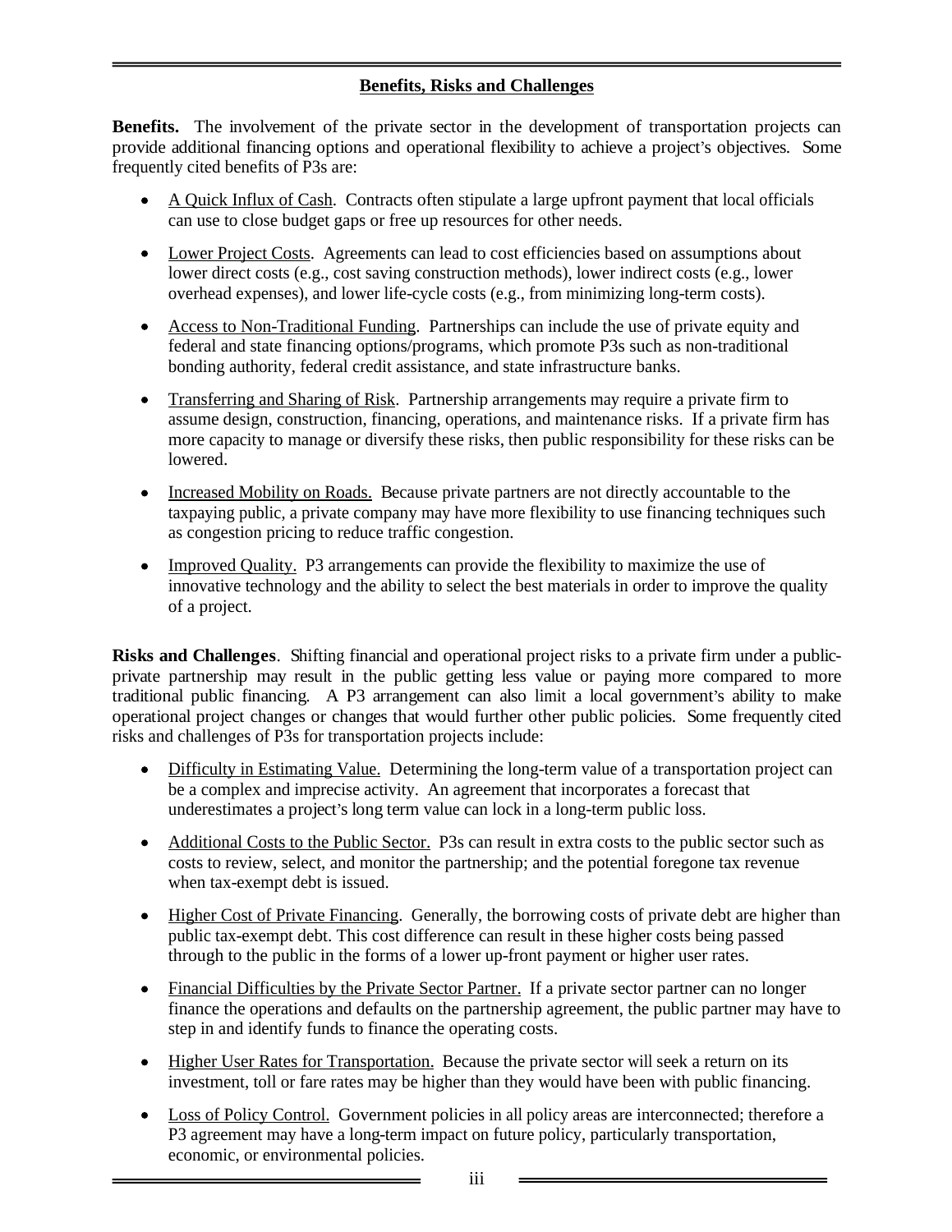#### **Case Studies**

For this report, OLO reviewed ten case studies of road, parking and transit P3 agreements. In each case, the private sector had significant control over management and financing of the project.

- 
- 
- 
- 
- 
- Lease of the Chicago Skyway Lease of Chicago Parking Garages
- Lease of the Indiana Toll Road Lease of Chicago Parking Meter System Lease of Chicago Parking Meter System
	- Construction of the Dulles Greenway Proposed Harrisburg Parking Lot Lease
	- Construction of the Pocahontas Parkway Construction of Hudson-Bergen Light Rail
	- Proposed Lease of the PA Turnpike Construction of Las Vegas Monorail

Overall, OLO found these P3 projects produced mixed results. Among the successes:

- Chicago received a large amount of revenue that it used to fund other immediate needs of the City.
- The Dulles Greenway was finished ahead of schedule and on budget.
- Almost all of the projects were funded primarily through innovative financing mechanisms, including some projects which were funded with no public dollars.

Many P3 arrangements encountered problems. Among the challenges these P3 projects faced:

- 
- Many of the selected projects did not meet their projected revenue and traffic forecasts.<br>• A lack of public support led to the rejection of the PA Turnpike and Harrisburg Parking leases.
- 
- 
- All of the selected projects have increased user rates since implementation.<br>The Las Vegas Monorail revenues are not sufficient to covering the facility's debt payments.<br>According to an Inspector General report, the City o long-term value of the parking meters in its P3 lease agreement.

#### **Recommended Steps for Considering a Public-Private Partnership**

Not all transportation projects are suitable or feasible for P3 agreements. In the midst of competing policy objectives, local/state government officials must first assess the feasibility of each P3 project proposal, and then carefully structure an agreement. The checklist below recommends steps for public decision makers to follow when they are considering whether a P3 is the best approach for delivery of a transportation project; and if so, how an agreement should be structured.

- **Step 1: Identify project goals and funding availability.** Examine the transportation, economic development, and environmental goals of the project; determine the public funding available for a project; and identify the specific core public policies to be furthered by a P3 approach.
- **Step 2: Evaluate whether the project is suitable for a public-private partnership.** Assess whether a project is a candidate for a P3 agreement by determining: whether the authority exists to enter into a P3 agreement; whether the government has the capacity to provide sufficient oversight or financial support, and whether the proposed private sector partners have the technical resources, management expertise, and financial capacity to enter into a partnership.
- **Step 3: Identify safeguards needed to protect the public interest.** Protect the public interest by: ensuring proper project valuation; implementing project performance standards, measures and milestones; assessing how the project impacts other policies; and funding competent oversight.
- **Step 4.** Select suitable financial mechanisms for the public-private partnership. Examine all financial aspects of the P3 agreement such as revenue forecasts, available financing options, direct and indirect project costs, assignment of financial risks, and use of revenue.
- **Step 5: Develop a process to ensure transparency.** Ensure that detailed information about the P3 project and agreement is understandable and publicly available. Provide opportunities for public feedback, both during the selection process and after project implementation.

Determining the appropriate sharing of responsibilities, risks, and rewards in a P3 poses both a challenge and opportunity for the public sector seeking to improve their transportation system.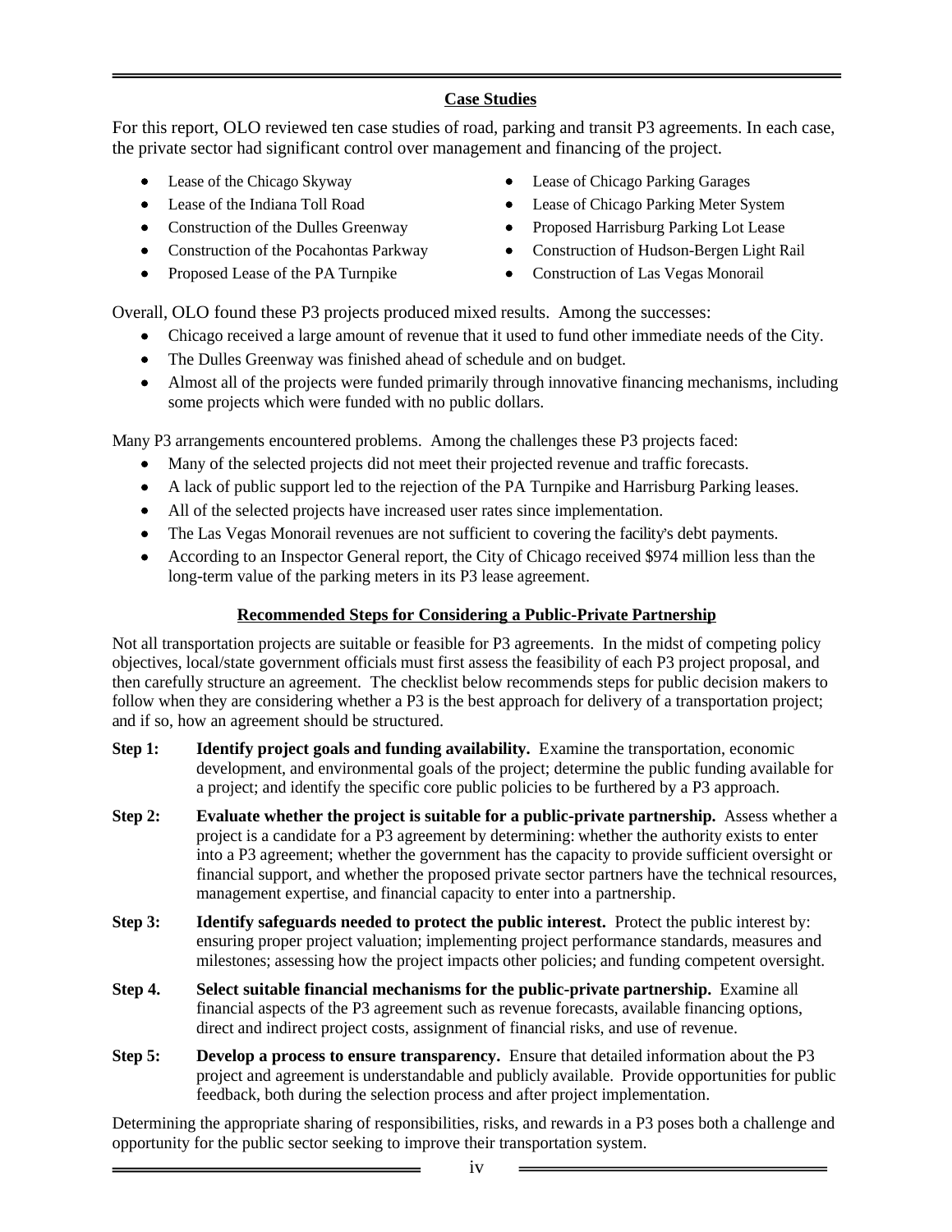#### **OFFICE OF LEGISLATIVE REPORT 2010-6**

#### **AN OVERVIEW OF PUBLIC-PRIVATE PARTNERSHIPS IN ROAD, PARKING, AND TRANSIT PROJECTS**

|     | Executive Summary.                                                                                           |
|-----|--------------------------------------------------------------------------------------------------------------|
|     |                                                                                                              |
| П.  |                                                                                                              |
|     | III. Commonly Cited Benefits, Risks and Challenges of Public-Private Partnerships<br>16<br>In Transportation |
| IV. | P3 Case Studies: Roads.                                                                                      |
| V.  |                                                                                                              |
| VI. | P3 Case Studies: Transit                                                                                     |
|     | VII. Findings.                                                                                               |
|     | VIII. Recommended Steps For Considering Public-Private Partnerships  71                                      |

Appendix A: OLO Report 2010-6 Bibliography

- Appendix B: Report to the Maryland General Assembly Senate Budget and Taxation Committee and House Appropriations Committee regarding Maryland Department of Transportation - Status of Public-Private Partnerships. Maryland Department of Transportation. August 2009.
- Appendix C: Glossary from User Guidebook on Implementing Public-Private Partnerships for Transportation Infrastructure Projects in the United States. Federal Highway Administration. July 7, 2007.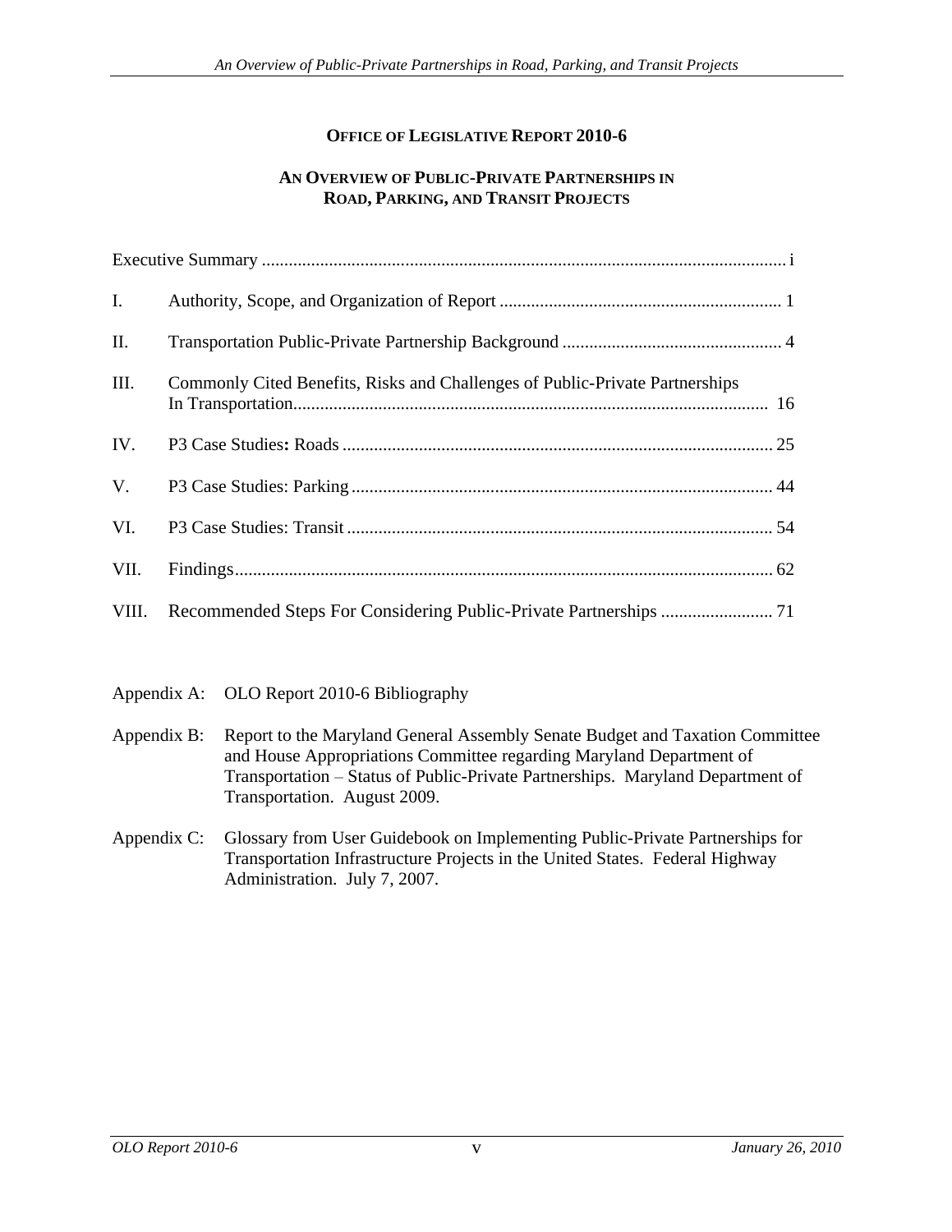| Number                | <b>Title</b>                                                                            | Page        |
|-----------------------|-----------------------------------------------------------------------------------------|-------------|
| <b>LIST OF TABLES</b> |                                                                                         |             |
| $2 - 1$               | Approaches to Public-Private Partnerships                                               | 6           |
| $2 - 2$               | Significant Federal Transporation Legislation Related to Public-Private<br>Partnerships | 8           |
| $2 - 3$               | Federal Transportation Public-Private Partnership Programs                              | $\mathbf Q$ |
| $2 - 4$               | Transportation Financing Mechanisms Federal Credit Assistance                           | 13          |
| $2 - 5$               | Transportation Infrastructure Financing Mechanisms Bonding and Debt<br>Instruments      | 14          |
| $2 - 6$               | Other Innovative Financing Mechanisms                                                   | 15          |
| $3-1$                 | Commonly Cited Benefits and Risks of Transportation Public-Private<br>Partnerships      | 16          |
| $3-2$                 | Risk Transfer Responsibilities under Different Types of Public-Private<br>Partnerships  | 18          |
| $4 - 1$               | Chicago Skyway Toll Rates, as of January 2010                                           | 28          |
| $4 - 2$               | Average Daily Revenue and Traffic for Chicago Skyway, 2004-2007                         | 29          |
| $4 - 3$               | Average Daily Revenue and Traffic, Indiana Toll Road 2005 -2008                         | 33          |
| $4 - 4$               | Average Daily Revenue and Traffic for the Dulles Greenway                               | 36          |
| $4 - 5$               | Pocahontas Parkway Toll Rates                                                           | 39          |
| $4-6$                 | Average Daily Traffic on Pocahontas Parkway, 2006-2009                                  | 40          |
| $5-1$                 | Hourly Parking Meter Rates by Type of Meter                                             | 50          |
| $6-1$                 | Summary of Hudson-Bergen Light Rail Financing Resources                                 | 56          |
| $6 - 2$               | Annual and Average Daily Revenue, Las Vegas Monorail 2005-2008                          | 61          |
|                       | <b>LIST OF EXHIBITS</b>                                                                 |             |
| $2 - 1$               | States with Public-Private Partnership Enabling Legislation                             | 10          |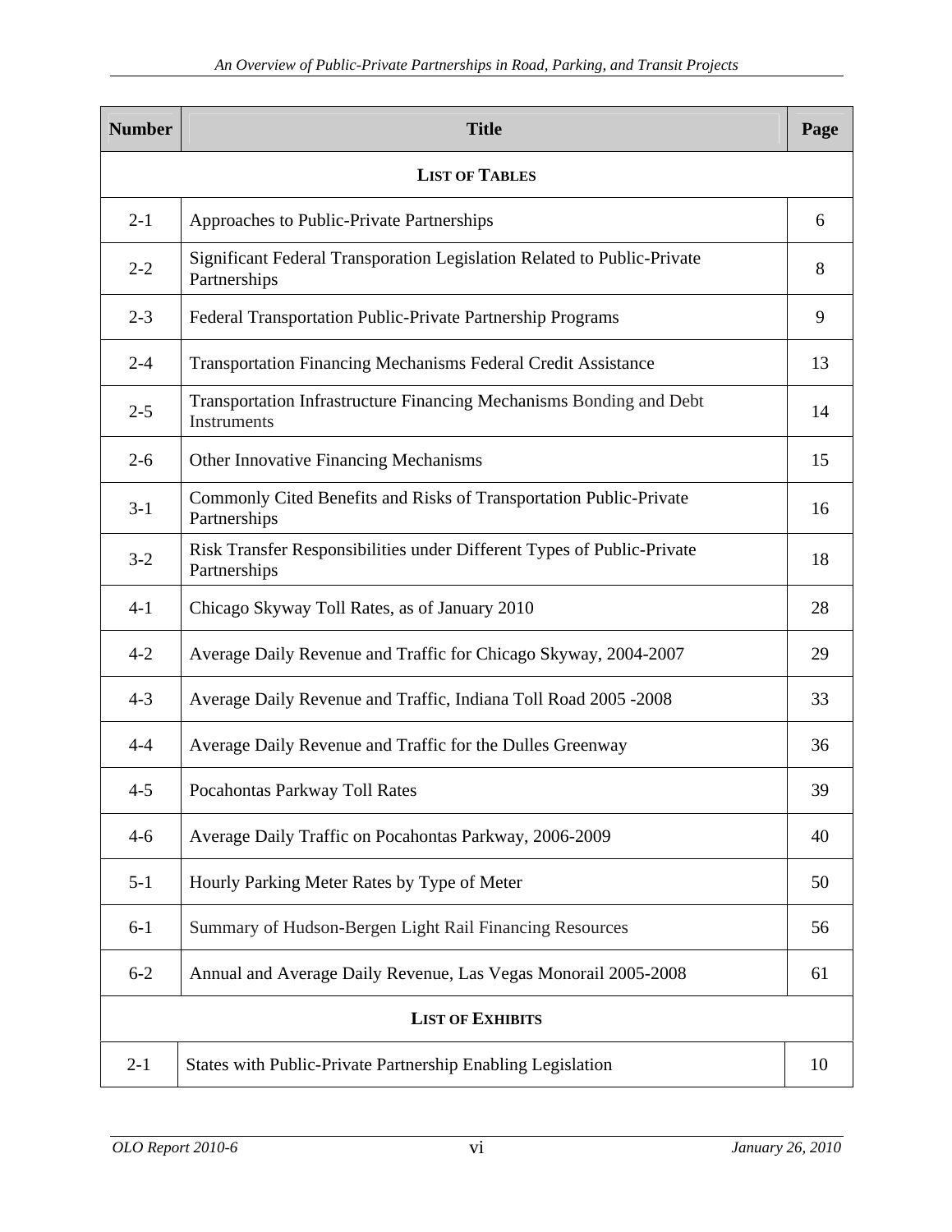#### **CHAPTER I: AUTHORITY, SCOPE, AND ORGANIZATION OF REPORT**

#### **A. Authority**

Council Resolution 16-1407, *FY 2010 Work Program for Office of Legislative Oversight*, adopted July 21, 2009.

#### **B. Purpose and Scope**

In recent years, state and local governments have simultaneously faced increased demand for transportation services and severely constrained budgets. As one strategy for meeting these challenges, more jurisdictions are considering the use of public-private partnerships.

Public-private partnerships (known as "P3s") are agreements between a public agency and a private sector entity to share responsibility for the development, operations, management, and/or financing of projects. Public-private partnerships come in many different forms; for example, a P3 can be formed to accomplish a single task or to convey full ownership and operational responsibility of a facility to the private sector.

This report by the Office of Legislative Oversight (OLO) responds to the Council's request to identify the fiscal, policy, and administrative advantages and disadvantages of public-private partnerships for transportation projects. The focus is on the implementation of P3s in road, parking, and transit projects for which the private sector is given significant decision-making authority in construction, management, and/or operations. Specifically, the report:

- Summarizes the history and legal framework of public-private partnerships;
- Provides an overview of management structures and financing mechanisms available for public-private partnerships;
- Details the potential benefits, risks, and challenges associated with public-private partnership agreements; and
- Provides examples of public-private partnerships in road, parking, and transit projects from various jurisdictions across the country.

The report concludes with recommended steps that public sector decision makers should take to determine whether the use of a P3 is a viable option for the delivery of a transportation project.

#### **C. Organization of Report**

- **Chapter II, Background,** provides information on definitions, history, legal framework, and financing mechanisms related to public-private partnerships for transportation projects.
- **Chapter III, Benefits, Risks, and Challenges of Public-Private Partnerships in Transportation,**  identifies the commonly cited benefits and risks of public-private partnerships in transportation.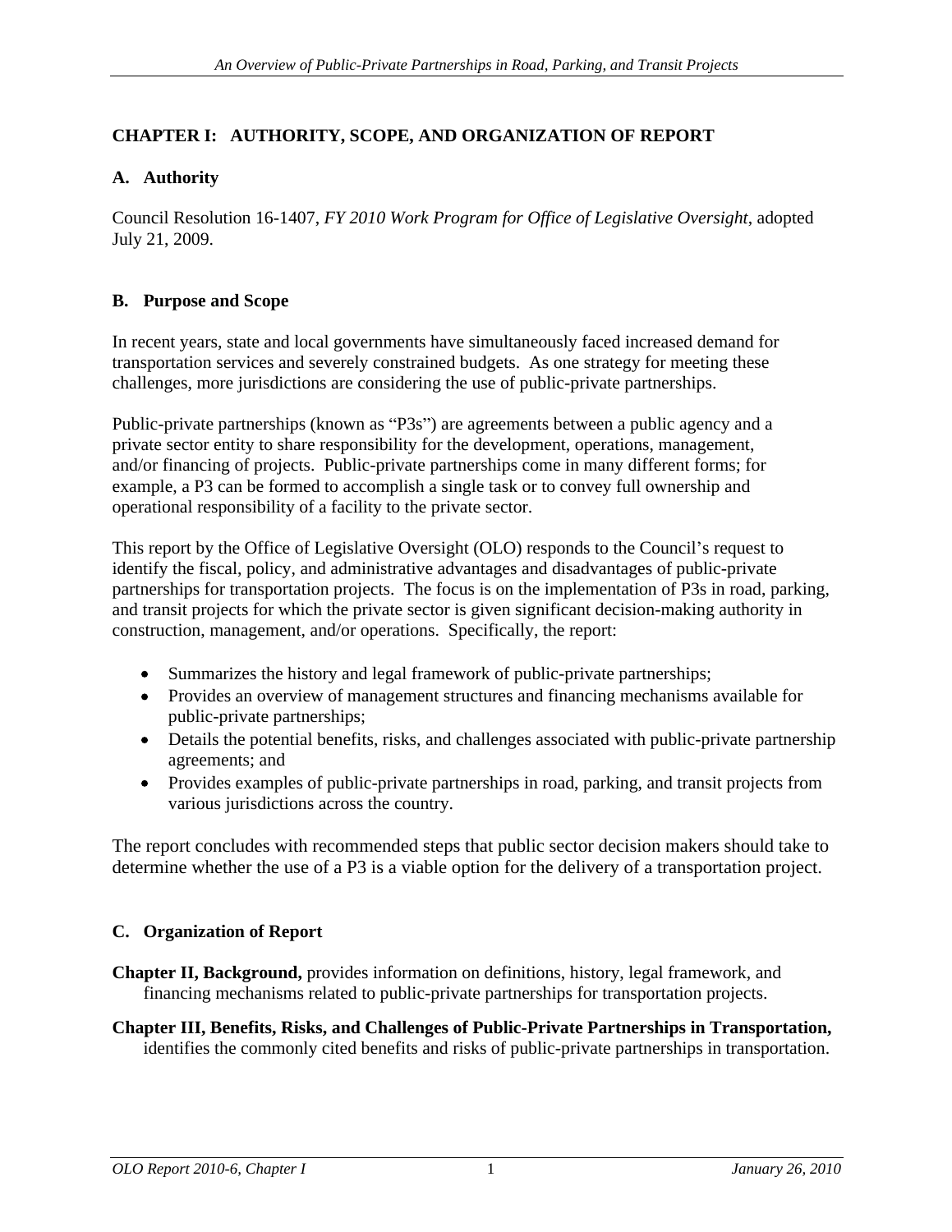**Chapters IV through VI** contain case studies of public-private partnerships for roads, parking, and transit projects. The table below lists the projects reviewed.

| <b>Chapter IV: Roads</b>                                                                                                                                   | <b>Chapter V: Parking</b>                                                                                                          |
|------------------------------------------------------------------------------------------------------------------------------------------------------------|------------------------------------------------------------------------------------------------------------------------------------|
| Lease of the Chicago Skyway<br>2. Lease of the Indiana Toll Road<br>3. Construction of the Dulles Greenway<br>4. Construction of the Pocahontas<br>Parkway | <b>Chicago Parking Garage Lease</b><br>2. Chicago Parking Meter Lease<br>3. Proposed Harrisburg, Pennsylvania<br>Parking Lot Lease |
| 5. Proposed Lease of the Pennsylvania<br>Turnpike                                                                                                          | <b>Chapter VI: Transit</b><br>Hudson-Bergen Light Rail<br>2. Las Vegas Monorail                                                    |

**Chapter VII** summarizes OLO s findings; and **Chapter VIII** outlines the recommended steps that public sector decision makers should take to determine whether the use of a public-private partnership is a viable option for the delivery of a transportation project.

### **D. Methodology**

Office of Legislative Oversight staff members Kristen Latham and Aron Trombka conducted this study. OLO gathered information through document review and Internet research. OLO also consulted with staff from the County Government Departments of Finance and Transportation, M-NCPPC, and the Maryland Transportation Authority.

#### **E. Definitions**

The discussion of transportation public-private partnerships in this report uses some technical terms that readers may not be familiar with. OLO adopted the definitions used by the Federal Highway Administration in its "User Guidebook on Public-Private Partnerships," available online

at <u>http://www.fhwa.dot.gov/ipd/pdfs/ppp\_user\_guidebook\_final\_7-7-07.pdf</u>.<br>For reference, Appendix C contains a copy of the Federal Highway Administration's glossary.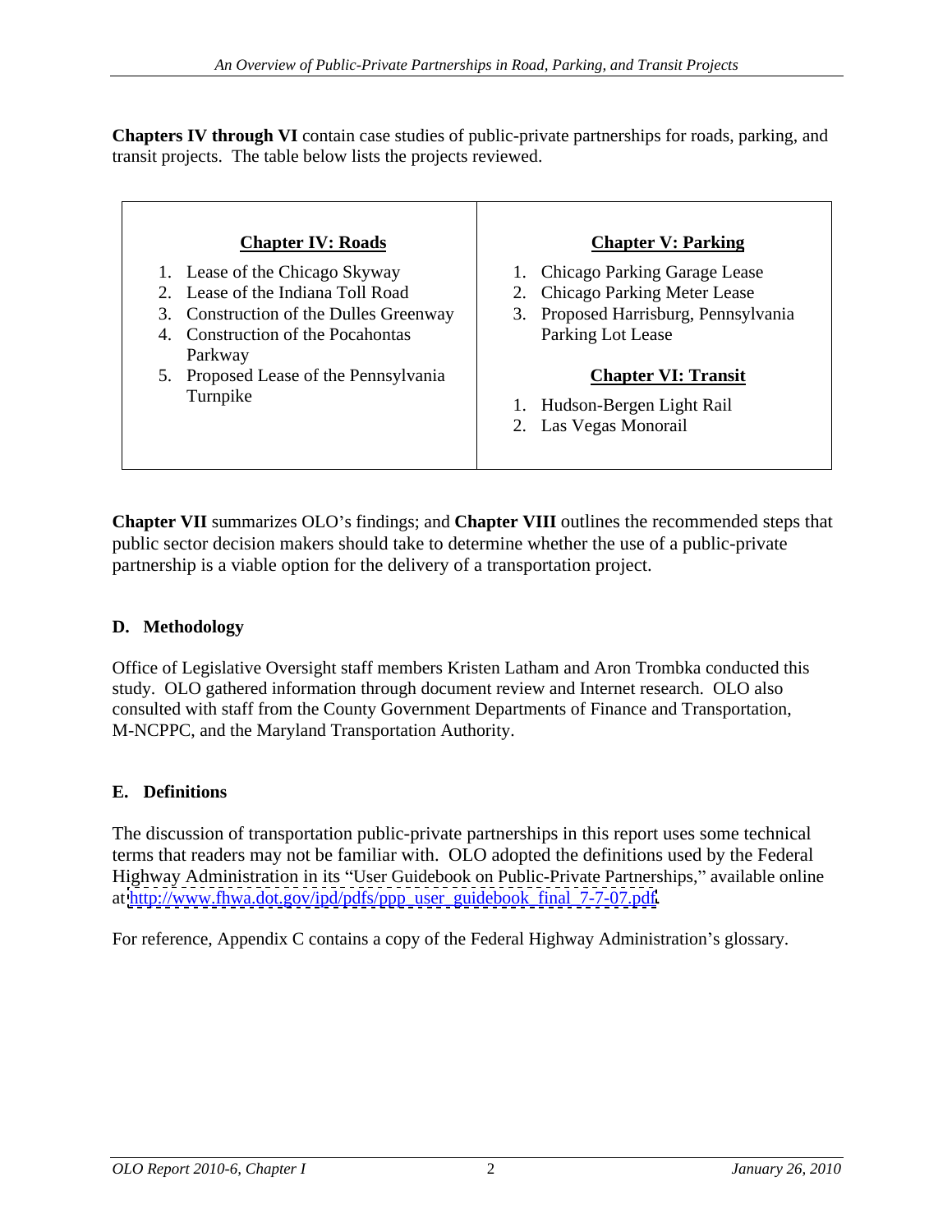#### **F. Acknowledgements**

OLO received cooperation from everyone involved in this study. OLO appreciates the information shared and insights provided by all who participated. OLO thanks Kathleen Boucher, Assistant Chief Administrative Officer, Office of the County Executive for her able assistance. OLO also thanks the following County Government, M-NCPPC, and Maryland Transportation Authority staff for their input:

#### **Department of Transportation**:

- 
- 
- 
- Carolyn Biggins<br>• Rruce Johnston M-NCPPC:
- Bruce Johnston **M-NCPPC**:
- Steven Nash **Case Contract Contract Contract Contract Contract Contract Contract Contract Contract Contract Contract Contract Contract Contract Contract Contract Contract Contract Contract Contract Contract Contract Contra**
- Gary Johnson
- 
- Rick Siebert
- Steven Wells

#### **Department of Finance**:

- Arthur Holmes **and School Contract Contract Contract Contract Contract Contract Contract Contract Contract Contract Contract Contract Contract Contract Contract Contract Contract Contract Contract Contract Contract Contrac** Jennifer Barrett
- Al Roshdieh **Clement Community** Glenn Wyman Glenn Wyman
- Gary Erenrich **Cary Exercise Service Contract Contract Contract Contract Contract Contract Contract Contract Contract Contract Contract Contract Contract Contract Contract Contract Contract Contract Contract Contract Contr** Mike Coveyou

#### **M-NCPPC**:

Dan Hardy

#### Bill Selby **Example 11 ansportation Authority Maryland Transportation Authority**

• Porter Wheeler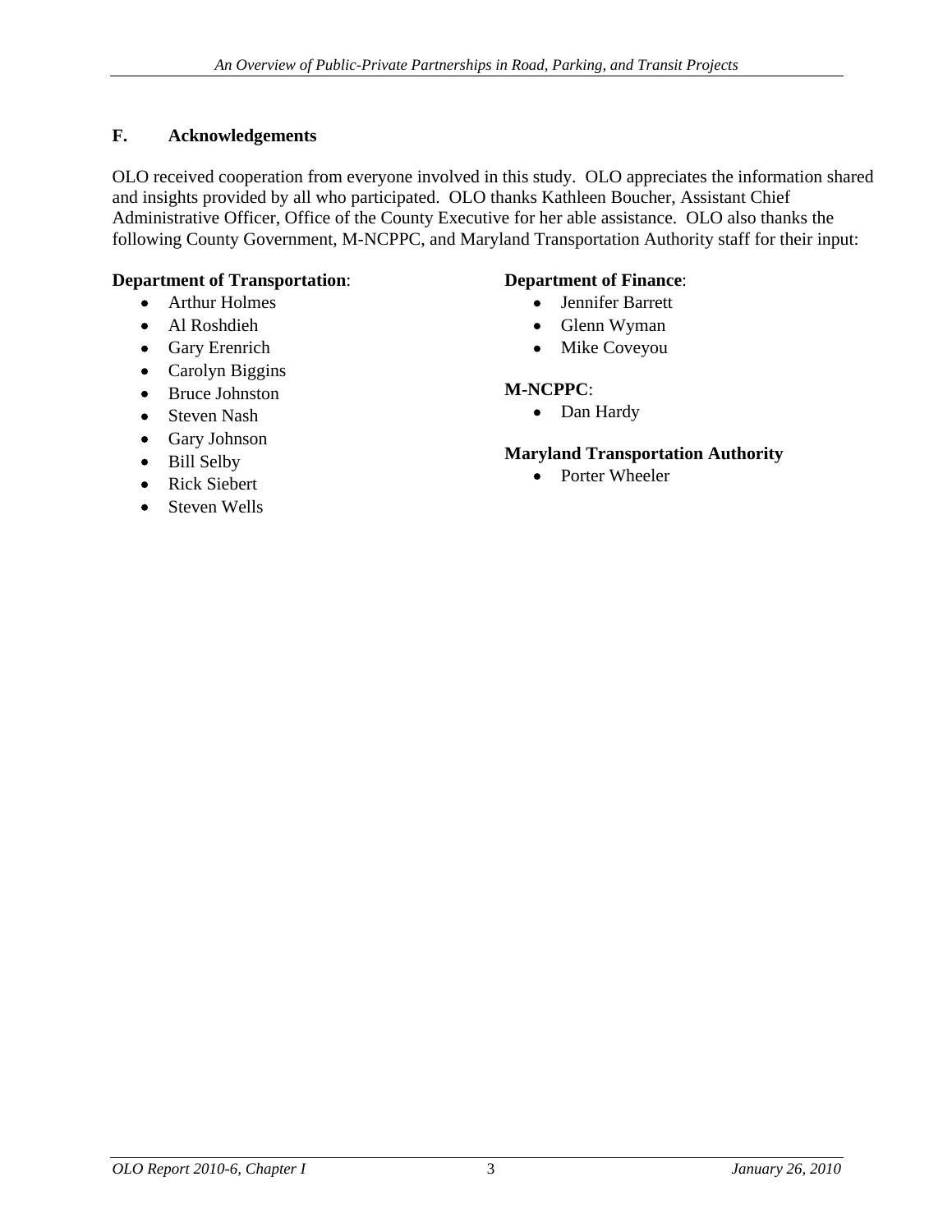#### **CHAPTER II: TRANSPORTATION PUBLIC-PRIVATE PARTNERSHIP BACKGROUND**

This chapter provides background information on use of public-private partnerships for transportation facilities and services.

- **Part A, Definition of Public-Private Partnership**, defines the meaning of the term publicprivate partnership;
- Part B, History of Public-Private Partnerships, presents a brief summary of the history of the use of public-private partnerships in the United States;
- **Part C, Types of Public-Private Partnerships**, outlines the most prevalent types of publicprivate partnerships in transportation;
- **Part D, Laws and Programs that Support Public-Private Partnerships**, summarizes the Federal and state laws and programs that promote the use of public-private partnerships in transportation; and
- **Part E, Financial Mechanisms that Support Public-Private Partnerships,** summarizes financing tools that support the implementation of public-private partnerships.

#### **A. Definition of Public-Private Partnership**

Public-private partnerships (P3s) are agreements between a public agency and a private sector entity to share responsibility for the development, operations, management, and/or financing of facilities and services. Public-private partnerships can range from contracting out a single task to conveying facility ownership and operations responsibility to the private sector. As it relates to transportation facilities and services, the U.S. Department of Transportation's defines P3 as a:

A public-private partnership is a contractual agreement formed between public and private sector partners, which allow more private sector participation than is traditional. The agreements usually involve a government agency contracting with a private company to renovate, construct, operate, maintain, and/or manage a facility or system. While the public sector usually retains ownership in the facility or system, the private party will be given additional decision rights in determining how the project or task will be  $\text{completed.}^1$ 

As discussed in Part C of this chapter, this report focuses on partnerships in which the private entity has management responsibility and financial liability for performing all or a significant number of functions in connection with a project.

#### **B. History of Public-Private Partnerships in the United States**

The use of public-private partnerships is not new to transportation development in the United States. Many of the earliest major roads in the U.S. were private toll roads, including the Philadelphia and Lancaster Turnpike, the first turnpike in the nation.<sup>2</sup> Similarly, local and intercity coach (horse and carriage) services were some of the first privately-owned transit services.<sup>3</sup>

 $\frac{1}{1}$  United States Department of Transportation 2004 <sup>1</sup> United States Department of Transportation 2004

<sup>&</sup>lt;sup>2</sup> National Cooperative Highway Research Program 2009

<sup>&</sup>lt;sup>3</sup> United States Department of Transportation 2004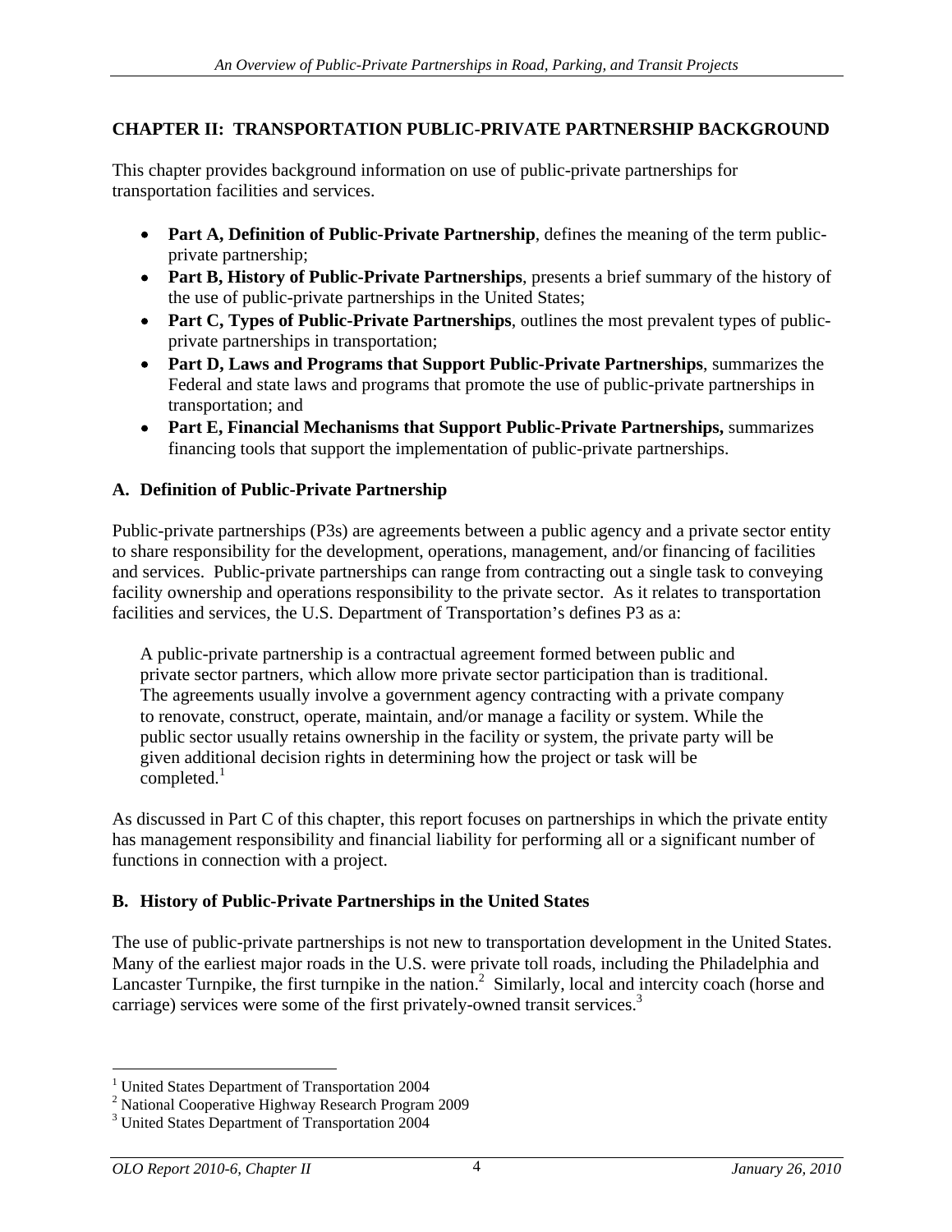However, over the course of the  $19<sup>th</sup>$  century and into the  $20<sup>th</sup>$  century, private sector involvement in the development of transportation declined as states and the Federal government increased the pace of transportation construction.<sup>4</sup> In addition, the establishment of a national vision for transportation (including the National Highway System) further diminished the role of the private sector in transportation development.<sup>5</sup> transportation development.<sup>5</sup><br>In the 1980s, the private sector re-emerged as a player in transportation as funding became more

constrained while demand increased.6 Throughout the 1980s, states began to explore the use of P3s for projects with tight timetables or high impact on the traveling public. In addition, several federal laws established a new vision for transportation, including greater state flexibility in using nontraditional procurement methods for transportation projects.<sup>7</sup> These laws are summarized in Part D of this chapter.

According to the Transportation Research Board, the recent convergence of several trends in transportation has lead to increased interest in public-private partnerships in the U.S.:

- 1. Aging of the transportation infrastructure;
- 2. Increased facility construction and maintenance costs;
- 3. Decreased availability of revenue for transportation investment; and
- 4. Increased demand for automobile travel.<sup>8</sup>

A discussion of the advantages and disadvantages of public-private partnerships appears in Chapter III.

#### **C. Types of Public-Private Partnerships.**

Transportation public-private partnerships can take many forms, varying in the level of private sector involvement and responsibility. In addition, public-private partnerships are also characterized as either "greenfield" or "brownfield" arrangements; the former refers to partnerships associated with new infrastructure and the latter refers to agreements for existing facilities.<sup>9</sup>

 Table 2-1 summarizes the major P3 approaches used for transportation facilities. These definitions are adapted from the National Cooperative Highway Research Programs. The types of P3s listed in the table are sorted from least to greatest private sector involvement. Often, a project is a hybrid of two or more of these methods.

**This report focuses on public-private partnerships that have significant private sector involvement such as those listed in Table 2-1 under Greater Private Sector Responsibility and Full Privatization. In particular, the discussion of P3 advantages and disadvantages (Chapter III) and the P3 case studies (Chapters IV-VI) address arrangements where the private sector assumes full or partial responsibility for project operations, management, and/or financial risk.** 

 $\frac{4 \text{ }\text{Hid}}{4 \text{ }\text{Hid}}$ 

<sup>&</sup>lt;sup>4</sup> Ibid.<br><sup>5</sup> National Cooperative Highway Research Program 2009

<sup>6</sup> United States Department of Transportation 2004

<sup>7</sup> National Cooperative Highway Research Program 2009

 $8<sub>th</sub>$ ;  $8<sub>th</sub>$ ;  $8<sub>th</sub>$ ;  $8<sub>th</sub>$ ;  $8<sub>th</sub>$ ;  $8<sub>th</sub>$ ;  $8<sub>th</sub>$ ;  $8<sub>th</sub>$ ;  $8<sub>th</sub>$ ;  $8<sub>th</sub>$ ;  $8<sub>th</sub>$ ;  $8<sub>th</sub>$ ;  $8<sub>th</sub>$ ;  $8<sub>th</sub>$ ;  $8<sub>th</sub>$ ;  $8<sub>th</sub>$ ;  $8<sub>th</sub>$ ;  $8<sub>th</sub>$ ;  $8$ 

 $\frac{1}{9}$  Hoid.<br> $\frac{1}{9}$  General Accounting Office 2008 <sup>9</sup> General Accounting Office 2008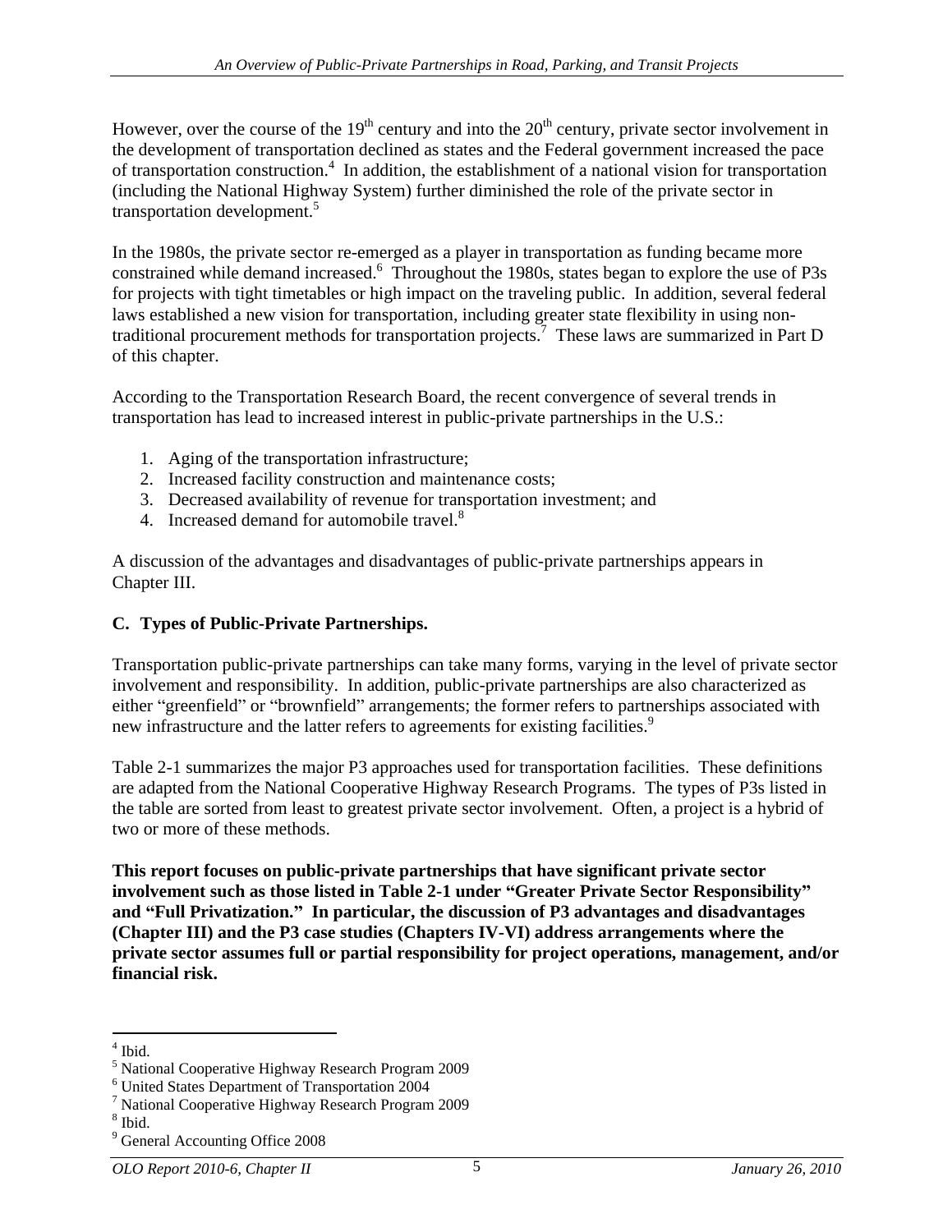| Approach                                                                                                                       | <b>Description</b>                                                                                                                                                                                                                                                                                                                                                |
|--------------------------------------------------------------------------------------------------------------------------------|-------------------------------------------------------------------------------------------------------------------------------------------------------------------------------------------------------------------------------------------------------------------------------------------------------------------------------------------------------------------|
|                                                                                                                                | <b>Greater Public Sector Responsibility</b>                                                                                                                                                                                                                                                                                                                       |
| Design-Bid-Build                                                                                                               | Traditional procurement in which the public sector awards design and<br>construction to private firms.                                                                                                                                                                                                                                                            |
| Design-Build                                                                                                                   | Combines the design and construction phases into a single fixed-fee<br>contract. The private sector assumes responsibility for design work<br>and all construction activities. The public entity retains responsibility<br>for financing, operating and maintaining the project.                                                                                  |
| Private Contract Fee Services/<br><b>Operations and Maintenance</b><br>Contract                                                | Public sector contracts with the private sector to perform services (i.e.,<br>planning and environmental studies, program and financial<br>management, operations and maintenance, etc.).                                                                                                                                                                         |
|                                                                                                                                | <b>Greater Private Sector Responsibility</b>                                                                                                                                                                                                                                                                                                                      |
| Design-Build-Operate-<br>Maintain (DBOM), Build-<br>Operate-Transfer (BOT), or<br>Build-Transfer-Operate (BTO)                 | Private sector designs, constructs, operates, and maintains the facility<br>for a specified period of time meeting specified performance<br>requirements. The public sector retains ownership and financial risk,<br>and compensation to the private partner can be in the form of<br>availability payments. <sup>10</sup>                                        |
| Design-Build-Finance (DBF),<br>Design-Build-Finance-Operate<br>(DBFO), or Design-Build-<br>Finance-Operate-Maintain<br>(DBFOM) | Similar to DBOM, with the addition of the private sector provides<br>some or all of the project financing. The public sector retains<br>ownership of the facility and the private sector compensation is often<br>in the form of tolls.                                                                                                                           |
| Long-Term Lease<br>Agreements/Concessions                                                                                      | Publicly financed existing facility is leased to the private sector for<br>specified time. Usually the private sector pays an upfront fee in return<br>for future generated revenue. The private sector operates and<br>maintains the facility.                                                                                                                   |
|                                                                                                                                | <b>Full Privatization</b>                                                                                                                                                                                                                                                                                                                                         |
| Build-Own-Operate (BOO),<br>Build-Own-Operate-Transfer<br>(BOOT)                                                               | Design, construction, operation, and maintenance of the facility are the<br>responsibility of the private sector. The private sector owns the<br>facility and retains all operating revenue and is responsible for all<br>risks. The Build-Own-Operate-Transfer method is similar, but the<br>project is transferred to the public after a specified time period. |
| <b>Asset Sale</b>                                                                                                              | Ownership of a publicly financed facility is fully transferred to the<br>private sector indefinitely.                                                                                                                                                                                                                                                             |

#### **Table 2-1: Approaches to Public-Private Partnerships**

Source: National Cooperative Highway Research Program, based on FHWA's "User Guidebook on Implementing Public-Private Partnerships for Transportation Infrastructure Projects in the United States."

 $10$  Payment by a public project sponsor (a state DOT or authority, for example) based on particular project milestones or facility performance standards.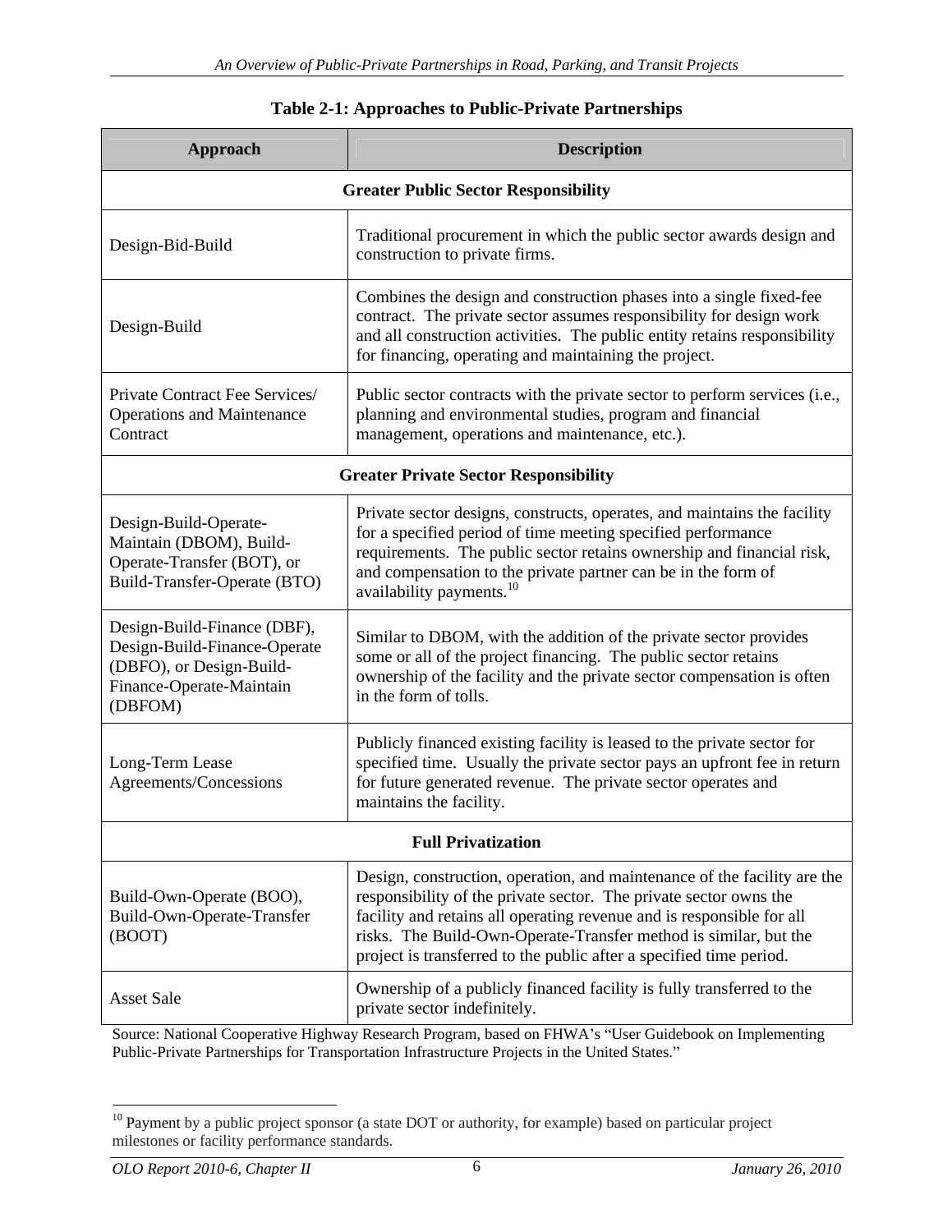#### **D. Laws and Programs that Support Public-Private Partnerships**

Traditionally, the Federal and state governments have built transportation projects through public sector funding. However, as interest has grown in the involvement of the private sector in transportation development, governments have implemented measures to support the creation of P3s. This section summarizes Federal and state laws and programs that enable and support the use of public-private partnerships in transportation.

#### **1. Public-Private Partnership Related Laws**

**Federal Law.** The United States Code sets federal policy for transportation:

- **Title 23 of the U.S. Code** is the highway code that includes many laws governing the Federal-Aid Highway Program; and
- **Title 49 of the U.S. Code** governs various transportation related programs and agencies, including the Department of Transportation, general and intermodal programs, interstate commerce, rail and motor vehicle programs, aviation programs, pipelines, and commercial space transportation.

Federal law contains provisions that support the use of alternative procurement methods for transportation projects. The Surface Transportation and Uniform Relocation Assistance Act of 1987 (STURAA) addresses a comprehensive transportation policy including federal funding, special demonstration projects, and interstate transportation planning.<sup>11</sup> Three subsequent laws, summarized in Table 2-2, further expand transportation policy to include state and local flexibility, environmental protection, and the promotion of innovative procurement.

<sup>&</sup>lt;sup>11</sup> National Cooperative Highway Research Program 2009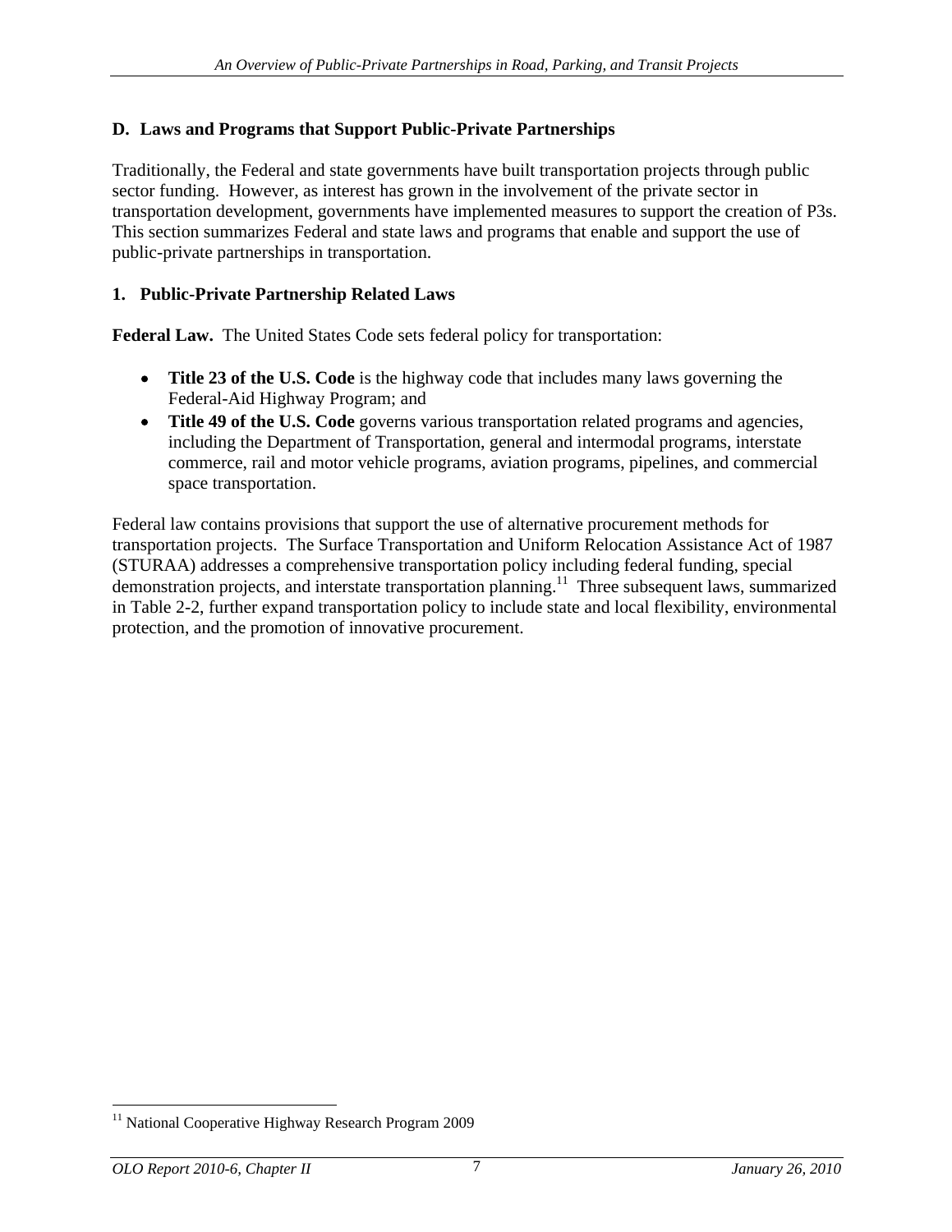| <b>Description</b><br>Law                                                                                                                                                                                                                                                                                   | <b>Key Features</b>                                                                                                                                                                                                                                                                                                                                                                                                                                                                                               |
|-------------------------------------------------------------------------------------------------------------------------------------------------------------------------------------------------------------------------------------------------------------------------------------------------------------|-------------------------------------------------------------------------------------------------------------------------------------------------------------------------------------------------------------------------------------------------------------------------------------------------------------------------------------------------------------------------------------------------------------------------------------------------------------------------------------------------------------------|
| First major law that<br>outlined an overall<br>intermodal approach to<br>Intermodal Surface<br>highway and transit funding<br>Transportation<br>by supporting a<br>Efficiency Act of<br>collaborative planning<br>1991 (ISTEA).<br>process between federal,<br>state, and local<br>transportation entities. | Public-Private Partnership Key Features<br>• Private sector is tapped as a source for funding<br>transportation improvements<br>• Funding restrictions relaxed for toll roads<br>• Allowance for private sector to own toll facilities<br>• Increase in funding for research and training with<br>private sector<br><b>Other Key Features</b><br>• National Highway System (NHS)<br>• More flexibility for state and local governments<br>• Funding of new technology<br>$\bullet$ Enhancement of the environment |
| Continuation of effective<br>prior programs while<br>implementing new<br>Transportation<br>Equity Act for the $\vert$ initiatives to improve traffic $\vert$ Other Key Features<br>21st Century 1998<br>safety, protect the                                                                                 | Public-Private Partnership Key Features<br>• Increasing funding flexibility<br>• Credit assistance for public-private sponsors such as<br>TIFIA, SIB, and Flexible Matching <sup>12</sup><br>• Enhancement of the environment                                                                                                                                                                                                                                                                                     |
| $(TEA-21).$<br>environment, and promote<br>growth through efficient<br>and flexible transportation.                                                                                                                                                                                                         | • Assurance of a guaranteed level of federal funds for<br>surface transportation<br>• Strengthening of safety programs<br>• Investment in transportation research                                                                                                                                                                                                                                                                                                                                                 |
| Safe, Accountable,<br>Flexible, Efficient   Continuation of a strong<br>fundamental core<br>Transportation<br>Equity Act 2005<br>transportation program.<br>$(SAFFTEA-LU)*$                                                                                                                                 | <b>Public-Private Partnerships Key Features</b><br>• Innovative financing methods such as private<br>activity bonds and state investment banks <sup>13</sup><br>• Allowance of private sector partners to be involved<br>in the project definition process for design-build<br>projects<br><b>Other Key Features</b><br>• Establishment Safety Improvement Program<br>• Increased flexibility for states to use road pricing<br>• Promotion of real-time traffic management                                       |

#### **Table 2-2: Significant Federal Transporation Legislation Related to Public-Private Partnerships**

**\***SAFETEA-LU was set to expire on September 30, 2009. However, Congress extended the legislation for three months. As of this writing, SAFETEA-LU has not been reauthorized.

Source: United States Department of Transportation 2007, General Accounting Office 2008, ISTEA, TEA-21, and SAFETEA-LU Homepages

<sup>&</sup>lt;sup>12</sup> These financing tools will be discussed in more detail in Part E of this Chapter.<br><sup>13</sup> These financing tools will be discussed in more detail in Part E of this Chapter.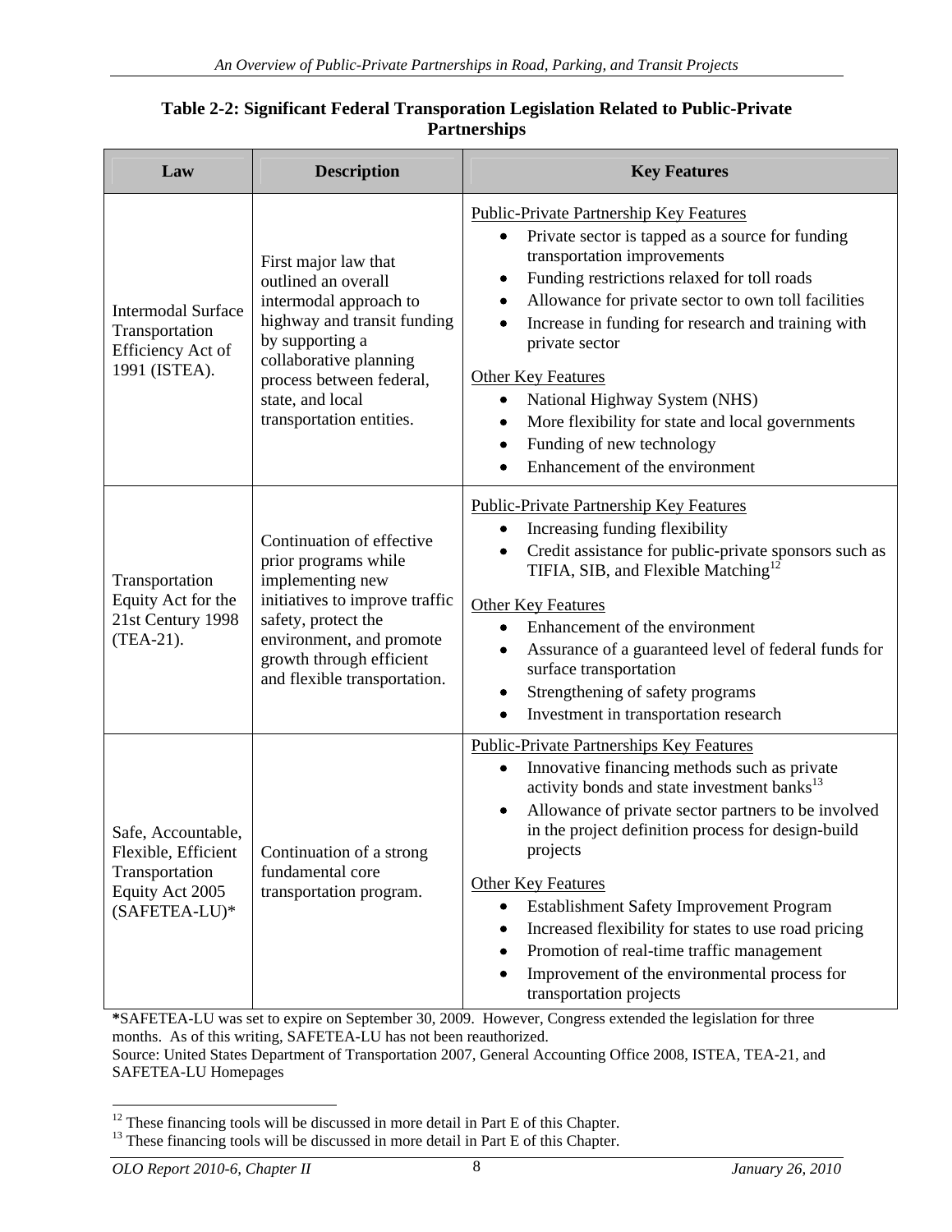National Environmental Policy Act 1969 (NEPA). While NEPA does not directly involve transporation policy, the law does require that federal agencies consider environmental impacts of their proposed actions and reasonable alternatives to those actions. Transportation projects for which any portion of financing involves federal funding is required to meet NEPA guidelines. According to NEPA, those receiving federal funding must prepare a detailed statement known as an Environmental Impact Statement (EIS), which includes a summary of any short and long-term environmental impacts and alternative proposals.<sup>14</sup>

**Federal Transportation Public-Private Partnership Programs**. Since the 1990s, the Federal government has encouraged the use of public-private partnerships through an array of programs that provide research, funding, and programmatic supports for P3 pilot programs. Table 2-3 summarizes four federal programs to support public-private transportation partnerships.

| <b>Program</b>                                                                | <b>Brief Description</b>                                                                                                                                                                                                                                                                                                                                                                                                                                                                                                                                                               |
|-------------------------------------------------------------------------------|----------------------------------------------------------------------------------------------------------------------------------------------------------------------------------------------------------------------------------------------------------------------------------------------------------------------------------------------------------------------------------------------------------------------------------------------------------------------------------------------------------------------------------------------------------------------------------------|
| <b>Special Experimental</b><br>$Project-14$<br>$(SEP-14)$                     | Through the Special Experimental Projects $-14$ , the FHWA allows states to<br>evaluate non-traditional contracting techniques. All transportation projects<br>receiving federal aid in which a non-traditional contracting process (a process<br>that deviates from the competitive bidding provisions in the US Code), must<br>receive SEP-14 approval from the FHWA. Non-traditional contracting<br>practices include: cost-plus-time bidding, lane rental, design-build contracting,<br>warranty clauses, life cycle cost bidding, and qualifications-based bidding. <sup>15</sup> |
| <b>Special Experimental</b><br>$Project-15$<br>$(SEP-15)$                     | Through the Special Experimental Projects $-15$ , the FHWA identifies<br>approaches for public-private partnership that advance the efficiency of<br>transportation projects. The program allows the Secretary of Transportation to<br>waive the requirements of the Highways section of the US Code on a case-by-<br>case basis in order to facilitate public-private partnerships. Specifically, SEP-<br>15 allows for innovations in the acquisition of rights-of-way and permits the<br>use of innovative financing techniques. <sup>16</sup>                                      |
| <b>New Starts Program</b>                                                     | New Starts is the Federal government's primary funding resource for<br>supporting locally planned and operated transit capital investments.<br>Administered by the Federal Transit Administration, the program funds new<br>and extensions to existing transit systems including local commuter rail, light<br>rail, heavy rail, bus rapid transit, streetcar, and ferry transit systems. <sup>17</sup>                                                                                                                                                                                |
| <b>Public-Private</b><br><b>Partnership Pilot</b><br><b>Program (Penta-P)</b> | The US Department of Transportation Public-Private Partnership Pilot<br>Program (Penta-P) is designed to encourage more private sector involvement<br>and investment in new fixed guideway transit capital projects. Penta-P<br>projects include an array of transit projects such as design build, design build<br>operate and maintain, fixed price contracts, equity investments, and other risk<br>sharing arrangements. <sup>18</sup>                                                                                                                                             |
| Source: See Footnotes.                                                        |                                                                                                                                                                                                                                                                                                                                                                                                                                                                                                                                                                                        |

| Table 2-3: Federal Transportation Public-Private Partnership Programs |
|-----------------------------------------------------------------------|
|-----------------------------------------------------------------------|

<sup>&</sup>lt;sup>14</sup> http:/[/www.epa.gov/Compliance/nepa](http://www.epa.gov/Compliance/nepa)<br><sup>15</sup> Federal Highway Administration,<http://www.fhwa.dot.gov/programadmin/contracts/sep14list.cfm>.<br><sup>15</sup> Federal Highway Administration, [http://www.fhwa.dot.gov/PPP/tools\\_sep15.htm](http://www.fhwa.dot.gov/PPP/tools_sep15.htm).<br><sup></sup>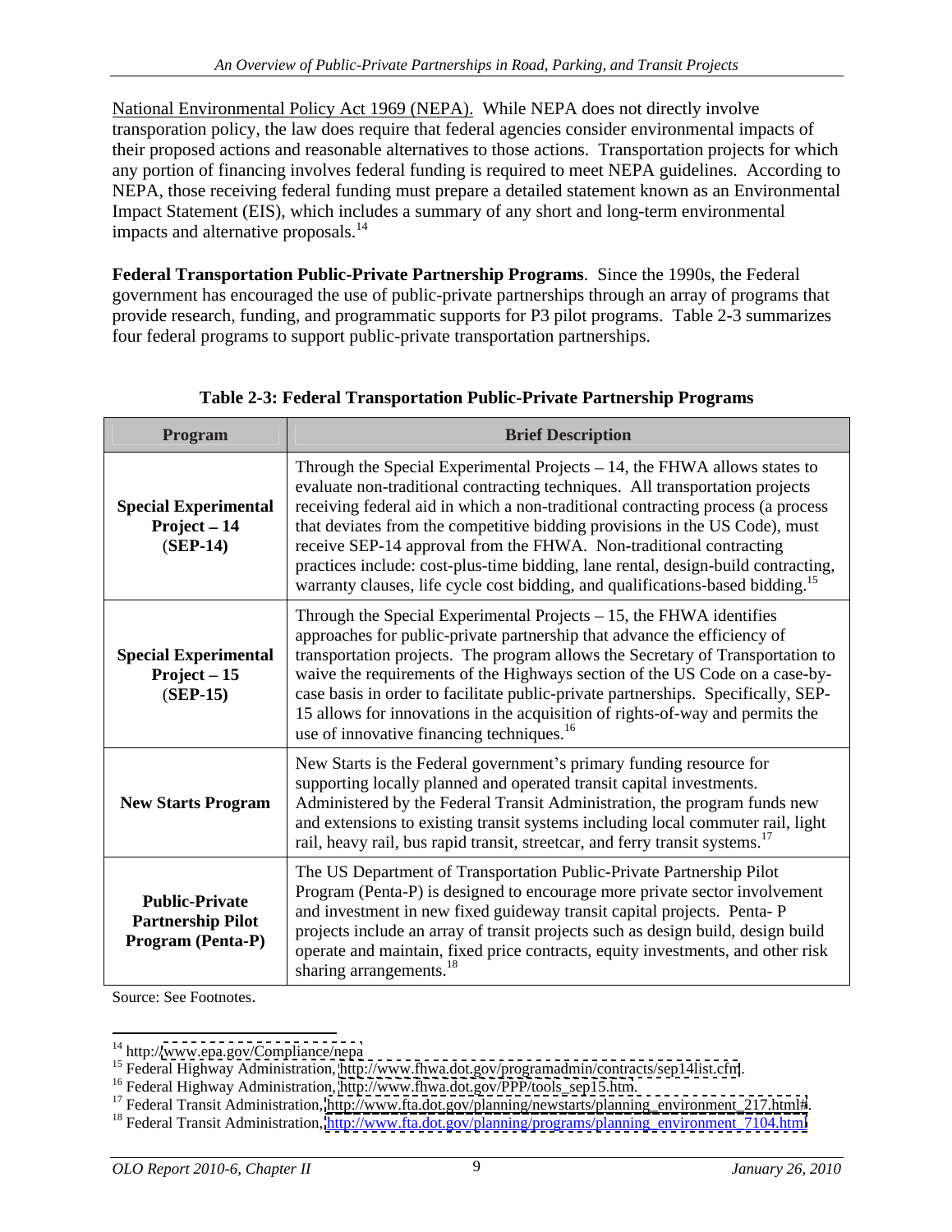**State Laws.** According the Federal Highway Administration (FHWA), there are currently 25 states that have enabling legislation for public-private partnerships in transportation, as shown in Exhibit 2- 1 below. The types of P3s vary from state to state and range from broad authorization for all types of projects to limited authorization of specific projects.<sup>19</sup> Further, some municipalities have implemented public private partnerships without enabling state legislation. For example, Chicago relied on its home-rule authority to lease roads and parking facilities without authorization from the State of Illinois.



**Exhibit 2-1: States with Public-Private Partnership Enabling Legislation**

Source: Federal Highway Administration Office of Innovative Program Delivery: Public-Private Partnership. January 2010.

**Public-Private Partnerships in Maryland.** The Code of Maryland Regulations (COMAR) currently allows for the State to enter in non-highway public private partnerships with private entities. Under the Code, the State established a program that allows for P3s in ports, airports, railroads, and transit facilities. However, the Code has not expressly allowed nor prohibited the use of public-private partnerships for highways.

Maryland officials recognized the use of public-private partnerships in other jurisdictions to meet growing transportation needs. In 2004, representatives from the Maryland Transportation Authority (MTA) and the State Highway Administration (SHA), in cooperation with the Federal Highway Administration, conducted a study on how other states are using P3s to improve their delivery of highway construction projects. The study, entitled "Current Practices in Public-Private Partnerships for Highways", found that the use of P3s for large projects can improve price certainty and project delivery.<sup>20</sup> delivery.  $20$ 

<sup>&</sup>lt;sup>19</sup> For a more detailed description of the enabling legislation in each state, see Federal Highway Administration Website at http://www.fhwa.dot.gov/ipd/p3/state\_legislation/index.htm.

<sup>&</sup>lt;sup>20</sup>Available at [http://www.mdta.maryland.gov/About/documents/currentpractise.pdf.](http://www.mdta.maryland.gov/About/documents/currentpractise.pdf)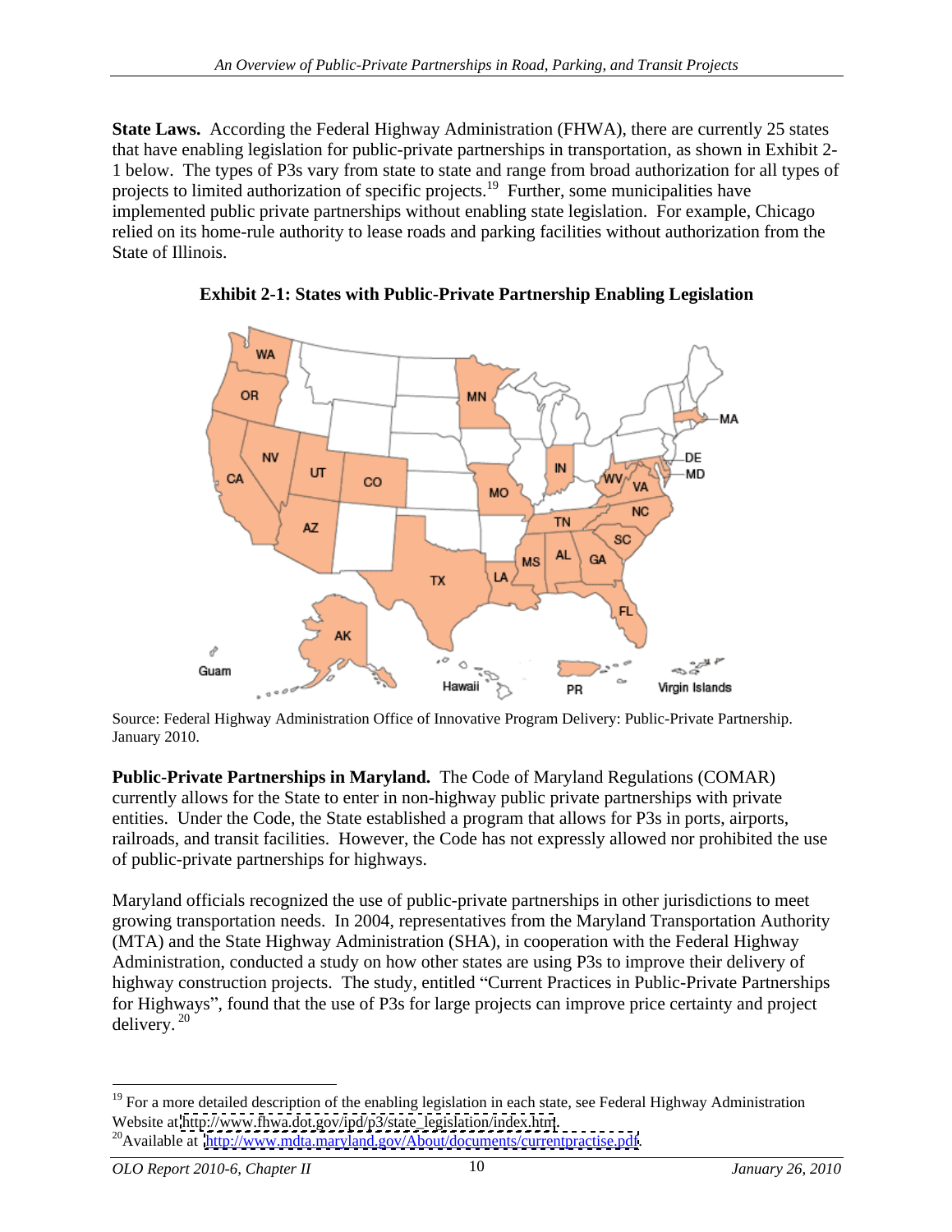Non-Highway Public-Private Partnerships. In 1997, Maryland created the Transportation Public- Private Partnership Program to encourage the creation of public-private partnerships to supplement traditional transportation resources. The program encourages the State to work with the private sector in the acquisition, financing, construction, and operations of new and existing transportation facilities, excluding highways.

The specific goals of the project include: $^{21}$ 

- Enabling private financing and development of new transportation facilities;
- Increasing economic activity; and
- Accelerating the construction of needed projects. $^{22}$

In August of 2009, the Maryland Department of Transportation (MDOT) provided a summary of the current status of Maryland public-private partnerships to the General Assembly. The report lists the following public-private partnership projects which are under consideration: I-95 Travel Plazas, Seagirt Marine Terminal, State Center Transit Oriented Development Project, and a variety of MARC and Metro Station Transit Oriented Development Projects. For the full MDOT report, please see Appendix B.<br>Highway Public-Private Partnerships. While Maryland has undertaken numerous design-build

highway transportation P3s, Maryland does not have a statute expressly authorizing highway P3s. However, in 1996, the Attorney General states that Maryland law does not prohibit "a private entity from owning, constructing, operating, or maintaining a highway. The Attorney General further states that the Maryland Transportation Authority (MdTA) is allowed to construct toll roads using public-private partnerships:

There are significant legal and practical impediments to wholly private construction and operation of a toll highway. However, the MdTA, acting on behalf of MDOT, has sufficient statutory authority to enter into an agreement with a private entity relating to the supervision, financing, construction, operation, maintenance, and repair of Maryland transportation facilities projects, including toll highways. $^{23}$ 

Maryland state law does not prohibit a private entity from owning, constructing, operating, or maintaining a highway, the State is solely responsible for the design, construction, and maintenance of the "State highway system." However, the Attorney General does address a county's authority to prohibit highway public private partnerships:

Charter and code home rule counties have authority "to regulate the streets, roads, and highways within the county (other than State highways)." Exercising this authority, a home rule county might choose to regard non-<br>State highway construction as a county function only.<sup>24</sup>

<sup>&</sup>lt;sup>21</sup> For more information on the program, see <u>http://www.mdta.maryland.gov/About/tp3Overview.html</u> <sup>22</sup> Source: MTA Transportation Public-Private Partnership (TP3) Program Summary @ http://www.mdta.maryland.gov/About/tp3

<http://www.mdta.maryland.gov/About/tp3Summary.html><br><sup>23</sup> 81 OAG 261

 $24$  Ibid.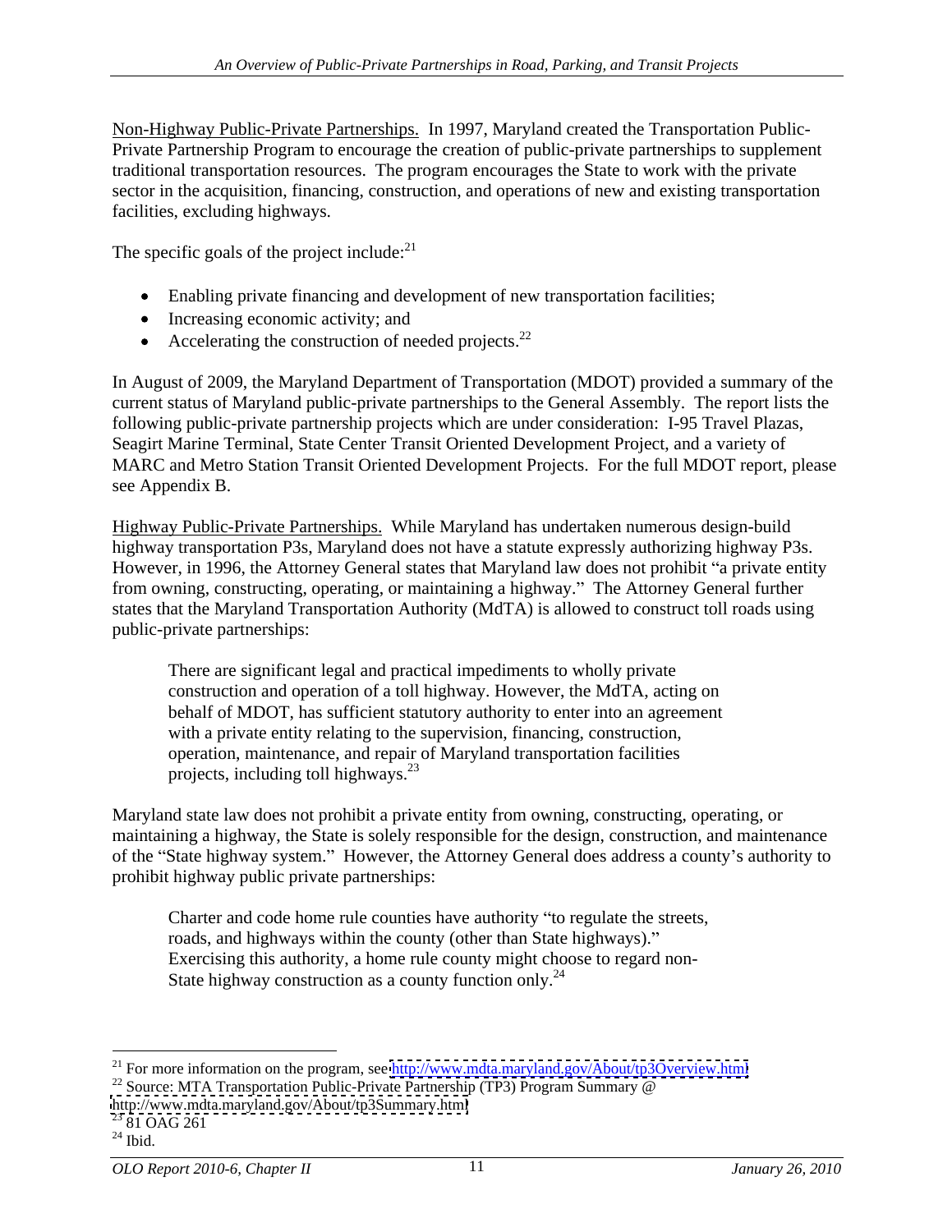#### **E. Public-Private Partnership Financing Mechanisms**

This section provides an overview of some innovative financing mechanisms available for transportation projects.<sup>25</sup> Traditionally, transportation projects have been financed primarily through a combination of state and local taxes and fees and federal grants funded by national motor fuels taxes in the Federal Highway Trust Fund. Funding is often on a "pay-as-you-go" basis, meaning that projects have often been built in phases or increments as funding become available over time.

In recent years, governments have looked into "innovative finance" mechanisms – alternatives or supplements to traditional, tax- or grant-based funding strategies – to fund transportation projects.<br>These techniques are designed to maximize the ability of states and municipalities to leverage federal funding, attract new sources of funds including private sector funding, and to accelerate project completion dates. This section provides an overview of some of the traditional and innovative financing mechanisms available for transportation projects.

The summary of these financing tools primarily comes from the American Association of State Highway and Transportation Officials (AASHTO) Center for Excellence in Project Finance, a nonprofit, nonpartisan association representing the Federal DOT and highway and transportation departments in the 50 states. $2^6$ 

**Federal Credit Assistance**. The federal government has developed a number of financial tools to help public and private sector partners access credit in order to finance projects. These tools can allow for the borrowing of money at lower rates, reduce the amount of capital borrowed from other sources, and reduce the risk borne by other investors. The following Table 2-4 summarizes the federal credit assistance tools available for public-private partnerships.

<sup>&</sup>lt;sup>25</sup> The primary source for this summary of financing tools is the American Association of State Highway and Transportation Officials (AASHTO) Center for Excellence in Project Finance.

<sup>&</sup>lt;sup>26</sup> Established in the 2005 SAFETEA-LU transportation authorization act, the mission of the AASHTO Center for Excellence in Project Finance is to provide support to State Departments of Transportation in the development of finance plans and project oversight tools and to develop and offer training and state-of-the-art finance methods to advance transportation projects and leverage funding. <http://www.transportation-finance.org/>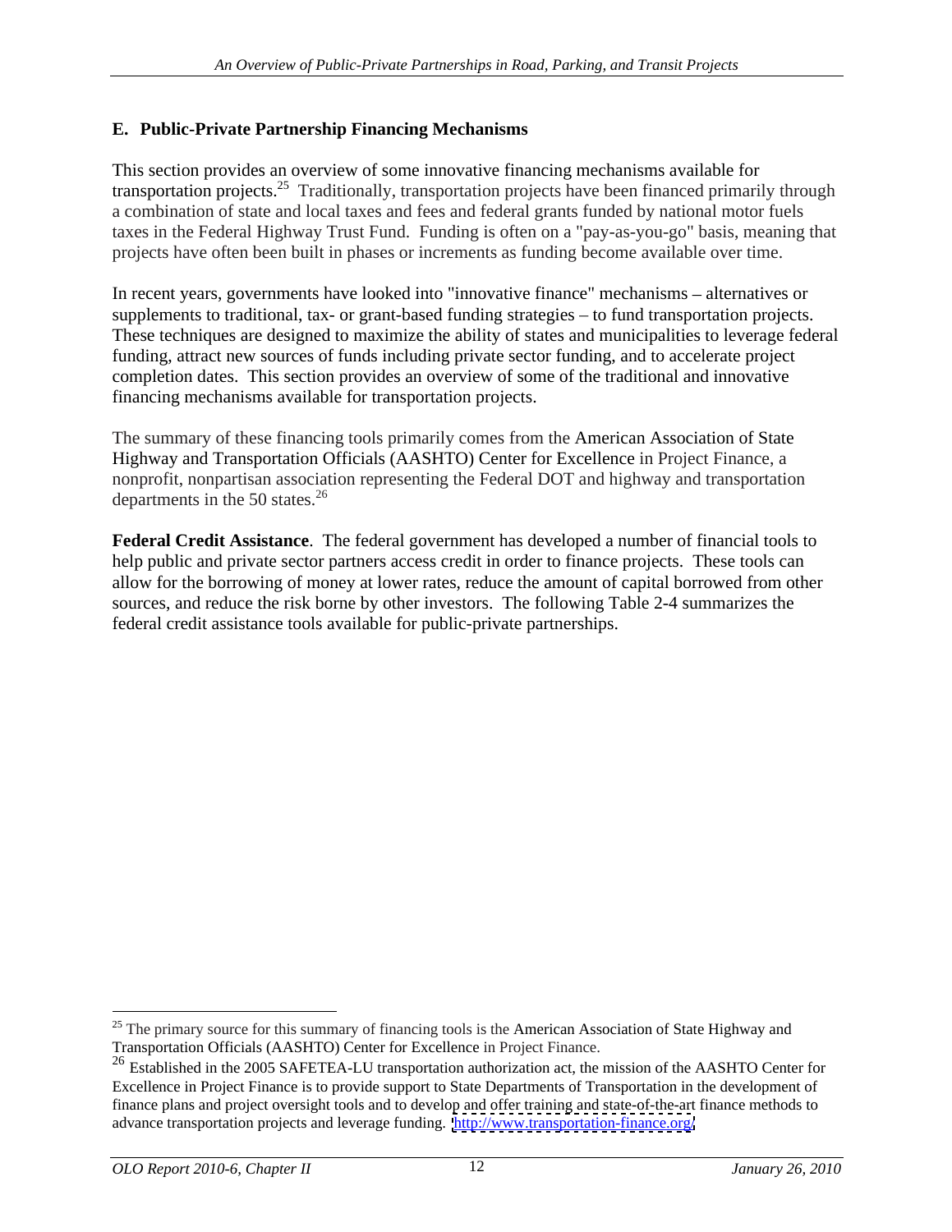| <b>Mechanism</b>                                                                            | <b>Brief Description</b>                                                                                                                                                                                                                                                                                                                                                                                                                                                                                                                                                                                                                                                                                                                                                                                                                                                                                                                                                        |
|---------------------------------------------------------------------------------------------|---------------------------------------------------------------------------------------------------------------------------------------------------------------------------------------------------------------------------------------------------------------------------------------------------------------------------------------------------------------------------------------------------------------------------------------------------------------------------------------------------------------------------------------------------------------------------------------------------------------------------------------------------------------------------------------------------------------------------------------------------------------------------------------------------------------------------------------------------------------------------------------------------------------------------------------------------------------------------------|
| Transportation<br>Infrastructure<br>Finance and<br><b>Innovation Act</b><br>(TIFIA) Program | Federal credit program that provides credit assistance to state departments of<br>transportation, transit operators, special authorities, local governments, and private<br>entities who participate in the development of surface transportation systems. The<br>program may provide three forms of credit assistance - secured (direct) loans, loan<br>guarantees, and standby lines of credit to eligible transportation projects such as<br>highway, transit, rail, and freight projects.                                                                                                                                                                                                                                                                                                                                                                                                                                                                                   |
| State<br>Infrastructure<br><b>Bank Program</b><br>(SIB)                                     | Revolving loan program to provide infrastructure investment funds administered by a<br>state or regional level with the ability to make loans and provide other forms of credit<br>assistance to public and private entities to develop surface transportation projects<br>including highway, transit capital, and bikeway/pedestrian access projects.<br>SIBs provides states with more flexibility and the ability to attract non-federal public<br>and private investment through the following forms of financial assistance:<br>• Loans at subsidized rates and/or with flexible repayment provisions;<br>• Grant Anticipation Notes $(GANs)$ ; <sup>27</sup><br>• Short-term construction or long-term debt financing;<br>• Certificates of Participation; $28$<br>• Capital reserves and other security for bond or debt instrument financing;<br>• Letters of credit (direct pay or stand-by); $2^9$<br>• Lines of credit: and<br>• Bond insurance and loan guarantees. |
| Section 129<br>Loans                                                                        | Loan program (established in Section 129 of US Code Title 23) that allows federal<br>participation in a state loan to support projects with a dedicated revenue stream<br>(including tolls, excise taxes, sales taxes, real property taxes, motor vehicle taxes,<br>incremental property taxes, or other beneficiary fees). States may make Section 129<br>loans to a public or private entity to construct either a toll project that is eligible for<br>federal-aid funding or a non-toll highway project that has a revenue source specifically<br>dedicated to support the project.                                                                                                                                                                                                                                                                                                                                                                                         |

#### **Table 2-4: Transportation Financing Mechanisms Federal Credit Assistance**

Source: AASHTO Center for Excellence in Project Finance

<sup>&</sup>lt;sup>27</sup> Notes issued on the expectation of receiving grant money.<br><sup>28</sup> Financing in which an individual buys a share of the lease revenues of an agreement made by a municipal or governmental entity, rather than the bond being secured by those revenues.

<sup>&</sup>lt;sup>29</sup>A letter of credit is an obligation taken on by a bank to make a payment once certain criteria are met whereas as line of credit guarantees a sum of money to a beneficiary. Source: Investopedia by Forbes.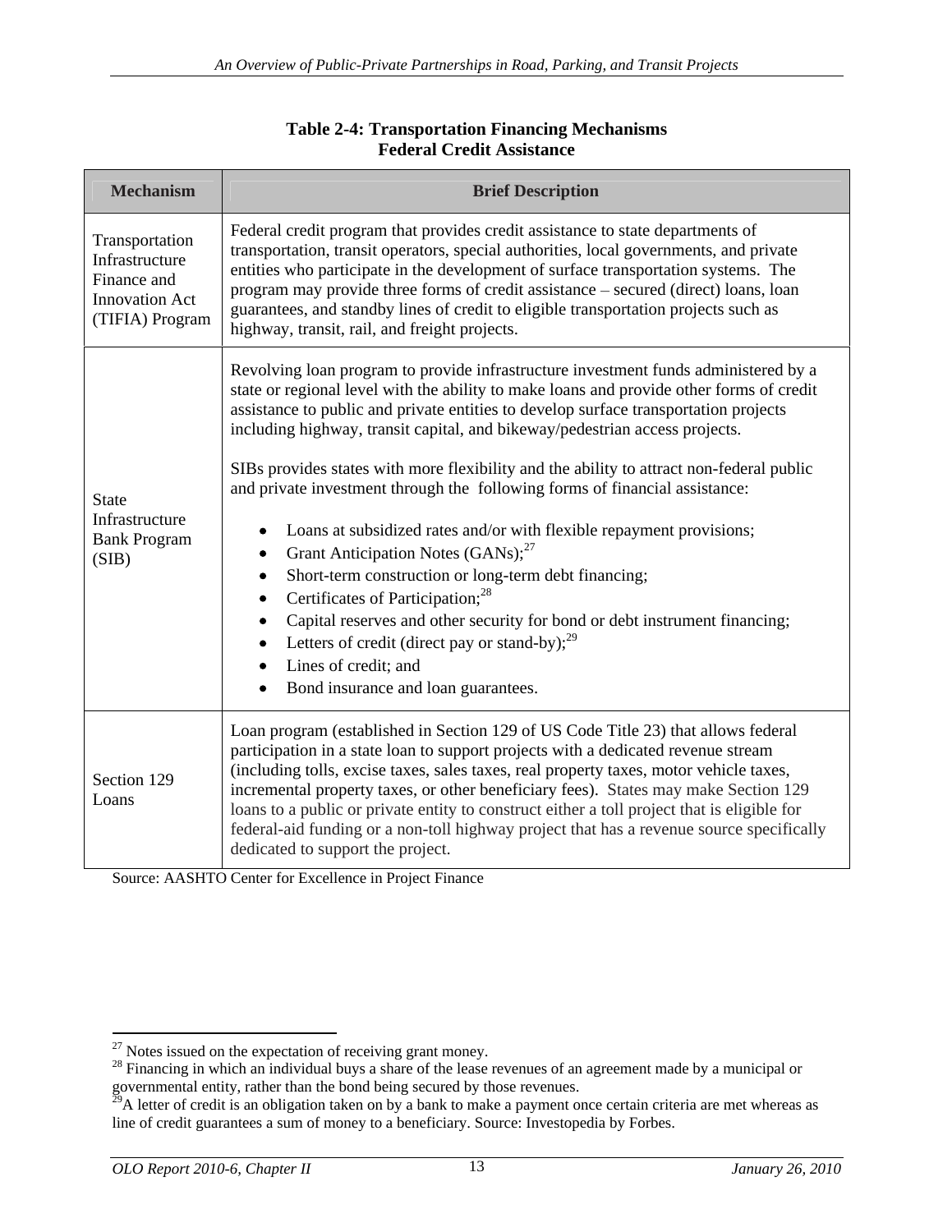**Bonding and Debt Instruments.** Bonds are written promises to repay borrowed money on a definite schedule, usually at a fixed rate. Traditionally, government bonds are the most commonly used method to fund transportation projects. In recent years, governments have expanded bonding policies and begun to issue bonds backed by financial sources not previously used to secure debt. Table 2-5 describes different debt instruments used to finance transportation infrastructure including traditional bonds and innovative financing mechanisms.

| <b>Mechanism</b>                           | <b>Brief Description</b>                                                                                                                                                                                                                                                                                                                                                                                                                                                                                                    |
|--------------------------------------------|-----------------------------------------------------------------------------------------------------------------------------------------------------------------------------------------------------------------------------------------------------------------------------------------------------------------------------------------------------------------------------------------------------------------------------------------------------------------------------------------------------------------------------|
| General<br>Obligation<br><b>Bonds</b>      | Municipal bonds issued that are backed by the "full-faith-and-credit" of the issuer,<br>usually the "taxing power" of the issuing jurisdiction rather than the revenue from a<br>given project.                                                                                                                                                                                                                                                                                                                             |
| Limited and<br>Special Tax<br><b>Bonds</b> | Bonds issued on the pledge of the revenue against a specific tax such as a gasoline tax, a<br>special assessment, incremental sales tax, or property tax levied at a fixed price. Unlike<br>general obligation bonds, the issuer is limited by the specific source for the revenue to<br>pay the bonds.                                                                                                                                                                                                                     |
| <b>Revenue Bonds</b>                       | Bonds used to finance municipal projects that generate revenue. Project revenues are<br>used to make interest and principal payments to the bondholders. There are two primary<br>types of revenue bonds for transportation facilities<br>Toll-backed Revenue Bonds: bonds backed by future toll revenues; and<br>Fare Box Revenue Bonds: bonds backed projected transit fare box revenue.                                                                                                                                  |
| Private Activity<br>Bonds (PABs)           | Bonds issued by or on behalf of local or state government for the purpose of financing<br>the highway and other transportation projects of the private sector. The law was<br>expanded in 2005 to include the highway and freight transfer facilities to qualify for such<br>bonds.                                                                                                                                                                                                                                         |
| Tax Credit<br><b>Bonds</b>                 | Bonds in which bondholders receive federal tax credits of up to 100 percent of the<br>interest amount in lieu of or in addition to partial interest payment over the life of the<br>bond and full repayment of principal upon its maturity.                                                                                                                                                                                                                                                                                 |
| Nonprofit<br>Financing                     | Incorporation of the public-private partnership as a nonprofit corporation to allow the<br>project to be financed with tax-exempt bonds.                                                                                                                                                                                                                                                                                                                                                                                    |
| Anticipation<br><b>Notes</b>               | Short-term notes issued based on the anticipation of funding from a specific source. For<br>transportation finance, the following two anticipation notes are most commonly used:<br>• Grant Anticipation Notes (GANs): used by transit agencies to borrow against<br>future grant funding.<br>• Grant Anticipation Revenue Vehicle (GARVEE): allows states to claim<br>reimbursement for principle, interest, and issuance costs on all eligible federal-<br>aid projects, rather than claiming construction reimbursement. |

#### **Table 2-5: Transportation Infrastructure Financing Mechanisms Bonding and Debt Instruments**

Source: AASHTO Center for Excellence in Project Finance homepage.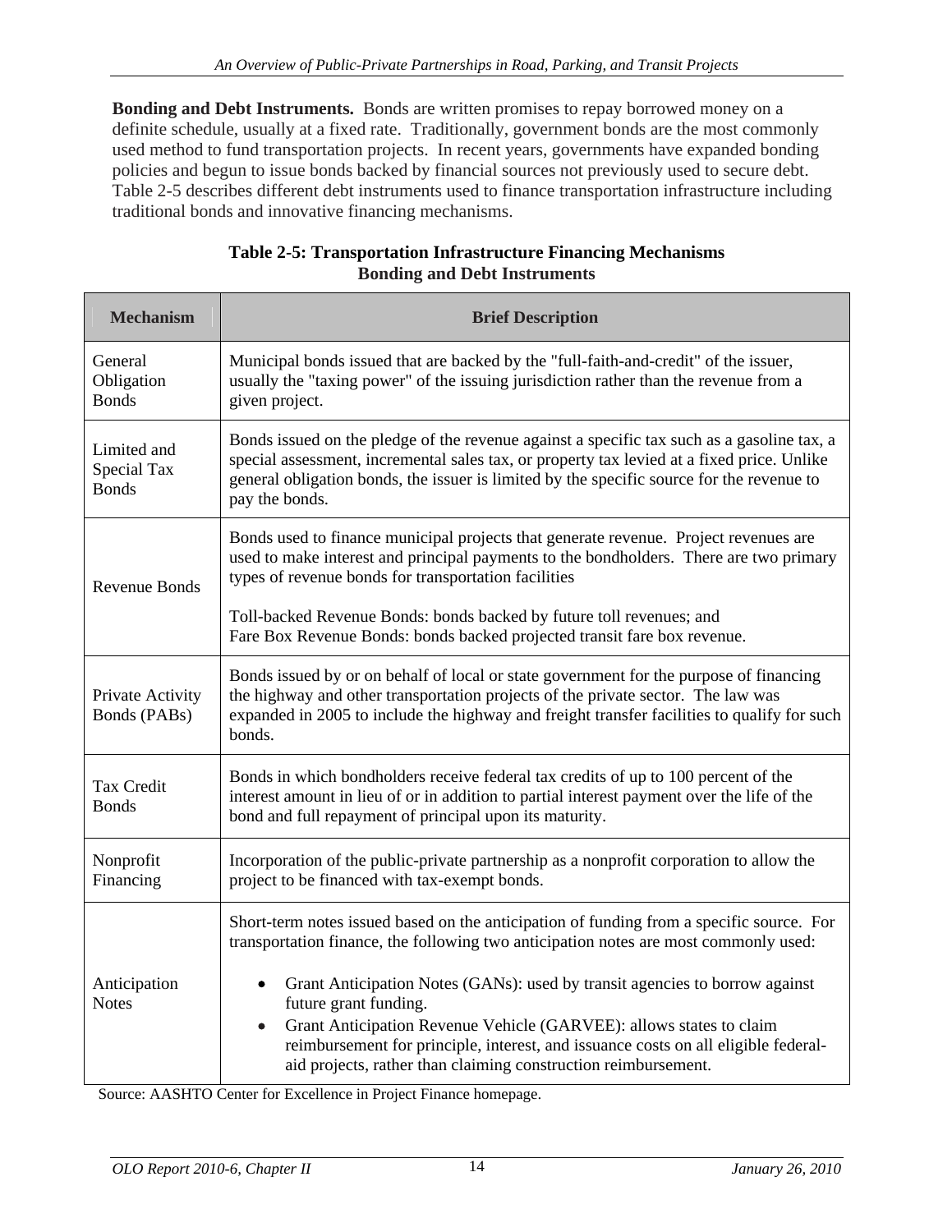**Other Financial Mechanisms P3 Financial Arrangements.** Transportation facility financial agreements between the public and private sectors can take many different forms. While many P3 agreements take the form of traditional contracts, some more innovative arrangements have developed in recent years. Often, transportation projects are funded through a combination of sources and financial tools. The following Table 2-6 summarizes three innovative types of financial arrangements used in P3 transportation projects that may be used to fund public-private partnerships, most likely in conjunction with other mechanisms mentioned previously.

| <b>Mechanism</b>         | <b>Brief Description</b>                                                                                                                                                                                                                                                                                                                                     |
|--------------------------|--------------------------------------------------------------------------------------------------------------------------------------------------------------------------------------------------------------------------------------------------------------------------------------------------------------------------------------------------------------|
| Flexible Match           | Program that allows a variety of public and private contributions (such as donations of<br>cash, land, materials, and services) to be counted toward the non-federal funding<br>matching requirement of federal-aid projects.                                                                                                                                |
| Pass-through<br>Tolls    | Per-vehicle or per-vehicle-mile fees paid by the public sector to the private sector<br>concessionaire as reimbursement for the design, construction, maintenance, and/or<br>operations of a road for an agreed period of time.                                                                                                                              |
| Availability<br>Payments | Payments made to the private sector partner by the public sector based on project<br>milestones or facility performance standards (such as ranging from on- time completion,<br>or to the number/time of lane closures due to maintenance). Availability payments are<br>often used for toll facilities that are not expected to generate adequate revenues. |

#### **Table 2-6: Other Innovative Financing Mechanisms**

Source: AASHTO Center for Excellence in Project Finance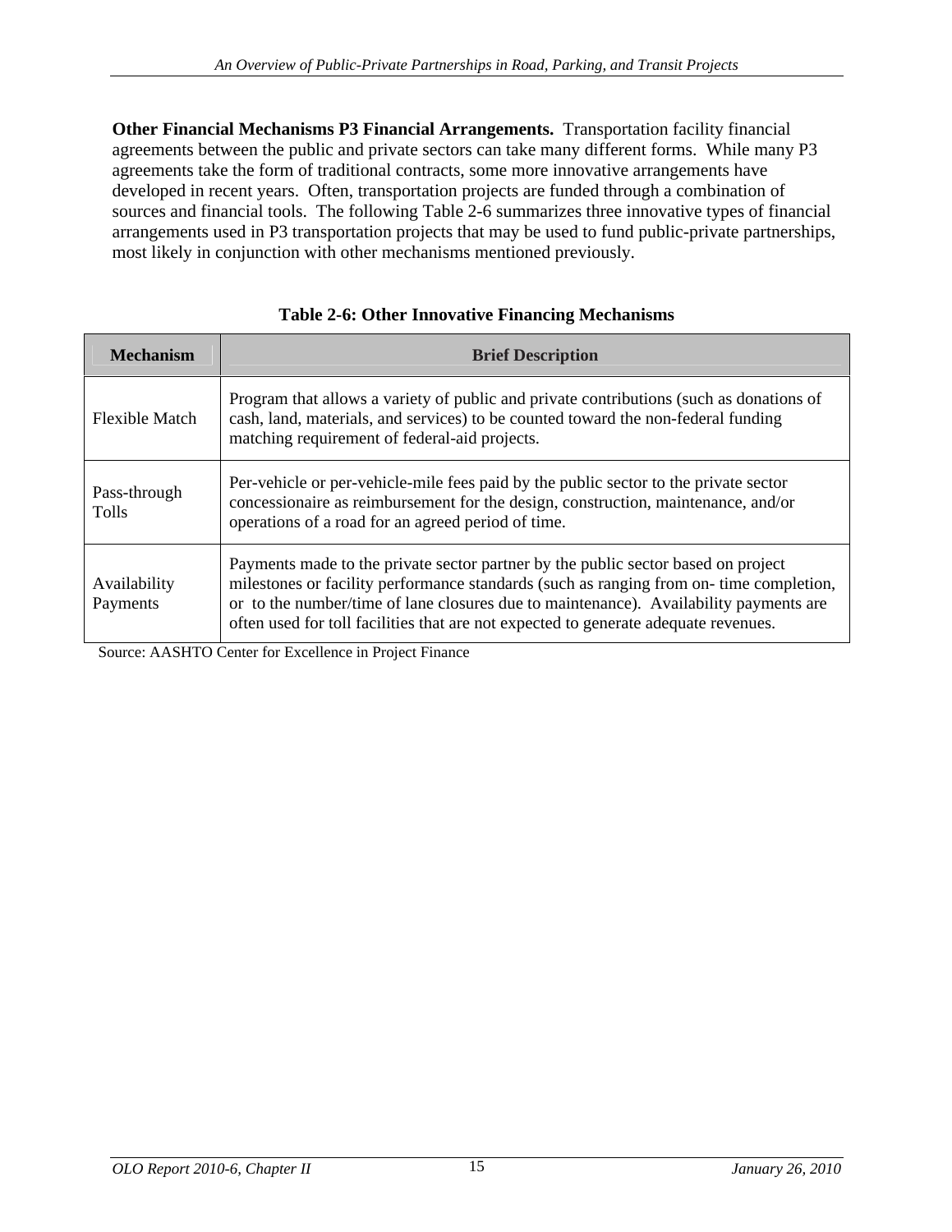#### **CHAPTER III: COMMONLY CITED BENEFITS, RISKS, AND CHALLENGES OF PUBLIC-PRIVATE PARTNERSHIPS IN TRANSPORTATION**

OLO reviewed research on transportation public-private partnerships and has identified potential benefits and risks commonly associated with these arrangements. The following table summarizes the frequently cited benefits and risks of public-private partnerships in transportation.

| Table 3-1: Commonly Cited Benefits and Risks of Transportation Public-Private Partner | . .nerships |
|---------------------------------------------------------------------------------------|-------------|
|                                                                                       |             |

| <b>Benefits</b>                         | <b>Risks and Challenges</b>                  |
|-----------------------------------------|----------------------------------------------|
| $\bullet$ Quick Influx of Cash          | Higher Rates for Use of Transportation       |
| • Lower Costs                           | Difficulty in Estimating Long-Term Worth     |
| $\bullet$ Transfer of Risk              | Costs to the Public Sector                   |
| • Increased Efficiency and Time Savings | Higher Cost of Private Financing             |
| • Increased Mobility on Roads           | Potential Loss of Control                    |
| • Access to Supplemental Funding        | <b>Political Limitations</b>                 |
| • Improved Quality                      | Financial Difficulties by the Private Sector |
|                                         | Partner                                      |

The private sector's participation in transportation development can range from project delivery and maintenance to long-term responsibility for the financing and management of a facility. The benefits, risks and challenges identified in this chapter focus on public-private partnerships where the private sector assumes full or partial responsibility for project operations, management, and/or financial risk.

The remainder of this chapter provides more detail on the benefits, risks and challenges associated with transportation public-private partnerships. It is important to note that a specific P3 transportation project may not produce the benefits or risks listed in this chapter.

#### **A . Potential Benefits of Public-Private Partnerships**

The public sector may benefit from leveraging the expertise and resources of the private sector to address growing transportation needs. This section outlines potential benefits that may result from the use of P3s.

**Quick Influx of Cash.** An immediate benefit of a public-private partnership for the public sector is the large upfront payment that may be received from the private sector. The influx of cash from a public-private partnership can be beneficial for governments seeking to close budget gaps. Further, by relying on private sector sponsorship of and investment to help build the transportation infrastructure, a government frees up public resources for other needed projects.<sup>1</sup>

In some cases, the private sector finances transportation projects without the use of public funding. This may benefit a jurisdiction that has legislative or administrative limits governing the amount of outstanding debt they are allowed to carry, allowing the jurisdiction to carry debt for other needs.<sup>2</sup>

<sup>&</sup>lt;sup>1</sup> General Accounting Office 2004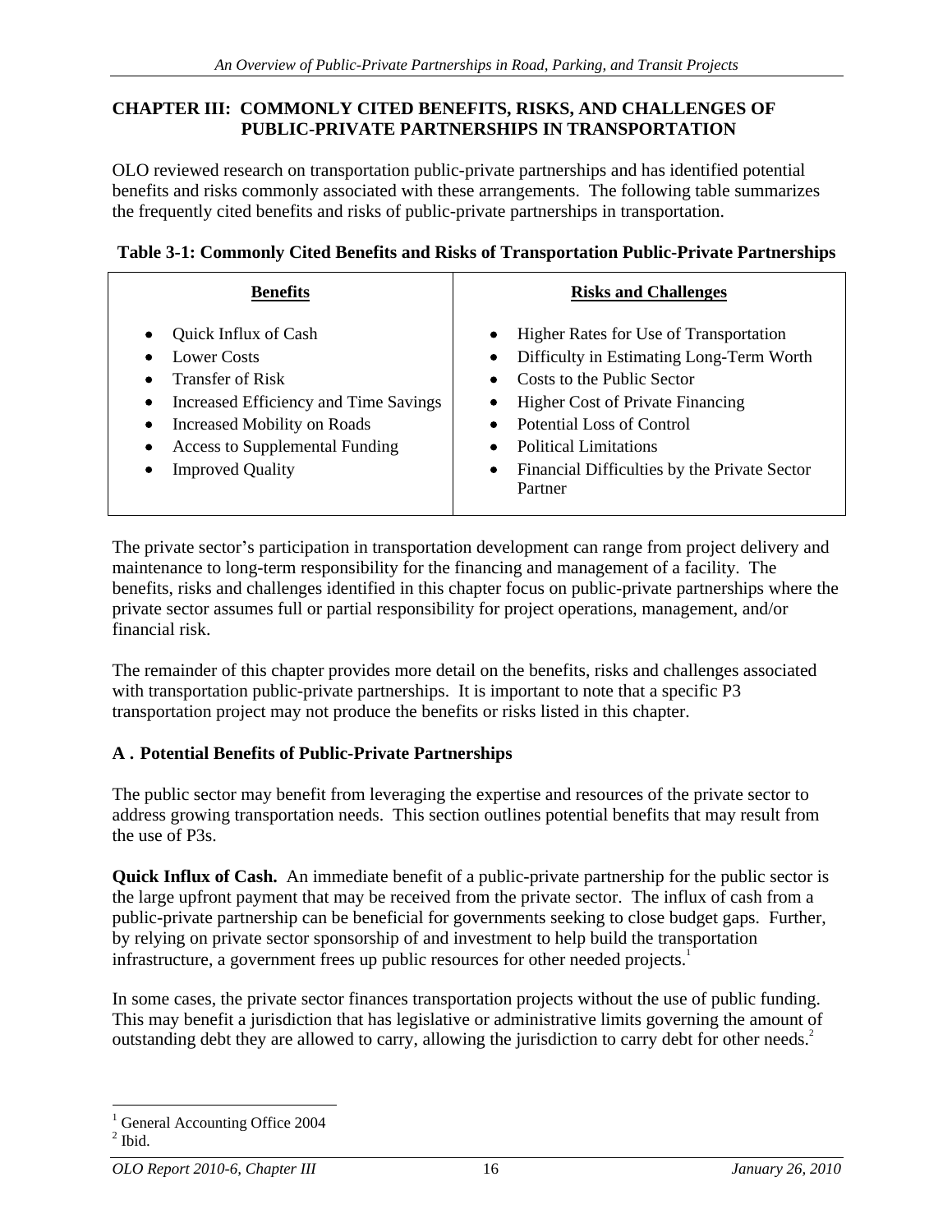**Lower Costs.** The use of public-private partnerships in transportation may result in lower project costs, depending on the innovation, scale, and expertise of the private sector involved.<sup>3</sup> According to According to the GAO, the consolidation of responsibility for multiple project elements (such as design, construction, and operation) in one private entity can result in efficiencies that are less achievable through the public sector's often segmented approach to development.<sup>4</sup>

Because cost savings benefit the private partner, the private sector has incentive to limit the cost and time of a project in order to maximize benefits and potentially turn a profit.<sup>5</sup> There are three ways in which a public-private partnership may lower the cost of a transportation project:

- $\bullet$ Direct Costs. Through the use of more economical design features and cost-saving construction methods, public-private partnerships may lead to lower overall direct costs of a transportation project.  $\overline{6}$  The GAO 2004 Report on P3s indicated that such partnerships can save from 6 to 40 percent of the cost of construction and significantly limit the potential for cost overruns.
- Indirect Costs. The use of public-private partnerships can result in lower project overhead costs primarily from avoided inflation costs on building materials during a condensed project timeframe. This may eliminate exposure to the rapid rise in the price of construction  $commodities.<sup>7</sup>$
- Life Cycle Costs. In a typical public procurement, the private sector's role is limited to immediate construction or maintenance, which can lead to the short-term economizing rather than long-term planning. By shifting the long-term maintenance and operations of a transportation project to the private sector, there is a stronger incentive for the private sector to focus on minimizing the long-term costs of the project, rather than the immediate costs. $8$

**Transfer of Risk.** The public and private sectors have different stakeholders, objectives, risks, and constraints in transportation projects.<sup>9</sup> Political considerations and budget constraints may impact the

ability to construct or maintain public transportation infrastructure.<br>With the creation of public-private partnerships, risk is shared between the public and private sectors.<br>The proper allocation of project risks to the type of risk can result in lower overall risk for the project, reduced project costs and accelerated project delivery.<sup>10</sup> In a P3 arrangement, the private sector can receive some of the following risks from the public sector: risk of construction cost overruns or time delays, performance and operational risks, and the revenue risk of lower than anticipated user demand.<sup>11</sup> On the other hand, risks that are traditionally better managed by the public sector include environmental, right-of-way acquisition, statutory/regulatory and public acceptance risks.<sup>12</sup>

 <sup>3</sup>United States Department of Transportation 2008  $4 \text{Hid}$ 

 $\frac{4 \text{ Did}}{5 \text{ Find}}$ 

 $\frac{1}{2}$  Ibid.<br> $\frac{6}{1}$  Ibid.

<sup>&</sup>lt;sup>6</sup> Ibid.<br><sup>7</sup> National Cooperative Highway Becoreh Program 2000.  $7$  National Cooperative Highway Research Program 2009

<sup>8</sup> National Surface Transportation Infrastructure Financing Commission 2009

<sup>&</sup>lt;sup>9</sup> Checherita and Gifford 2008<br><sup>10</sup> General Accounting Office 2007

<sup>&</sup>lt;sup>11</sup> National Surface Transportation Infrastructure Financing Commission 2009

<sup>&</sup>lt;sup>12</sup> National Cooperative Highway Research Program 2009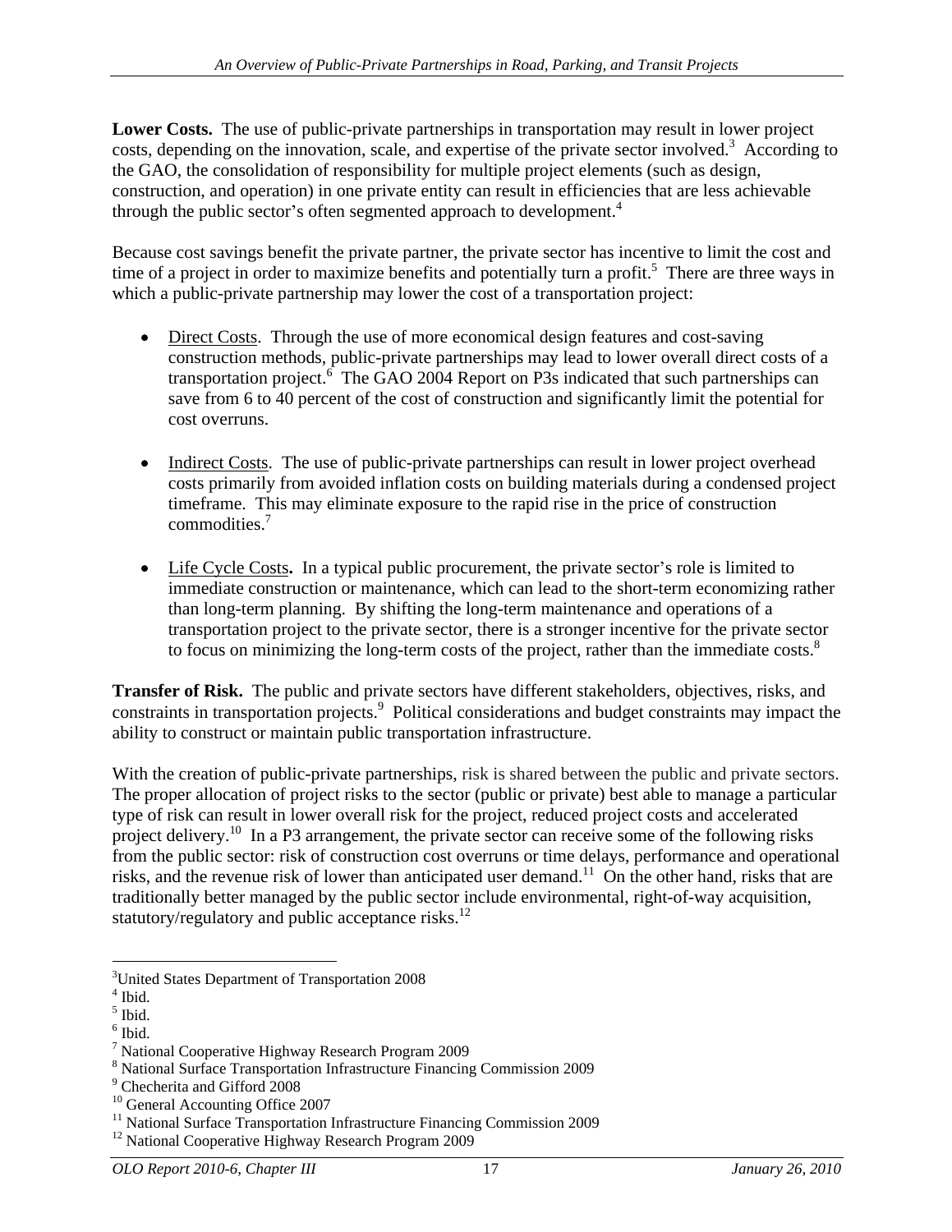A 2007 report completed for the Federal Highway Administration's Office of Policy and Governmental Affairs summarized the types of risk that are transferable to the private sector.<sup>13</sup> The table below is adapted for the types of P3s summarized in Chapter 2 of this report. Risks noted with a check mark may be transferred in full or partially to the private sector.

| 3-2: Risk Transfer Responsibilities under Different Types of Public-Private Partnerships<br><b>Table 3-2:</b> |  |  |
|---------------------------------------------------------------------------------------------------------------|--|--|
|                                                                                                               |  |  |

| <b>Public-Private Partnership</b><br>Approach                                  |                                                     |                                           | $\Box$                    |                                                                                            | $\sqrt{5}$   |                           |                                                     |                              | $\circ$      |
|--------------------------------------------------------------------------------|-----------------------------------------------------|-------------------------------------------|---------------------------|--------------------------------------------------------------------------------------------|--------------|---------------------------|-----------------------------------------------------|------------------------------|--------------|
|                                                                                |                                                     | <b>More Public Sector Responsibility</b>  |                           |                                                                                            |              |                           |                                                     |                              |              |
| Design Bid Build (DBB)                                                         |                                                     |                                           |                           | $\checkmark$                                                                               |              |                           |                                                     |                              |              |
| Design-Build (DB)                                                              |                                                     |                                           |                           | $\checkmark$ $\checkmark$ $\checkmark$ $\checkmark$                                        | $\checkmark$ |                           |                                                     |                              |              |
| <b>Private Contract Fee</b><br>Services/Operations and<br>Maintenance Contract |                                                     |                                           |                           |                                                                                            |              | $\checkmark$              | $\checkmark$                                        |                              |              |
|                                                                                |                                                     | <b>More Private Sector Responsibility</b> |                           |                                                                                            |              |                           |                                                     |                              |              |
| Design-Build-Operate-<br>Maintain (DBOM)                                       |                                                     |                                           |                           | $\checkmark$<br>$\checkmark$                                                               | $\checkmark$ | $\checkmark$              | $\checkmark$                                        | $\checkmark$                 |              |
| Design-Build-<br>Finance-Operate-Maintain<br>(DBFOM)                           |                                                     | $\checkmark$                              |                           | $\checkmark$ $\checkmark$ $\checkmark$ $\checkmark$ $\checkmark$ $\checkmark$              |              | $\checkmark$ $\checkmark$ |                                                     | $\checkmark$                 |              |
| Long-Term Lease<br>Agreements/Concessions                                      |                                                     | $\checkmark$                              |                           |                                                                                            |              | $\checkmark$              | $\checkmark$ $\checkmark$ $\checkmark$ $\checkmark$ | $\checkmark$                 |              |
|                                                                                |                                                     |                                           | <b>Full Privatization</b> |                                                                                            |              |                           |                                                     |                              |              |
| Build-Own-Operate (BOO)                                                        | $\vert \checkmark \vert \checkmark$<br>$\checkmark$ | $\checkmark$                              |                           | $\checkmark$ $\checkmark$ $\checkmark$ $\checkmark$ $\checkmark$ $\checkmark$ $\checkmark$ |              | $\checkmark$              | $\vert \checkmark \vert$                            | $\checkmark$<br>$\checkmark$ | $\checkmark$ |
| <b>Asset Sale</b>                                                              |                                                     |                                           |                           |                                                                                            |              | $\checkmark$              |                                                     |                              | $\checkmark$ |

Source: National Cooperative Highway Research Program, adapted from AECOM 2007

<sup>&</sup>lt;sup>13</sup> AECOM Consulting Team 2007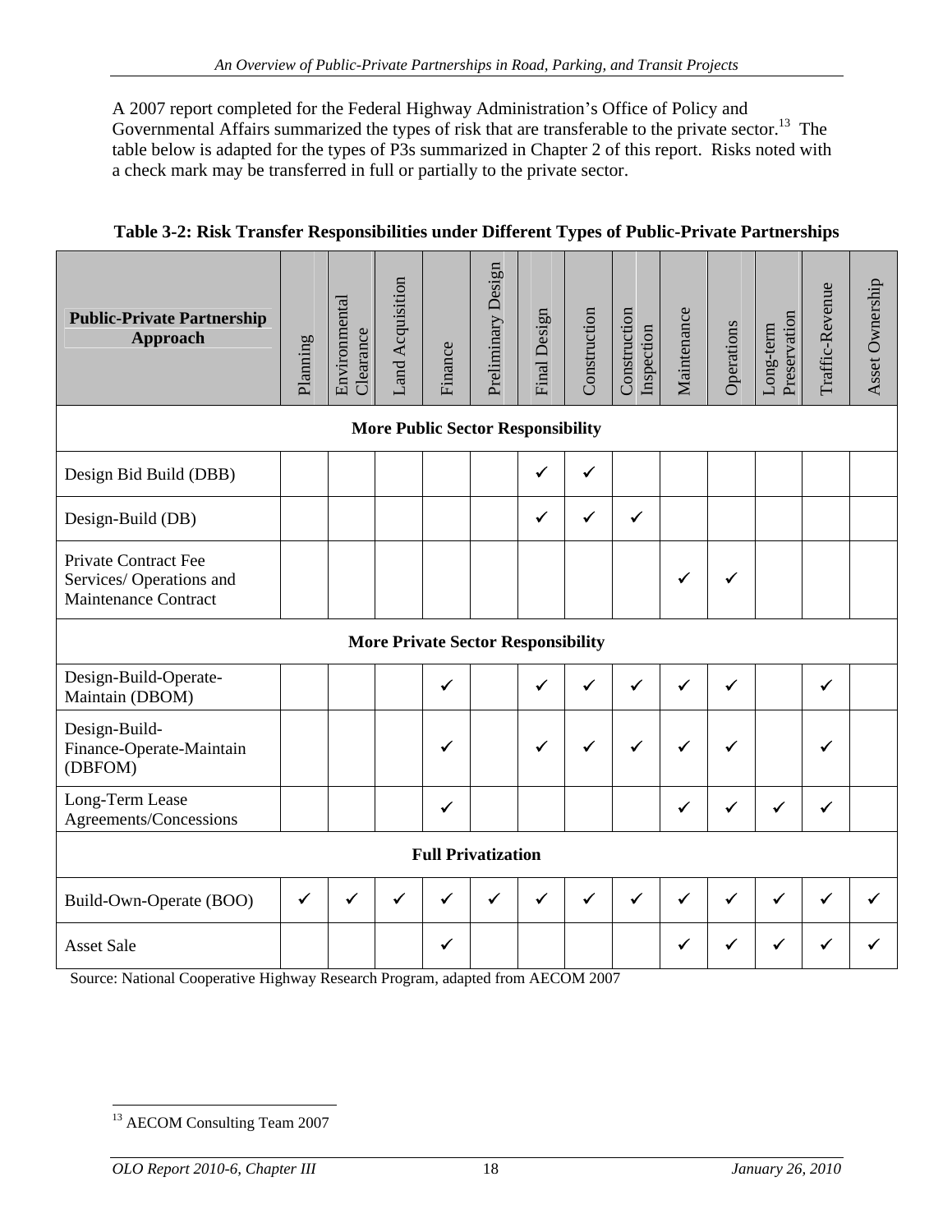**Increased Efficiency and Time Savings.** In a successful public-private partnership, each partner provides the services it is best equipped to deliver. The private sector manages the project like a business, implementing the most cost-effective and efficient strategies to complete the project, which often results in on-time and on-budget completion.<sup>14</sup> The 2004 GAO report on public-private partnerships reported that projects "state and local governments wanted to build—and that the federal government approved for funding—were built sooner than they would have been had the private sector not become actively involved."

The use of private equity and efficiency is often considered inherently advantageous compared to public sector operation.<sup>15</sup> P3s have more flexibility to maximize the use of cost-saving innovative methods and use specialized resources that are available to the private sector which may not be available to the public sector:

- Potential integration of the design, construction, maintenance, and operation of a project provides incentives to optimize efficiency and cost effectiveness over the life of the project rather than minimizing the cost of a specific part of the project.<sup>16</sup>
- Involvement of the private sector allows designers and builders to take advantage of the advances in technologies and techniques relating to construction materials, equipment, and  $\frac{1}{2}$  design methods.<sup>17</sup> design methods.<sup>17</sup><br>• The use of performance measures rather than administrative standards allow the contractor
- flexibility while maintaining the public sponsor's quality.<sup>18</sup>

More specifically, efficiencies of P3s can result from:<sup>19</sup>

- Concurrent completion of project tasks whose results are not mutually dependent;
- Greater access to capital markets;
- Lack of "procedural strings" usually used in government procurement resulting in less time delays;
- Less expensive staff resources to perform functions only when needed instead of retaining them on a full-time basis;
- Quicker access to more efficient technology;
- Introduction of competition;
- Innovative private sector approaches to financing, economies of scale, development, implementation and operation/maintenance; and
- Private sector expertise in project, operational, and risk management.

**Increased Mobility on Roads.** Throughout its history, the road network in the United States has incorporated the "user pays" concept through the use of motor fuel excise taxes and tolls. P3s developed for roads often used tolling as the primary source of revenue. This can be an efficient investment strategy, as the users who benefit from the road will likely support additional investment

<sup>&</sup>lt;sup>14</sup> General Accounting Office 2008

<sup>&</sup>lt;sup>15</sup> United States Department of Transportation 2004<sup>16</sup> Ibid.

<sup>&</sup>lt;sup>16</sup> Ibid.<br><sup>17</sup> Ibid.<br><sup>18</sup> United States Department of Transportation 2007

<sup>&</sup>lt;sup>18</sup> United States Department of Transportation 2007<br><sup>19</sup> List from various sources included Federal Highway Administration 2004, General Accounting Office 2007, General Accounting Office 2008, National Surface Transportation Infrastructure Financing Commission 2009 and National Cooperative Highway Research Program 2009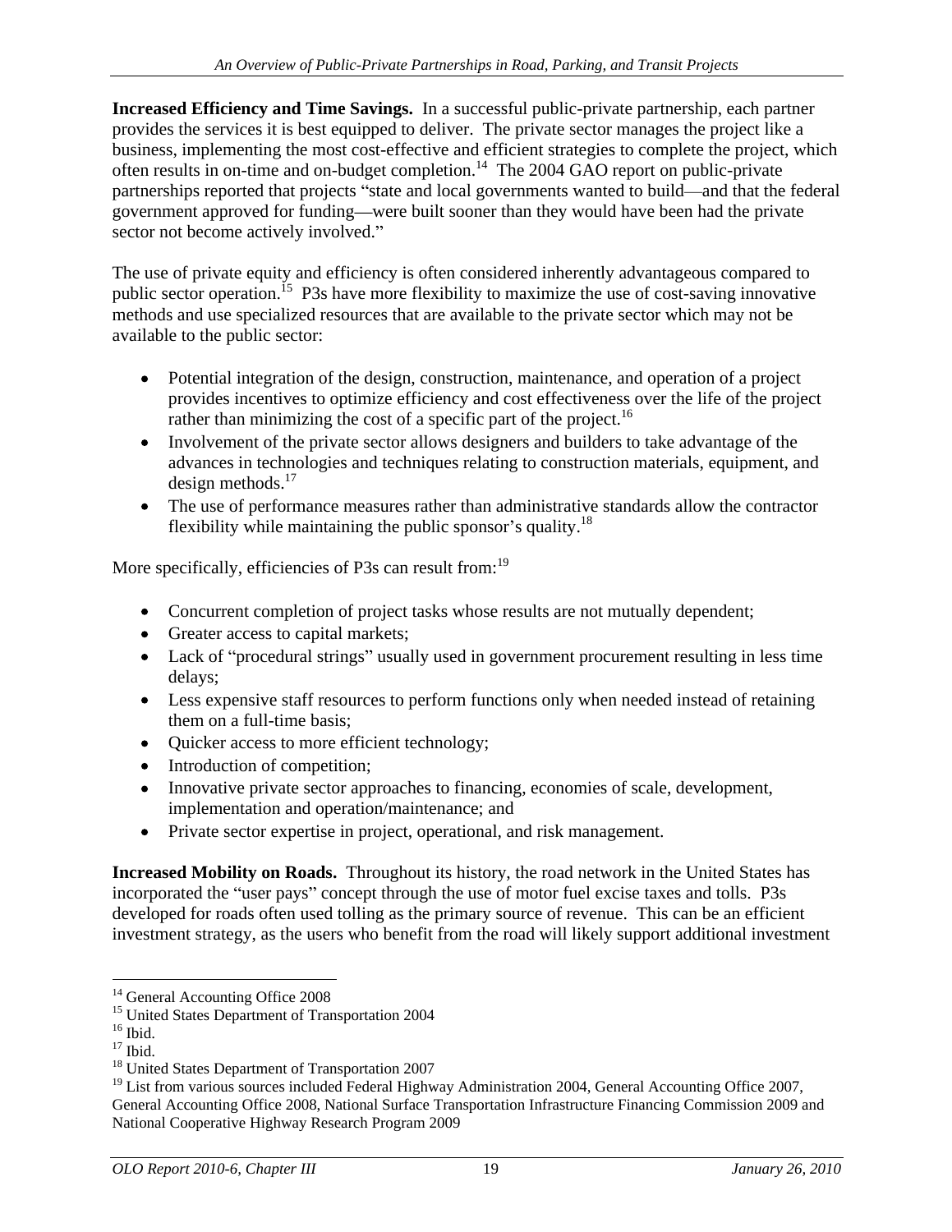to enhance existing infrastructure. Some travelers have an option to share rides, use transit, travel at less congested (generally off-peak) times, or travel on less congested routes to reduce their toll payments.<sup>20</sup> payments.<sup>20</sup>

Effective public-private partnerships, particularly in roads, can also potentially provide increased mobility. Pricing techniques can be determined by the private sector to reduce congestion and the demand for road space at peak periods, allowing the capacity of existing roads to accommodate demand with fewer delays.<sup>21</sup> Depending upon the agreement reached with the public sector, private partners in P3s may have more flexibility and less public debate about the use of congestion pricing.<sup>22</sup> In addition, the P3 agreement may include requirements to maintain specified levels of traffic flow.<sup>23</sup> traffic flow  $^{23}$ 

**Access to Supplemental Funding.** A public-private partnership may allow for more predictable project funding than available to solely publicly financed project. Due to their long-term nature, transportation projects are often subject to an annual appropriations cycle, which increases the risk that adequate funds may or may not be available. However, under a public-private partnership, the private sector may be contractually obligated to operate and maintain the project during the course of the concession. $^{24}$ 

In addition, public-private partnerships offer an opportunity to supplement public sources of funding with private equity and debt. The government's borrowing capacity of government issuers is typically constrained by the market requirement that tax-exempt bonds demonstrate sufficient debt service coverage to receive an investment grade rating. A private partner's ability to draw on nonrated bank debt and investor equity can potentially allow for a higher level of debt to be incurred for transportation projects.<sup>25</sup> and the set of the set of the set of the set of the set of the set of the set of the set of the set of the set of the set of the set of the set of the set of the set of the set of the set of th

In addition, there are federal and state financing options available to public-private partnerships that are not available for traditionally procured transportation projects. The federal government has supported and promoted the use of public-private partnerships through the numerous programs and financing mechanisms, as summarized in Chapter II of this report.

**Improved Quality.** In a report to Congress, the United States Department of Transportation stated:

The traditional contracting approach has limited opportunities for contractors to incorporate innovative materials and techniques in the design and construction of transportation projects. The Federal government and many State governments have constraints on their procurement methods that have the unintended result of limiting access to new technologies and techniques."<sup>26</sup>

Often, in government procurement, the "lowest price" bid is chosen, even when "best value" may be a more effective approach.<sup>27</sup> a more effective approach. $27$ 

<sup>&</sup>lt;sup>20</sup> General Accounting Office 2008

<sup>&</sup>lt;sup>21</sup> General Accounting Office 2008

<sup>&</sup>lt;sup>22</sup> National Surface Transportation Infrastructure Financing Commission 2009

 $^{23}$  General Accounting Office 2008<br><sup>24</sup> Ibid.

 $25$  National Surface Transportation Infrastructure Financing Commission 2009

<sup>&</sup>lt;sup>26</sup> United States Department of Transportation 2004

 $27$  Ibid.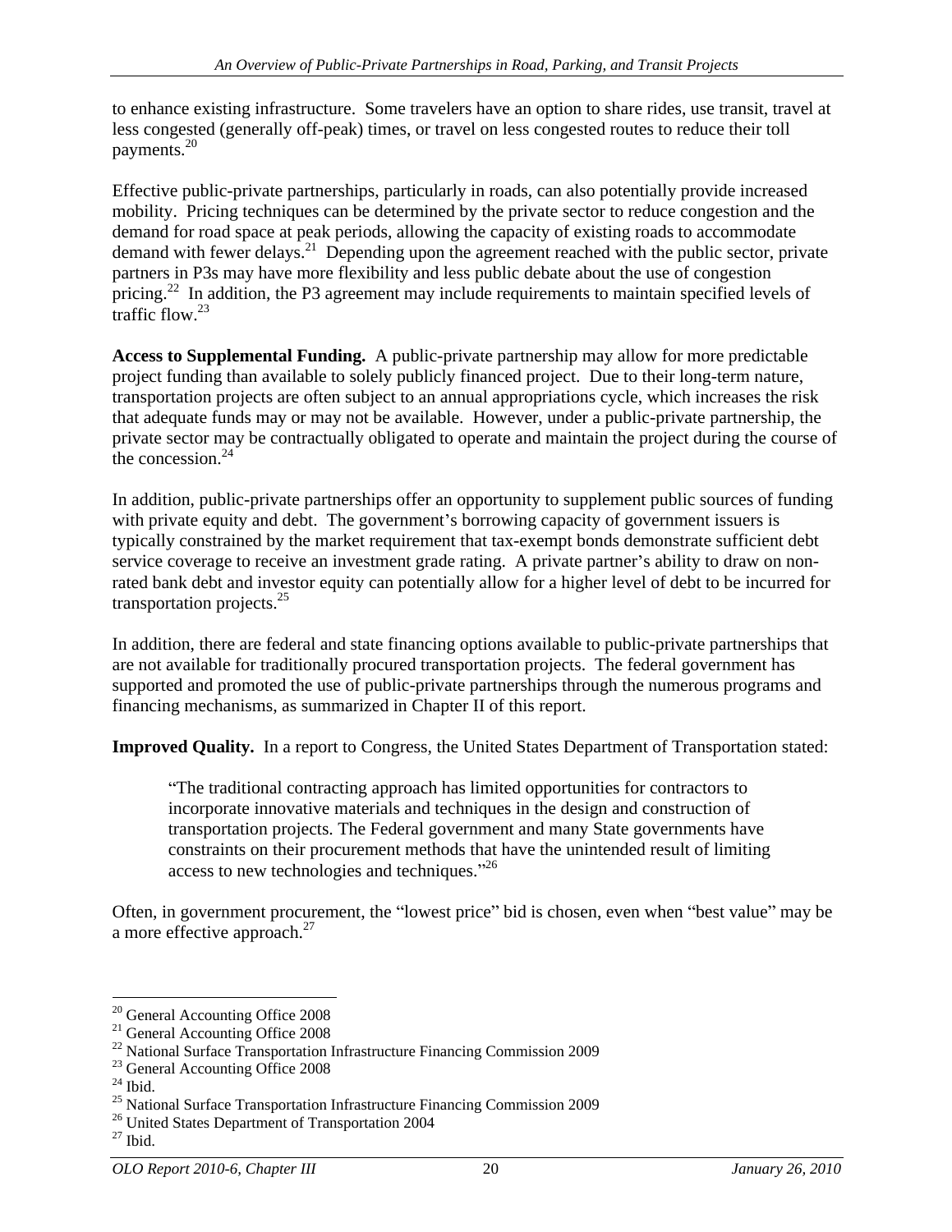With more flexibility to maximize the use of innovative technologies and the ability to chose the best materials and methods, a P3 could result in increases in the quality of a project. Because the private sector partner is seeking a return on their investment, there is more incentive for a well-maintained project in order to attract more user revenue. Further, the agreement between the public and private sectors may have clauses or incentives that require certain performance standards to be met. In fact, the GAO recently found that the concessionaires for highway projects are held to higher standards of performance than the previous public operators of those roads.<sup>28</sup>

#### **B. Risks and Challenges Associated with Public-Private Partnerships**

While there are many potential benefits to the use of public-private partnerships for transportation projects, there are also risks and challenges associated with their development. Traditionally, transportation projects have struggled to be profitable due the significant risks and uncertainties associated with the construction and operations of such projects.<sup>29</sup> This section summarizes the risks and challenges frequently associated with public-private partnerships. Similar to the benefits listed above, the potential risks and challenges do not occur in each P3 and may be mitigated through the provisions of the partnership agreement.

**Higher User Rates for Transportation.** Public-private partnerships often involve the issuance of private debt. In order to repay the debt and make a profit off the project, a private concessionaire collects toll and fare revenues.<sup>30</sup> Although public-private partnership agreements may limit the extent to which private sector can raise the toll or fare rates, the GAO reports that it is likely that those rates will increase on a privately operated project to a greater extent than they would on a public project.<sup>31</sup> public project.<sup>31</sup>

The goal of the private sector is to realize a return on its investment. With the private sector managing the project, toll/fare rates are driven by market factors such as the demand for travel and the level of competition. As a result, when a privately-run facility or service has limited competing alternatives, there may be few constraints on rates other than the terms of the agreement with the public sector.<sup>32</sup>

**Difficulty in Estimating Long-Term Worth.** According to the General Accounting Office, determining the long-term economic worth of a transportation project can be an imprecise activity.<br>As the worth of a transportation project is highly dependent upon multi-year economic trends,<br>assessing the long-term value partnership, the public sector runs a risk of under-estimating the worth of public facilities and services.<sup>33</sup>  $\text{series}^{\frac{33}{2}}$ 

In some P3s, the public sector gives up control of a facility for a long period of time. Over the term of the agreement, the value of future facility revenues may be much larger than the concession payment received. Further, even if a concession payment is properly determined, unforeseen circumstances such as a recession can dramatically alter the relative value of future revenues compared with the market value of the facility.<sup>34</sup>

<sup>&</sup>lt;sup>28</sup> General Accounting Office 2008

<sup>29</sup> General Accounting Office 2004

<sup>30</sup> General Accounting Office 2008

<sup>&</sup>lt;sup>31</sup> General Accounting Office 2007

 $32$  General Accounting Office 2008<br> $33$  Ibid.  $33 \text{ Ibid.}$ <br> $34 \text{ Ibid.}$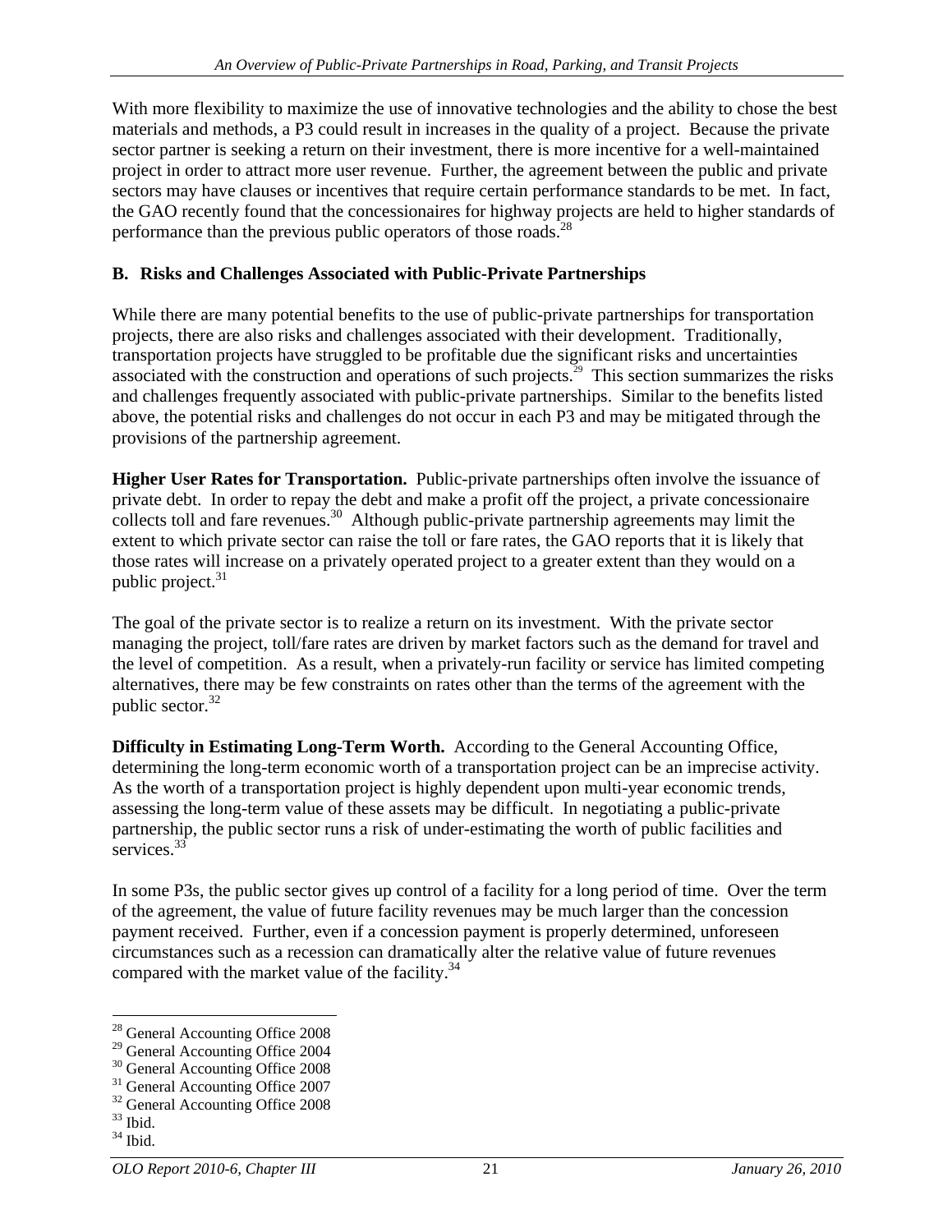**Costs to the Public Sector.** While the creation of a public-private partnership may result in an initial influx of money to the government, over the long-term, the public sector may incur potential additional costs as a result of the arrangement, including:  $35$ 

- Personnel or contract costs to review and select the P3 proposals (including the cost of attorneys and financial analysts);
- Cost of contracting financial and legal advisors if there is a lack of in-house support;
- Personnel or contract cost to provide ongoing oversight and performance monitoring of the private sector partner;
- Potential foregone tax revenue when tax-exempt debt is used.

Some state and local governments may also be financially responsible for some aspects of a P3's projects costs including acquiring rights of way or performing environmental work.<sup>36</sup>

In some cases, a P3 agreement may shift the cost of a project to future users. Revenue from the private sector's payment for a P3 used for immediate needs may or may not provide long-term benefits to future generations who will potentially be paying progressively higher rates to the private sector as a result of the agreement.<sup>37</sup>

**Higher Cost of Private Financing**. The public sector generally has access to lower borrowing rates through the tax-exempt municipal bond market than private companies that issue taxable debt. Because the borrowing costs of private debt are higher than public tax-exempt debt, the difference can often lead to the higher costs being passed to the public through a lower up-front payment or higher user rates.<sup>38</sup> However, the introduction of tax-exempt private activity bonds and federal loan assistance to the private sector for transportation projects can narrow the differential between public and private sector borrowing costs.<sup>39</sup> According the National Cooperative Highway Research Program, the cost of borrowing is expected to rise in the near term because of the current credit crunch and the increases in the cost of bond insurance (the latter affects both public and private debt).<sup>40</sup>  $debt$ ).<sup>40</sup>

**Loss of Policy Control.** The traditional method of financing and developing transportation projects was designed to protect public interest by providing substantial oversight by the public sector and by standardizing competition for contracts to avoid waste, fraud or abuse of public funds. Changing this traditional approach raised concerns that some of these protections will be less effective.<sup>41</sup> Under Under some public-private partnerships, the public sector may lose control over future transportation, economic development, and environmental policy, which can be compounded by the long-term nature of some P3 agreements.

<sup>&</sup>lt;sup>35</sup>National Cooperative Highway Research Program 2009

<sup>&</sup>lt;sup>36</sup> General Accounting Office 2004

<sup>&</sup>lt;sup>37</sup> United States Department of Transportation 2008

<sup>38</sup> National Cooperative Highway Research Program 2009

<sup>&</sup>lt;sup>39</sup> National Surface Transportation Infrastructure Financing Commission 2009

<sup>40</sup> National Cooperative Highway Research Program 2009

<sup>41</sup> General Accounting Office 2004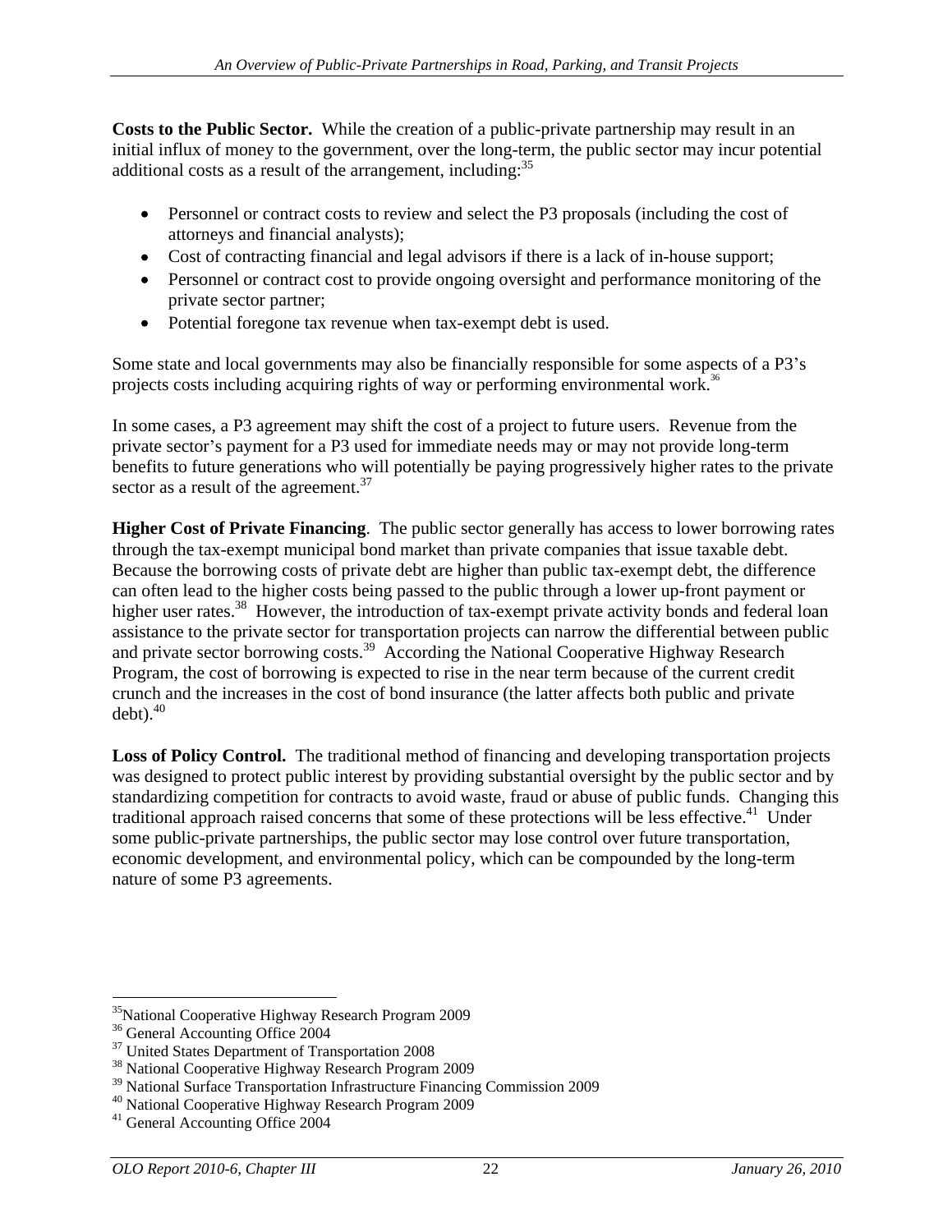Transportation. With many P3 agreements, the public sector concedes operational and pricing control of certain transportation projects. Because a transportation system is an interconnected network, policy choices for one transportation project may have lasting impacts on another. Specifically, P3s can limit the public's policy control through the following:

- The ability to influence traffic patterns might be lost because of the inability to modify toll rates on the P3 project; and
- $\bullet$  The use of "non-compete" or "limited compete" clauses, which prevents the construction of competing facilities in the vicinity of the P3, or allows it at a significant cost.<sup>42</sup>

Economic Development. Transportation improvements are seen as an important tool of economic development by increasing accessibility and facilitating economic growth. However, the goal of the private partner in a P3 is a return on investment, which may or may not reconcile with the area's economic development goals. Therefore, a private partner might not be as responsive to public economic development objectives.

Environmental. The primary goal of the private partner is to realize a return on investment, which may come into conflict with public environmental policies goals such as an improvement of air quality or the curbing of emissions. Unless the partnership agreement addresses such issues, the private partner may not be required to adhere to government environmental policies.<sup>43</sup>

**Political Limitations.** The support of elected officials is critical to the success of public-private partnerships, especially in the case of high-cost transportation projects. According to the National Cooperative Highway Research Program, elected officials must take responsibility to ensure that the assignment of roles, responsibilities, and risk of a P3 is done in a manner that protects the public goals.<sup>44</sup> However, elected officials may encounter the following potential impediments to P3s.<sup>45</sup>

- Goals. The public and private sectors do not share identical goals. The primary goal of the public sector is to provide infrastructure and services that adequately meets the transportation and other policy goals of the community. In contrast, the private sector's main goal is to achieve an adequate return on investment.
- Protection of Public Interests. Elected officials need to accommodate the varying interests of the public, including the general public and government employees. Elected officials are responsible for providing a safe, well-maintained, and efficient transportation for the good of the public. In addition, officials must be responsive to the effect on employees' jobs, working conditions, and wages.
- Aversion to Tolls. In general, the public is averse to paying tolls. To overcome this aversion, the road must provide enough benefit (such as saving time) to attract users.

 <sup>42</sup> National Surface Transportation Infrastructure Financing Commission 2009

 $^{43}$  National Cooperative Highway Research Program 2009  $^{44}$  Ibid.

<sup>&</sup>lt;sup>45</sup> Sources for this list include: General Accounting Office 2004, National Cooperative Highway Research Program 2009, National Surface Transportation Infrastructure Financing Commission 2009, and United States Department of Transportation 2008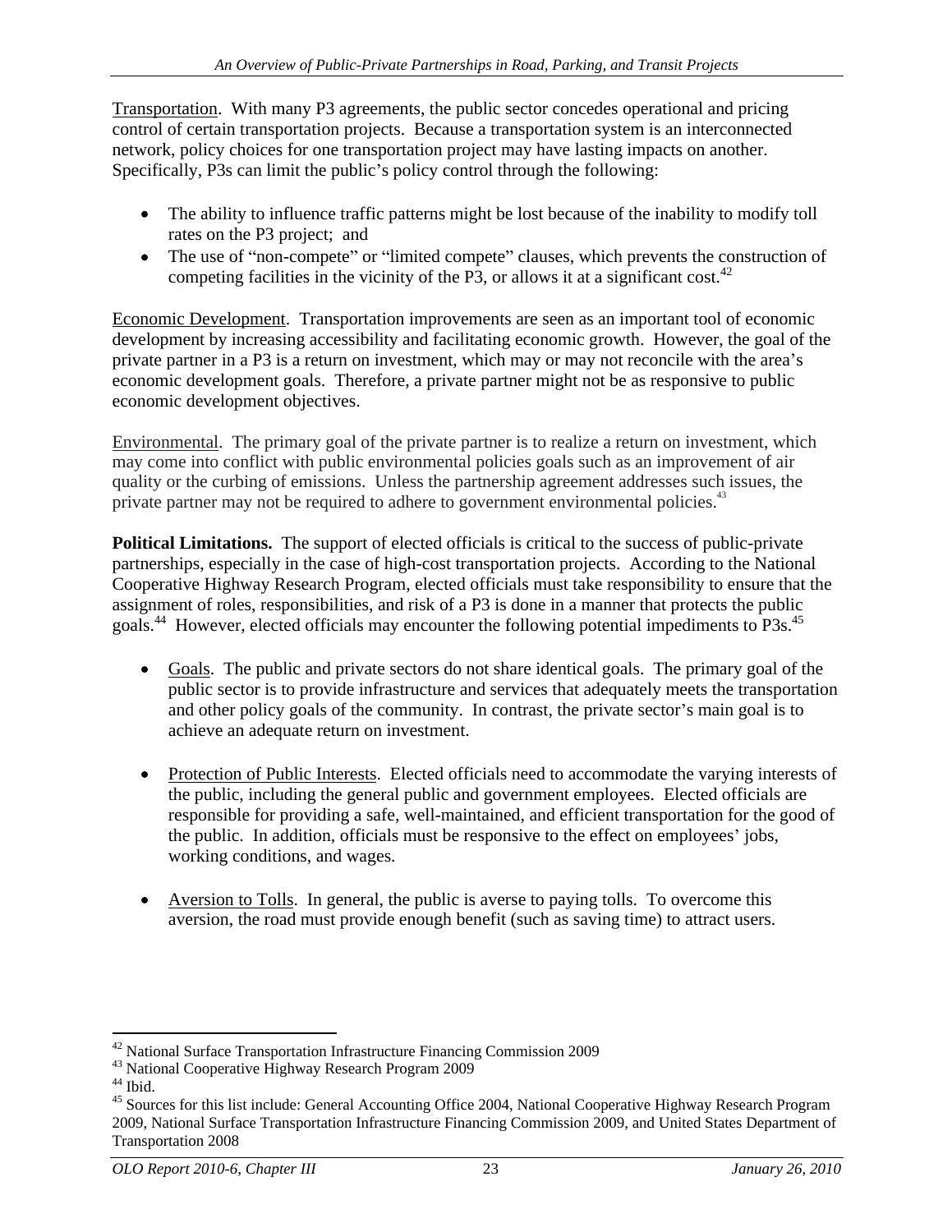- Community Risk. Governments may have an incentive to minimize risk to the community by covering some of the losses of the private partner in order to ensure that the project is delivered or that infrastructure is maintained.<br>• Political Transition. Project supporters may enter and leave office throughout the course of a
- project which can create an uncertainty for private partners. Further, the direction and intensity of public oversight may change with the change of elected officials.<br>• Transparency. One of the primary criticisms with P3s is the quick approval of agreements
- without much public input or the elected officials fully understanding the implications of the partnership. In addition, the nature of the private sector lends itself to protection of intellectual property and therefore lessened transparency.
- Protectionism. Some public-private partnerships have been established with foreign-based countries and critics have expressed concerns over the foreign control of public assets. Critics believe that allowing a foreign firm to control our nation s roads may lead to national security and/or trade agreement issues.

**Financial Difficulties by the Private Sector Partner.** Even though the use of apublic-private partnership limits the financial risks of the public sector, governments can be liable for costs if private entities encounter financial difficulty, especially if a project is vital to the local economy and transportation system. If the financial situation cannot be resolved, the private sector may seek assistance from the public sector to keep the project afloat.<sup>46</sup> If the P3 experiences severe financial difficultly or even default, the public sector has some of the following options. The impact of each of these choices on the public may vary depending upon whether the public sector partner is a local, state, or federal government entity: $47$ 

- Take over ownership and operations of the facility;
- Contract with another private entity;
- Allow the private sector to increase rates if not allowed by the original agreement; or
- Provide funding to avoid default.

 <sup>46</sup> General Accounting Office 2004

<sup>&</sup>lt;sup>47</sup> National Cooperative Highway Research Program 2009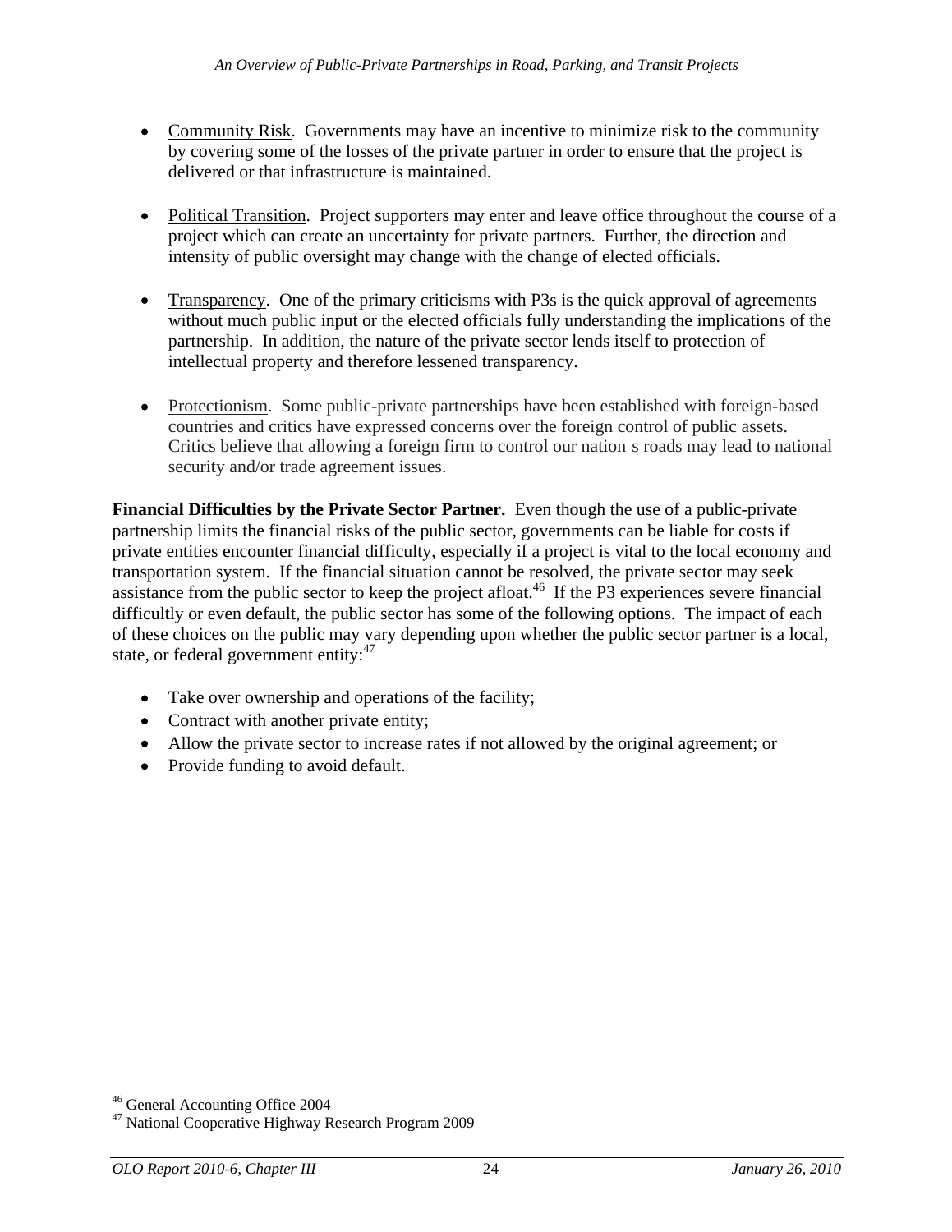#### **CHAPTER IV: P3 CASE STUDIES: ROADS**

The use of public-private partnerships in road construction and management is the most prevalent form of transportation P3s in the United States today. Road P3s involve either long-term lease agreements on existing highways or the construction of new private toll roads. As of 2008, there were 15 private roads operating in ten states, with another 79 roads in 25 states under consideration for some form of public-private partnership.<sup>1</sup>

This chapter provides case study summaries of five public-private partnership road projects, four of which were implemented and one which was not:

- 1. Lease of the Chicago Skyway;
- 2. Lease of the Indiana Toll Road;
- 3. Construction of the Dulles Greenway;
- 4. Construction of the Pocahontas Parkway; and
- 5. Proposed Lease of the Pennsylvania Turnpike.

Because many of the P3 agreements are in early stages of implementation, it is difficult to determine the overall success or failure of each project. However, in the short-term, the use of public-private partnerships in roads has had mixed results. Many of the roads faced significant public opposition and failed to reach initial traffic projections. Nonetheless, many P3 partners express confidence that the roads will both serve public needs and turn a profit in the long-term.

 <sup>1</sup> Baxandall 2009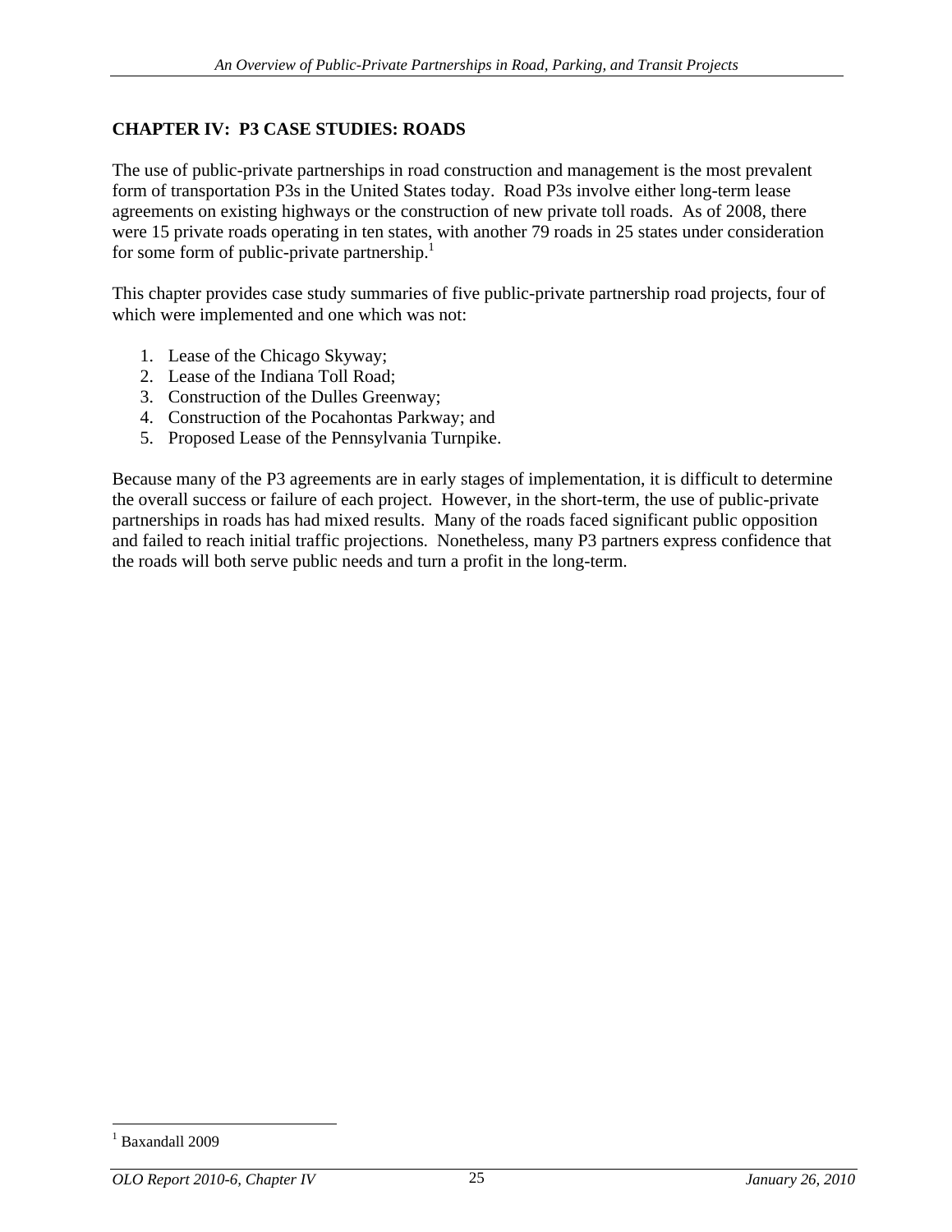#### **1. Case Study: Chicago Skyway<sup>2</sup>**

The Chicago Skyway is a highway from the Indiana Toll Road to the Dan Ryan Expressway on Chicago's South Side leading into the Chicago Loop. The Chicago Skyway was the first long-term lease of an existing toll road in the United States.

|                                    | Lease of the Chicago Skyway Lease                                                                                                                                   |
|------------------------------------|---------------------------------------------------------------------------------------------------------------------------------------------------------------------|
| Location                           | Chicago, Illinois                                                                                                                                                   |
| Facility Type                      | <b>Toll Road</b>                                                                                                                                                    |
| Type Public-Private<br>Partnership | Long-Term Lease: the public sector retains ownership and the right<br>to inspect the road, but the private sector is responsible for<br>operations and maintenance. |
| Legislative Authority              | Chicago City Ordinance under the City's home powers authorized<br>by the Illinois Constitution                                                                      |
| <b>Private Partners</b>            | Skyway Concession Company, LLC (SCC): joint venture between<br>the Macquarie Infrastructure Group and Cintra Concesiones de<br>Infraestructuras de Transporte S.A.  |
| Cost                               | Lease Agreement for Upfront Payment of \$1.8 Billion                                                                                                                |
| Type of Financing                  | Combination of equity holdings of the private companies, bank<br>loans, capital accretion bonds, floating rate notes, and subordinated<br>bank debt                 |
| Revenue Sources                    | Tolls                                                                                                                                                               |

**Facility Description.** The 7.8-mile Chicago Skyway is also known as the Chicago Skyway Toll Bridge. The elevated toll road connects I-94 (Dan Ryan Expressway) in Chicago to I-90 (Indiana Toll Road) at the Indiana border. The road includes a 3.5 mile bridge crossing the Calumet River. The road was built in 1958 and was managed and maintained by the City of Chicago Department of Streets and Sanitation until its lease.

**P3 Agreement**. The Skyway opened in 1958 and its construction was originally financed with \$101 million in municipal bonds. Until 1989, the Skyway did not earn enough toll revenue to pay the interest on the bonds. In 1994, the City decided to redeem the original Skyway bonds with proceeds from a new bond issue. The new bond issue allowed the City to fund \$50 million for Citywide transportation projects in 1996 as well and \$139.4 million for Skyway reconstruction projects in 2001.

<sup>&</sup>lt;sup>2</sup> Sources for this case study are listed in Appendix A, Page ©4.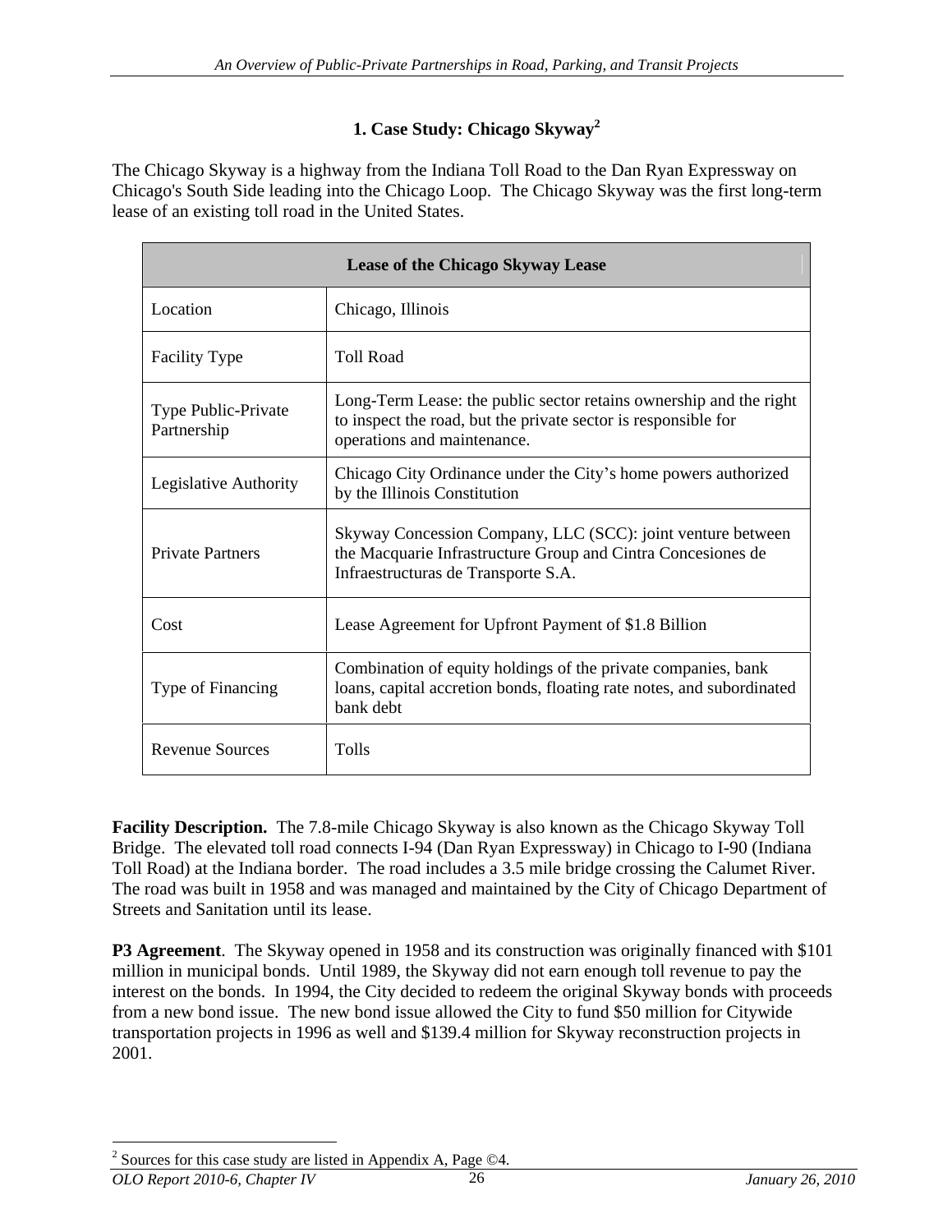In 1996, Chicago officials identified the Skyway as a potentially valuable asset and began to evaluate the idea of leasing the Skyway. City officials conferred with outside consultants familiar with the privatization of toll roads, who advised that the Skyway could net \$400 million after paying off the outstanding bonds through a long-term lease.

The City did not require expressed State legislative authority to privatize the Chicago Skyway. State legislation (Illinois Compiled Statutes 2705) allowed the Chicago Transit Authority to execute leasein-lease-out transactions. Some city officials believed the legislation was related to a lease-in-lease out capital equipment transaction, not the long-term lease of the entire toll road. Nonetheless, after the legislation passed in 2000, the City began the privatization process.

In October 2004, Chicago opened bids for the right to operate the Chicago Skyway. The winning bidder was a Spanish-Australian joint venture between Cintra Concessiones de Infraestructuras de Transporte, S.A. and Macquarie Investment Holdings, otherwise known as the Skyway Concession Company (SCC). The same partners won the concession to lease the Indiana Toll Road in 2006. The lease agreement consisted of a one-time upfront payment of \$1.8 billion in exchange for the right

to operate and receive revenues from the Chicago Skyway for 99 years. The private consortium had the authority to collect toll revenue, which was to be used to pay for operations and maintenance, to repay the debt that financed the \$1.8 billion upfront payment, and to provide a reasonable return on its members' contribution of equity. Under the terms of the lease agreement, the Skyway Concession Company:

- Has the right to install electronic tolling;
- Must complete specific capital improvements over the course of the lease:
- Must comply with operating standards specified by the City; and
- Must pay employees a living wage.

Under the lease agreement, the operator may raise tolls by a maximum amount of 7.9 percent per year from 2008 through 2017. From 2018 until 2104, tolls can increase annually by the greatest of:

- 1) Two percent:
- 2) The Consumer Price Index rate of inflation; or
- 3) The increase in nominal gross domestic product per capita.

The Skyway Concession Company assumed operation and maintenance responsibility for the Chicago Skyway on January 26, 2006.

**Financing.** The upfront concession payment for the lease of the Chicago Skyway was for \$1.8 billion, consisting of private equity and bank loans. More specifically, the financial structure of the payment was:

- Cintra equity: $3$  \$397 million; \$397 million;
- Macquarie equity: \$485 million; and
- Bank Loans: approximately \$948 million.

<sup>&</sup>lt;sup>3</sup> Equity: A stock or any other security representing an ownership interest. Source: Forbes Investopedia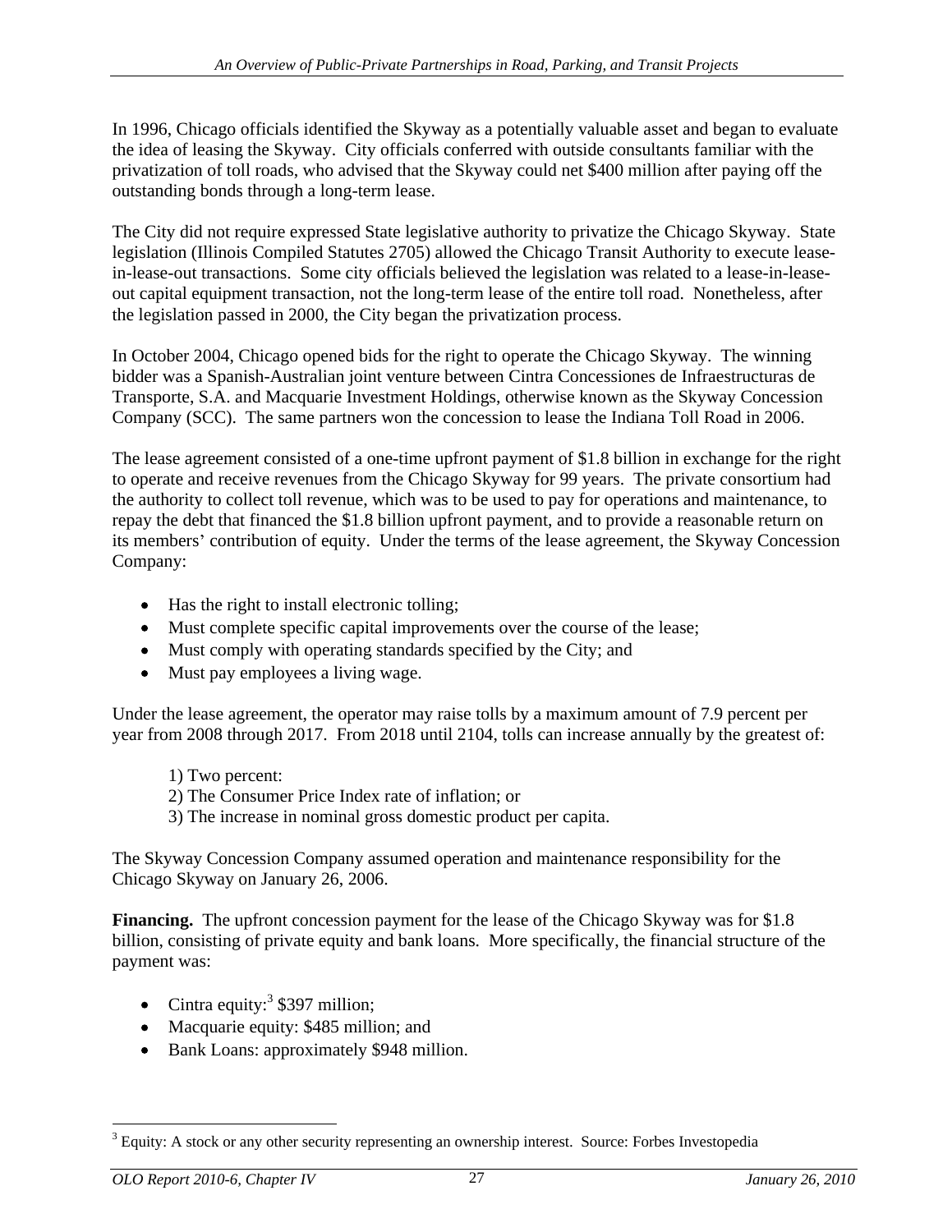The bank loans, a combination of capital accretion bonds,  $4$  12-year floating rate notes,  $5$  and and subordinated bank debt,<sup>6</sup> were provided by a number of European banks including the Banco Bilbao Vizcaya Argentaria and Santander Central Hispano of Spain. When the Skyway Concession Company refinanced its capital structure in 2005, the equity holdings of Cintra and Macquarie were reduced to approximately \$510 million. In addition, Citigroup was added as a financial partner.

Chicago used the \$1.8 billion payment to: 1) pay off the existing Skyway bonds, 2) create two operating budget reserves funds, 3) fill a portion of the current operating budget deficit, and 4) retire certain City general obligation bonds. Following the implementation of the Skyway lease, Moody s Investors Service upgraded Chicago's overall bond rating from A1 to Aa3, which marked the City's highest bond rating in over 25 years.

**Toll Rates.** Over the course of the lease, toll rates have increased. Prior to the lease agreement, toll rates were \$2 per passenger car and \$1.20 per axle for commercial vehicles. From 2005 to 2009, tolls rates have increased 50 percent for passenger cars and between 111 and 133 percent for commercial vehicles, depending on the number of axles. Table 4-1 outlines the current toll rates for the Chicago Skyway. Toll rates do not vary by distance traveled. The next rate change is scheduled for January 2011.

| <b>Number</b><br>of Axles | <b>Peak times</b><br>4 a.m. to 8 p.m. | <b>Off-Peak Times</b><br>8 p.m. to 4 a.m. |
|---------------------------|---------------------------------------|-------------------------------------------|
|                           | \$3.00                                | \$3.00                                    |
|                           | \$7.60                                | \$5.40                                    |
|                           | \$10.10                               | \$7.20                                    |
|                           | \$12.60                               | \$9.00                                    |
| $\mathfrak{b}$            | \$15.20                               | \$10.80                                   |
| 7 or more                 | \$17.70                               | \$12.60                                   |

**Table 4-1: Chicago Skyway Toll Rates, as of January 2010**

Source: Skyway Concession Company, LLC

**Traffic and Revenues.** While traffic on the Chicago Skyway has remained relatively consistent from 2004-2007, revenues have increased over 35 percent, as shown in the table on the next page.

<sup>&</sup>lt;sup>4</sup> Accretion: Asset growth through addition or expansion. In reference to discount bonds, it describes the accumulation of value until maturity. Source: Forbes Investopedia.

 $<sup>5</sup>$  Floating Rate Note: A note with a variable interest rate. The adjustments to the interest rate are usually made</sup> every six months and are tied to a certain money-market index. Source: Forbes Investopedia. <sup>6</sup>

<sup>&</sup>lt;sup>6</sup> Subordinated Debt: A loan (or security) that ranks below other loans (or securities) with regard to claims on assets or earnings. Source: Forbes Investopedia.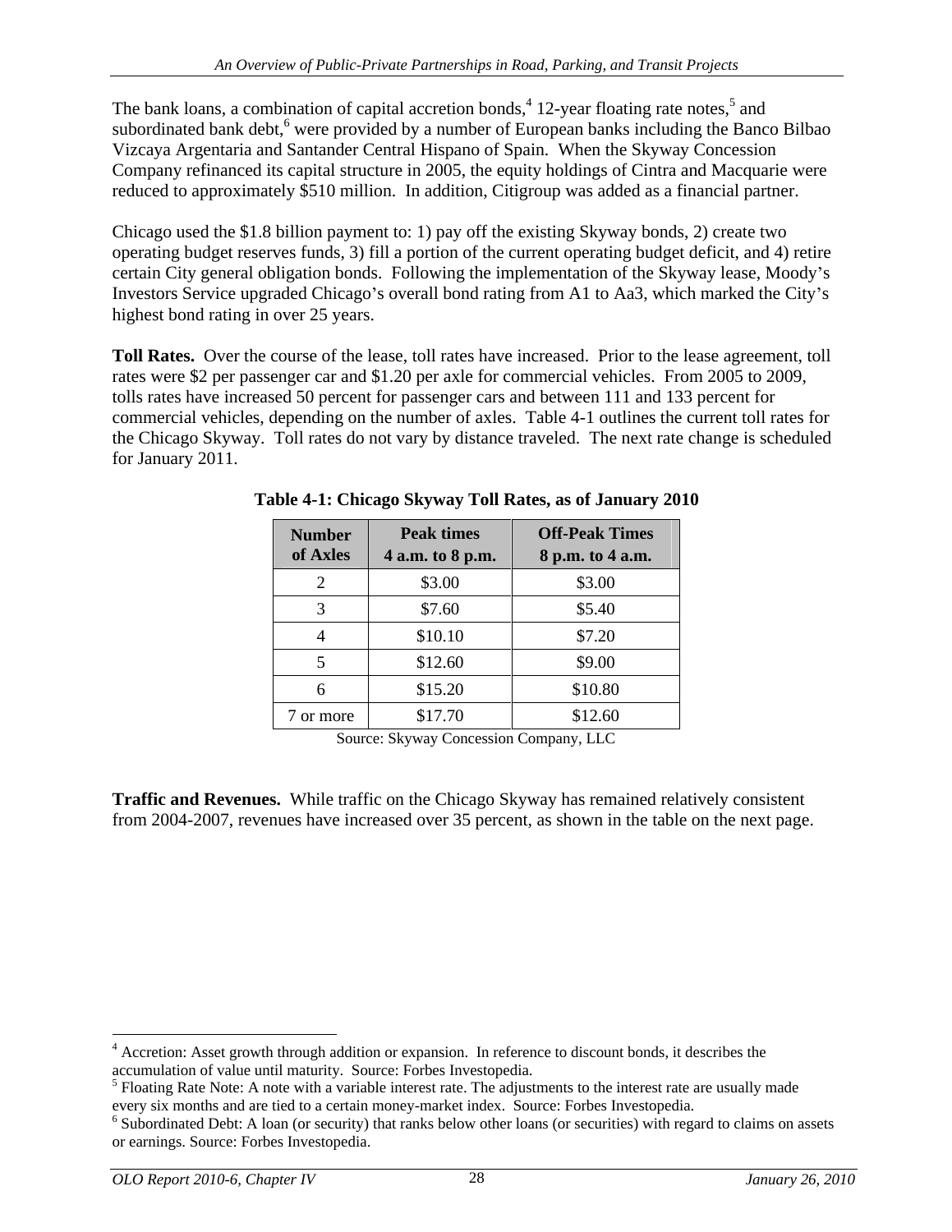| Year | Average<br><b>Daily</b>            |        | <b>Average Daily Traffic</b> |                 |  |  |  |
|------|------------------------------------|--------|------------------------------|-----------------|--|--|--|
|      | Revenue (\$)   Workdays   Weekends |        |                              | <b>All Days</b> |  |  |  |
| 2004 | 113,903                            | 48,121 | 49,483                       | 48,544          |  |  |  |
| 2005 | 143,466                            | 48,165 | 49,909                       | 49,483          |  |  |  |
| 2006 | 153,970                            | 50,217 | 51,287                       | 50,551          |  |  |  |
| 2007 | 153,934                            | 48,948 | 50,835                       | 49,537          |  |  |  |

| <b>Table 4-2: Average Daily</b><br>$\sim$ Daily Revenue and Traffic for Chicago Skyway, $\angle$ .<br>y, 2004-2007 |
|--------------------------------------------------------------------------------------------------------------------|
|--------------------------------------------------------------------------------------------------------------------|

Source: Macquarie Annual Reports

**Current Status.** According to Bloomberg News, as of July 2009, the Macquarie Infrastructure Group (MIG) is looking to sell the leases on the Chicago Skyway and Indiana Toll Road. A July 8<sup>th</sup> statement by MIG states the company now owes more on its debt than its assets may be worth, and "it is reviewing options which seek to enhance security holder value." This prompted speculation that the Skyway may be part of the company's divestiture plans.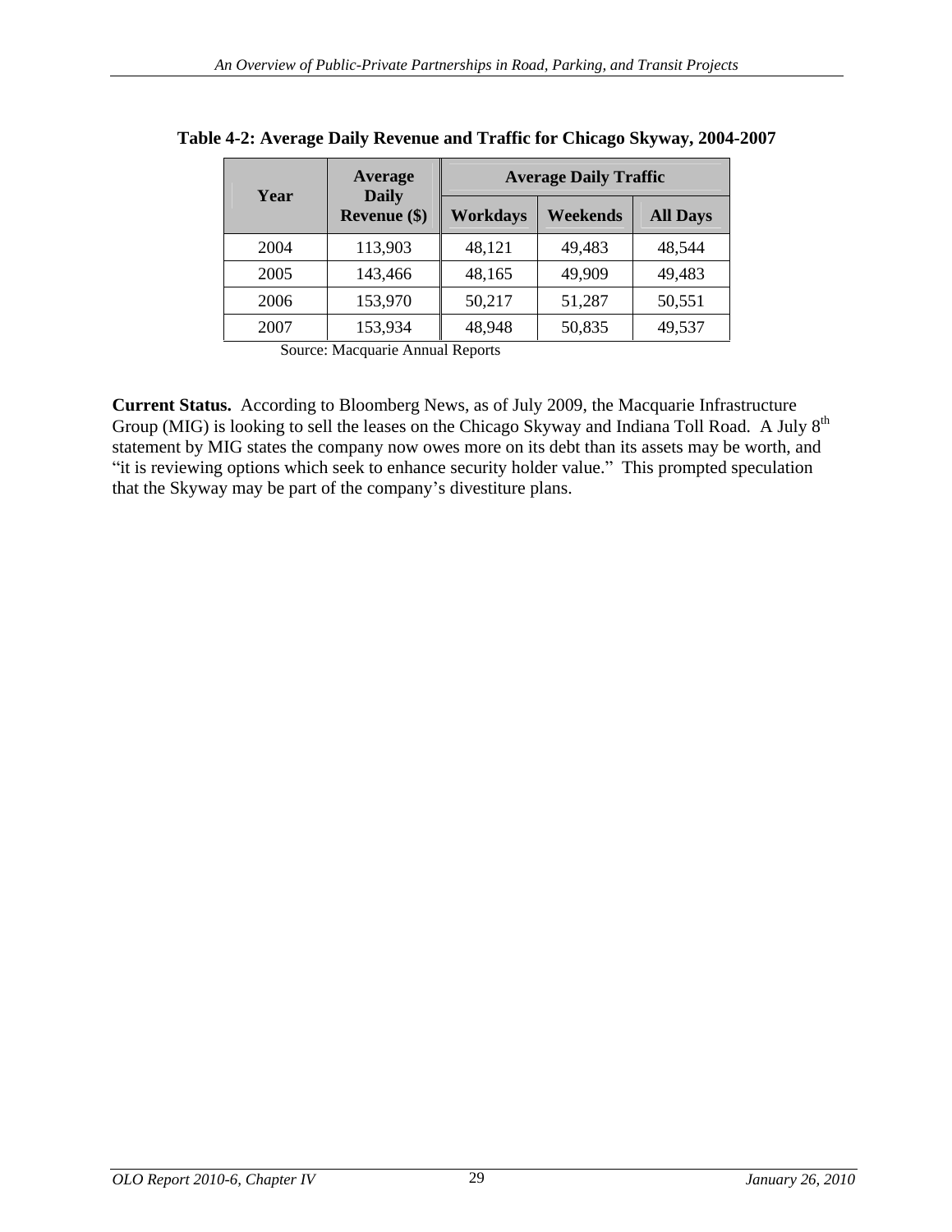# **2. Case Study: Indiana Toll Road7**

The Indiana Toll Road, officially the Indiana East-West Toll Road, runs across northern Indiana from the Illinois to the Ohio state lines. With this agreement in 2006, Indiana became the first state to lease a major highway to a private entity.

|                                                        | <b>Lease of the Indiana Toll Road</b>                                                                                                                                                                                |
|--------------------------------------------------------|----------------------------------------------------------------------------------------------------------------------------------------------------------------------------------------------------------------------|
| Location                                               | Northern Indiana                                                                                                                                                                                                     |
| Facility Type                                          | Toll Road                                                                                                                                                                                                            |
| Type Public-Private<br>Partnership                     | Long-Term Lease: the public sector retains ownership of the<br>road and has oversight capability. The private sector is<br>responsible for the operations and maintenance, along with<br>the collection of revenues. |
| Legislative Authority   Indiana State Law <sup>8</sup> |                                                                                                                                                                                                                      |
| Private Partners                                       | Statewide Mobility Partners Consortium: joint venture<br>between the Macquarie Infrastructure Group and Cintra<br>Concesiones de Infraestructuras de Transporte S.A.                                                 |
| Cost                                                   | Lease Agreement for Upfront Payment of \$3.8 Billion                                                                                                                                                                 |
| Type of Financing                                      | Private Partner Equity and Bank Loans                                                                                                                                                                                |
| Revenue Sources                                        | Tolls                                                                                                                                                                                                                |

**Facility Description.** The 157-mile Indiana Toll Road is one of the country's most heavily trafficked trucking routes, with about 60 percent of its annual toll revenue coming from commercial traffic. The road crosses across the northernmost part of Indiana from its border with Ohio to the Illinois State Line. Opened in 1956, the road had been operated by the Indiana Department of Transportation prior to its lease.

**P3 Agreement.** In 2005, the State of Indiana estimated that the cost of necessary road improvements over the next decade at \$1.8 million. As a result, Governor Mitch Daniels tasked the Indiana Finance Authority (IFA) to explore the feasibility of leasing the Indiana Toll Road (ITR) to a private entity. After a revenue analysis and financial advice from Goldman Sachs, the IFA released a Request for Toll Road Concessionaire Proposals on September 28, 2005.

<sup>&</sup>lt;sup>7</sup> Sources for this case study are listed in Appendix A, Page  $\odot$ 5.

 $\delta$  Indiana House Enrolled Act 1008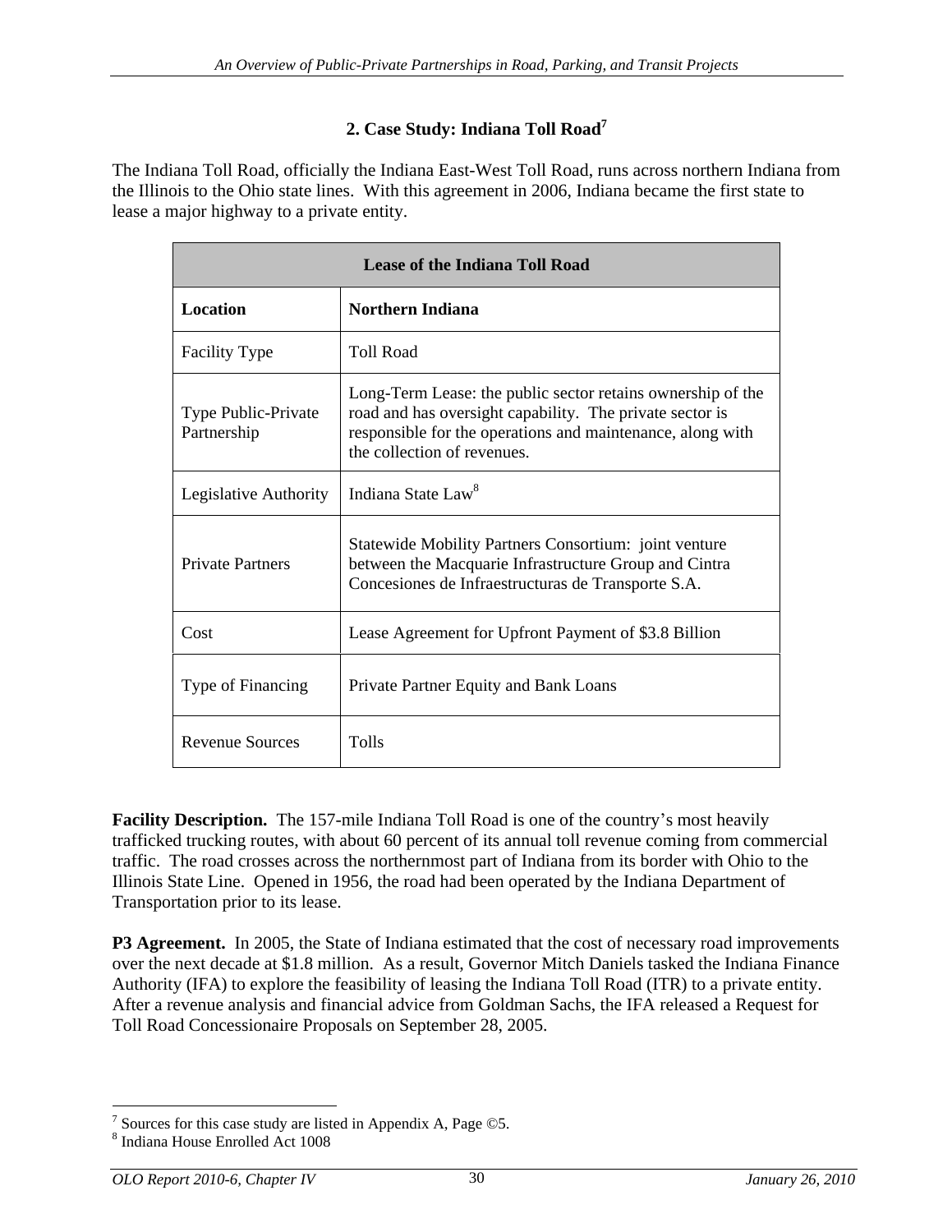On January 23, 2006, Statewide Mobility Partners LLC (SMP), a limited liability company between Cintra Concesiones de Infraestructuras de Transporte SA (Cintra) and Macquarie Infrastructure Group (MIG), was tentatively awarded the project with a bid of \$3.8 billion. The agreement to lease the ITR required authorization from the Indiana State Legislature. The State Legislature approved the lease as part of House

Enrolled Act 1008 (HEA 1008), popularly known as "Major Moves." The Governor signed the law in March 2006. On April 12, 2006, the IFA executed the "Indiana Toll Road Concession and Lease Agreement" providing for a 75-year lease of the ITR.

SMP formed the ITR Concession Company LLC (ITRCC) to operate and manage the ITR during the 75-year lease term. A ten-member board of directors, appointed by the Governor, oversees ITRCC and its operations of the Indiana Toll Road. Consisting of State employees and private citizens, the Board assures that the ITRCC complies with the provisions of the lease agreement.

The Cintra-Macquarie joint-venture assumed operation of the Toll Road on June 30, 2006. The nonrevenue sharing lease agreement includes the following key features:

- Annual toll increases cap at the greatest of:
	- 1) Two percent:
	- 2) The Consumer Price Index rate of inflation; or
	- 3) The per capita increase in gross domestic product;
- Implementation of planned upgrades including: adding a lane in each direction, the reconstruction of existing pavement and bridge structures, and implementation of electronic tolling collection;
- Maintenance of the road to standards set forth by state and federal law;
- Guarantee that employee pay and benefits would not be reduced if they took a job with the concessionaire;
- No union requirements;
- Requirement that at least 90 percent of the concessionaire expenses be awarded to companies in Indiana;,
- Goals for participation of minority and women business enterprises;
- A non-compete clause that requires that if a new highway is built within ten miles of the ITR, the State must compensate the private sector for its lost revenue.

**Financing.** The upfront concession payment for the lease of the ITR was for \$3.8 billion, consisting of private equity and bank loans. More specifically, the financial structure of the payment was:

- Cintra Equity: \$374 million;
- Macquarie Equity: \$374 million; and
- Bank Loans: \$3,030 million.

The bank loans were provided by seven European banks: Banco Bilbao Vizcaya Argentaria SA (Spain), Banco Santander Central Hispano SA (Spain), and Caja de Ahorros y Monte de Piedad de Madrid (Spain), BNP Paribas (France), DEPFA Bank (Germany), RBS Securities Corporation (Scotland), and Dexia Credit Local (Belgium/France).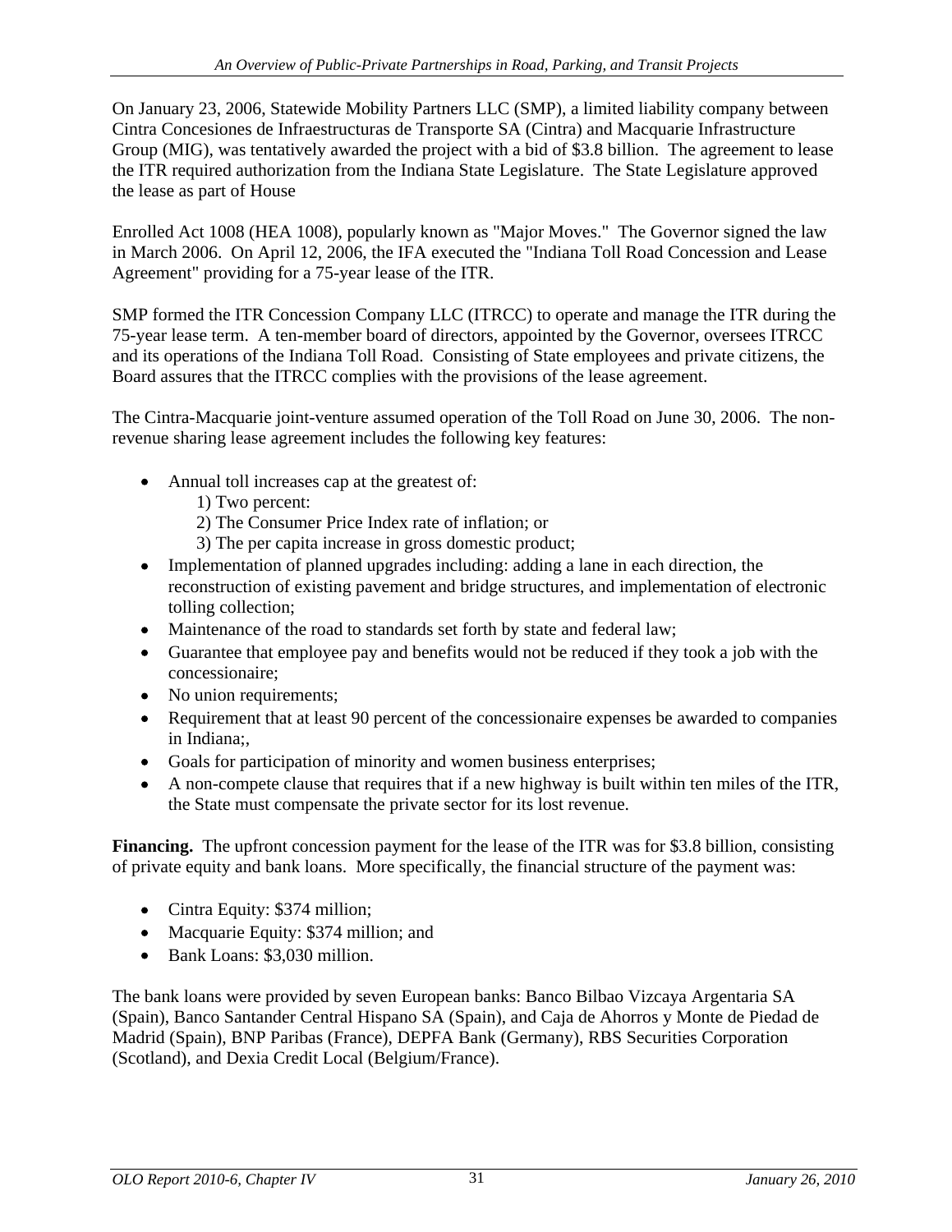The State of Indiana used funds from the ITR lease to construct road projects; pay off existing toll road bonds; and established two transportation project funds, including a ten-year statewide "Major" Moves" transportation plan.

**Challenges.** The proposal to lease the Indiana Toll Road engendered great debate both before and after completion of the agreement. Conflicting reports arose about how well the public was informed about the proposal – some State legislators claimed the lease agreement was completed in secrecy, while representatives from the Indiana Department of Transportation and the Indiana Finance Authority (both Executive Branch agencies) asserted that all public hearings were easily accessible. The State Legislature was a strict party line vote – Republicans in favor of the lease, with Democrats against it. Opponents raised concerns about:

- The impact on residential and commercial property near the road;
- The potential loss of jobs;
- Toll rate increases: and
- The imprecise valuation of the road's worth.

In addition, a citizen advocacy group filed a lawsuit in April 2006 seeking a declaratory judgment and a permanent injunction invalidating the enabling legislation (HEA 1008). The lawsuit claimed that the State Constitution requires that revenue from the sale of any public works be used to pay off debt and that the exemption of the Toll Road from property taxes violates the requirement that the system of taxation be "uniform and equal" subject only to exemptions for specified purposes. The Indiana Supreme Court ruled that the lease agreement did not violate the Indiana Constitution.

**Toll Rates.** ITR tolls vary by travel distance and vehicle type. After the lease agreement, toll rates increased to 5.1 cents per mile, a 9.7 percent increase for passenger cars, which continues to be the rate for passenger cars. The current toll for a passenger car is \$4.65 to travel the full length of the ITR when the vehicle is equipped with a transponder for automated toll collection. Cash customers in a passenger car pay \$8.00 to travel the length of the ITR.

For commercial vehicles, rates increased to 11.4 cents per mile after the lease agreement, a 22.5 percent increase. Since April 2006, the toll rates for commercial vehicles have increased to 20.4 cents a mile, a 79 percent increase from April 2006. To travel the full length of the ITR, commercial vehicles pay a rate that varies, from \$11.75 for three axles to \$69.75 for seven axles.

Both the passenger and commercial vehicle rates are expected to increase in June 2010.

**Traffic.** Average daily ITR traffic remained nearly constant from 2005 through and 2008, without much change after the private sector assumed control of the facility (see Table 4-3 on the next page). However, due to annual toll rate increases, average daily revenue increased significantly (80 percent) from 2005 to 2008.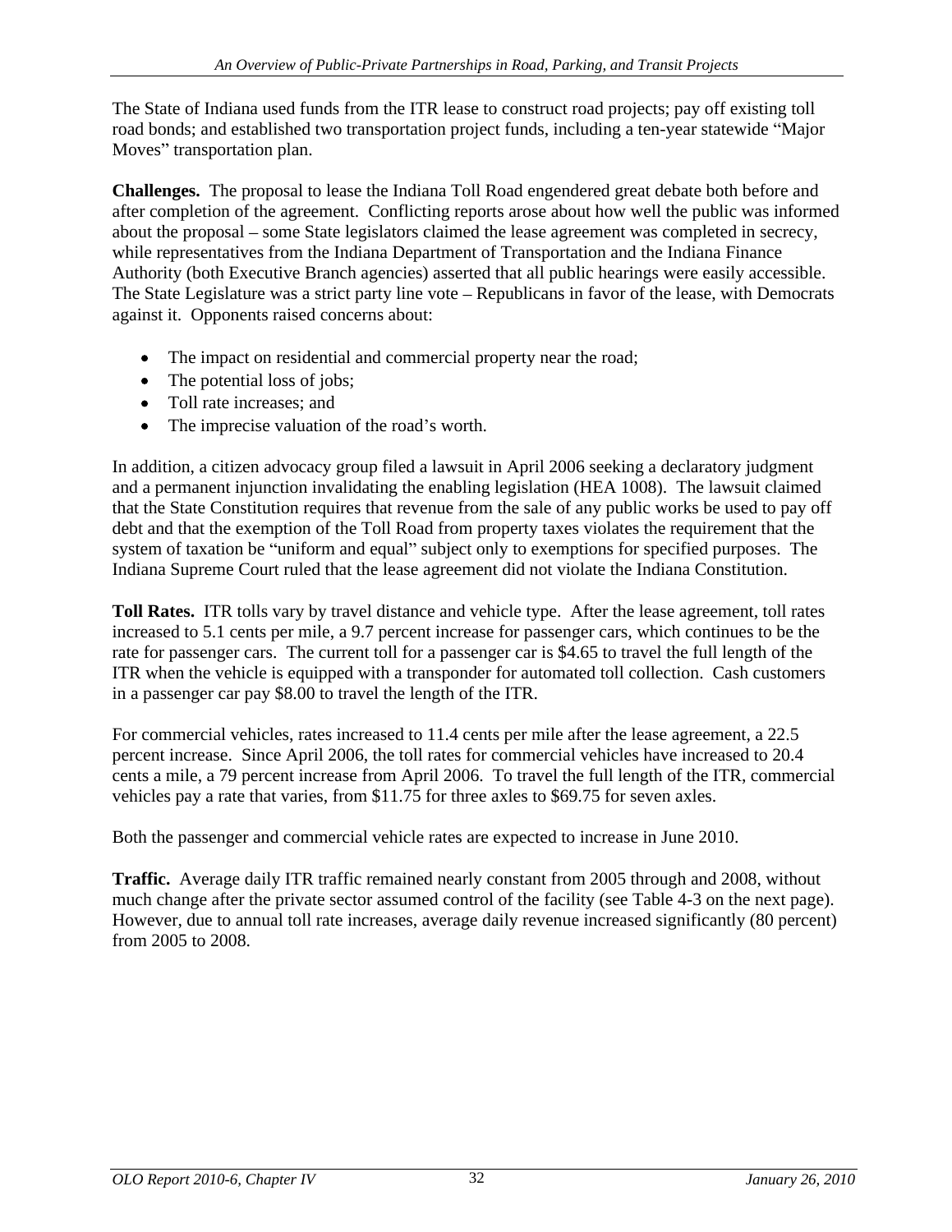| Year<br>Revenue $(\$)$ | <b>Full Length</b><br><b>Equivalent Trips</b> | <b>Toll Generating</b><br><b>Transactions</b> |
|------------------------|-----------------------------------------------|-----------------------------------------------|
| 2005<br>242,434        | 24,350                                        | 92,936                                        |
| 2006<br>360,140        | 24,773                                        | 93,661                                        |
| 2007<br>392,186        | 25,176                                        | 94,089                                        |
| 2008*<br>436,617       | 25,887                                        | 73,942                                        |

**Table 4-3: Average Daily Revenue and Traffic, Indiana Toll Road 2005-2008**

Source: Macquarie Infrastructure Group Asset Portfolio

**Current Status.** As of July 2009, the Macquarie Infrastructure Group is reported to be looking to sell the leases on the Chicago Skyway and Indiana Toll Road. The company now owes more on its debt that its assets may be worth, and a July statement by the company states "it is reviewing options" which seek to enhance security holder value." This prompted speculation that the two roads may be part of the company's divestiture plans.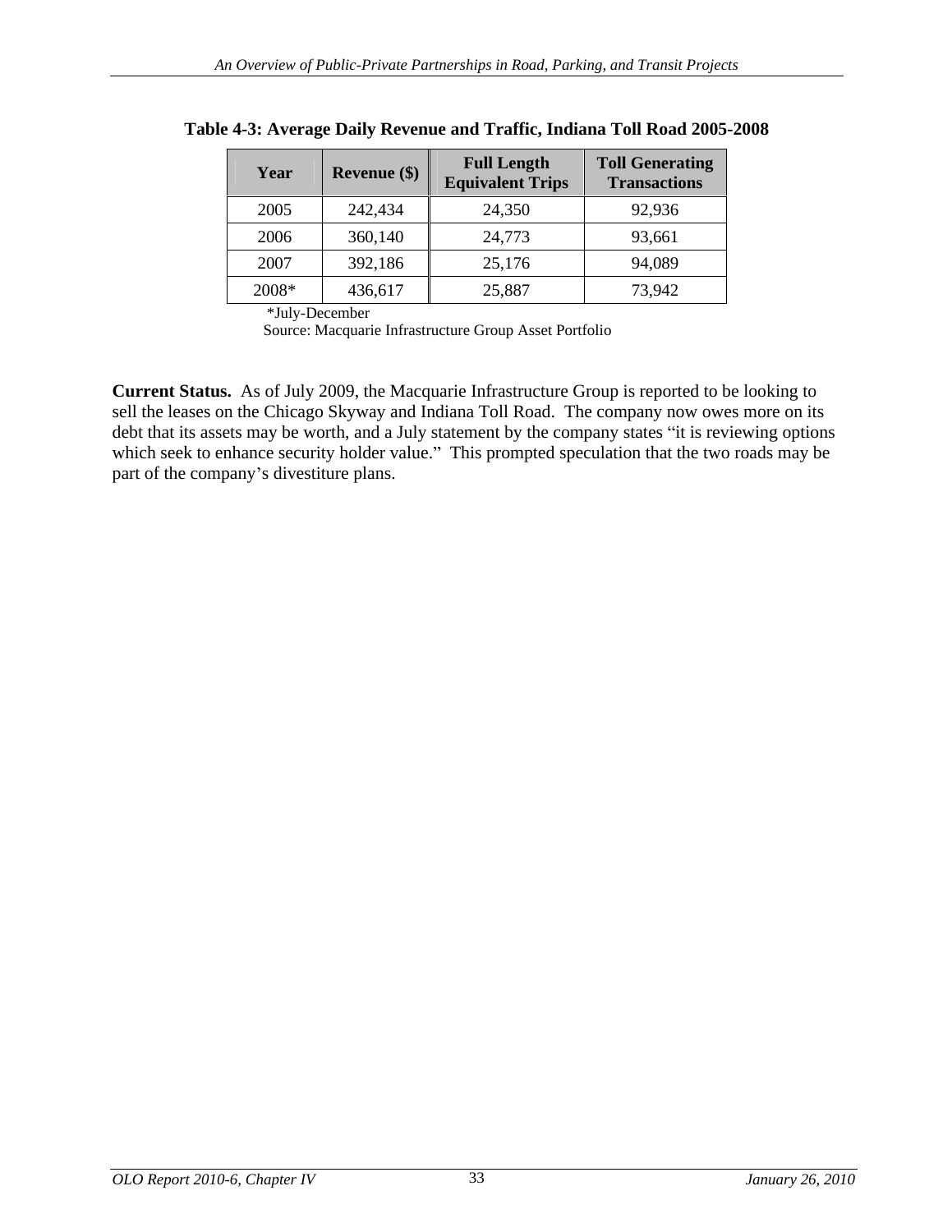# **3. Case Study: Dulles Greenway<sup>9</sup>**

The Dulles Greenway is a toll road that connects the Dulles Airport area with Leesburg, Virginia. The Greenway, opened in 1995, is the first private toll road in Virginia since 1816.

|                                    | <b>Construction of the Dulles Greenway</b>                                                                                                                                                                                                                                                                                                |
|------------------------------------|-------------------------------------------------------------------------------------------------------------------------------------------------------------------------------------------------------------------------------------------------------------------------------------------------------------------------------------------|
| Location                           | Northern Virginia                                                                                                                                                                                                                                                                                                                         |
| Facility Type                      | <b>Toll Road</b>                                                                                                                                                                                                                                                                                                                          |
| Type Public-Private<br>Partnership | Design, Build, Finance, Operate and Maintain: The private sector<br>is responsible for the design, construction, operations and<br>maintenance of the road. The public sector owns the road,<br>regulates the road through the Virginia State Corporation<br>Commission (SCC) and will assume operational control of the<br>road in 2056. |
| Legislative Authority              | Virginia Highway Act of 1988                                                                                                                                                                                                                                                                                                              |
| Private Partners                   | TRIP II, a fully owned subsidiary of Macquarie Infrastructure<br>Group and Macquarie Infrastructure Partners                                                                                                                                                                                                                              |
| Cost                               | Original Construction Cost - \$350 million<br>Cost of Lease to Macquarie - \$617 million                                                                                                                                                                                                                                                  |
| Type of Financing                  | Original Construction:<br>• Current pay interest only bonds<br>• Zero coupon bonds<br>• Long-term, fixed-rate notes<br>• Revolving credit<br>Macquarie lease:<br>• Private stocks<br>• Sale of shares in the Macquarie Global Infrastructure<br><b>Total Return Fund</b>                                                                  |
| <b>Revenue Sources</b>             | Tolls                                                                                                                                                                                                                                                                                                                                     |

Facility Description. The Dulles Greenway is a 12.5-mile privately-owned toll road in Loudoun County, Virginia. The Dulles Greenway connects with the Dulles Toll Road and is designated as part of Virginia State Road 267 (SR 267). SR 267 consists of three parts - the Dulles Greenway, the Dulles Toll Road, and the Dulles Access Road. The three sections of SR 267 are operated by separate agencies: the Dulles Toll Road by the Virginia Department of Transportation, the Dulles

 <sup>9</sup> Sources for this case study are listed in Appendix A, Page ©6.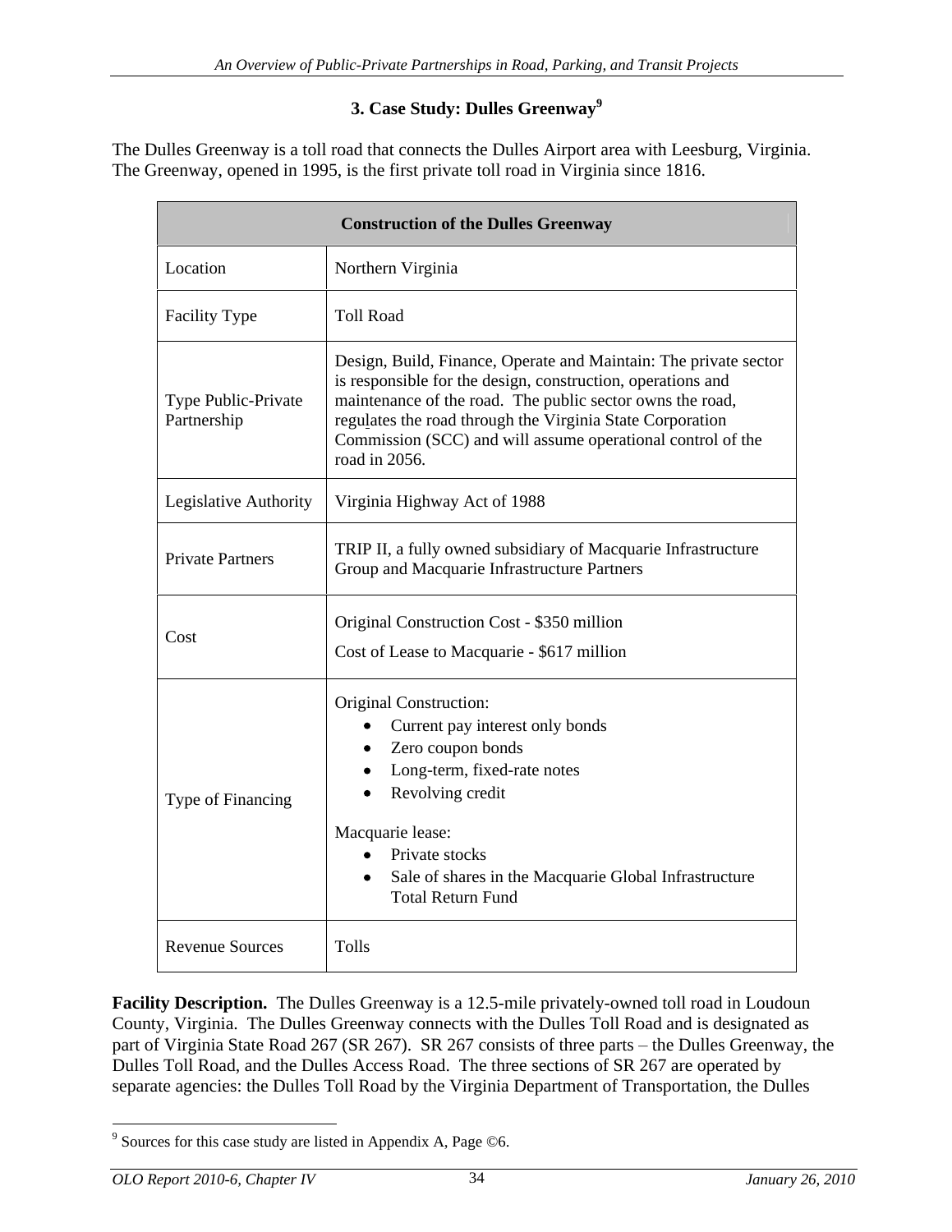Greenway by a private consortium, and the Dulles Access Road by the Metropolitan Washington Airports Authority.

**P3 Agreement.** Discussion about the development of a highway through Loudoun County, Virginia began in the 1970s. In 1987, State officials held a number of public hearings and commissioned several studies to evaluate options to connect the Dulles area with Leesburg. In 1988, Virginia lawmakers authorized the construction of the State's first private highway through the Virginia Highway Act. Under this act, a private entity was allowed to increase tolls above the rate of inflation if three conditions were met: the new fee would not "significantly discourage" drivers from using the road; the private operator would not make an "undue profit" from the increase; and the road's benefits justifies its cost.

In 1989, the Toll Road Corporation of Virginia (TRCV) submitted an application to the Virginia Department of Transportation (VDOT) to build the Greenway. As Virginia lacked funds to build the project, VDOT announced in May 1990 that it would approve the TRCV proposal rather than use public funds to build the Greenway. After approval, the authority was transferred to a limited partnership that was created solely to manage the Greenway, Toll Road Investors Partnership II (TRIP II), a joint venture between Bryant/Crane Family LLC, and Kellogg Brown & Root. Construction of the Greenway occurred from 1993 to 1995 as a design-build-finance-operate project (see Chapter II). The State of Virginia will assume operational responsibility for the Greenway in 2056.

The Dulles Greenway opened on September 29, 1995 ahead of schedule and on budget. However, traffic fell short of projected levels. After an increase in tolls and an increase in speed limits, revenues were still less than projected. Facing financial challenges, TRIP II restructured its debt in 1999 and agreed to an extension of the project. In 2001, the Virginia SCC extended TRIP II's concession period for an additional 20 years to 2056. In September 2004, variable peak and discounted off-peak point-to-point rates were introduced to better manage peak period congestion.

In September 2005, the Macquarie Infrastructure Group (MIG) acquired 87 percent of TRIP II for \$533 million. In December of 2006, MIG paid an additional \$84.5 million for the remaining 13 percent share of company. In December 2006, MIG completed the sale of 50 percent of its economic interest in the Dulles Greenway to Macquarie Infrastructure Partners (MIP) and subsequently MIG holds a 50 percent economic interest in the Dulles Greenway. TRIP II, as part of MIG, continues to have day to day responsibility for the management and operation of the Greenway.

**Financing.** The financing of the Dulles Greenway includes \$350 million for the original construction of the road and later, \$617 million for a corporate buyout of the Greenway ownership. To initially finance the Greenway, TRIP II used a combination of equity and private debt. Specifically, the financial structure of the construction the Greenway was:

- TRIP II equity: \$40 million;
- Long term fixed-rate notes:<sup>10</sup> \$258 million provided by ten investors including CIGNA Investments, Prudential Power Funding Associates, and John Hancock Mutual Life Insurance Company; and
- Construction funding and revolving credit:<sup>11</sup> \$52 million from three banks Barclays, NationsBank, and Deutsche Bank AG.

 $10$ Fixed Rate Note: Fixed rate note is a bond with predetermined interest rate. The interest is payable at specified dates before bond maturity. Source: Forbes Investopedia.

 $11$  Revolving Credit: A line of credit where the customer pays a commitment fee and is then allowed to use the funds when they are needed. Source: Forbes Investopedia.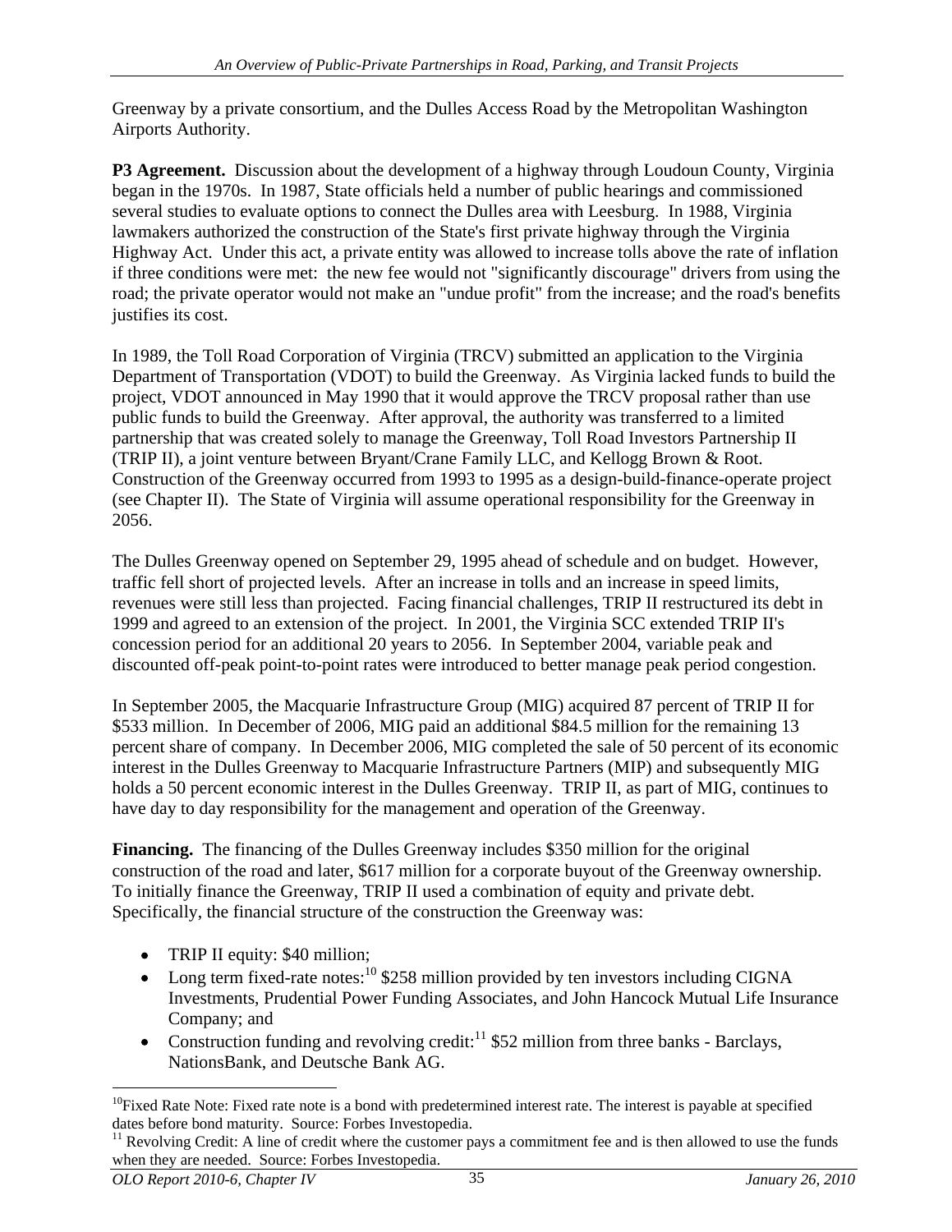In 1999, TRIP II refinanced its debt as follows: \$35 million of current pay interest only bonds<sup>12</sup> and \$297 million zero coupon bonds.<sup>13</sup>

In 2005, the Macquarie Infrastructure Group (MIG) agreed to purchase TRIP II for \$617.5 million through the placement of private stock in Australia and the float<sup>14</sup> of \$425 million worth of shares in the closed-end Macquarie Global Infrastructure Total Return Fund.

**Toll Rates.** The road's toll rates vary by distance traveled and vehicle type. As of January 2009, the base toll collected for two-axle vehicles ranges from \$2.25 to \$3.90, depending on distance traveled. The maximum toll rises to \$4.50 during "congestion pricing" hours (6:30 a.m. to 9:00 a.m. eastbound and 4:00 p.m. to 6:30 p.m. westbound). Toll payment is accepted by cash, credit card, or Smart- Tag/EZ Pass. Users paying by cash or credit card pay higher tolls for certain segments of the road. For every toll transaction, the contract operator pays a fee to the Virginia Department of Transportation who owns and operates the Smart-Tag/EZ Pass system.

**Traffic**. When the Greenway opened to traffic in September 1995, traffic fell short of projected levels. Through 2005, traffic increased steadily as the population of Loudoun County grew. However, beginning in 2006, average daily traffic has decreased in each subsequent year. The table below shows the average daily revenue and traffic on the Dulles Greenway from 2004 through 2008.

|       | Average                             |        | <b>Average Daily Traffic</b> |                 |
|-------|-------------------------------------|--------|------------------------------|-----------------|
| Year  | <b>Daily</b><br><b>Revenue (\$)</b> |        | Workdays   Weekends          | <b>All Days</b> |
| 2004  | 110,599                             | 70,679 | 37,720                       | 60,742          |
| 2005  | 125,473                             | 71,666 | 38,492                       | 61,634          |
| 2006  | 151,381                             | 67,403 | 35,520                       | 57,445          |
| 2007  | 153,198                             | 64,265 | 35,229                       | 55,276          |
| 2008* | 152,435                             | 60,443 | 33,003                       | 52,092          |

**Table 4-4: Average Daily Revenue and Traffic for the Dulles Greenway**

\*July-December

Source: Macquarie Infrastructure Group Asset Portfolio

**Current Status**. More recently, the average daily traffic on the road has continued to decrease. The Chief Executive Officer of the Toll Road Investors claims the decline is due to the "recent increase in rates, layoffs, AOL's downsizing and the rising price of gasoline." Nonetheless, the Greenway recently posted a 15 percent quarterly revenue gain despite the decline in traffic.

<sup>&</sup>lt;sup>12</sup> Pay Interest Only Bond: A bond in which only interest is paid on the bond until maturity. Source: Forbes

Investopedia.<br><sup>13</sup> Zero Coupon Bond: A debt security that doesn't pay interest (a coupon) but is traded at a deep discount,<br>rendering profit at maturity when the bond is redeemed for its full face value. Source: Forbes Inv

<sup>&</sup>lt;sup>14</sup> Float: The total number of shares publicly owned and available for trading. The float is calculated by subtracting restricted shares from outstanding shares. Source: Forbes Investopedia.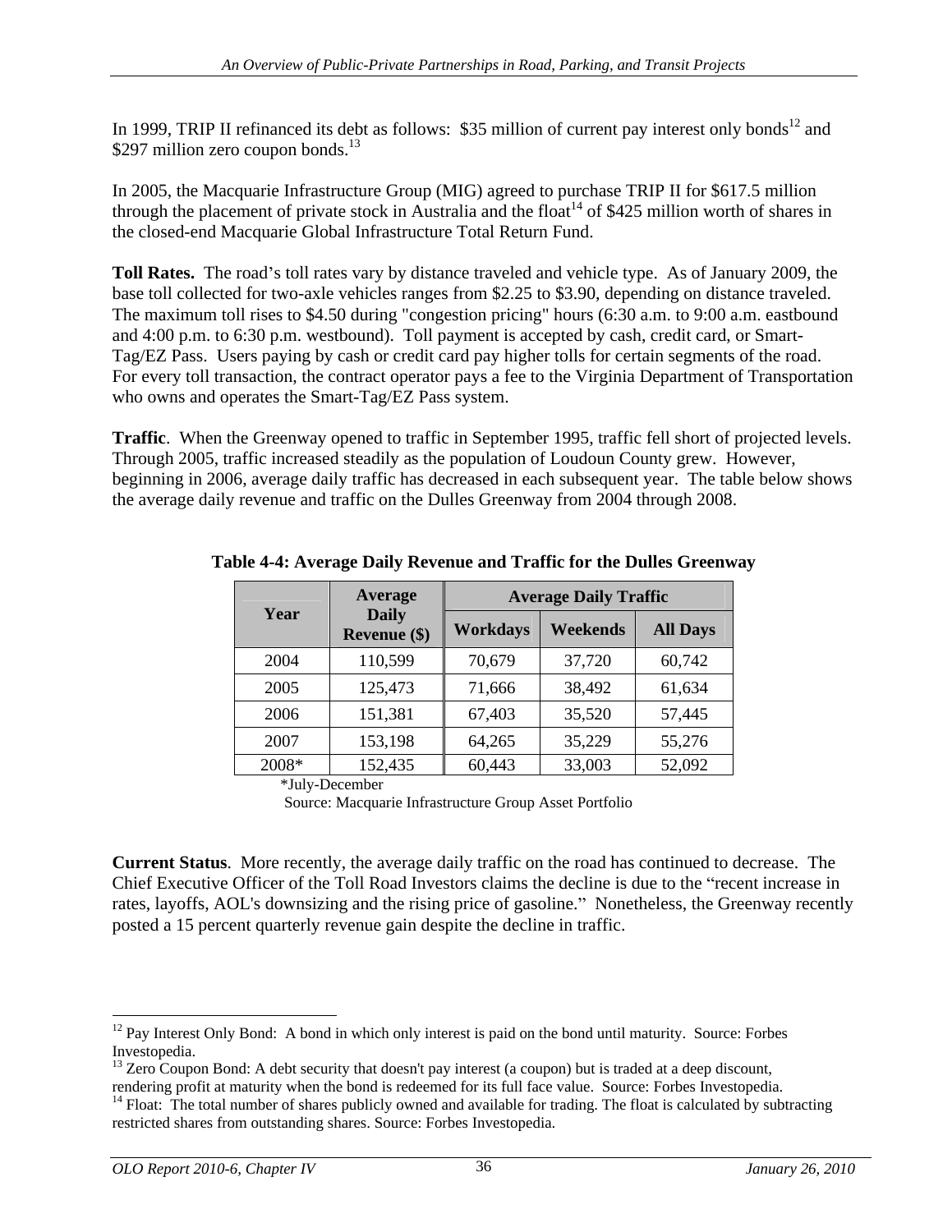## **4. Case Study: Pocahontas Parkway<sup>15</sup>**

Completed in 2002, the Pocahontas Parkway (also known as Virginia State Highway 895) is a toll road south of Richmond, Virginia. It was the first public-private partnership created in Virginia under the Virginia Public-Private Transportation Act 1995.

|                                           | <b>Construction of the Pocahontas Parkway</b>                                                                                                                                                                                                                                                                  |
|-------------------------------------------|----------------------------------------------------------------------------------------------------------------------------------------------------------------------------------------------------------------------------------------------------------------------------------------------------------------|
| Location                                  | Richmond, Virginia                                                                                                                                                                                                                                                                                             |
| <b>Facility Type</b>                      | <b>Toll Road</b>                                                                                                                                                                                                                                                                                               |
| <b>Type Public-Private</b><br>Partnership | In the original development of the road, the State entered into a design-<br>build contract for the private sector to build and maintain the road.<br>Currently, the road is leased out to the private sector. The private sector<br>manages and operates the road, but the public sector maintains ownership. |
| Legislative Authority                     | Virginia Public-Private Transportation Act 1995                                                                                                                                                                                                                                                                |
| <b>Private Partners</b>                   | Original partner was Fluor Daniel/Morrison Knudsen.<br>Road later leased to Transurban LLC.                                                                                                                                                                                                                    |
| Cost                                      | Cost of original construction: \$314 million<br>Payment of Long-Term Lease Agreement: \$611 million                                                                                                                                                                                                            |
| <b>Type of Financing</b>                  | Original Financing (Design Build):<br>• Tax exempt toll revenue bonds<br>• Federal grants<br>• State Infrastructure Bank Loans<br>Concession:<br>• Equity, subordinated, and senior debt provided by private banks<br>• Transportation Infrastructure Finance and Innovation Act (TIFIA)<br>Funding            |
| <b>Revenue Sources</b>                    | Tolls                                                                                                                                                                                                                                                                                                          |

**Facility Description**. The Pocahontas Parkway is an 8.8-mile toll road located outside of Richmond, Virginia that includes a bridge over the James River. The Parkway is a four-lane, limited access toll road that provides a direct connection between Chesterfield County and eastern Henrico County.

<sup>&</sup>lt;sup>15</sup> Sources for this case study are listed in Appendix A, Page  $\odot$ 7.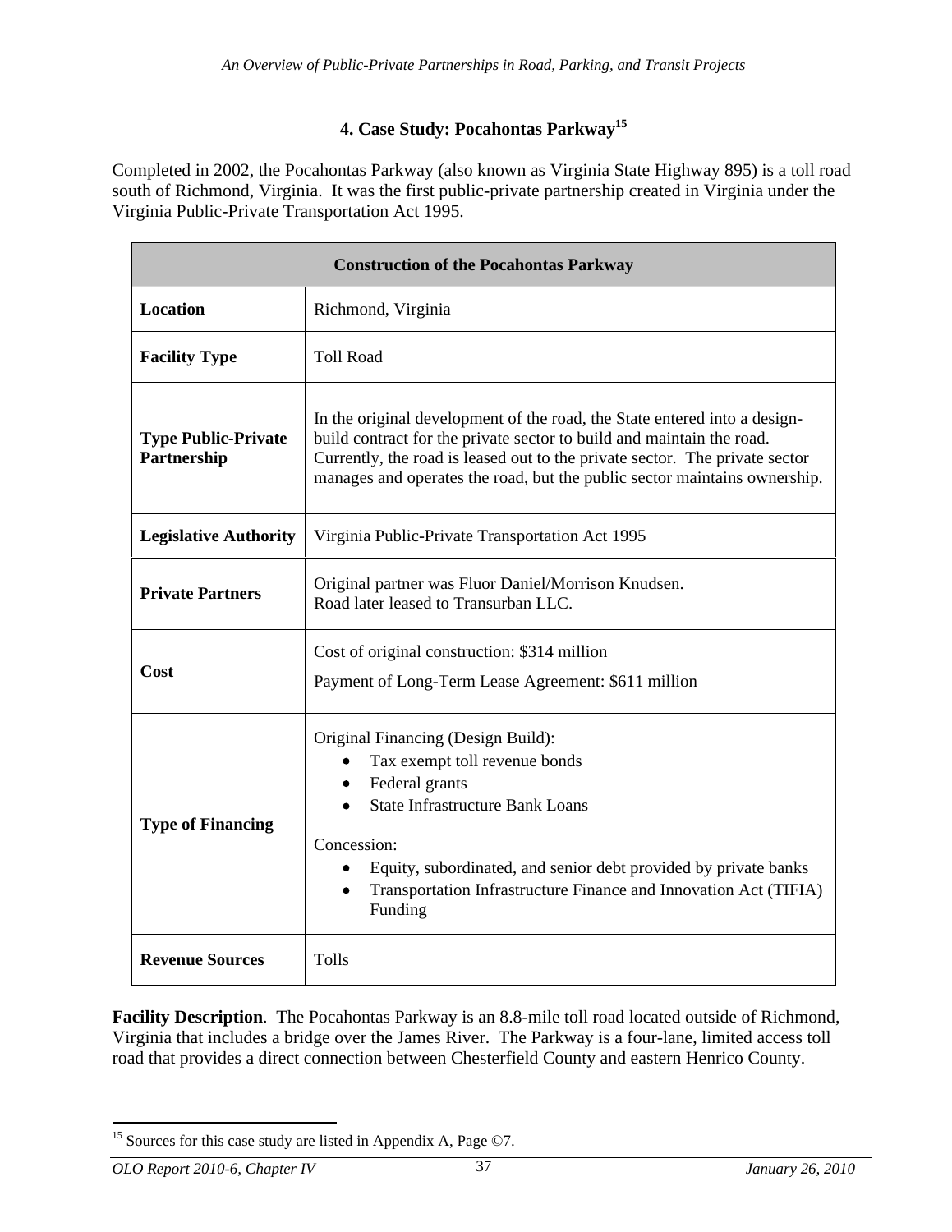**P3 Agreement**. In 1995 the Virginia State legislature passed the Public-Private Transportation Act to allow private entities to enter into agreements to construct, improve, maintain and operate transportation facilities. Virginia Department of Transportation (VDOT) officials considered the use of a public-private partnership to develop a connection between I-95 and I-295 south of Richmond. VDOT determined that the road construction and operation should be financed through tolls because:

- The road would have high construction costs due, in part, to the requirement for a bridge across the James River;
- The primary users of the road would not reside where the road was constructed;
- The road would save considerable time for users, making the use of tolls more acceptable; and
- Toll collection technology available to the private sector would reduce operating costs.

VDOT moved forward with the I-95 and I-295 connector, named the Pocahontas Parkway (or State Road 895), with the project designed and built by a private company, Fluor Daniel/Morrison Knudsen. Construction began in 1998 on the Pocahontas Parkway, the first project completed under the Virginia Public-Private Transportation Act. The road was built under a single \$314 million design-build contract and it was completed on budget.

In order to issue tax-exempt debt for the project on behalf of Knudsen, the Pocahontas Parkway Association (PPA) was formed. The PPA is a private, non-stock, not-for-profit corporation without members, organized under provisions of Chapter 10 of the 1950 Virginia Code. The Association was incorporated in 1997 for the limited purpose of financing, constructing and operating the Parkway project.

A conflict arose during project construction. During the last stages of design, City of Richmond officials protested the lack of access to and from I-95 in the direction of the City. The City of Richmond and the PPA reached a compromise which included the addition of a ramp for traffic headed toward the city (but not one for return traffic) completed at the cost of the PPA.

The first section of the road opened in May of 2002, with the remainder opening in September 2002. However, traffic volume on the road reached only about half of forecasted estimates and was insufficient to meet debt obligations. In 2006, VDOT terminated the contract with Knudsen and offered to lease the road to another private

sector entity. In June 2006, VDOT and the Pocahontas Parkway Association agreed to a 99-year, \$611 million lease with the Transurban Group to manage the Pocahontas Parkway. Under the agreement, Transurban assumed responsibility for the management of operations and maintenance of the Parkway. In addition, Transurban agreed to:

- Upgrade to electronic tolling;
- Set limits on toll rates:
- Repay PPA and VDOT's debt and incurred operational costs; and
- Finance and build a connector between the Parkway and Richmond International Airport.

The 99-year lease includes an upfront concession fee of \$611 million in addition to revenue sharing if the facility exceeds expectations. Under the terms of the lease, Transurban will provide the State with 40 percent of gross revenues once net cash flow yields an internal rate of return of 6.5 percent. When the rate of return increases to eight percent, the State will receive 80 percent of gross revenues.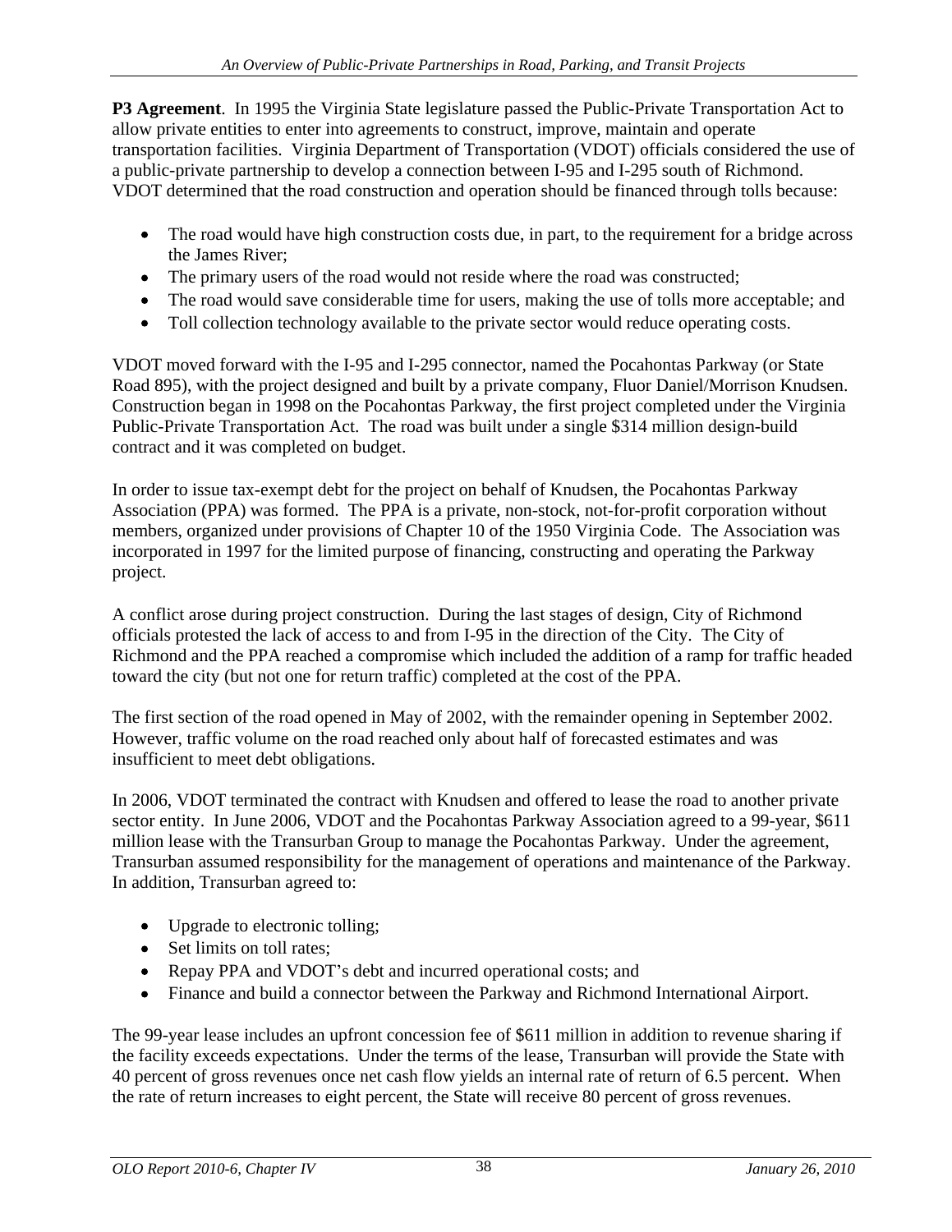The State also has the right to end the agreement "for public convenience", as long as it makes a fair market-value payment, provides a guaranteed 10.5 percent rate of return to its contractor, and pays any outstanding debt.

**Financing.** The financing of the Pocahontas Parkway includes both the original construction costs of the road (\$314 million) and the subsequent lease of the parkway (\$611 million). To construct the road, the Pocahontas Parkway Association, a non-profit entity was formed which enabled the group to use tax exempt toll revenue bonds for a majority of the funding. Specifically, the original financing package for the Parkway was comprised of:

- $\bullet$  \$354 million 63-20 non-profit corporation tax exempt toll revenue bonds;<sup>16</sup>
- \$9 million in federal funds for design costs; and
- \$18 million in state infrastructure bank (SIB) loans.

In 2006, the Parkway was leased to Transurban, a private company for \$611 million. The financing structure for the lease payment was:

- Transurban equity and subordinated debt: \$195 million;
- Senior debt: \$420 million, provided by European banks including DEPFA Bank of Ireland, Banco Espirito Santo de Investimento of Spain, and Bayerische Hypo-Vereins Bank of Germany; and
- Transportation Infrastructure Finance and Innovation Act (TIFIA) funding: \$150 million.

**Toll Rates**. Tolls are collected both in cash and electronically with pre-determined toll increases as follows:

| Exit                     | <b>Current Cash</b><br><b>Toll Price</b> | <b>Toll Price</b><br><b>Jan. 2011</b> |
|--------------------------|------------------------------------------|---------------------------------------|
| Main Plaza*              | \$2.75                                   | \$3.00                                |
| Laburnum Ave.            | \$1.00                                   | \$1.25                                |
| <b>Airport Connector</b> | $- -$                                    | \$1.25                                |

| Table 4-<br><b>1-5: Pocahontas Parkway</b><br><b>Toll Rates</b> |  |
|-----------------------------------------------------------------|--|
|-----------------------------------------------------------------|--|

\*One dollar is added per each axle over two.

Source: Pocahontas Parkway Homepage

**Traffic.** Table 4-6 compares the average daily traffic in the September quarter (July-September) for 2006-2009. The workday traffic is traffic on Monday-Friday, while the daily traffic is the average daily traffic for all days. The data show that the September quarter showed an 11 percent decrease in daily traffic and 17 percent decrease in workday traffic between 2008 and 2009. The Macquarie Infrastructure Group has stated that its "subdued traffic results" were a consequence of "the continuing weak global economic conditions."

<sup>&</sup>lt;sup>16</sup> Revenue Bond: A municipal bond supported by the revenue from a specific project. Source: Forbes Investopedia.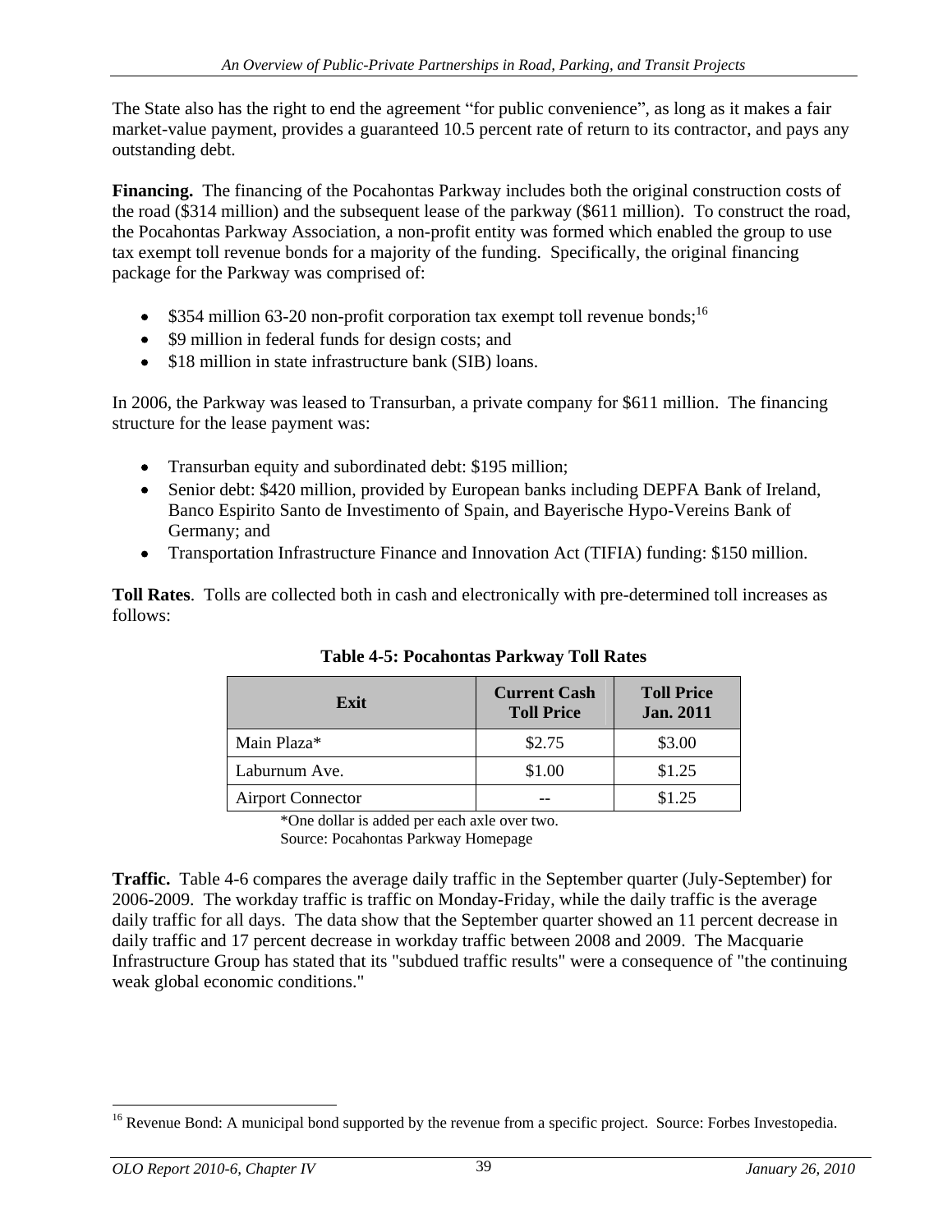| Year | <b>Daily Traffic</b> | Workday Traffic |
|------|----------------------|-----------------|
| 2006 | 16,173               | 17,640          |
| 2007 | 17,620               | 19,239          |
| 2008 | 15,966               | 17,434          |
| 2009 | 14,100               | 14,490          |

**Table 4-6: Average Daily Traffic on Pocahontas Parkway, 2006-2009**

Source: Transurban Traffic and Revenue Reports<sup>17</sup>

**Current Status.** In July 2007, Transurban secures Transportation Infrastructure Finance and Innovation Act (TIFIA) funding to construct the Airport Connector Road and refinance a portion of existing project debt. Construction on the airport connector is expected to be completed in 2010.

<sup>&</sup>lt;sup>17</sup> [http://www.transurban.com.au/transurban\\_online/tu\\_nav\\_black.nsf/alltitle/investors-ASX%20releases-2009?open](http://www.transurban.com.au/transurban_online/tu_nav_black.nsf/alltitle/investors-ASX%20releases-2009?open)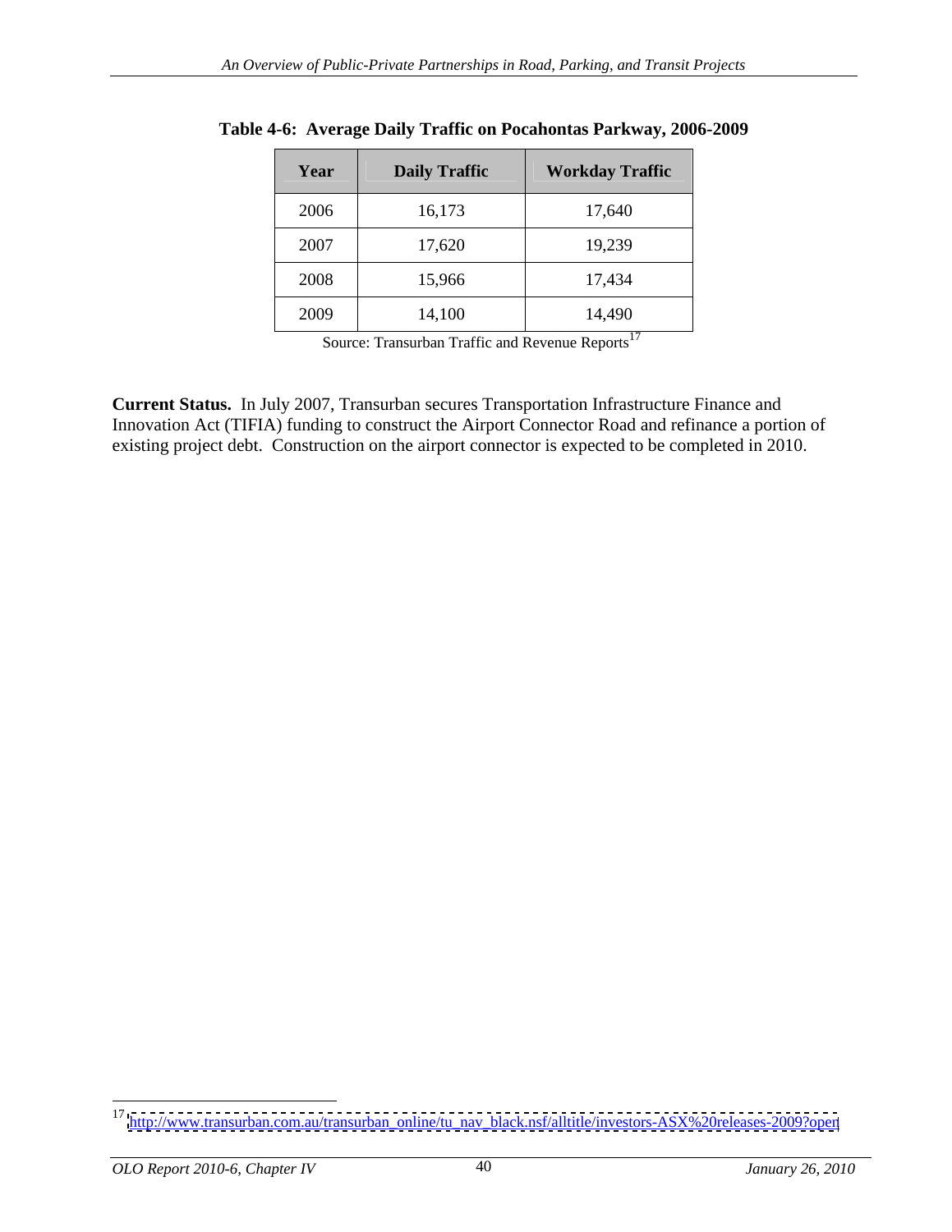#### **5. Case Study: Pennsylvania Turnpike Lease Proposal18**

The Pennsylvania Turnpike is a 532-mile toll highway operated by the Pennsylvania Turnpike Commission, a public agency. The Turnpike extends along southern Pennsylvania from the Ohio state line to the New Jersey state line. The Northeast Extension connects the Philadelphia and Scranton areas. As detailed below, a proposal to lease the Turnpike to a private entity did not come to fruition.

|                                    | <b>Proposed Lease of the Pennsylvania Turnpike</b>                                                                            |
|------------------------------------|-------------------------------------------------------------------------------------------------------------------------------|
| Location                           | Pennsylvania                                                                                                                  |
| Facility Type                      | <b>Toll Road</b>                                                                                                              |
| Type Public-Private<br>Partnership | Long-Term Lease                                                                                                               |
| Proposed Private<br>Partners       | Pennsylvania Transportation Partners: joint venture between<br>Abertis Infraestructuras, SA and Citi Infrastructure Investors |
| Proposed Cost                      | Proposed lease for \$12.8 billion                                                                                             |
| Type of Financing                  | Private Partner Equity and Bank Loans                                                                                         |
| <b>Revenue Sources</b>             | Tolls                                                                                                                         |

**Turnpike Lease Proposal**. In 2006, Pennsylvania Governor Edward Rendell created the Transportation Funding and Reform Commission to evaluate the State's transportation system. The Commission determined that in order to maintain the current transportation infrastructure, the State would need \$1.7 billion in additional annual transportation funding. In addition, the report recommended that the State make smarter use of existing funds, increase taxes and fees, and explore innovative funding mechanisms, including the use of public-private partnerships. The Governor suggested the use of a long-term lease of the Turnpike to the private sector in order to raise money to improve other transportation infrastructure.

In 2007, the Governor proposed leasing the Pennsylvania Turnpike and the collection of tolls on Interstate 80 in order to raise additional funds for transportation. In order to seek bids for the private sector lease of the Turnpike, the Governor needed approval from the Pennsylvania legislature. In support of the proposal, the Governor submitted a report that estimated that a 99-year lease could generate a bid of near \$20 billion.

The Pennsylvania State Legislature did not approve leasing of the Turnpike to address funding shortfalls in transportation infrastructure. Instead, in July 2007, the Legislature approved Act 44 authorizing a 50-year partnership between the Pennsylvania Turnpike Commission (PTC) and Pennsylvania Department of Transportation (PennDOT) and included a provision to collect tolls on

 $18$  Sources for this case study are listed in Appendix A, Page  $\odot$ 8.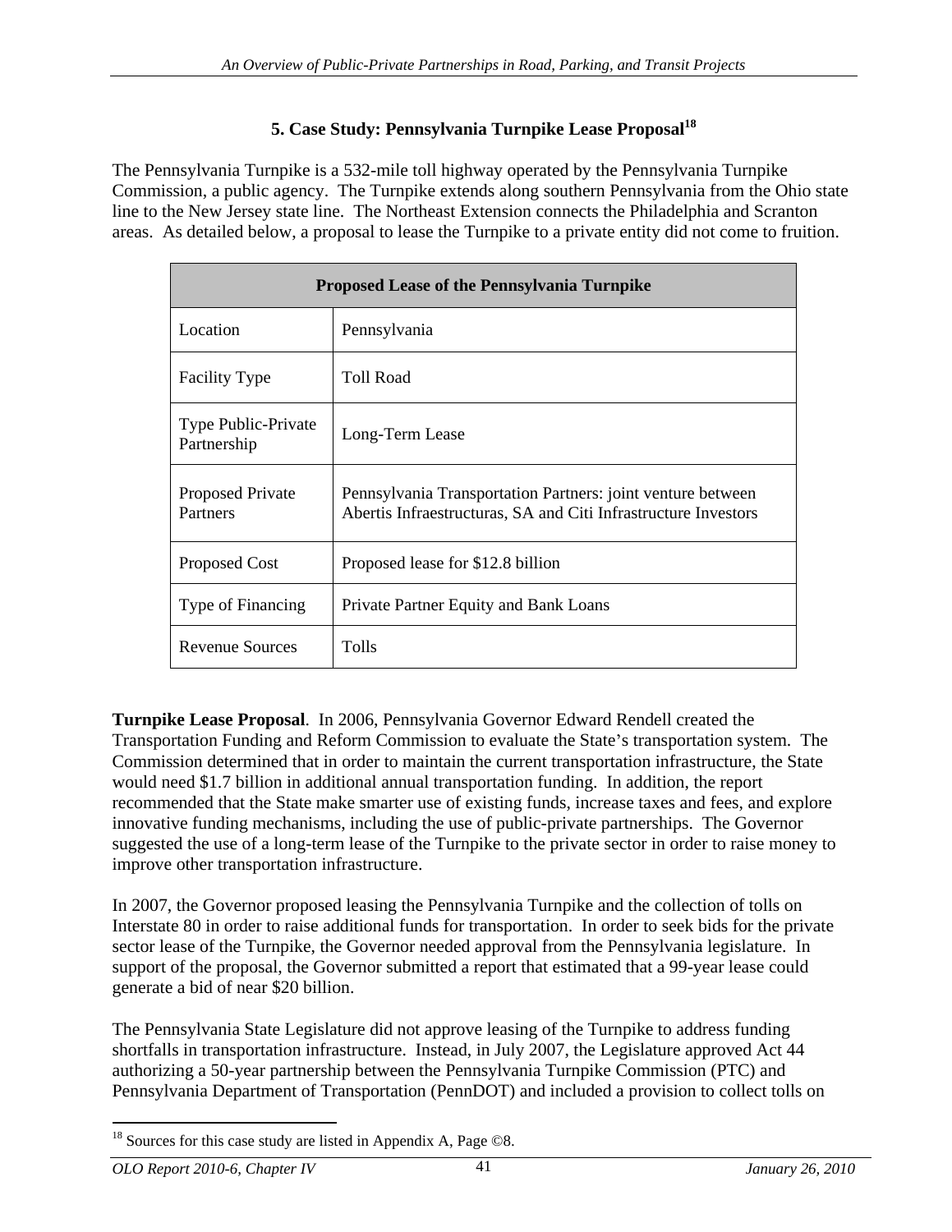Interstate 80, subject to Federal Highway Administration approval. State officials estimated that the Act would generate \$116 billion, with \$83.3 billion turned over to PennDOT for roads, bridges, and public transit; up to \$8 billion to be reinvested in I-80 for capacity and safety improvements; and up to \$24.8 billion to be dedicated to unspecified transportation projects.

In February 2008, the Governor announced his support of a State bill that would authorize the lease of the Turnpike and repeal the authority to toll on I-80. While the Legislature considered the bill, the Governor solicited bids for the lease of the Turnpike. In May 2008, the Spanish firm Abertis Infraestructuras, SA and Citi Infrastructure Investors of New York City (collectively called Pennsylvania Transportation Partners) won the bid with a \$12.8 billion upfront payment. The 75-year lease proposal would include:

- No non-compete clause;
- Limits on the toll rate caps;
- Compliance with all State safety standards;
- Completion of capital improvements planned by the Turnpike Commission;
- State access, inspection and auditing rights;
- A requirement to honor labor contracts;
- Continuation of policing levels; and
- Transfer of service plazas to the concessionaire.

According to local newspapers, few legislators supported the idea of the lease for reasons that included:

- Loss of control of maintenance and toll collection for a major highway;
- Potential underestimation of the value of the lease;
- The loss of Turnpike Commission jobs;
- Increased toll rates; and
- 

• Insufficient State oversight of Turnpike policies and operations.<br>The above concerns stemmed, in part, from the findings of a report prepared by a team of Pennsylvania State University and Harvard University professors. The report found that leasing of Turnpike would result in large increases in toll rates and would not generate funds to repair state roads and bridges as efficiently as through public management or through issuance of state-backed bonds. After months of legislative debate, Pennsylvania Transportation Partners allowed its bid to expire after

State legislators failed to act on the proposal. At nearly the same time, the Federal Highway Administration rejected the State's proposal to toll Interstate 80.

**Assessment of the Failed Lease Proposal**. The Pew Center for the States examined the Pennsylvania Turnpike leasing proposal to determine what went right and what went wrong. The study found that while Pennsylvania policy makers "did a lot right" in preparing for the deal, they fell short in several aspects:

- $\bullet$  The State's projections for annual return on the investment of the upfront payment were "highly unlikely;"
- One-third of the upfront payment may have been lost in the recent collapse of the financial markets;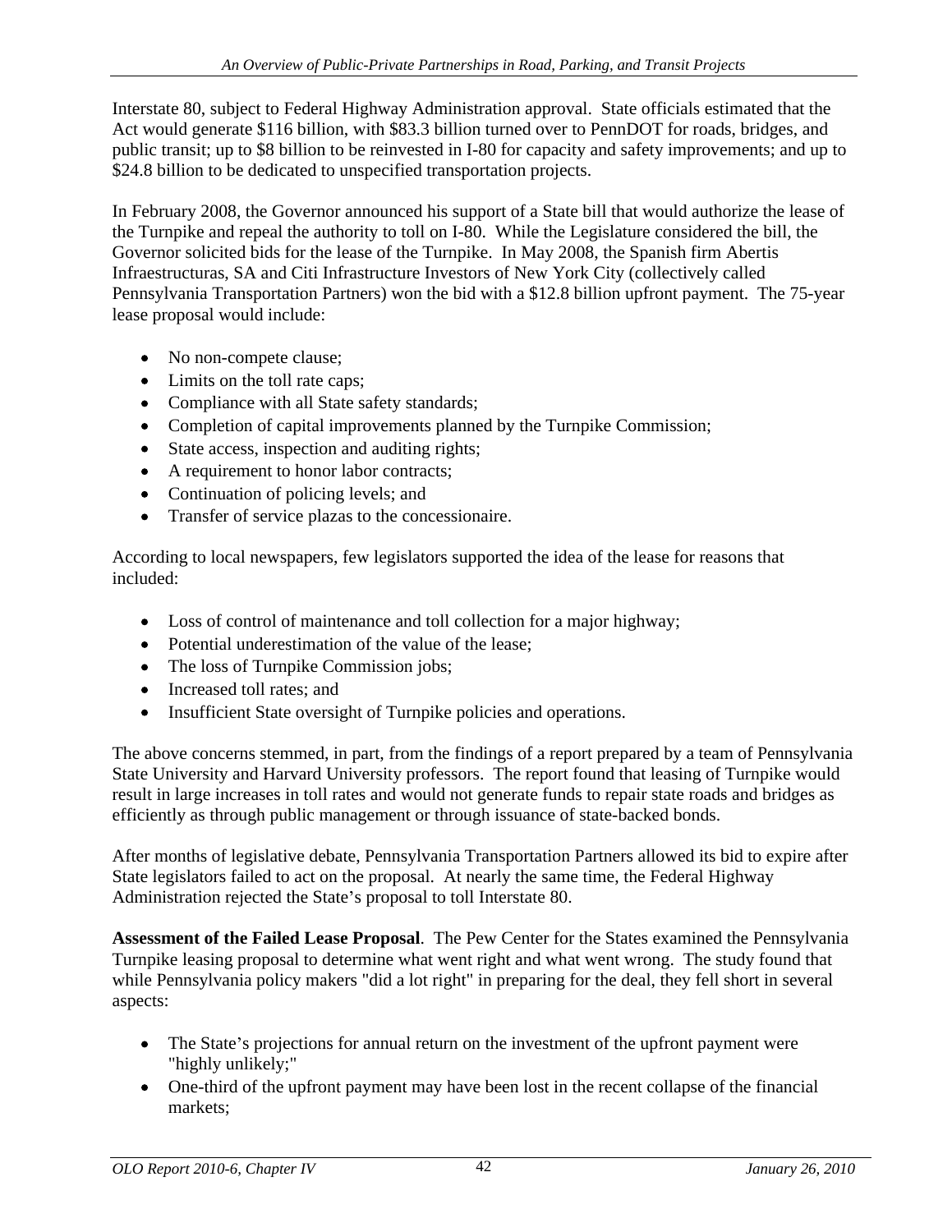- Lawmakers "felt they had been excluded from the process," making them less inclined to support it;
- There was no clear plan for investing and spending the proceeds; and
- The debate did not adequately focus on the long-term impact of the lease on taxpayers, the economy, and the environment.

**Current Status.** The attempt to lease the Turnpike has stalled since the bid expired. The Pennsylvania Turnpike Commission is seeking to form public-private partnerships for two smaller highway projects - the northernmost leg of the Mon-Fayette Expressway and the Southern Beltway linking the expressway to Pittsburgh International Airport.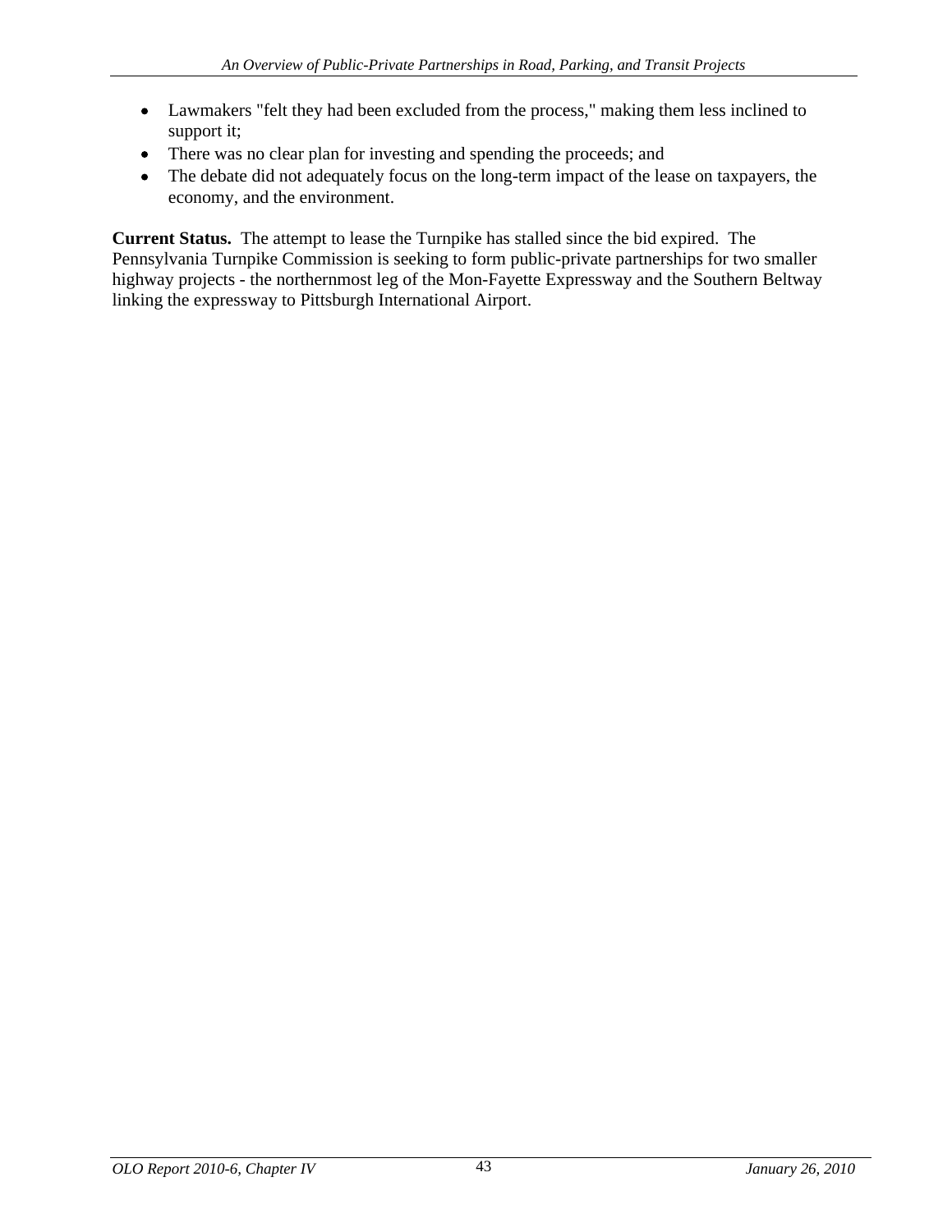# **CHAPTER V: P3 CASE STUDIES: PARKING**

Public-private partnerships (in which the private sector partner retains operational control) for parking facilities are extremely rare in the United States. Chicago is the only major jurisdiction to undertake such an agreement prior to this year. However, difficult economic times have peaked interest in the use of P3s for parking facilities in other communities. The Cities of Indianapolis, Pittsburgh, Los Angeles, and Atlanta are either currently debating the use of parking P3s or have recently implemented such projects.

The case studies in this chapter focus on the leasing of existing parking infrastructure; OLO was unable to find any public-private partnerships for new parking facilities. The case studies summarized in this chapter include:

- 1. Chicago Parking Garage Lease;
- 2. Chicago Parking Meter Lease; and
- 3. Proposed Harrisburg, Pennsylvania Parking Lot Lease.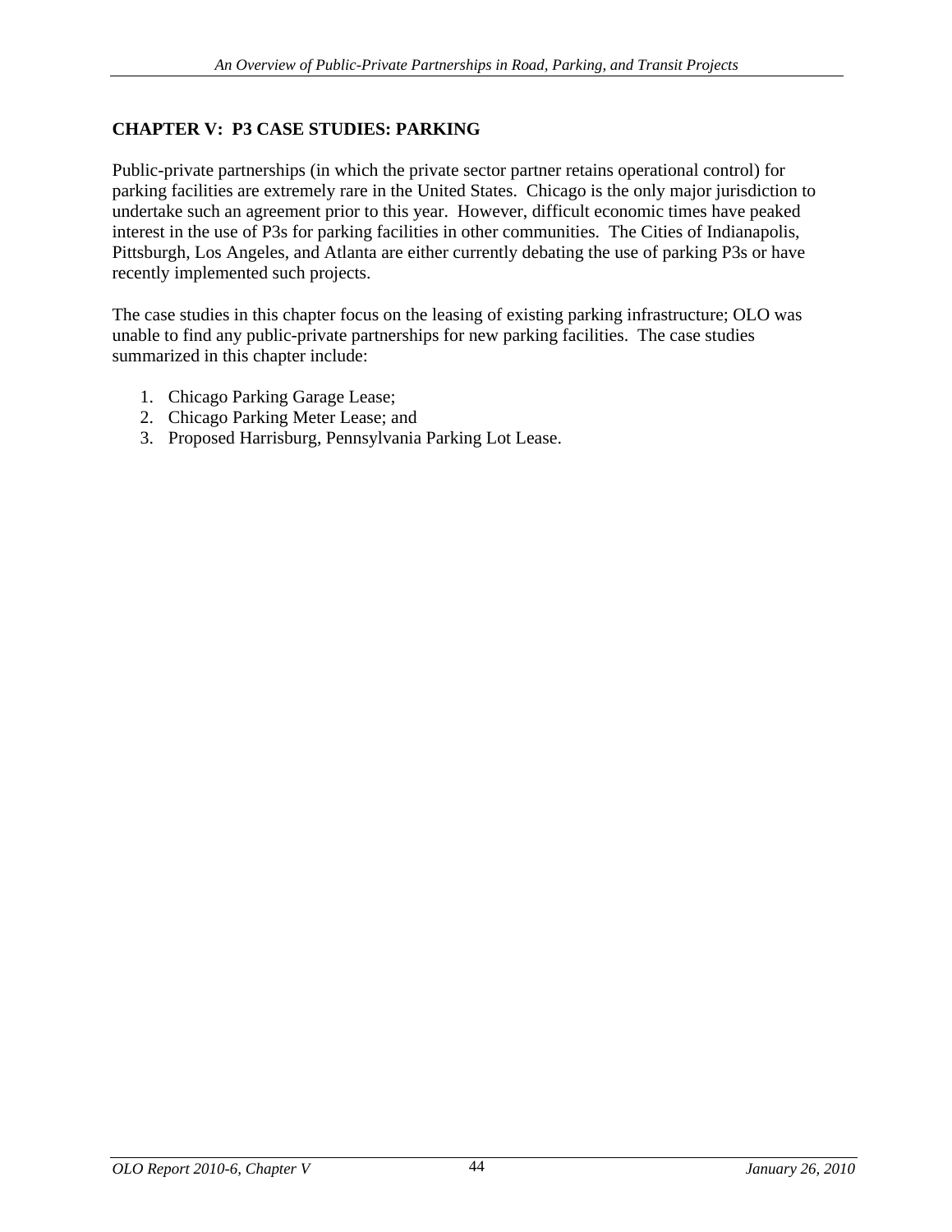# **1. Case Study: Chicago Parking Garage Lease1**

The lease of four downtown underground parking garages in Chicago in 2006 was the first lease of major public parking facilities in the country.

|                                    | <b>Lease of Chicago Parking Garages</b>                                                                                     |
|------------------------------------|-----------------------------------------------------------------------------------------------------------------------------|
| Location                           | Chicago, Illinois                                                                                                           |
| Facility Type                      | Four underground parking decks                                                                                              |
| Type Public-Private<br>Partnership | Long-Term Lease: Private sector operates and maintains<br>the parking garages while the public sector retains<br>ownership. |
| Legislative Authority              | Illinois Senate Bill 2872                                                                                                   |
| <b>Private Partners</b>            | Morgan Stanley                                                                                                              |
| Cost                               | Lease Agreement for Upfront Payment of \$593 million                                                                        |
| Type of Financing                  | Private Sector Equity provided by Morgan Stanley                                                                            |
| <b>Revenue Sources</b>             | Parking fares                                                                                                               |

**Facility Description**. The City of Chicago constructed and operated four underground parking garages in downtown Chicago: the Millennium, Grant Park South, Grant Park North, and East Monroe Street garages. The four garages represent the largest underground parking system in the country with 9,000 spaces. Prior to the lease, the daily rates for all day parking ranged from \$11 to \$22.

**P3 Agreement.** The City of Chicago had been experiencing budget shortfalls throughout the early 2000s and was searching for innovative methods to close its budget gap. After the approval of the Chicago Skyway lease agreement (see Chapter IV), Chicago Mayor Richard Daley sought to identify other transportation facilities that could be leased to the private sector. Around the same time, in 2006, the State of Illinois approved legislation that allowed parking garages, several recycling centers, and Midway Airport to retain their exemption from property taxes in the event any are leased to private, for-profit companies.

<sup>&</sup>lt;sup>1</sup> Sources for this case study are listed in Appendix A, Page  $\odot$ 9.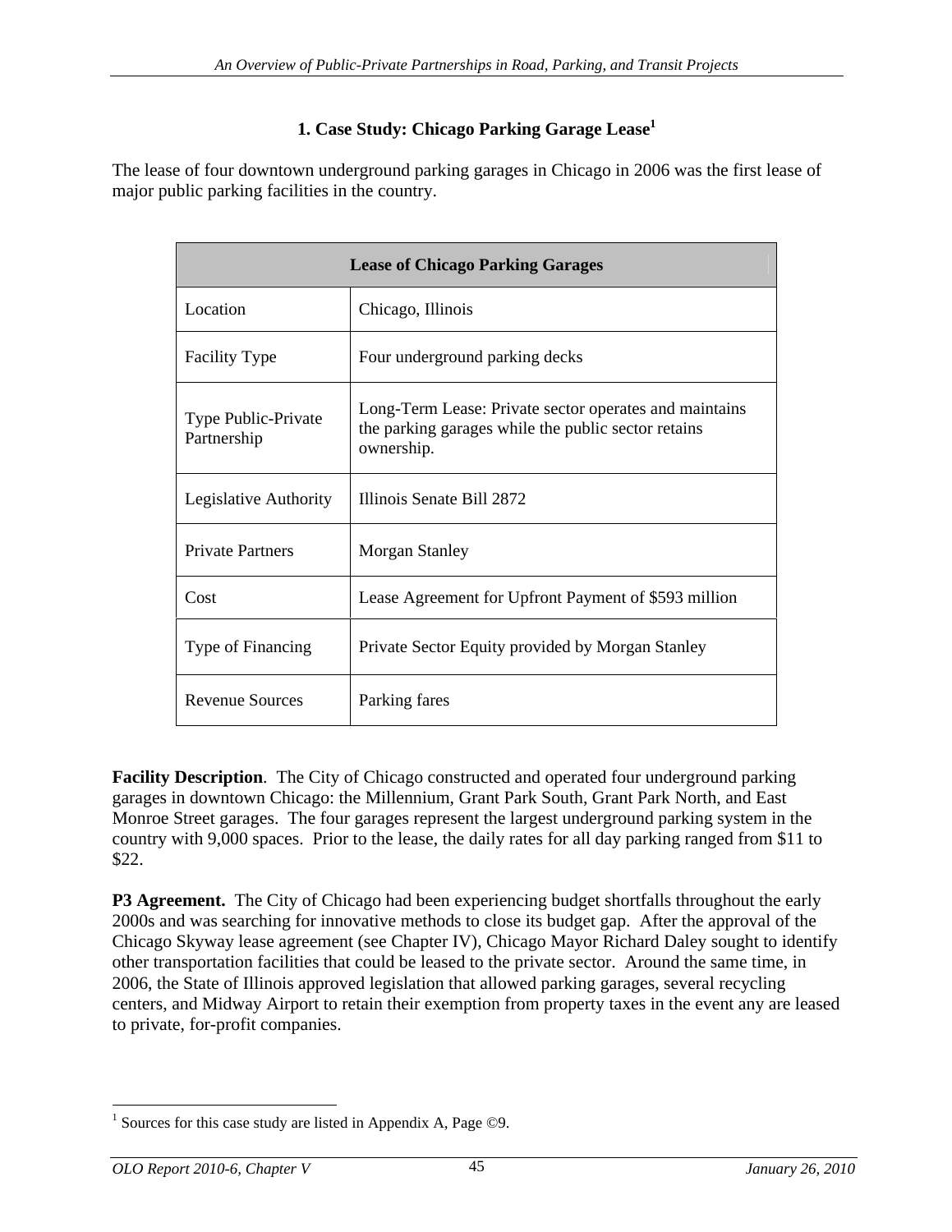In May 2006, Chicago set out to lease four downtown underground parking garages. As part of the solicitation process, the City asked private firms to provide evidence of their financial ability to raise the concession payment and their technical capabilities to operate the parking garages. The City received submissions from 13 teams interested in bidding for long-term lease rights. After review by Chicago officials and their financial and legal advisors, the City selected a short list of qualified firms to submit final bids. After submission of final bids, the City selected Morgan Stanley's bid of \$563 million to lease the parking garages for 99 years. In October 2006, the City Council approved the lease agreement by a vote of 37 to 8. The City used the revenues from the lease payment to:

- Pay off existing debt associated with the garages;
- Create a reserve fund to replace the \$5 million a year the City had received from parking fees;
- Pay legal fees and other transaction costs related to the lease; and
- Fund park improvements around the city.

Under terms of the lease agreement, Morgan Stanley received a 99-year concession to operate the Millennium Park, Grant Park South, Grant Park North, and East Monroe Street garages in exchange for a single upfront payment of \$563 million. However, the City netted only \$157 million on the long-term lease after paying off debt for the garages and other lease-related expenses.

According to Chicago Mayor Daley, the agreement includes the "highest prices per parking space" ever paid in the country," with an effective sale price of \$61,000 per parking space. Morgan Stanley contracted operations of the parking garages to LAZ Parking, which manages more than 250,000 parking spaces across the country. Under the agreement, the private sector has unlimited authority to set parking rates. In addition, the agreement requires the private sector to:

- Reconstruct the East Monroe Street Garage in the near term;
- Rebuild all the garages over the course of the lease;
- Maintain garages at established standards; and
- Comply with City living wage, residential preference, and minority business requirements.

**Operations.** LAZ Parking took over the operations of the parking garages in December 2006. The four parking garages operate with a cash, credit, or debit payment option; monthly users can receive an access card to enter and exit the garages. Two garages, Grant Park North (1,850 spaces) and Grant Park South (1,350 spaces), have identical parking rates:

| Time                      | Fare |
|---------------------------|------|
| Early Bird: Monday-Friday | \$14 |
| $0$ to 20 min.            | \$5  |
| 20 to 40 min.             | \$10 |
| 40 to 60 min.             | \$14 |
| 60 to 80 min.             | \$19 |
| 80 to 100 min.            | \$23 |
| 100 min. to 8 hrs.        | \$26 |
| 8 hrs. to 24 hrs.         | \$29 |
| <b>Special Event Rate</b> | \$25 |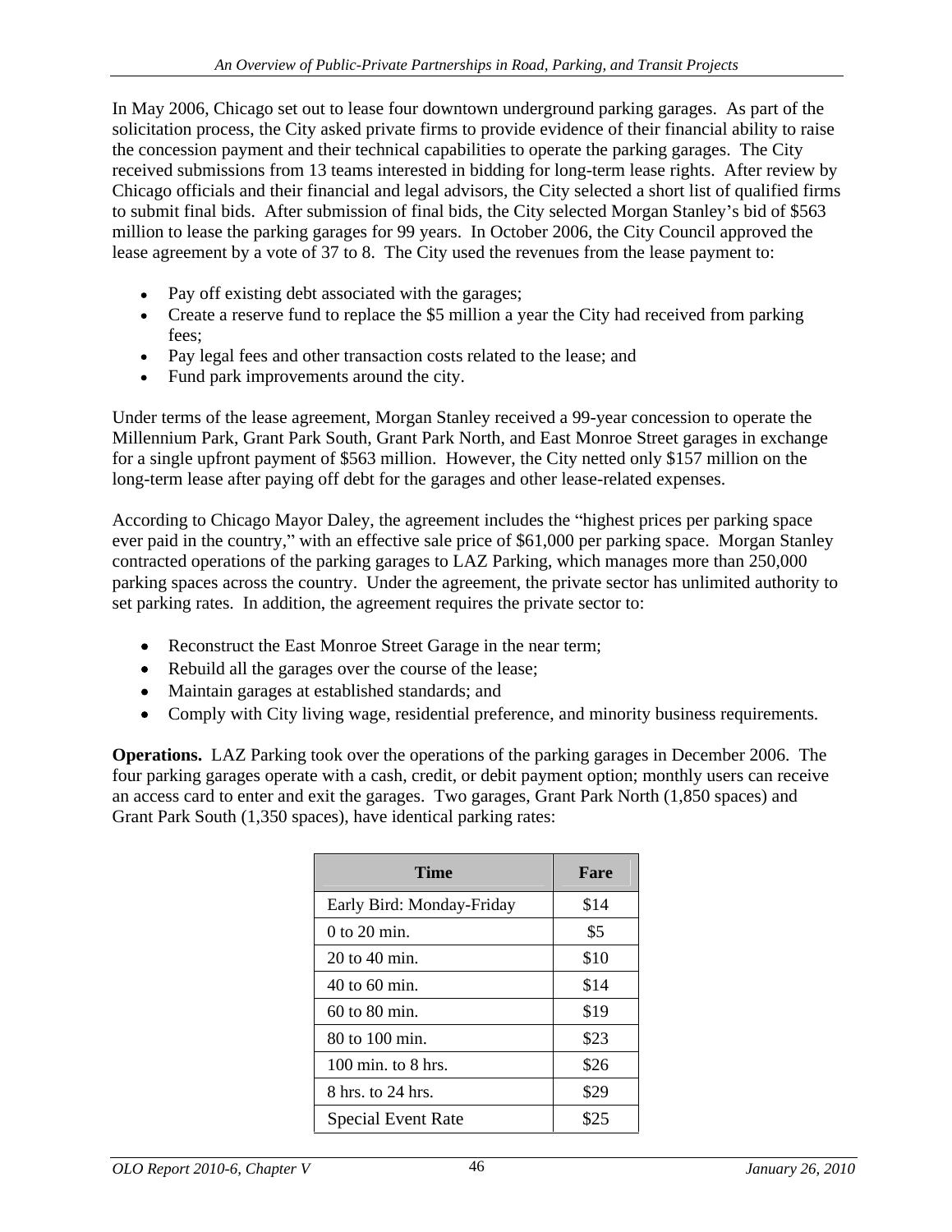| Time                       | Fare |
|----------------------------|------|
| Early Bird: Monday- Friday | \$14 |
| 0 to 8 hours               | \$19 |
| 8 to 12 hours              | \$22 |
| 12 to 24 hours             | \$24 |

The other two garages, Millennium (2,126 spaces) and East Monroe Street (3,850), have the following parking rates:

**Current Status**. According to Chicago newspapers, the leasing of the Chicago parking garages has not resulted in any major operational issues for the City. Garage utilization has continued at levels similar to those before the lease agreement. While parking rates have increased since the lease agreement, LAZ officials contend that rates are set according to market conditions.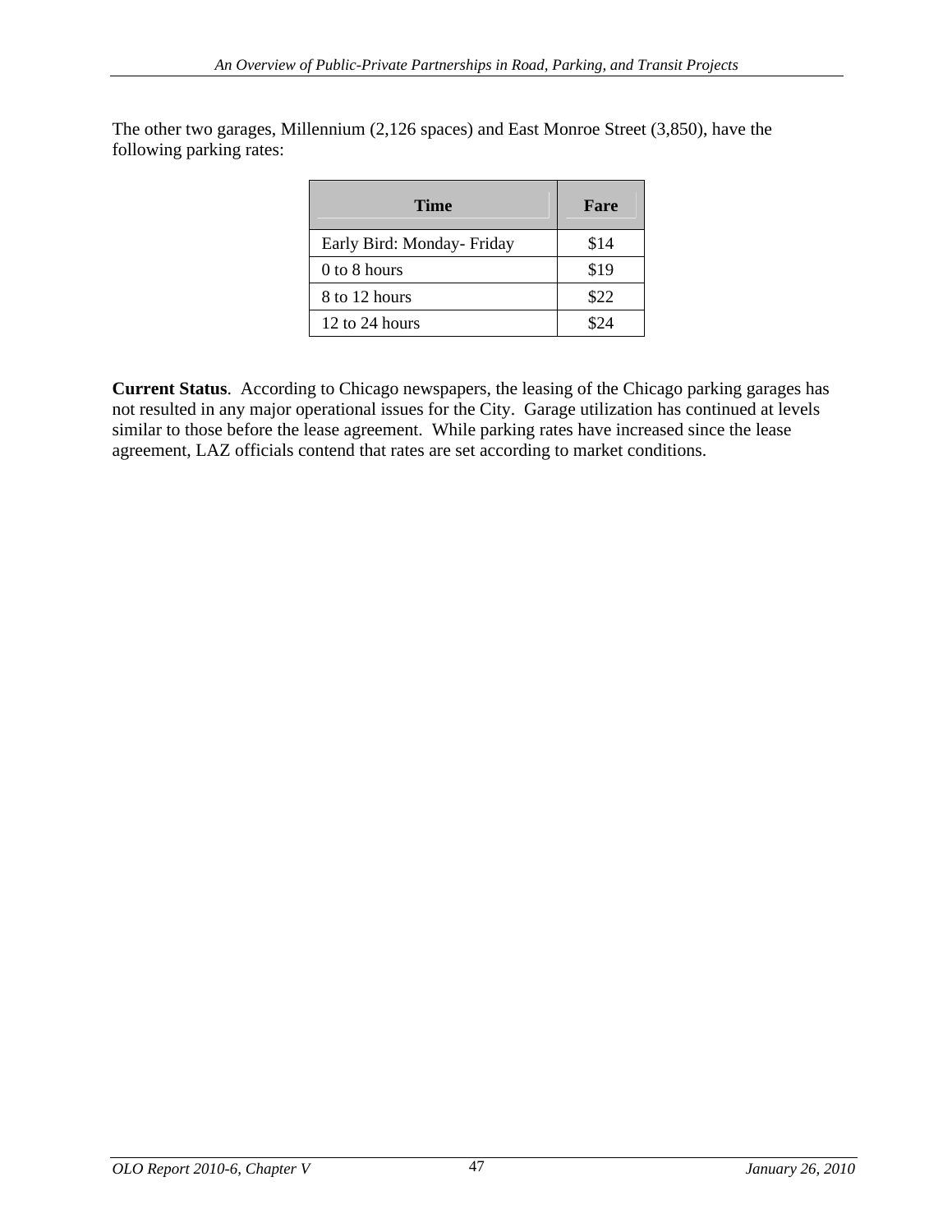# **2. Case Study: Chicago Parking Meters<sup>2</sup>**

In 2008, the City of Chicago leased its on-street parking meter system for 75 years to the private sector. This was the first time a U.S. city has privatized its parking meter system.

|                                    | <b>Lease of the Chicago Parking Meters</b>                                                                                                                                                                                                             |
|------------------------------------|--------------------------------------------------------------------------------------------------------------------------------------------------------------------------------------------------------------------------------------------------------|
| Location                           | Chicago, Illinois                                                                                                                                                                                                                                      |
| Facility Type                      | On-street parking meters                                                                                                                                                                                                                               |
| Type Public-Private<br>Partnership | Long-Term Lease: private sector has responsibility for<br>maintenance and operation of the system while the public<br>sector retains ownership. Public sector can also set meter<br>policies, but would have to pay concessionaire for any<br>changes. |
| Legislative Authority              | Chicago has home-rule authority to lease its assets and does<br>not need state legislation. Lease agreement was authorized<br>by city ordinance.                                                                                                       |
| Private Partners                   | Chicago Parking Meters LLC, a consortium of Morgan<br>Stanley Infrastructure Group and LAZ Parking                                                                                                                                                     |
| Cost                               | Lease Agreement for Upfront Payment of \$1.16 billion                                                                                                                                                                                                  |
| Type of Financing                  | Private Sector Equity provided by Morgan Stanley                                                                                                                                                                                                       |
| <b>Revenue Sources</b>             | Parking meter fees                                                                                                                                                                                                                                     |

**P3 Agreement.** During the early 2000s, Chicago had experienced budget shortfalls and resorted to layoffs and tax hikes to fill in the gap. To address on-going budget problems, Mayor Richard Daley sought to lease public transportation facilities including the Chicago Skyway in 2006 (see Chapter IV), four municipal parking garages in 2006 (see above), and Midway Airport in 2008. (The Midway lease proposal has since been cancelled because the concessionaire was unable to raise the capital needed for the upfront payment).

In February 2008, the city of Chicago issued a request for qualifications for private firms to submit credentials for leasing the rights to the city's parking meters. Over the next month, ten groups submited bids. City officials refused several request to make public the list of applicants.

<sup>&</sup>lt;sup>2</sup> Sources for this case study are listed in Appendix A, Page  $\odot$ 10.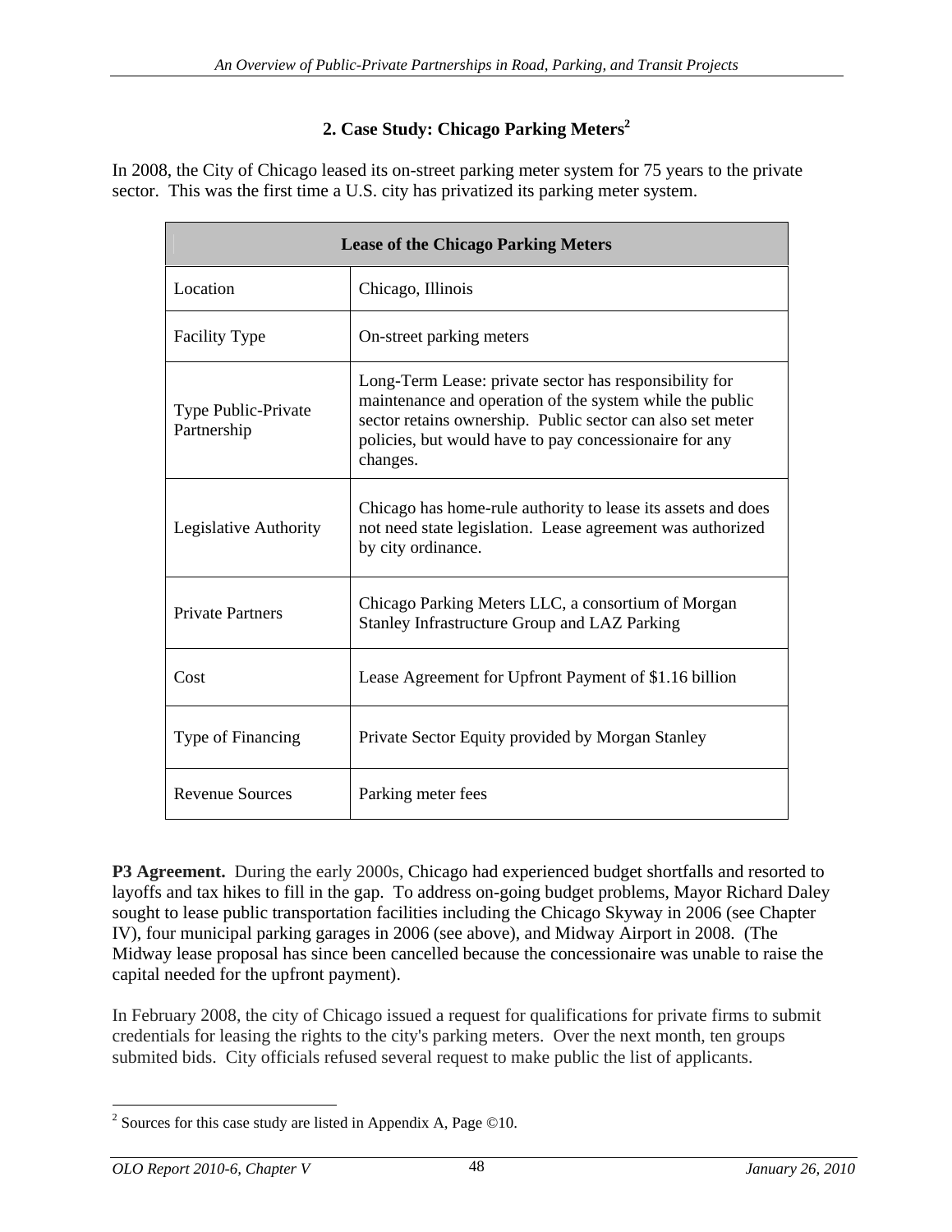In November 2008, the City received two official bids to lease the parking meter system. The Mayor informed neither the City Council nor the public that an official bid solicitation had been made and gave no public explanation as to how the ten initial applicants were reduced to two bidders.

On December 1, 2008, the Mayor announced that final bids were received from Morgan Stanley and LAZ Parking for \$1.157 billion and from Macquarie for \$1.019 billion. The Mayor selected Morgan Stanley and LAZ Parking as the winning bidders.<br>On December 3, the Chair of Chicago City Council's Finance Committee called for a special meeting

to consider the parking meter lease proposed by the Mayor. At that session, City officials urged the Council to quickly approve the lease because interest rates were at an all-time low. That same day, the Finance Committee voted to approve the lease.<br>At the request of the Mayor, the full Council held a meeting on December  $4<sup>th</sup>$  for the sole purpose of

voting on the lease agreement. According to news reports, Chicago Aldermen were not given full information about the proposed lease before the vote. The Council approved the plan 40-5. According to the Chicago Sun-Times, the five Aldermen who voted against the lease expressed concern that the Council had inadequate time to review the proposal and to receive public input.

In February 2009, the City and Morgan Stanley concluded the final legal work for the lease to transfer management responsibility for the parking meters to Chicago Parking Meters, LLC a collaboration between Morgan Stanley Infrastructure Partners A Sub LP (76 percent ownership), Morgan Stanley Infrastructure Partners LP (23 percent) and several other entities sharing one percent ownership. LAZ Parking was chosen as the operator for Chicago Parking Meters, LLC.

The City plans to use the revenues from the parking meter lease payment to fund:

- Contributions to a long-term reserve (\$400 million);
- Shortfalls in City budgets through 2012 (\$325 million);
- A budget stabilization fund (\$324 million); and
- Programs for low-income residents (\$100 million).

The 75-year lease of the Chicago parking meters allows for the Chicago Parking Meters, LLC to operate and maintain over 36,000 parking meters in the city. Some of the key features of the deal include:

- The City will retain responsibility for parking enforcement; however, Chicago Parking Meters, LLC can hire additional enforcement officers to assist the City in ticketing.
- Tickets may be issued as frequently as every two hours at two hour meters.
- The "broken meter" defense can only be used by motorists who report the meters "inoperable" or malfunctioning within 24 hours" of the incident.
- The operator must replace the coin-based meter system with a, multi-space/multi-pay meter system that will allow payment via cash, credit and debit cards.
- $\bullet$ Parking rates will be allowed to rise each year for the first five years of the contract, after which any subsequent rate increases over the remainder of the contract term will be subject to City Council approval. All increases would be capped to increases in the consumer price index.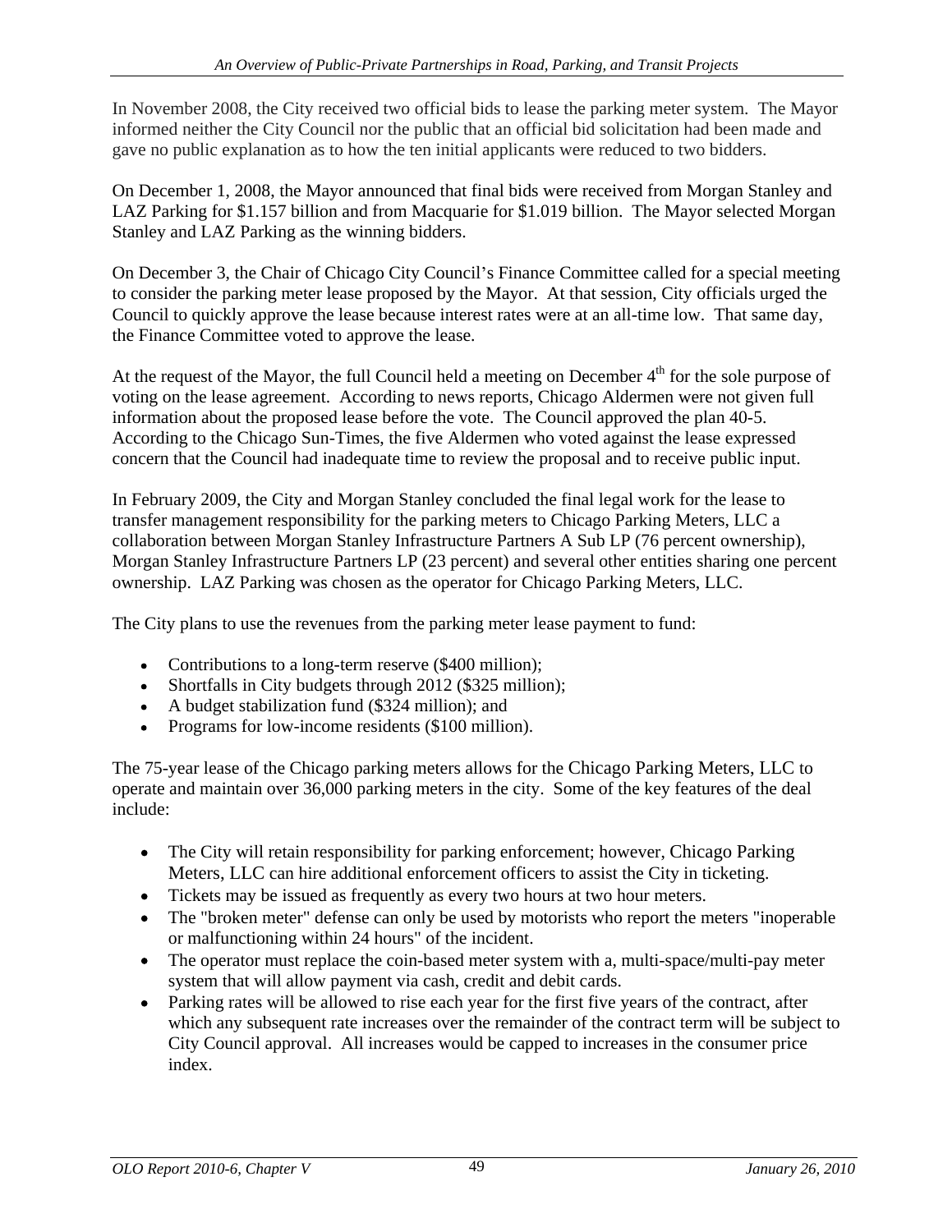**Operations.** LAZ Parking assumed operational responsibility for the Chicago parking meter system on February 13, 2009. Metered parking is in effect all days of the year (including Sundays and holidays) and most metered parking spaces require payment 24 hours a day. As shown in Table 5-1, meter rates have increased significantly in the first year and are planned to continue to rise through 2013.

| Location                                          | 2008                | 2009   | 2010   | 2011   | 2012   | 2013   |
|---------------------------------------------------|---------------------|--------|--------|--------|--------|--------|
| Neighborhood<br>Meters                            | $$0.25 -$<br>\$0.75 | \$1.00 | \$1.25 | \$1.50 | \$1.75 | \$2.00 |
| <b>Central Business</b><br><b>District Meters</b> | \$1.00              | \$2.00 | \$2.50 | \$3.00 | \$3.50 | \$4.00 |
| Loop Meters                                       | 3.00                | 3.50   | 4.25   | 5.00   | 5.75   | 6.50   |

**Table 5-1: Hourly Parking Meter Rates by Type of Meter**

Source: Chicago Metered Parking System Concession Agreement

According to Chicago Sun-Times and Chicago Tribune Reports, the transition to private management of parking meters has resulted in several serious operating problems including:

- The breakdown of 250 pay-and-display<sup>3</sup> boxes that forced the city to stop writing downtown parking tickets for an entire workday.
- The failure of the private operator to make timely collections which resulted in meters being jammed with quarters.
- Pay-and-display boxes downtown failed to print receipts that must be displayed in the windshield of a parked vehicle.

According to the Chicago Sun-Times, the transition to privately operated meters corresponded with a spike in vandalism and a drop-off in on-street parking. In March 2009, the Chief Operating Officer of LAZ Parking stated: We ve certainly seen an uptick in the amount of vandalism at the meters. That suggests to me that some people are unhappy with the increase in the meter rates."

**Evaluation**. In June 2009, the Chicago Inspector General released an evaluation on the parking meter lease agreement and concluded that "the Chicago Parking Meters LLC paid the city \$974 million less than the system would have been worth to the city if it raised rates by the same amount and kept the meters for the next 75 years." In addition, the Inspector General concluded that a 30year lease with rate hikes 25 percent lower than those tied to the lease would have produced as much as \$396 million. The report states that the Council should have conducted an independent analysis and considered alternatives, instead of agreeing with the Mayor's "hurried, high-pressure" argument that the money was needed to fill the budget gap.

After public outcry over implementation problems and the rising meter rates, the Mayor called a press conference in March to address the lease arrangement. Mayor Daley placed blame on the management company, Chicago Parking Meters, LLC. At the same press conference, the CEO of the

<sup>&</sup>lt;sup>3</sup> Pay Box allows you to pay for parking at a central location and display your receipt on the inside of your vehicle's dashboard. Source: [www.chicagometers.com](http://www.chicagometers.com)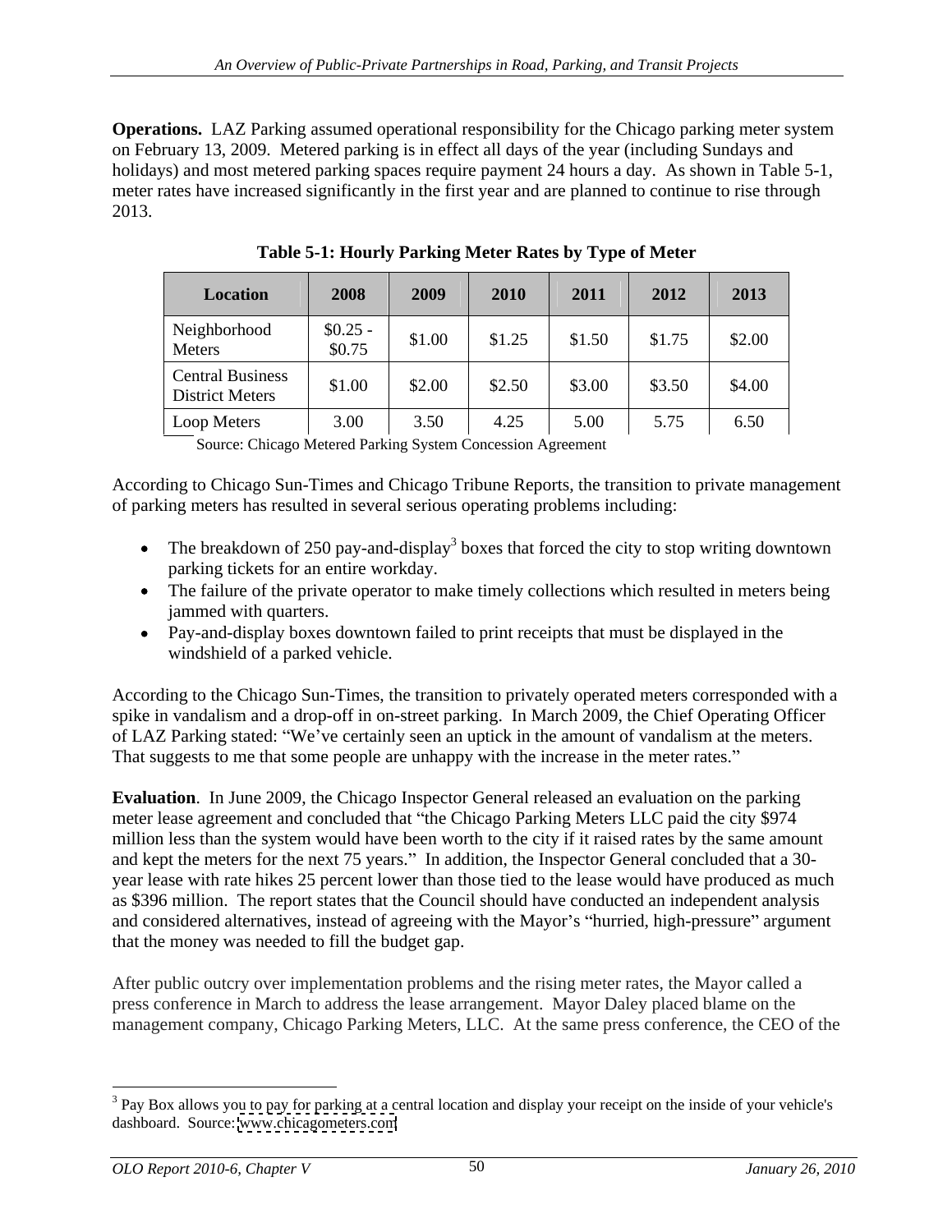company stated, We regret any issues that occurred; we are working as quickly as possible to address those issues." The company promised there would be no rate increases and no tickets until accurate information was posted and broken meters were fixed.

When the operational issues continued through August, Mayor Daley acknowledged that his administration "totally screwed up" the transition to private control of the City's parking meters. In addition, LAZ Parking hired dozens of employees to distribute information and to answer questions about the meter system.

In response to the problems with the meter lease, the City Council initiated new rules to slow down future asset sales. The City Council's Finance Committee agreed to mandate at least 15 days of legislative review before the sale of any city assets valued at over \$100 million.

**Current Status.** In recent months, LAZ Parking has replaced many old-style meters with new pay boxes that allow payment by credit or debit cards. However, local newspapers have reported that a spot check of the new meters found that the time shown varies from machine-to-machine  $-$  leaving

motorists confused about when to return to their vehicles to avoid getting a ticket.<br>In August 2009, the citizens' advocacy group, Independent Voters of Illinois-Independent Precinct Organization, sued Chicago to have the City's lease of parking meters to a private company "illegal" and void." The suit claims the City did not have authority to lease its streets for an "excessive" period" and that the City cannot pay police to enforce parking violations for a private company. In September 2009, the Cook County Circuit Court ruled that lawsuit's claims were unfounded. The Chicago parking meter lease remains in effect.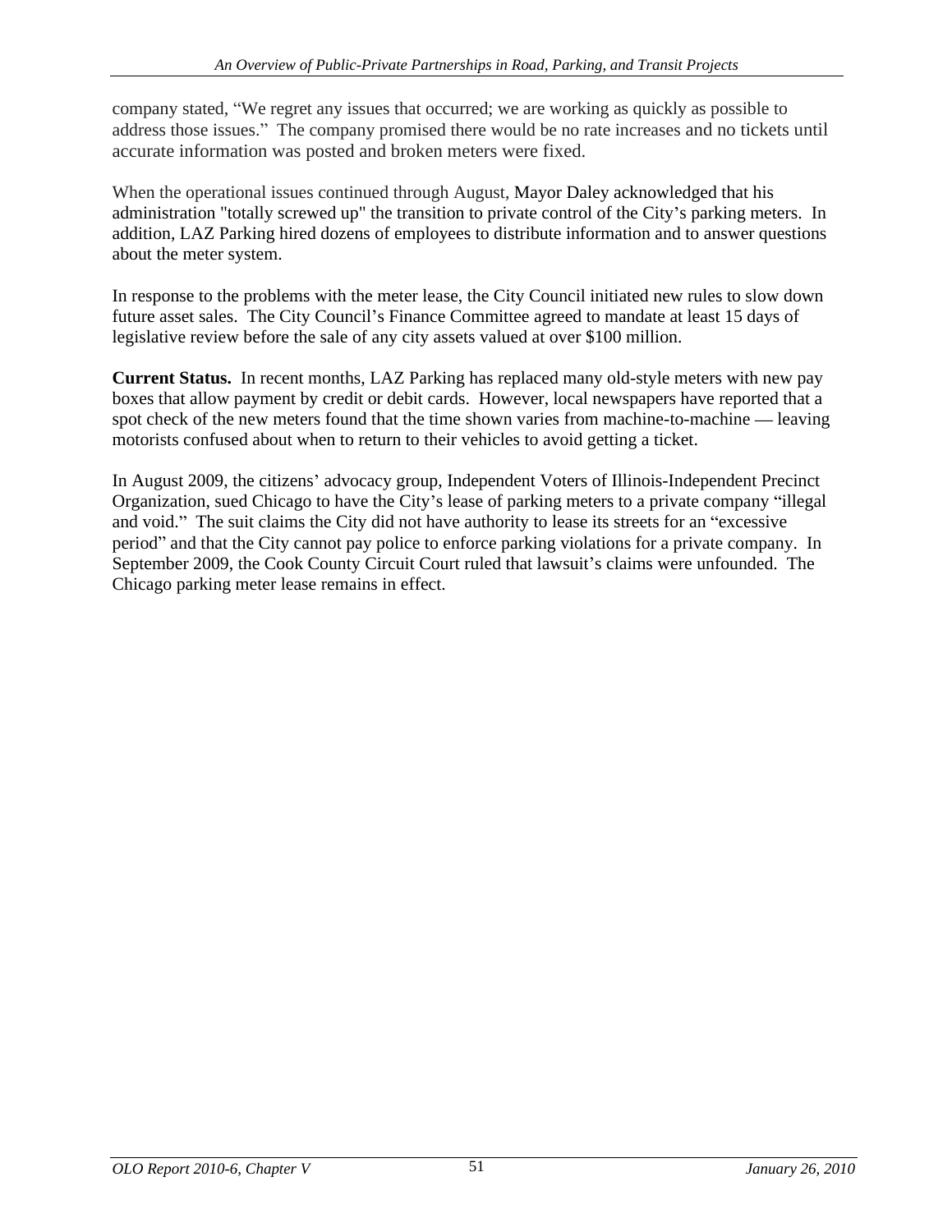## **3. Case Study: Proposed Harrisburg Parking Lease<sup>4</sup>**

In recent years, the City of Harrisburg, Pennsylvania has faced ongoing fiscal difficulties resulting, in part, from an inability to meet debt requirements for a waste-to-energy incinerator. To address the City s financial distress, the City hired an outside consulting team to recommend a five-year plan for fixing the City's finances. Among the recommendations, the consultant proposed the sale or lease of the City's parking system.

|                                    | Proposed Lease of Harrisburg, Pennsylvania Parking Lots                                                                 |  |
|------------------------------------|-------------------------------------------------------------------------------------------------------------------------|--|
| Location                           | Harrisburg, Pennsylvania                                                                                                |  |
| Facility Type                      | <b>Parking Garages</b>                                                                                                  |  |
| Type Public-Private<br>Partnership | Long-Term Lease: Private sector operates and maintains the<br>parking garages while the public sector retains ownership |  |
| Proposed Private<br>Partners       | Harrisburg Parking Partners: collaboration between North<br>American Strategic Infrastructure Partners and LAZ Parking  |  |
| <b>Proposed Cost</b>               | Lease Agreement for Upfront Payment of \$215 million                                                                    |  |
| <b>Revenue Sources</b>             | Parking fares                                                                                                           |  |

**P3 Proposal**. In May 2008, the Mayor of Harrisburg, Stephen Reed, unveiled a plan to lease to the private sector nine garages, two parking lots, and approximately 1,200 metered parking spaces operated by the Harrisburg Parking Authority. Under the proposal, North American Strategic Infrastructure Partners, a New York City investment firm, and LAZ Parking of Hartford, Connecticut (collectively known as Harrisburg Parking Partners), would pay the Harrisburg Authority a one-time up front sum of \$215 million to operate the City's public parking facilities for the 75 year lease period. The Harrisburg Parking Authority would retain ownership and oversight of the facilities. Under terms of the proposed agreement, the private operator would be allowed to increase parking rates 100 percent every six months with Authority approval.

The lease was contingent on approval from the City Council and the Harrisburg Parking Authority by October 15, 2008. The City also needed agreement with AFSCME Local 521B, the union which represents Authority parking garage employees, as their contract includes a clause preventing the City from leasing out parking facilities.

The Mayor outlined a plan for the use of the lease proceeds. The Mayor indicated that he would dedicate lease revenues to pay off \$112.8 million of existing Parking Authority bonds, reduce City debt by \$93.6 million, provide tax rebates to City residents, and hire 15 more police officers and other City employees.

 <sup>4</sup> Sources for this case study are listed in Appendix A, Page ©11.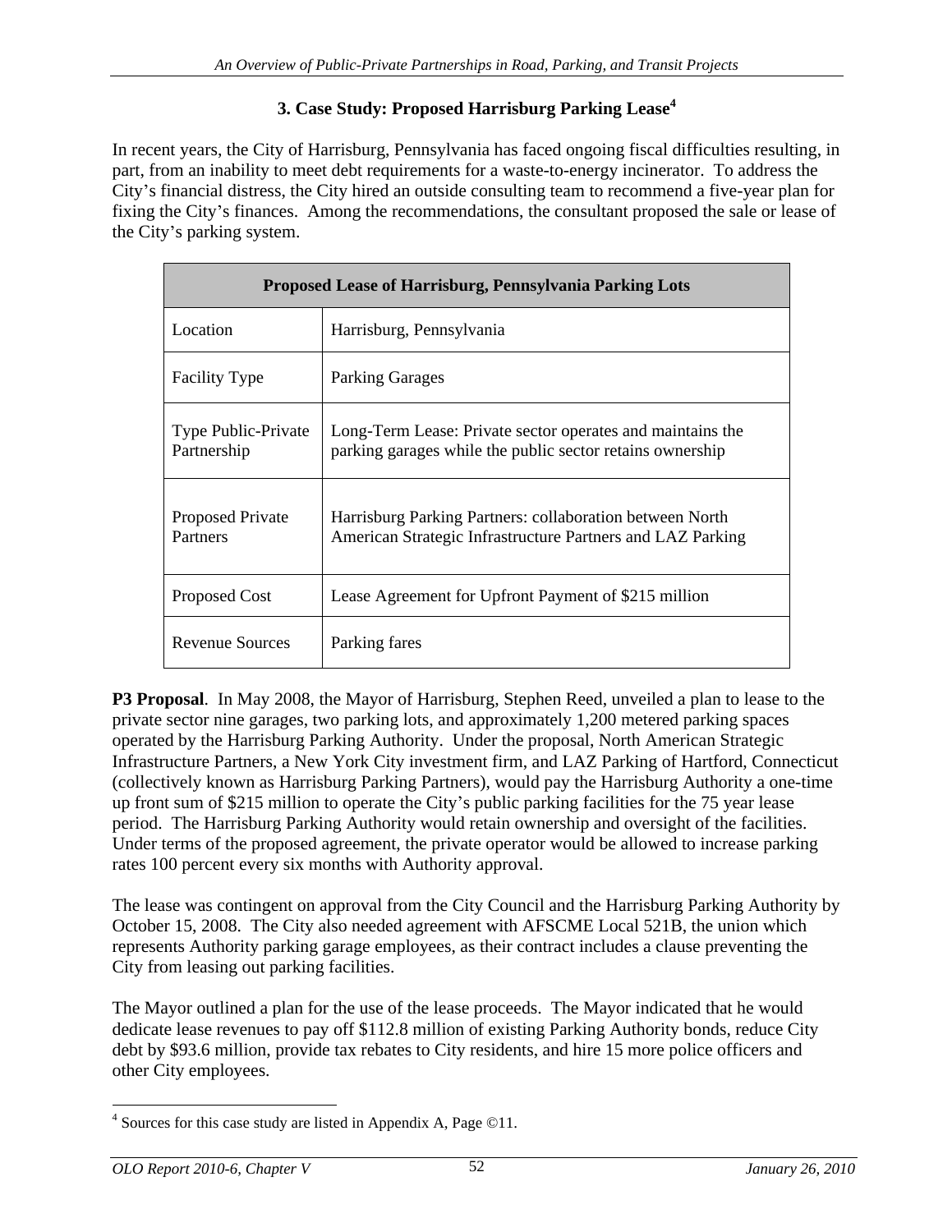After the Mayor revealed the proposal, the City held several public hearings in which support and opposition was voiced. According to local newspapers such as the Harrisburg Patriot News and the Central Pennsylvania Business Journal, objections to the proposed lease included:

- The primary purpose of parking facilities should be to regulate traffic and not to generate surplus income;
- The proposed lease would obligate the City to reimburse the private operator up to \$2 million in legal and other costs;
- The lease would result in the loss of jobs;
- An increase in parking rates would harm retail businesses; and
- Privately operated parking facilities would be subject to County and City real estate taxes.

In May 2008, the Harrisburg Parking Authority approved the proposed deal. Shortly after Authority approval, the City Council issued a Request for Proposal for an independent consultant to evaluate the proposed lease. The Council received two proposals for a consultant, neither of which they found adequate for the evaluation. As a result, the Council agreed to reopen the search. The Council did not act on the proposal by the October 15 deadline.

**Revised P3 Proposal.** After the deadline passed, the Parking Authority and Harrisburg Public Parking began negotiating on proposed amendments to assure that the lease complied with State antitrust guidelines and that the parking garages would remain exempt from real estate taxes.

During the course of negotiations, the Parking Authority solicited input from garage employees about the proposed lease agreement. According to WGAL Harrisburg, the employees raised concerns that the agreement was made without their input and that the lease would result in a loss of jobs.

In November 2008, the Parking Authority and Harrisburg Parking Partners agreed to lease amendments hours before the City Council was scheduled to vote on the matter:

- A new closing date of April 15, 2009;
- A restriction allowing only one increase in monthly parking rates per year;
- A limit that monthly parking rates could increase no more than\$40 per month in a year; and
- A reduction in the "breakup fee" the Parking Authority would pay Harrisburg Public Parking if the agreement was terminated. After months of negotiations, the City Council rejected the proposed lease on November 25, 2008.

As reported in the Harrisburg Patriot News, the seven-member Council voted unanimously against the lease for several reasons:

- Several members opposed the concept of leasing the City's parking assets for 75 years; and
- Many Council members raised concerns about the structure of the contract, particularly relating to the State's antitrust laws, the lessee's requirement to pay real estate taxes and the potential loss of jobs.

**Current Status.** After the Council rejected the lease, there has been no effort to re-introduce or amend to the proposal.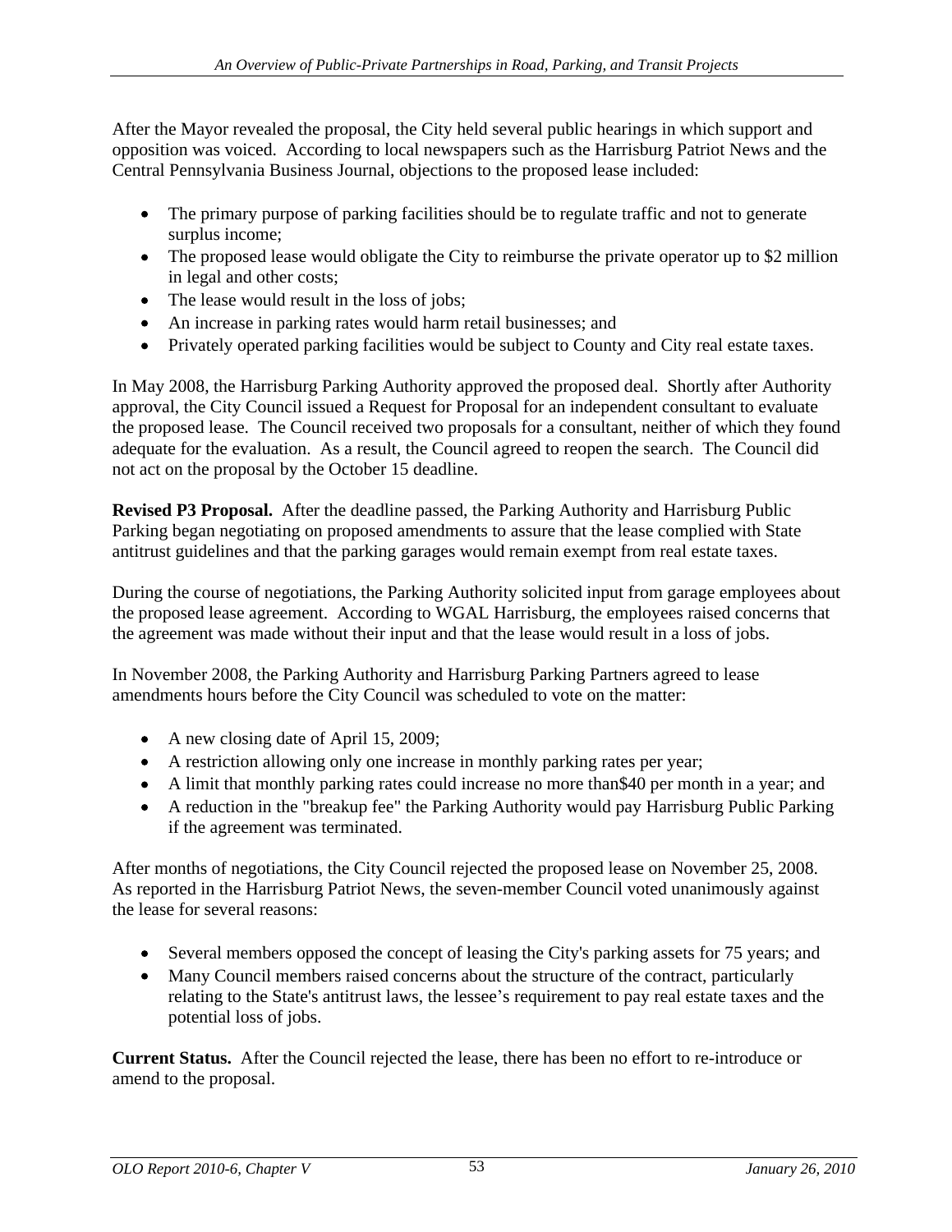# **CHAPTER VI: P3 CASE STUDIES: TRANSIT**

In the United States, the use of public-private partnerships for transit projects has been limited. The primary use of public-private partnerships in transit includes traditional contracting or design-build agreements, both of which are not discussed in this OLO study. However, there have been projects recently implemented in transit public-private partnerships:

- Houston Metro has entered into long-term lease agreements with private entities to build and operate rail and busway facilities;
- Bay Area Rapid Transit (BART) District in California includes private investment into its new connection between Oakland Airport and the BART Coliseum Station;
- Denver Regional Transportation District has established a design-build-operate maintain model for new rail corridors; and
- Virginia I-495 High Occupancy Toll (HOT) Lanes includes a lease agreement with the private sector for four lanes added to the Capital Beltway between the Springfield Interchange and just north of the Dulles Tollway.

The Transportation Research Board is currently working on a study on transit P3s to show "how effective they are at allocating risk, accelerating project delivery, and improving reliability and performance."

For this study, OLO was able to identify two primary case studies in transit public-private partnerships in which the private sector has taken on significant financial and operational risk. This chapter provides case study summaries of two public-private partnerships in transit:

- 1. Hudson-Bergen Light Rail; and 2. Las Vegas Monorail.
-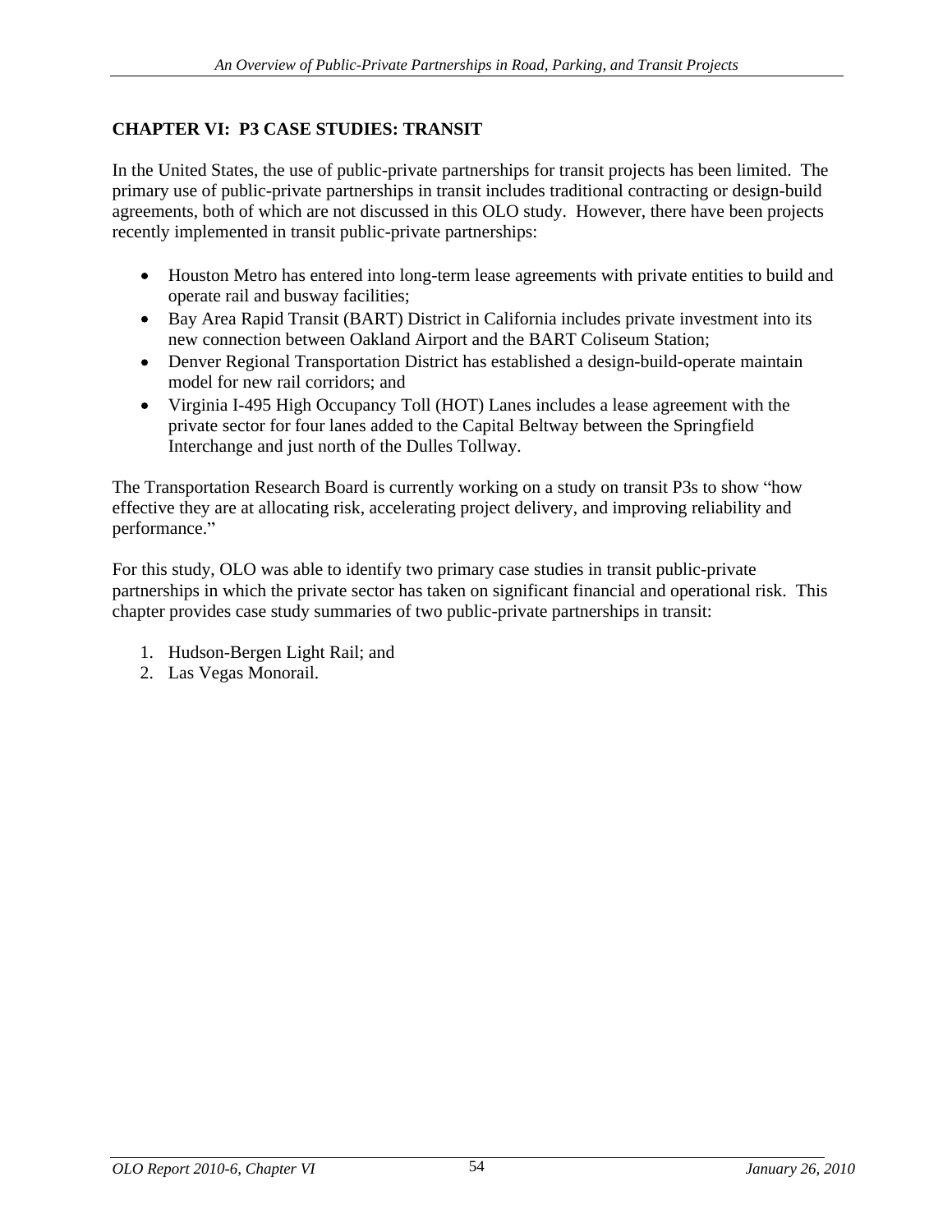## 1. **Case Study: Hudson-Bergen Light Rail1**

The Hudson-Bergen Light Rail (HBLR) is a light rail system in northern New Jersey. Opened to the public in April 2000, it was the first and currently the largest Design-Build-Operate-Maintain or "turnkey" public-private partnership in the United States.

|                                    | <b>Construction of the Hudson-Bergen Light Rail</b>                                                                                                                                                                                                                                           |
|------------------------------------|-----------------------------------------------------------------------------------------------------------------------------------------------------------------------------------------------------------------------------------------------------------------------------------------------|
| Location                           | Hudson County, New Jersey                                                                                                                                                                                                                                                                     |
| Description                        | 20.6 mile light rail transit system (elevated and surface level)                                                                                                                                                                                                                              |
| Type Public-Private<br>Partnership | The light rail is contracted out to the private sector and will be handed back to<br>the government at the end of the contract. The private sector was/is responsible<br>for the design, construction, equipment, and operations of the light rail. The<br>public sector maintains ownership. |
| Legislative Authority              | New Jersey Statute § 27:25-5                                                                                                                                                                                                                                                                  |
| <b>Private Partners</b>            | 21st Century Rail Corporation                                                                                                                                                                                                                                                                 |
| Cost                               | Fixed price contract for \$2.2 billion to 21 <sup>st</sup> Century Rail Corporation to deliver<br>a fleet of vehicles, a guaranteed completion date, and 15 years of operation and<br>maintenance of the system                                                                               |
| Type of Financing                  | Combination of Federal Transit Administration New Starts Full Funding Grant<br>Agreements and Grant Anticipation Notes (GANs)                                                                                                                                                                 |
| <b>Revenue Sources</b>             | <b>Passenger Fares</b><br>Motor Fuel Tax Receipts (State Transportation Trust Fund)                                                                                                                                                                                                           |

**Facility Description**. The Hudson-Bergen Light Rail (HBLR) is a light rail transit system currently serving 23 stations in northern New Jersey. The light rail line runs north-south along the Hudson River waterfront in Hudson County, New Jersey. The light rail runs on a combination of old rail and new private rights-of-way for most of its length. The rail also shares a lane with automobiles in parts of Jersey City.

**P3 Agreement**. New Jersey officials had considered various transportation plans for the densely populated Hudson River waterfront area since the early 1980s. After completing several studies and soliciting community input, the State decided that a light rail system would be the most effcient and cost-effective transporation system for the area. New Jersey Transit (NJ Transit), the State's public transportation corporation, originally put out a request for proposals for the design and construction of the light rail system, not the operations and maintenance. However, when the original proposals exceeded the anticipated project cost and schedule, officials changed the request to include a contract for design, construction, operations and maintenace of the light rail line.

<sup>&</sup>lt;sup>1</sup> Sources for this case study are listed in Appendix A, Page  $\odot$ 13.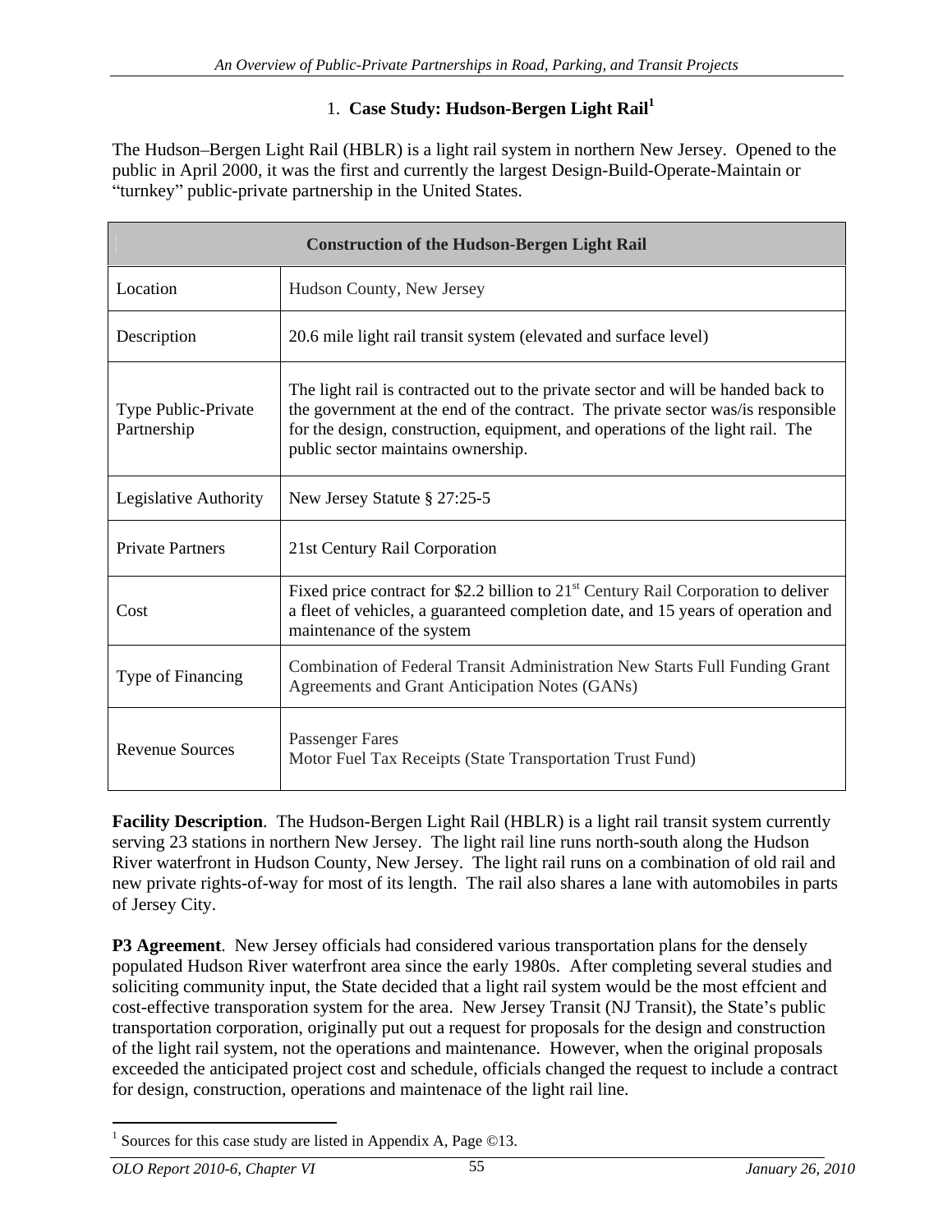After receiving numerous proposals to the revised solicitation, New Jersey selected 21<sup>st</sup> Century Rail Corporation (a subsidiary of Washington Group International) for the light rail contract. Under the contract, 21st Century Rail would provide for a fixed price: a fleet of vehicles, construction of rail and stations by a guaranteed completion date, and 15 years of operation and maintenance in compliance with established standards. The initial contract only covered one operating segment of the line, but it was later renegotiated to include subsequent extensions.

NJ Transit, as owners of the light rail line, retains oversight responsibility for system operations and maintenance. The contract provides for evaluation of the system using a "quality service index," which includes performance measures such as on-time arrivals, noise control, and passenger comfort.

**Financing.** The initial Hudson-Bergen light rail contract, known as Minimum Operating Segment 1 (MOS-1), was awarded to  $21<sup>st</sup>$  Century Rail Corporation for approximately \$1 billion. A few years later,  $21<sup>st</sup>$  Century Rail Corporation was also awarded the Minimum Operating Segment (MOS-2) project, an expansion of the light rail light for \$1.2 billion. The funding for the contract came from two sources: Federal Transit Administration New Starts funding and the establishment of grant anticipation notes<sup>2</sup> (GANs). The GANS were borrowed against the New Jersey State Transportation Fund, which collects motor fuel tax receipts for its primary source of funding. The table below details the financing structure of the Hudson-Bergen light rail P3 agreement.

| Funding                        | <b>Amount</b> (\$) |
|--------------------------------|--------------------|
|                                |                    |
| MOS-1                          |                    |
| Federal New Starts Grant       | 885.7m             |
| State Grant Anticipation Notes | 106.4m             |
| Subtotal MOS-1                 | 992.1m             |
| $MOS-2$                        |                    |
| Federal New Starts Grant       | 653.7m             |
| State Grant Anticipation Notes | 561.7m             |
| Subtotal MOS-2                 | 1.2b               |
| Total Federal Funding          | 1.5 <sub>b</sub>   |
| <b>Total State Funding</b>     | 668.1m             |
| Total Funding                  | 2.2 <sub>b</sub>   |

**Table 6-1: Summary of Hudson-Bergen Light Rail Financing Resources**

Source: FTA New Starts Annual Reports

**Operations.** The initial segment of the Hudson-Bergen light rail opened to the public on April 22, 2000. Since operations began, the service has been extended northward to Pavonia-Newport and Hoboken Terminal, Bayonne, and Weehawken. New Jersey Transit officials report that there have been no major closures or mechanical problems since the opening of the light rail.

Initial ridership fell below projections but increased when the system extended to Newport (next to a large shopping mall). After the World Trade Center attacks and the closing of the New York/New Jersey Port Authority's Exchange Place station, Hudson-Bergen ridership rose dramatically as the

<sup>&</sup>lt;sup>2</sup> Grant Anticipation Notes (GANs): Used by transit agencies to borrow against future Federal formula or grant funding. Source: AASHTO Center for Excellence in Project Finance.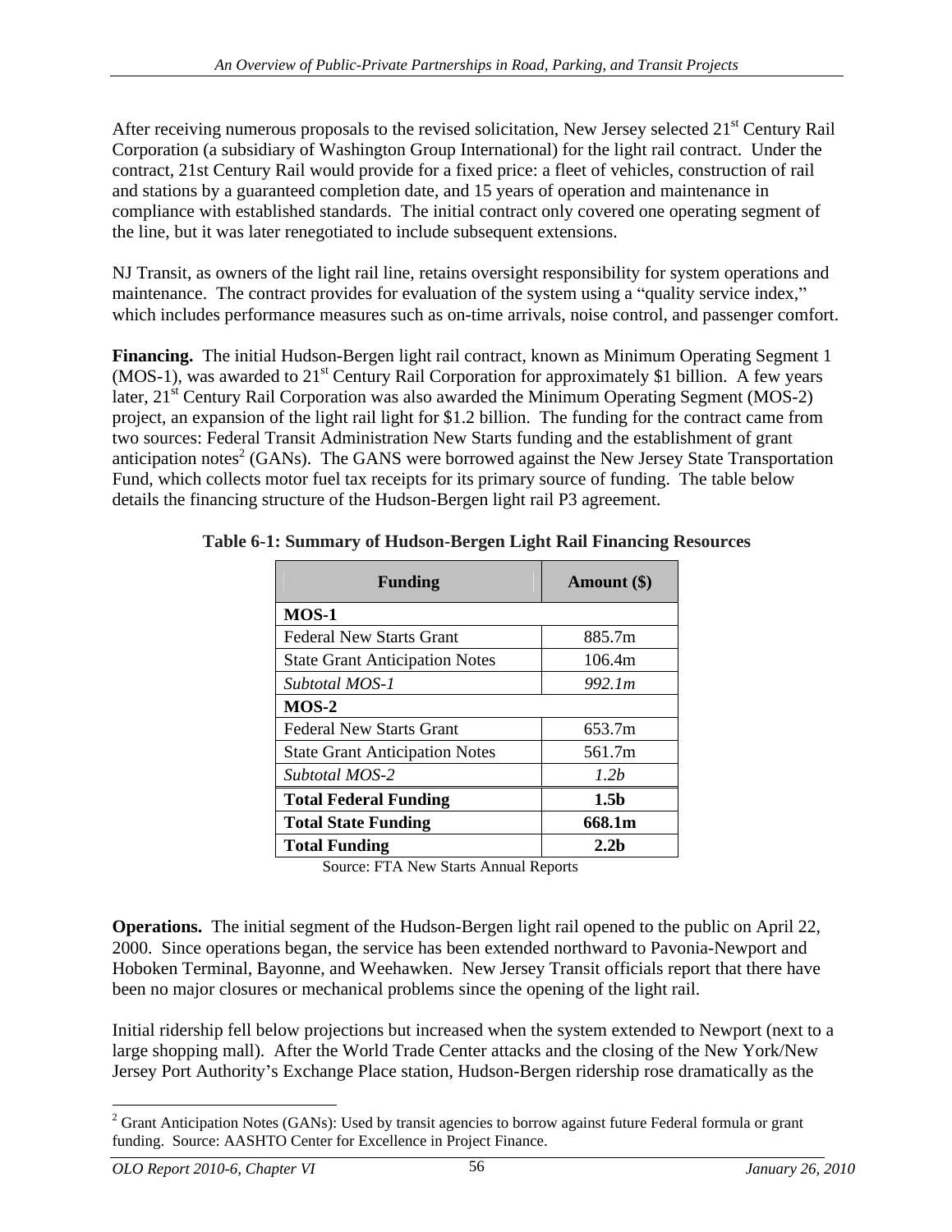line became the only way to access lower Manhattan from New Jersey by rail. Ridership has steadily increased to a current average of approximately 38,200 customers per weekday. Average weekday ridership is projected to grow to 100,000 when the final segments of the rail line become operational in 2010. NJ Transit authorities attribute this projected increase in ridership to real estate development in vacant and underutilized properties close to the light rail expansions.<br>Fares and Schedules. The one-way adult fare on the light rail is \$1.90, with discounted rates for

monthly passes, children, senior and passengers with disabilities. In addition, NJ Transit customers holding a monthly or weekly rail pass, or a bus pass for two or more zones, can ride the light rail system at no additional charge. Light rails trains operate on the following schedules:

- Every five minutes from 5 a.m. to 1 a.m. daily;
- Every ten minutes for weekday off peak times; and
- Every 15-20 minutes during the weekend.

**Current Status**. A report by the Federal Transit Administration (FTA) on the rail system states that the project schedule was advanced by at least one and possibly two years by using this public-private partnership. The FTA also concluded that the project has improved mobility and connectivity in northern New Jersey and has spurred significant economic development in the communities served by the line.

Similarly, a study of the Hudson-Bergen Light Rail by the Voorhees Transportation Center of Rutgers University found that the system has:

- Increased the mass transit ridership;
- Improved the environment;
- Spurred creation of business and employment;
- Increased property values and tax revenues, and
- Engendered a "fresh, emerging sense of place."

One issue for the Hudson-Bergen Light Rail is that despite its name, the rail only serves Hudson County at present. Transit and community activists have campaigned steadily for an expansion of the rail system. There are numerous proposed extensions – Meadowlands, Secaucus Junction, Northern Branch Bergen County, Route 440, and Staten Island. NJ Tranist has begun to study the feasibility of such extensions.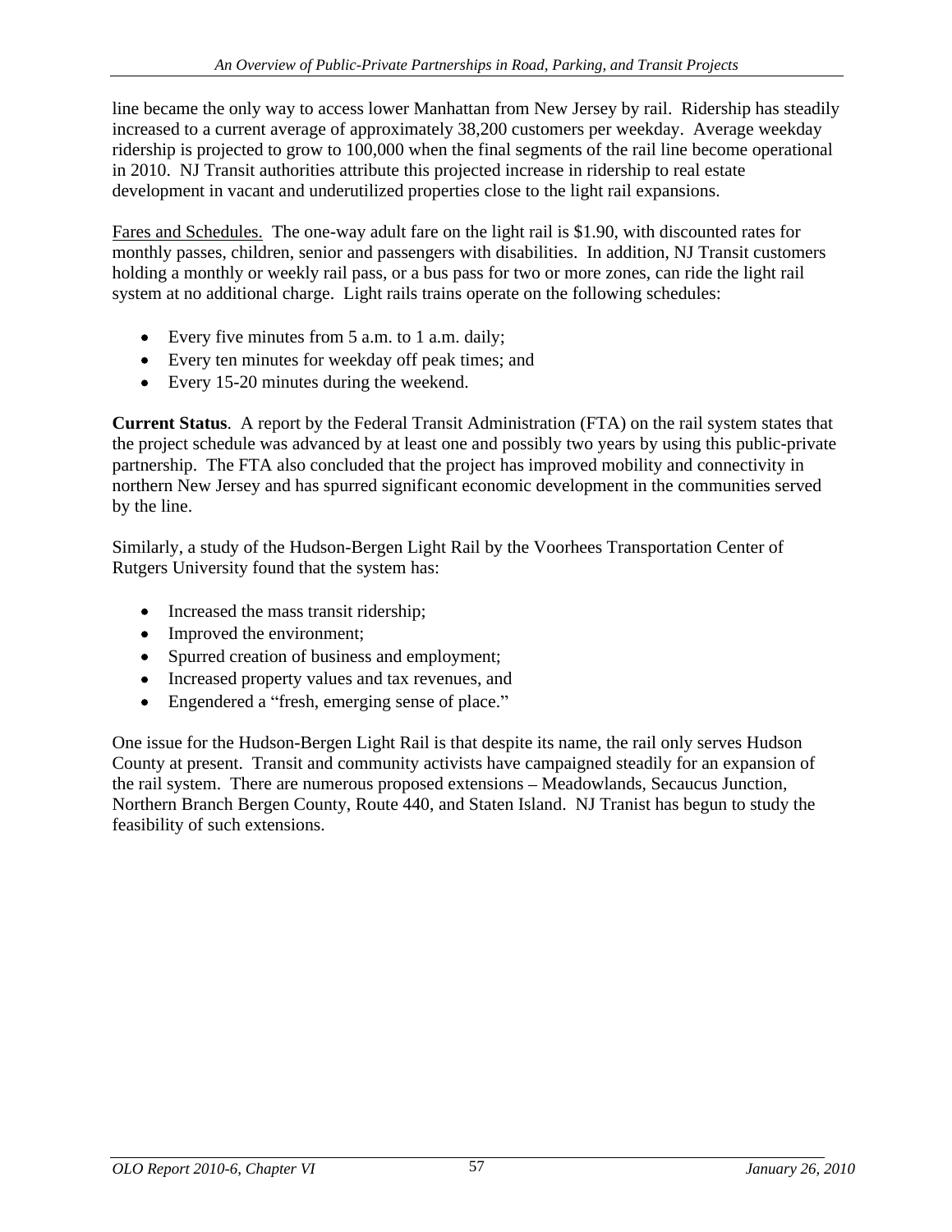## **2. Case Study: Las Vegas Monorail<sup>3</sup>**

The Las Vegas Monorail is a monorail mass transit system located on the Las Vegas Strip in Clark County, Nevada. Opened in 1995, the monorail is the nation's first urban rapid transit system to be funded without public tax revenues.

|                                           | <b>Construction of the Las Vegas Monorail</b>                                                                                                                                                                                                                                                                                                                        |
|-------------------------------------------|----------------------------------------------------------------------------------------------------------------------------------------------------------------------------------------------------------------------------------------------------------------------------------------------------------------------------------------------------------------------|
| Location                                  | Las Vegas, Nevada                                                                                                                                                                                                                                                                                                                                                    |
| <b>Description</b>                        | 3.9 mile monorail serving the Las Vegas Strip                                                                                                                                                                                                                                                                                                                        |
| <b>Type Public-Private</b><br>Partnership | The private and public sector entered into a franchise agreement in which the<br>private sector was responsible for the design, construction, finance, and<br>operation of the monorail system. The public sector's involvement included<br>the issuance of government bonds, approval of development plans, and<br>assurance of compliance with building standards. |
|                                           | Legislative Authority   Nevada Senate Bill 333, passed August 1997.                                                                                                                                                                                                                                                                                                  |
| <b>Private Partners</b>                   | Originally the Transit Systems Management, a joint venture of Bombardier<br>Inc. and Granite Construction Corp. Investors include:<br>• MGM-Bally's Monorail LLC;<br>• MGM Mirage; and<br>• Park Place Entertainment.<br>Currently owned and managed by Las Vegas Monorail Company, LLC.                                                                             |
| Cost                                      | Cost of franchise agreement, for original monorail system plus cost to design<br>and build the new monorail - \$650 million                                                                                                                                                                                                                                          |
| <b>Type of Financing</b>                  | Tax exempt revenue bonds issued and Nevada Department of Business and<br>Industry                                                                                                                                                                                                                                                                                    |
| <b>Revenue Sources</b>                    | Passenger Fares and Advertising Revenues                                                                                                                                                                                                                                                                                                                             |

**Facility Description.** The Las Vegas Monorail is an electric and driverless monorail that runs parallel to the Las Vegas Strip. The Monorail was originally proposed as a joint venture between two Las Vegas hotels, the MGM Grand and Bally's Hotel, to connect the two hotels. The monorail is primarily intended for city tourists and not for daily commuters.

**P3 Agreement.** In 1998, Clark County entered into a 50-year franchise agreement with Transit Systems Management LLC (TSM) to design and build the Las Vegas Monorail. Transit Systems Management included the following companies: Granite Construction Company, da-based Liaise

<sup>&</sup>lt;sup>3</sup> Sources for this case study are listed in Appendix A, Page ©14.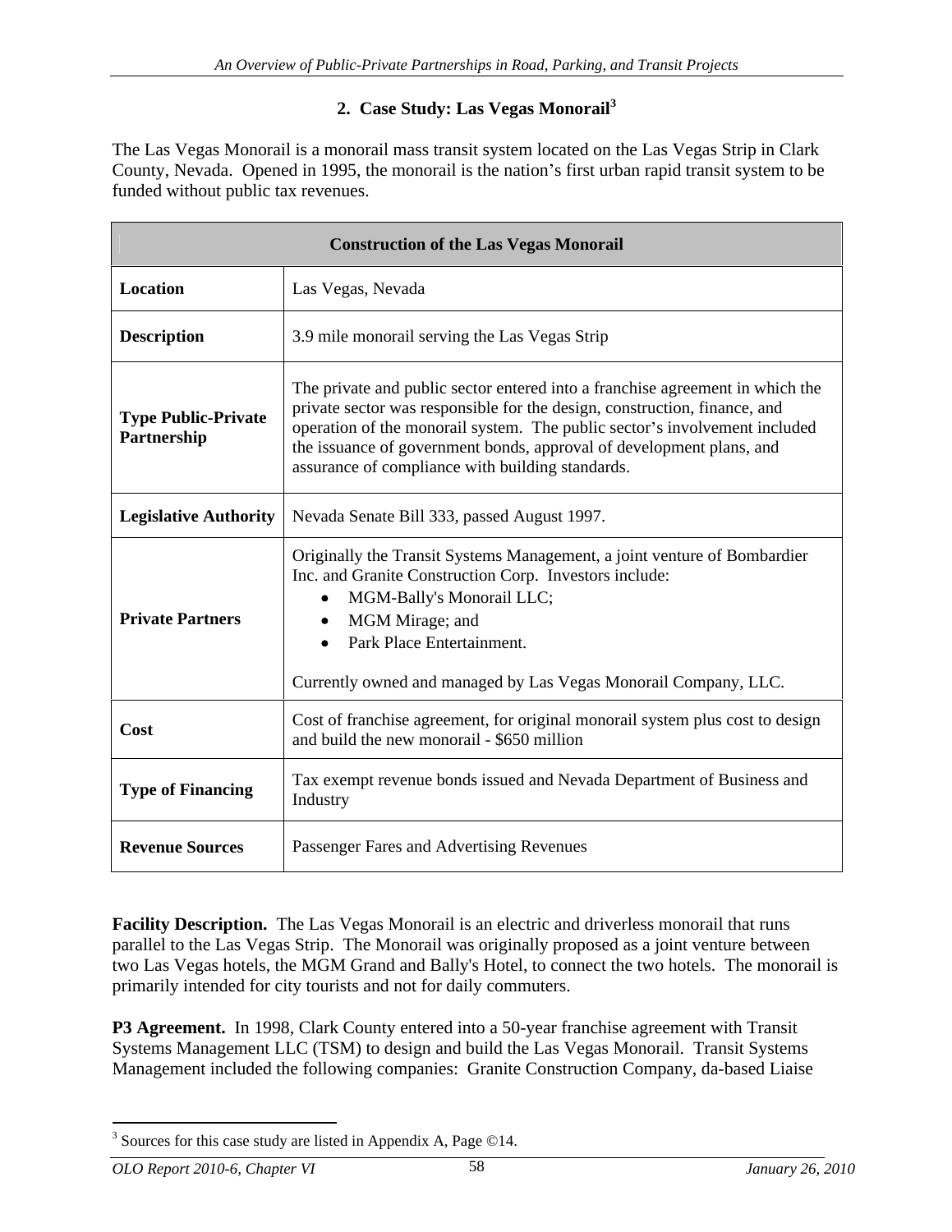Corporation, Gensler & Associates, Carter-Burgess, Salomon Smith Barney, and Bombardier Transportation. In addition, TSM formed agreements with local businesses to construct the monorail. Much of the monorail system was constructed on private land.

In 2000, ownership and management of the monorail was transferred to the non-profit Las Vegas Monorail Company (LVMC) in an amicable merger. The monorail was granted non-profit status because it provides a public service. The non-profit is governed by a Board of Directors appointed by the Governor of Nevada. The President of the Board oversees the daily operations of the monorail, which is contracted out to Bombardier.

The franchise agreement with LVMC outlines the roles and responsibilities of each party. The private parties are responsible for the design, construction, maintenance, and operations of the system. The role of the public sector includes:

- Approval and review of any development and construction plans, similar to all construction in the County;
- Issuance of bonds to fund the project;
- Inspection of compliance with all county building standards; and
- Ability to revoke franchise agreement for compliance failure.

**Financing.** As a non-profit entity, the Las Vegas Monorail was funded through tax-exempt revenue bonds issued by the Nevada Department of Business and Industry (managed by Salomon Smith Barney). The bonds were issued as follows:

- \$451 million first tier of current interest<sup>4</sup> (\$348 million) and capital appreciation bonds<sup>5</sup> (\$97 million) insured bonds backed by Ambac Assurance Corp;
- \$149 million second tier of current interest bonds was unrated; and
- \$48.5 million third tier of subordinated capital appreciation bonds<sup>6</sup> which were privately placed with major hotels and construction companies involved in the project.

**Analysis of Proposal.** After project sponsors produced ridership, cost, and revenue projections for the Las Vegas Monorail, a consultant was hired to assess the sponsors' projections. The consultant reported that:

- Daily ridership would likely be in the range of 16,900 to 25,400 in 2004, compared to 53,500 as projected by the sponsors;
- The monorail system would likely experience a net loss from 2003-2035 of \$1.0 to \$1.7 billion compared to the sponsors' projection of a \$534 million profit; and
- Revenues would be unlikely to be sufficient to pay project obligations during all but two years of operation through 2035.

<sup>&</sup>lt;sup>4</sup> Current Interest Bond: A bond on which interest payments are made to the holders on a periodic basis. Source:

Municipal Securities Rulemaking Board.<br><sup>5</sup> Capital Appreciation Bond: A municipal security on which the investment return on an initial principal amount is reinvested at a stated compounded rate until maturity, at which time the investor receives a single payment (the "maturity value") representing both the initial principal amount and the total investment return. Source: Municipal Securities Rulemaking Board

<sup>&</sup>lt;sup>6</sup> Subordinated Bond: A loan (or security) that ranks below other loans (or securities) with regard to claims on assets or earnings. Source: Forbes Investopedia.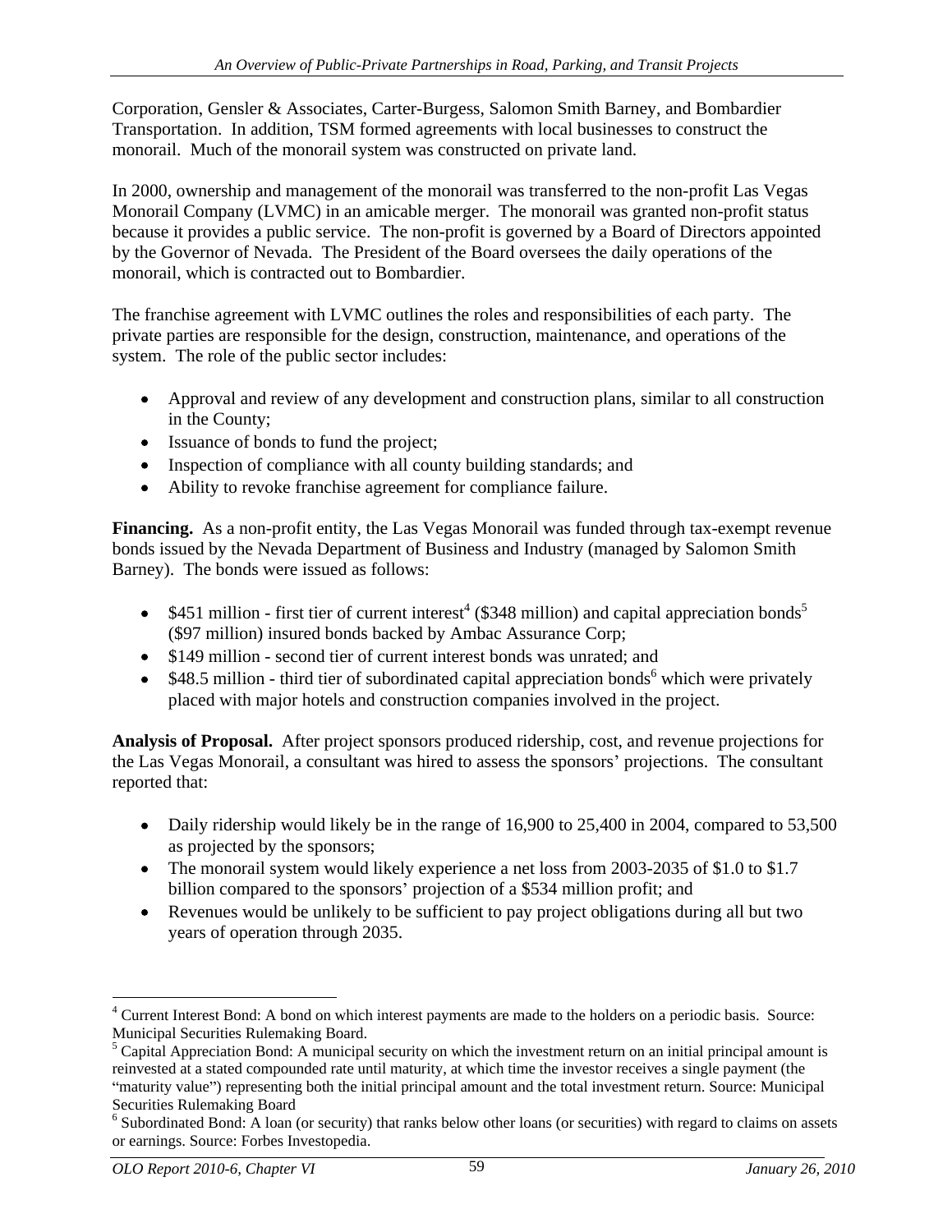The consultant's report warned that the financial failure of the monorail project could lead to service reductions on other Las Vegas public transportation systems, higher taxes to support the system, and higher bond interest rates for the State. Particularly, the Monorail could divert passengers from the local bus route along the Las Vegas Strip, which in turn could face a financial deficit. In addition, if the monorail experienced financial failure: (1) the state could face higher bond interest rates; and (2) government assistance could be required to continue operations.

Despite the analysis, Transit Management Systems proceeded with project development. According to local newspapers, state and local officials approved the construction of the monorail for numerous reasons:

- The desire for a public rail system to alleviate traffic and congestion;
- A potential reduction in environmental pollution; and
- The assurances that there would be no effect on taxpayers.

**Operations**. The Las Vegas Monorail opened to the public on July 15, 2004 after several malfunctions delayed the start of passenger service for almost a year. In addition, shortly after opening the Monrorail, the system was forced to shut down for four months due to parts falling onto the ground below.

Fares and Schedule**.** There are currently seven stations located behind hotels, attractions, and the Las Vegas Convention Center along the Las Vegas Strip. The monorail operates from 7am-2am on weekdays and 7am-3am on weekends. The current fare rates are as follow:

- \$5 Single Ride Fare;
- \$13 Unlimited One Day Fare; and
- \$28 Unlimited Three Day Fare.

Ridership. The Las Vegas Monorail has not met projected ridership numbers since the opening of the system. The partners projected approximately 50,000 daily riders in the proposal; the actual ridership numbers are as follows:

| Year                | <b>Average Daily Ridership</b> |
|---------------------|--------------------------------|
| 2005                | 29,161                         |
| 2006                | 19,929                         |
| 2007                | 22,493                         |
| 2008                | 21,598                         |
| 2009 (Two Quarters) | 16,915                         |

Source: Las Vegas Monorail Website

Revenue. The Las Vegas Monorail's revenues have slightly decreased over its first years of operations. The following table shows the annual and average daily revenue for the Monorail from 2005-2008. The annual financial audit of the Las VegasMonorail officials report that Monorail revenues currently cover the operational and administrative costs of the system, but do not cover debt service.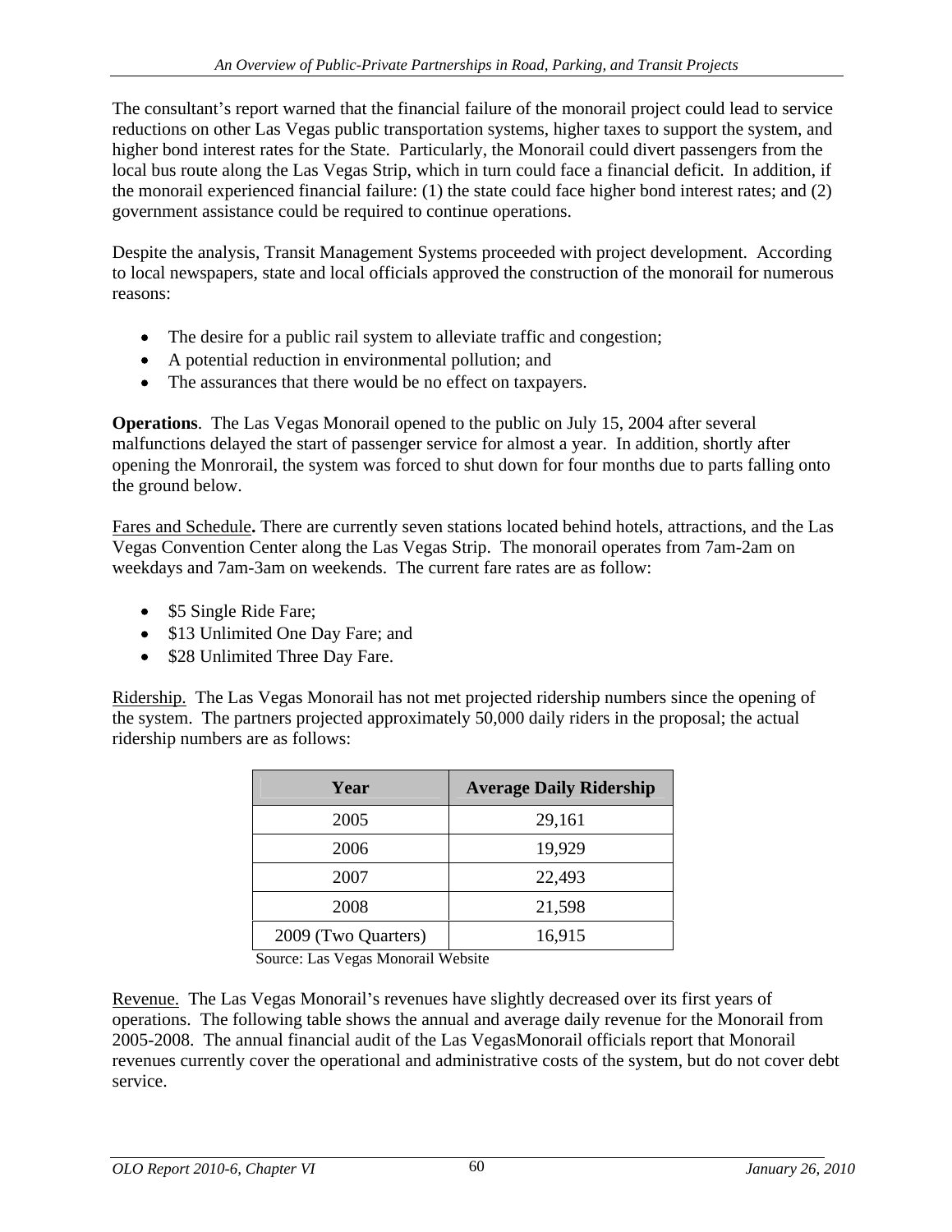| Year | <b>Revenue</b> (\$) | <b>Average Daily   Annual Revenue  </b><br>(\$ millions) |
|------|---------------------|----------------------------------------------------------|
| 2005 | 86,082              | 30.3m                                                    |
| 2006 | 88,254              | 32.2m                                                    |
| 2007 | 80,676              | 29.5m                                                    |
| 2008 | 81,201              | 29.7m                                                    |

#### **Table 6-2: Annual and Average Daily Revenue, Las Vegas Monorail 2005-2008**

Source: Las Vegas Monorail Audits 2006-2008

Financial auditors report that the "severe national economic downtown" has affected the ridership and revenue of the rail system and may account for the decreasing revenues.

**Current Status**. While monorail management has raised and lowered fares over recent years to increase revenue or ridership, fare revenues have not been enough to pay debt service. In July 2007, Fitch Ratings<sup>7</sup> downgraded \$451 million in outstanding bonds used for the construction of the monorail. In July 2009, Fitch further downgraded the bonds to "C," which means the raters believe a default "appears imminent or inevitable." In addition to those bonds, the monorail project has \$200 million in other debt, which can be repaid only after the \$450 million "first tier" is repaid.

Fitch also reported that the monorail only has enough cash reserves to cover costs until 2010. In fact, the monorail bond has been in default since missing a January 2008 interest payment. Fitch estimates that the debt reserves are adequate to fund the interest needs of the top-tier bonds through 2009 but that the lower tier bonds may miss payments from July 2009 onward.

Because the Monorail has not met ridership and revenue goals, the Board of Directors is currently considering ways to increase both including:

- Federal loans through the Transportation Infrastructure Finance and Innovation Act;
- Expansion to Las Vegas McCarran International Airport; and
- Other sources of revenue such as bulk ticketing and reduced fares for local riders.

Because the monorail is a private non-profit entity, the government is not obligated to take over the monorail or its debt should it go bankrupt. Ambac Assurance Corporation insures the bonds and there is a contingency fund to tear down the line should it close. Currently, Monorail officials report that ridership covers the cost of operation and maintenance, but not the repayment of construction costs. The Executive Vice President of Rogich Communications Group, which represents Ambac, recently stated that there are no immediate plans to shut down the monorail.

 $<sup>7</sup>$  Fitch Ratings is a global rating agency committed to providing the world's credit markets with independent and</sup> prospective credit opinions, research, and data. [http://www.fitchratings.com/index\\_fitchratings.cfm](http://www.fitchratings.com/index_fitchratings.cfm)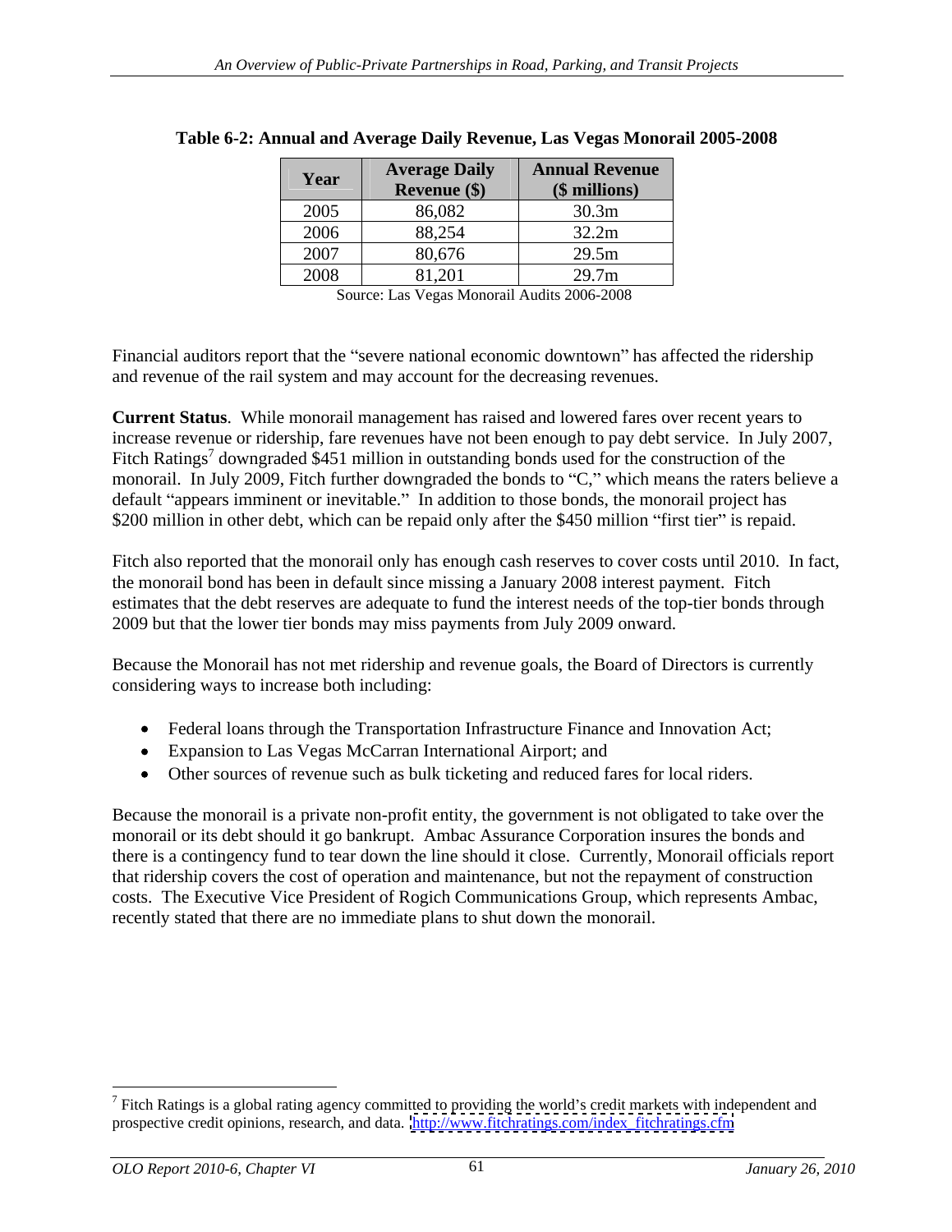# **CHAPTER VII: FINDINGS**

All jurisdictions must balance the needs of their transportation systems with competing demands for finite resources. In recent years, the gap has widened between the amount of available public funding and the need to improve and expand the nation s transportation infrastructure. As a result, governments have begun to look seriously at non-traditional approaches, such as private-private partnerships, to meet some of these needs.

A public-private partnership ("P3") is an agreement between a public agency and private sector entity to share responsibility for the development, operation, management, and/or financing of a facility and/or service. The federal Department of Transportation defines a P3 as follows:

A public-private partnership is a contractual agreement formed between public and private sector partners, which allow more private sector participation than is traditional. The agreement usually involves a government agency contracting with a private company to renovate, construct, operate, maintain, and/or manage a facility or system. While the public sector usually retains ownership in the facility or system, the private party will be given additional decision rights in determining how the project or task will be completed.<sup>1</sup>

 Public-private partnerships represent a wide variety of project financing and delivery approaches ranging from contracted services such as maintenance to full financing, development, and operation of a project over a long time period. The degree of private sector involvement is adapted to the individual needs and characteristics of each project.

The Council asked the Office of Legislative Oversight (OLO) for a report on public-private partnerships in transportation, to include the fiscal, policy, and administrative benefits and risks associated with P3s. The remainder of this chapter summarizes OLO's findings on public-private partnerships in transportation.

## **OVERVIEW**

### **Finding #1: The different forms of transportation public-private partnerships can be placed along a continuum.**

Transportation public-private partnerships take many forms, with varying degrees and types of private sector involvement and responsibility. A transportation P3s can be designed for a new project or as a modification to an existing project.

The diagram on the next page shows the continuum of the types of P3 arrangements used in transportation projects, arrayed from the least to the greatest private sector involvement, followed by a brief description of each approach. A P3 project is often a hybrid of two or more of these methods.

<sup>&</sup>lt;sup>1</sup> "Report to Congress on Public-Private Partnerships." United States Department of Transportation 2004, Page 10.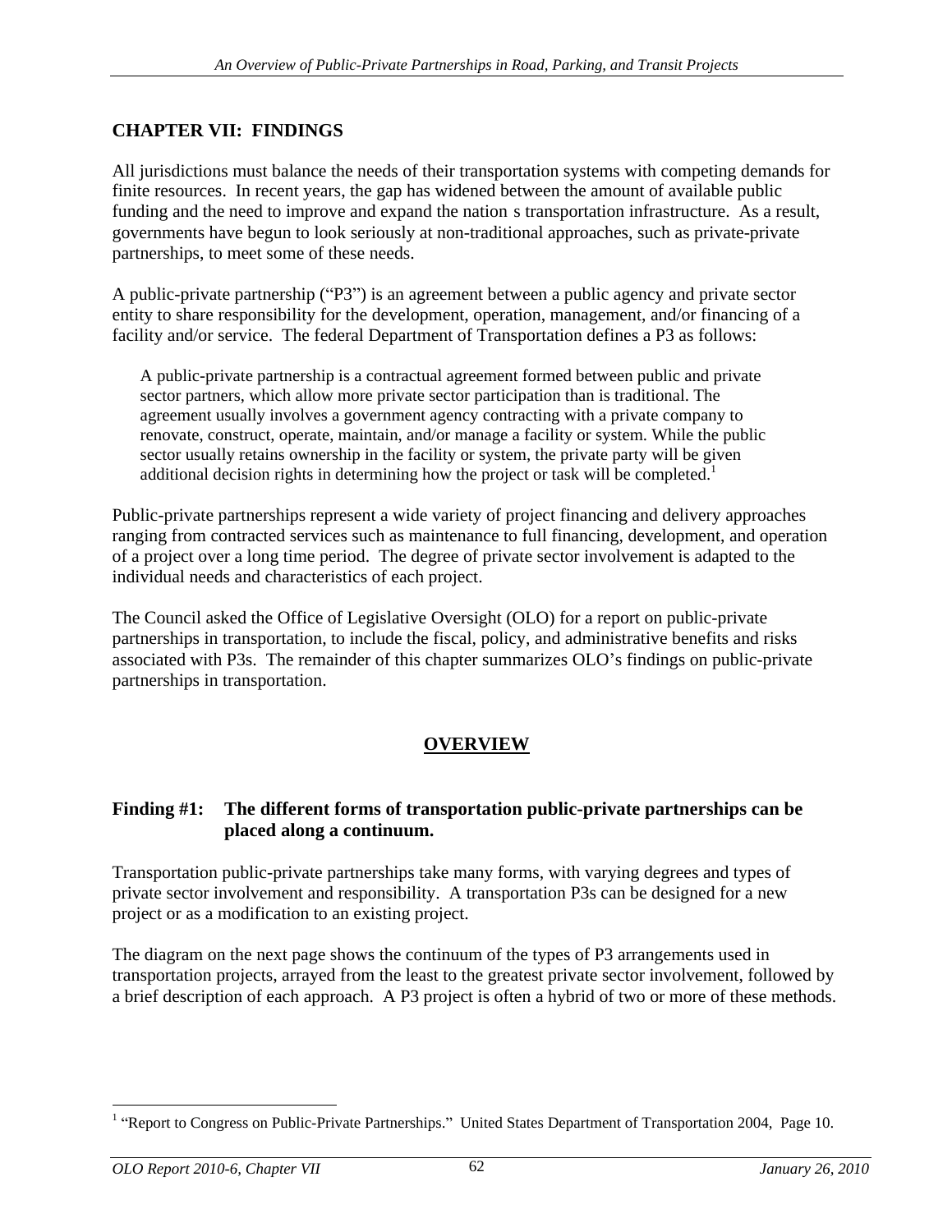## **Types of Public-Private Partnership Arrangements2**



|                                                         | <b>Greater Private Responsibility</b><br><b>Greater Public Responsibility</b>                                                                                                                                                    |  |  |  |  |  |
|---------------------------------------------------------|----------------------------------------------------------------------------------------------------------------------------------------------------------------------------------------------------------------------------------|--|--|--|--|--|
|                                                         |                                                                                                                                                                                                                                  |  |  |  |  |  |
|                                                         | O&M<br>Asset<br>Long<br>Term<br>Sale<br>Contract                                                                                                                                                                                 |  |  |  |  |  |
|                                                         | Lease                                                                                                                                                                                                                            |  |  |  |  |  |
|                                                         | <b>Existing Projects</b>                                                                                                                                                                                                         |  |  |  |  |  |
|                                                         |                                                                                                                                                                                                                                  |  |  |  |  |  |
| identified above: <sup>3</sup>                          | The following provides a brief description of each type of public-public private partnership approach                                                                                                                            |  |  |  |  |  |
|                                                         | <b>Summary of Public-Private Partnership Approaches</b>                                                                                                                                                                          |  |  |  |  |  |
| Design-Bid-Build                                        | The government contracts with the private sector for the design and construction of a<br>project under separate contracts. The government assumes operational responsibility.                                                    |  |  |  |  |  |
| Design-Build                                            | The government contracts with the private sector for the design and construction of a<br>project under one contract. The government assumes operational responsibility.                                                          |  |  |  |  |  |
| <b>Operations and</b><br>Maintenance (O&M)<br>Contract  | The public sector contracts with the private sector to perform specific services.                                                                                                                                                |  |  |  |  |  |
| Design-Build-Operate-<br><b>Maintain</b>                | The government contracts the private sector to design, build, operate and maintain a<br>project. Ownership and operating revenue is retained by the public sector.                                                               |  |  |  |  |  |
| <b>Design-Build-Finance-</b><br><b>Operate-Maintain</b> | The government contracts the private sector to finance, design, build and operate a<br>project. Ownership is retained by the public sector but the private sector receives<br>revenues generated during the project's operation. |  |  |  |  |  |
| <b>Long-Term Lease</b>                                  | The public sector leases a publicly financed facility to the private sector for specified<br>time.                                                                                                                               |  |  |  |  |  |
| <b>Build-Own-Operate</b>                                | The private sector finances, designs, builds, and operates a project. Ownership is<br>retained by the private sector.                                                                                                            |  |  |  |  |  |
|                                                         |                                                                                                                                                                                                                                  |  |  |  |  |  |

#### **Summary of Public-Private Partnership Approaches**

<sup>&</sup>lt;sup>2</sup> Adapted from the National Council for Public-Private Partnerships

<sup>&</sup>lt;sup>3</sup> Definitions adapted from National Cooperative Highway Research Program (2009), based on FHWA's "User Guidebook on Implementing Public-Private Partnerships for Transportation Infrastructure Projects in the United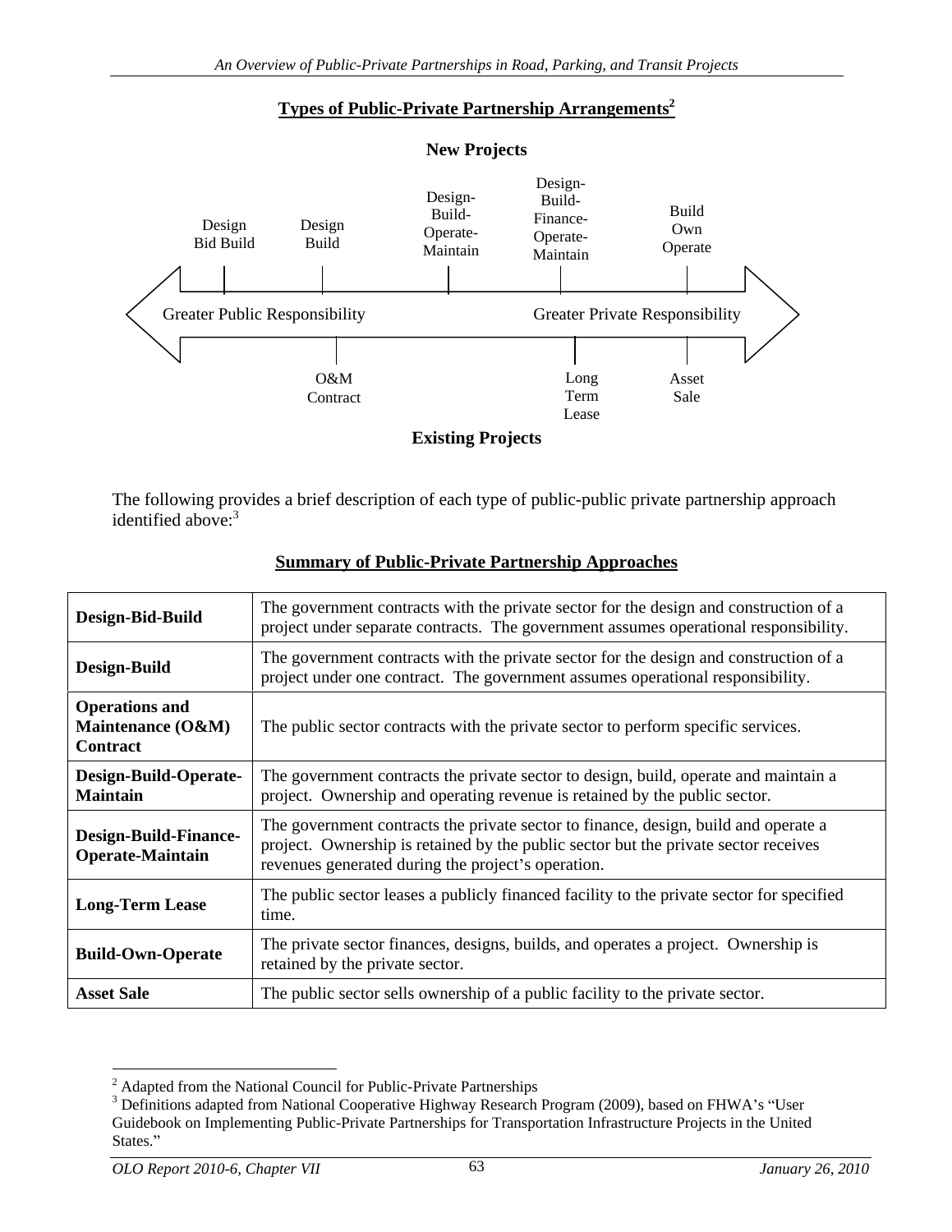#### **Finding #2: While the number of jurisdictions exploring P3s is growing, there remain only a small number of transportation-related P3s implemented in the United States.**

Many of the earliest roadways and transit systems in the United States were privately-owned. However, the involvement of the private sector in transportation infrastructure declined as states and the federal government increased their involvement in transportation construction. Over the past 30 years, the participation of the private sector in transportation infrastructure re-emerged as funding became more constrained and the demand for transportation facilities and services increased.<br>In recent years, interest in public-private partnerships for transportation has increased. Federal and

state governments began to promote the use of P3s through programs and laws with a new vision for transportation, including greater state flexibility in using non-traditional procurement methods. According to the Transportation Research Board of the National Academies and The National Surface Transportation Policy and Revenue Study Commission, this movement over the past two decades towards public-private partnerships is a result of numerous trends:

- 1. Aging of the transportation infrastructure;
- 2. Shorter timetables to complete transportation infrastructure projects;
- 3. Increase in facility construction and maintenance costs;
- 4. Decrease of available revenue for transportation investment; and
- 5. Increase in automobile travel demand.<sup>4</sup>

 Currently, the implementation of transportation public-private partnerships remains limited although many are under consideration. The use of public-private partnerships in road construction and management is the most prevalent form of transportation P3s, with 15 private roads operating as of 2008. The use of P3s in transit and parking are less common, with only a handful actually implemented across the country.

### **Finding #3: Numerous federal and state laws and programs support the use of public private partnerships.**

The traditional way that government has supported the growth of transportation infrastructure has been via public sector funding. However, with an increasing interest in involving the private sector in transportation development, governments have adopted numerous measures to support the creation of P3s.

**Federal Government.** The federal government has passed three transportation laws that support and promote the use of public-private partnerships. Specifically, the Intermodal Surface Transportation Efficiency Act of 1991 (ISTEA), Transportation Equity Act for the 21st Century 1998 (TEA-21), and the Safe, Accountable, Flexible, Efficient Transportation Equity Act 2005 (SAFETEA-LU):

- Identified the private sector as a source for funding transportation improvements;
- Increased funding flexibility and relaxed funding restrictions for toll roads;
- Allowed the private sector to own toll facilities;
- Increased funding for research and training with the private sector;
- Established credit assistance programs for private sponsors; and
- Encouraged the use of innovative financing methods.

<sup>&</sup>lt;sup>4</sup> Adapted from The Transportation Research Board of the National Academies (2009) and The National Surface Transportation Policy and Revenue Study Commission (2009).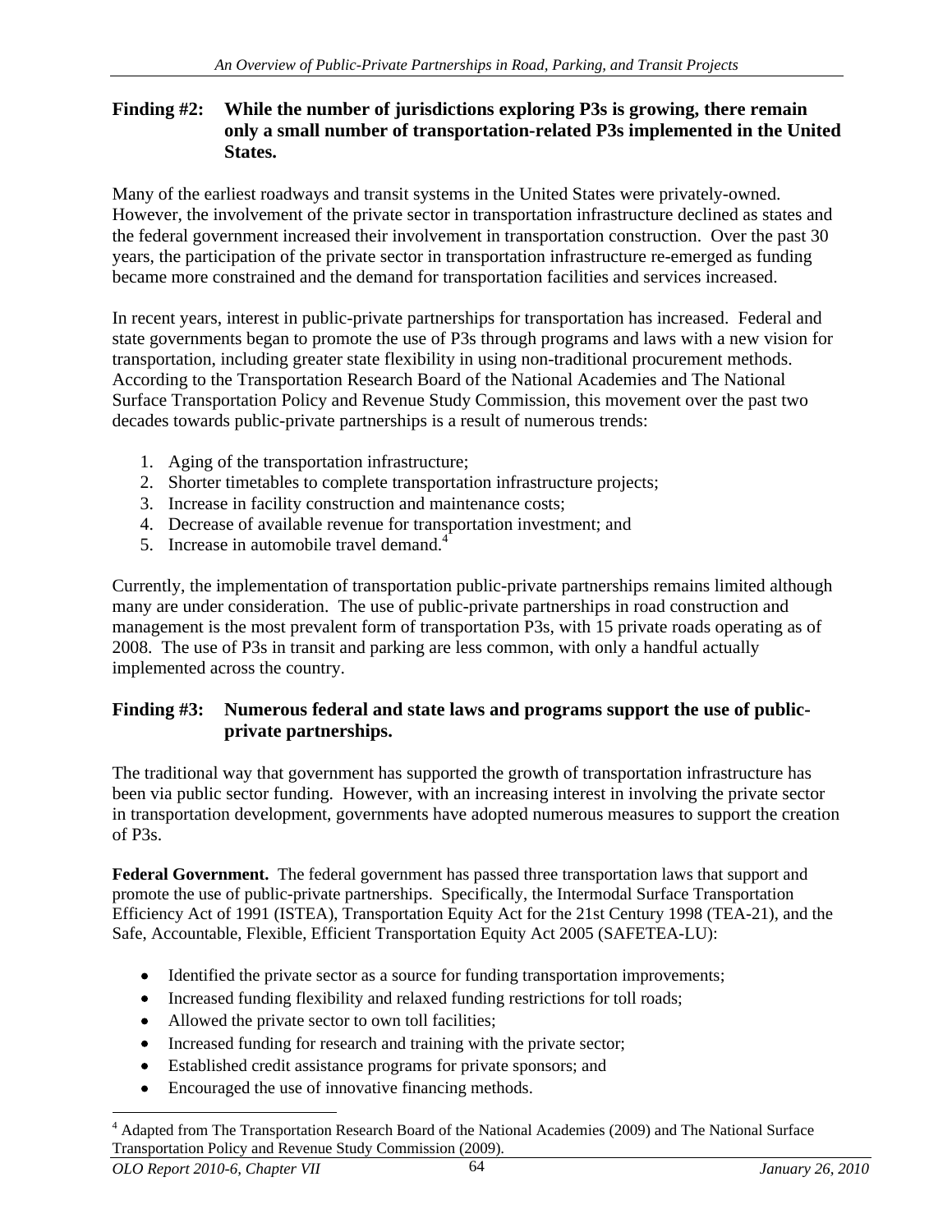The following federally-funded programs also promote the use of P3s in transportation:

- Special Experimental Project  $-14$  (SEP-14) supports states in evaluating non-traditional contracting techniques.
- $\bullet$  Special Experimental Project  $-15$  (SEP-15) identifies public-private partnership approaches that divance the efficiency of transportation projects.<br>• New Starts Program is the primary funding resource for supporting locally planned and operated
- transit capital investments, including P3s.
- Public-Private Partnership Pilot Program (Penta-P) encourages more private sector involvement and investment in transportation projects by evaluating the benefits of forming P3s for federallyfunded projects.

**Maryland** is among 25 states that have adopted some type of enabling legislation for public-private partnerships in transportation, The approaches taken by different states vary from broad authorization for all types of projects to limited authorization of specific projects. In Maryland, the Code of Maryland Regulations (COMAR) authorizes the state to enter into non-

highway P3 agreements with private entities. While the use of P3s in highways is not expressly authorized, the Maryland Attorney General has ruled that the law does not prohibit "a private entity from owning, constructing, operating, or maintaining a highway."<sup>5</sup>

In order to further support the use of P3s in transportation, Maryland created the Transportation Public-Private Partnership Program to encourage the creation of public-private partnerships to supplement traditional transportation resources. The program assists the State in working with the private sector in the acquisition, financing, construction, and operations of new and existing transportation facilities, excluding highways.

### **Finding #4: Innovative financing mechanisms for transportation projects encourage the use of public private partnerships.**

Traditionally, transportation infrastructure has been financed through a combination of state and local taxes and fees, and federal grants from the Federal Highway Trust Fund (funded by the federal gasoline tax). In recent years, the public sector has more actively explored "innovative finance mechanisms" – defined as alternatives or supplements to traditional, tax- or grant-based funding strategies – to fund transportation projects. These techniques are designed to maximize the ability of states and municipalities to leverage federal funding, attract new sources of funds including private sector funding, and accelerate project completion dates.

The following table lists the array of conventional and innovative financial mechanisms available for transportation projects. Many of these financing tools are available for traditional procurement of transportation projects or services; however, many of these tools promote the use of P3 as a funding alternative. Often, transportation projects are funded using a combination of funding sources and financing approaches. More detailed explanation of these financing tools can be found in Chapter II of this report (page 12).

 <sup>5</sup> Maryland 81 OAG 261 (Opinions of the Attorney General).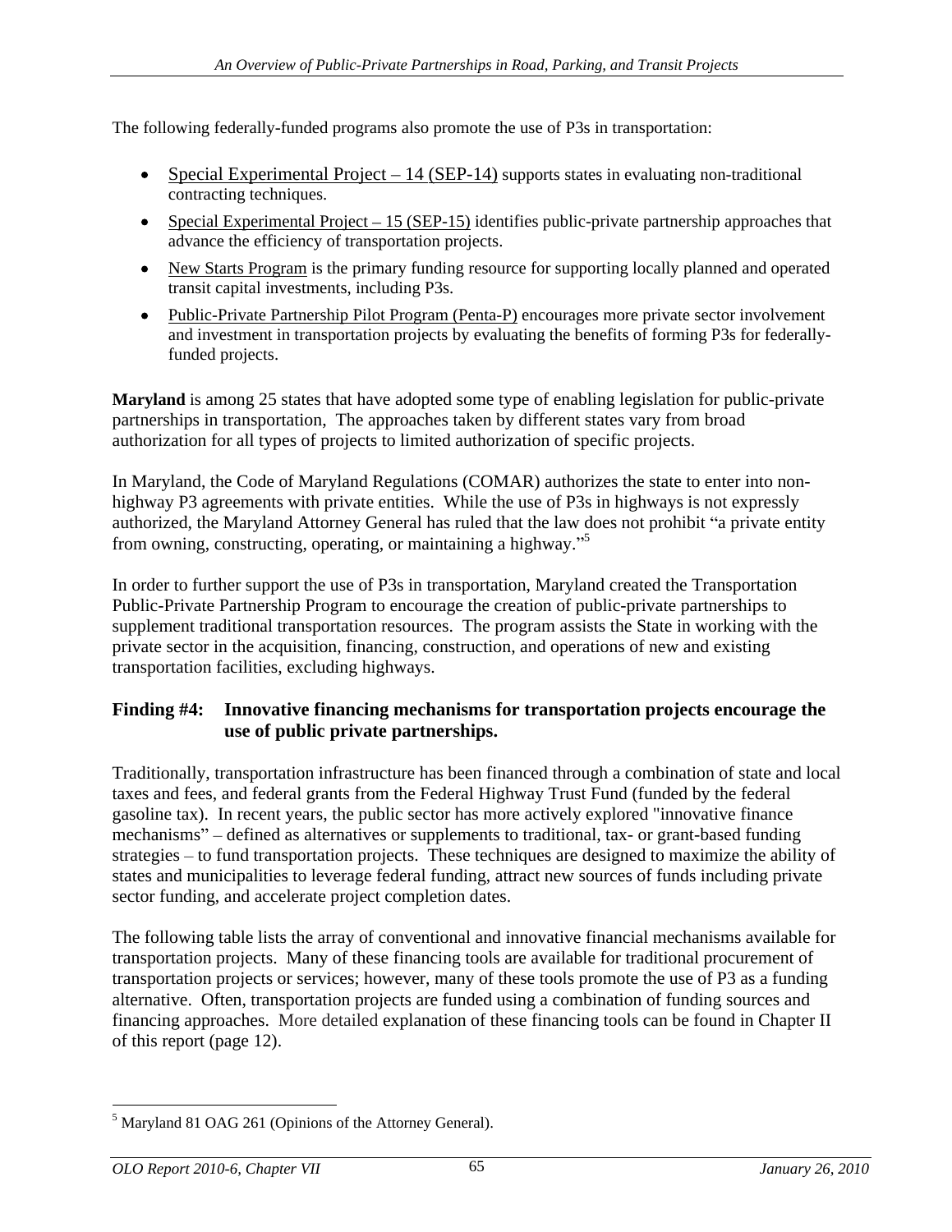# **Financing Mechanisms for Transportation Projects**

| <b>Mechanism</b>                                                                  | <b>Brief Description</b>                                                                                                                                                                                                                          |
|-----------------------------------------------------------------------------------|---------------------------------------------------------------------------------------------------------------------------------------------------------------------------------------------------------------------------------------------------|
|                                                                                   | <b>Federal Credit Assistance</b>                                                                                                                                                                                                                  |
| Transportation<br>Infrastructure Finance and<br>Innovation Act (TIFIA)<br>Program | The program provides three forms of credit assistance to public and private<br>sector - secured (direct) loans, loan guarantees, and standby lines of credit to<br>eligible transportation projects.                                              |
| State Infrastructure Bank<br>Program (SIB)                                        | Revolving loan program to provide infrastructure investment funds such as<br>loans at subsidized rates and/or with flexible repayment provisions; grant<br>anticipation notes (GANs); and short-term construction or long-term debt<br>financing. |
| Section 129 Loans                                                                 | Loan program that allows Federal participation in a state loan to support<br>projects with dedicated a revenue stream.                                                                                                                            |
|                                                                                   | <b>Bonding and Debt Instruments</b>                                                                                                                                                                                                               |
| <b>General Obligation Bonds</b>                                                   | Municipal bonds issued that are backed by the "full-faith-and-credit" of the<br>issuer.                                                                                                                                                           |
| Limited and Special Tax<br><b>Bonds</b>                                           | Bonds issued on the pledge of the proceeds against a specific tax.                                                                                                                                                                                |
| Revenue Bonds                                                                     | Bonds issued in which revenues are used to make payments including toll-<br>backed bonds and fare box revenue bonds.                                                                                                                              |
| <b>Private Activity Bonds</b><br>(PABs)                                           | Bonds issued by or on behalf of local or state government for the purpose of<br>financing the projects of the private sector.                                                                                                                     |
| Tax Credit Bonds                                                                  | Bond in which bondholders receive federal tax credits of up to 100 percent of<br>the interest amount in lieu of or in addition to partial interest payment.                                                                                       |
| Nonprofit Financing                                                               | Incorporation of the public-private partnership as a nonprofit corporation to<br>allow the project to be financed with tax-exempt bonds.                                                                                                          |
| <b>Anticipation Notes</b>                                                         | Short-term notes issued based on the anticipation of funding from a specific<br>source.                                                                                                                                                           |
|                                                                                   | <b>Other Financial Mechanisms</b>                                                                                                                                                                                                                 |
| Flexible Match                                                                    | Program that allows a variety of public and private contributions to be counted<br>toward the non-Federal funding matching requirement of Federal-aid projects.                                                                                   |
| Pass-through Tolls                                                                | Per-vehicle or per-vehicle-mile fees paid by the public sector to the private<br>sector as reimbursement.                                                                                                                                         |
| <b>Availability Payments</b>                                                      | Payments made to the private sector partner by the public sector based on<br>project milestones or facility performance standards.                                                                                                                |
|                                                                                   |                                                                                                                                                                                                                                                   |

Source: American Association of State Highway and Transportation Officials (AASHTO) for Excellence in Project Finance @<http://www.transportation-finance.org/>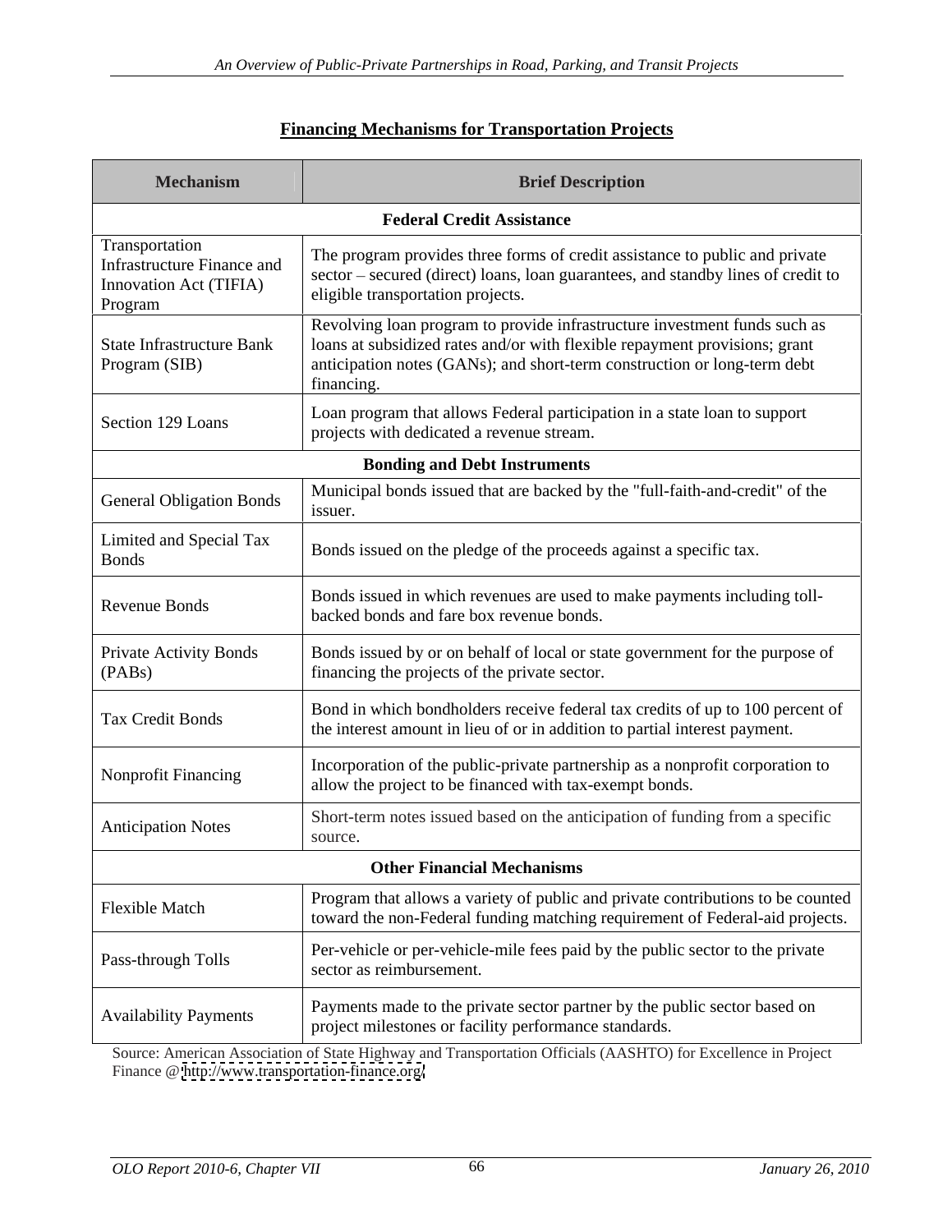# **BENEFITS**

## **Finding #5: The involvement of both the public and private sectors expands the financing tools available in an environment of budgetary restrictions.**

Many jurisdictions have shown interest in innovative approachesto financing that may allow transportation projects to move forward without needing to increase taxes or fees. The involvement of the private sector in transportation projects can result in access to capital and financial resources that can help address transportation problems facing the public sector. The most commonly cited potential benefits from involvement of the private sector include:

- **Quick Influx of Cash.** The public sector may receive a large upfront payment that can be used to close budget gaps or free up resources for other needs.<sup>6</sup>
- Lower Costs. The private sector has the incentive to limit the cost and time of a project in order to turn a profit, including efficiencies gained through lower direct (economical design features and cost-saving construction methods), indirect (lower overhead costs primarily from savings that may result from avoided inflation), and life-cycle (focus on minimizing the long-term costs of the project) costs.<sup>7</sup>
- **Access to Non-Traditional Funding.**<sup>8</sup> The use of private equity and federal and state financing options/programs that promote public-private partnerships may provide transportation projects with financial resources otherwise not available. In particular, new debt financing strategies such as non-traditional bonding authority, federal credit assistance, and state infrastructure banks provide incentive for private sector involvement.<sup>9</sup>

## **Finding #6: Public-private partnerships offer potential efficiencies and operational flexibility for achieving a project s objectives.**

In addition to financial benefits of public-private partnerships, P3s can sometimes make the best use of private sector operational efficiencies to reduce cost, increase quality, and speed up infrastructure development through:

• **Transfer of Risk.** The transfer and sharing of project risks can result in the allocation of risk to the partner best able to manage them. For example, the private sector may be better able to manage construction, operational, and revenue risks while the public sector is better equipped to deal with environmental, regulatory, and public acceptance risks. Diversifying risk can result in lower overall project risk, reduced project costs and accelerated project delivery.<sup>10</sup>

<sup>&</sup>lt;sup>6</sup> "Highway Public-Private Partnerships." General Accounting Office 2008, Page 20.<br><sup>7</sup> "Report to Congress on the Costs, Benefits, and Efficiencies of Public-Private Partnerships for Fixed Guideway Capital Projects." Department of Transportation 2007, Page 8.<br><sup>8</sup> For more detailed explanation of financing mechanism identified, refer to Chapter II.

<sup>&</sup>lt;sup>9</sup> American Association of State Highway and Transportation Officials (AASHTO) for Excellence in Project Finance @<http://www.transportation-finance.org/><br><sup>10</sup> "Highway Public-Private Partnerships." General Accounting Office 2008, Page 21 & "Report to Congress on the

Costs, Benefits, and Efficiencies of Public-Private Partnerships for Fixed Guideway Capital Projects." Department of Transportation 2007, Page 12.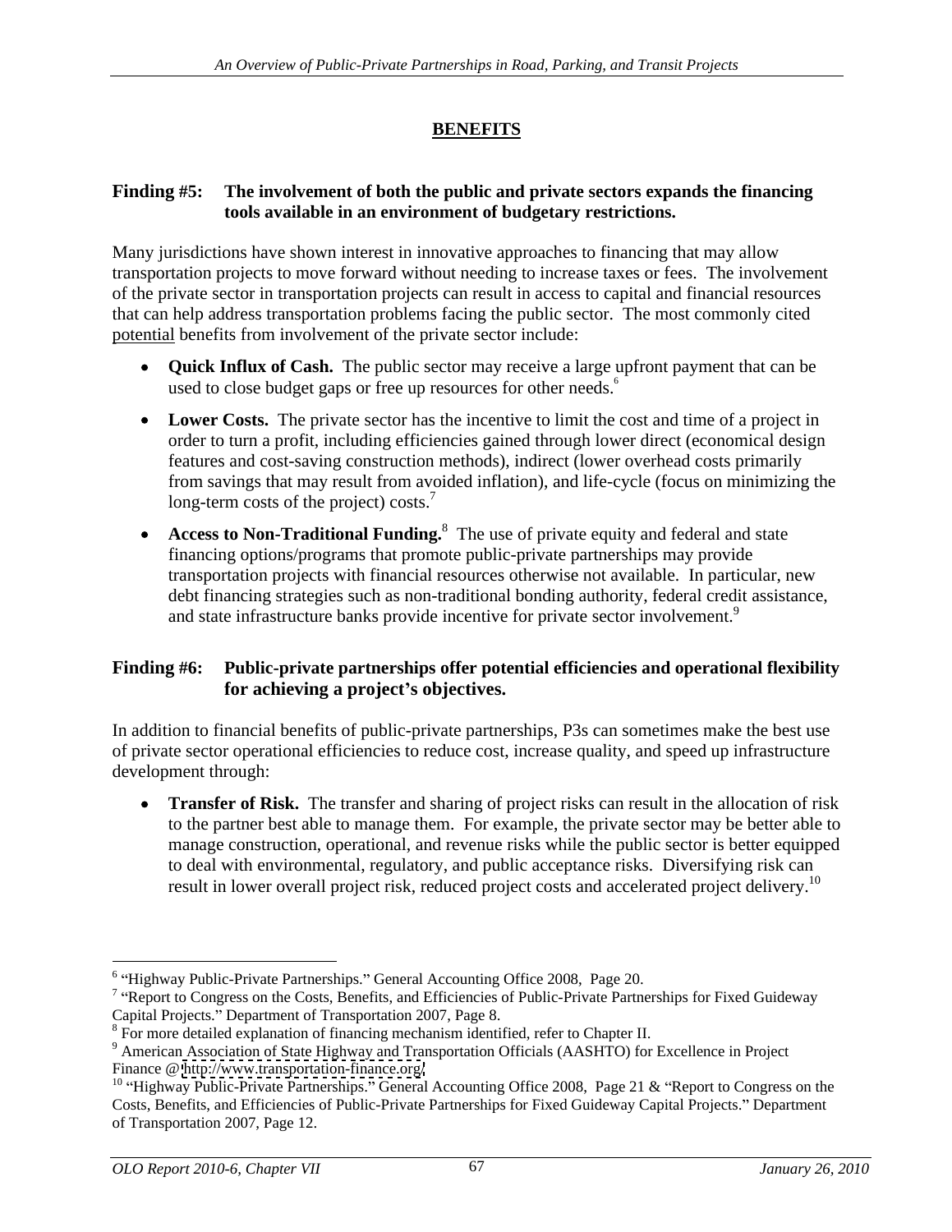- **Increased Mobility on Roadways.** Pricing techniques, such as congestion pricing, can be used to reduce congestion and demand for road travel at peak periods, allowing the roadway to accommodate demand with fewer delays. Any increase in toll rates often results in public dissent; however, the private sector may have more flexibility in the use of such techniques because private partners are not directly accountable to the taxpaying public.<sup>11</sup>
- **Improved Quality.** More flexibility to maximize the use of innovative technology and the ability to select the best materials may result in increases in the project quality.<sup>12</sup>

# **RISKS AND CHALLENGES**

## **Finding #7: The shift of financial risk to the private sector under a public-private partnership may result in the public getting less value or paying more compared to more traditional public financing.**

Because of their long-term nature, P3s may make projects more affordable in the short term but not necessarily in the long term. Some of the specific financial risks to the public sector of entering into a public-private partnership include:

- **Difficulty in Estimating Long-Term Worth.** Determining the long-term worth of transportation infrastructure can be an imprecise activity. Value assessment of such a project requires multi-year economic trend analysis and traffic predictions which can be difficult, resulting in the under-estimation of value.<sup>13</sup>
- **Costs to the Public Sector.** Over the long-term, the public sector may incur potential additional costs as a result of a P3, including personnel or contract costs to review, select, and monitor the partnership and potential foregone tax revenue when tax-exempt debt is used.<sup>14</sup>
- **Higher Cost of Private Financing**. In general, the borrowing costs of private debt are higher than public tax-exempt debt, which can result in the higher costs being passed to the public through a lower up-front payment or higher user rates.<sup>15</sup>
- **Financial Difficulties by the Private Sector Partner.** If the private sector defaults on its loans or its agreement there is typically no legal requirement for the public sector to step in. However, if the project is an important facility to the community, the public sector may choose to bear some of the costs to operate the facility.<sup>16</sup>

 $11$  DeCorla-Souza, Patrick and William Baker. "Innovative Public-Private Partnership Models for Road

Pricing/BRT Initiatives." Journal of Public Transportation, Vol. 8, No. 1, 2005. Page 64.<br><sup>12</sup> "Report to Congress on the Costs, Benefits, and Efficiencies of Public-Private Partnerships for Fixed Guideway<br>Capital Projects

<sup>&</sup>lt;sup>13</sup> "Public Sector Decision Making for Public-Private Partnerships." National Cooperative Highway Research Program 2009, Page 18.<br><sup>14</sup>Ibid, Page 22.

 $^{15}$  Ibid, Page 22

 $16$  Ibid, Page 23.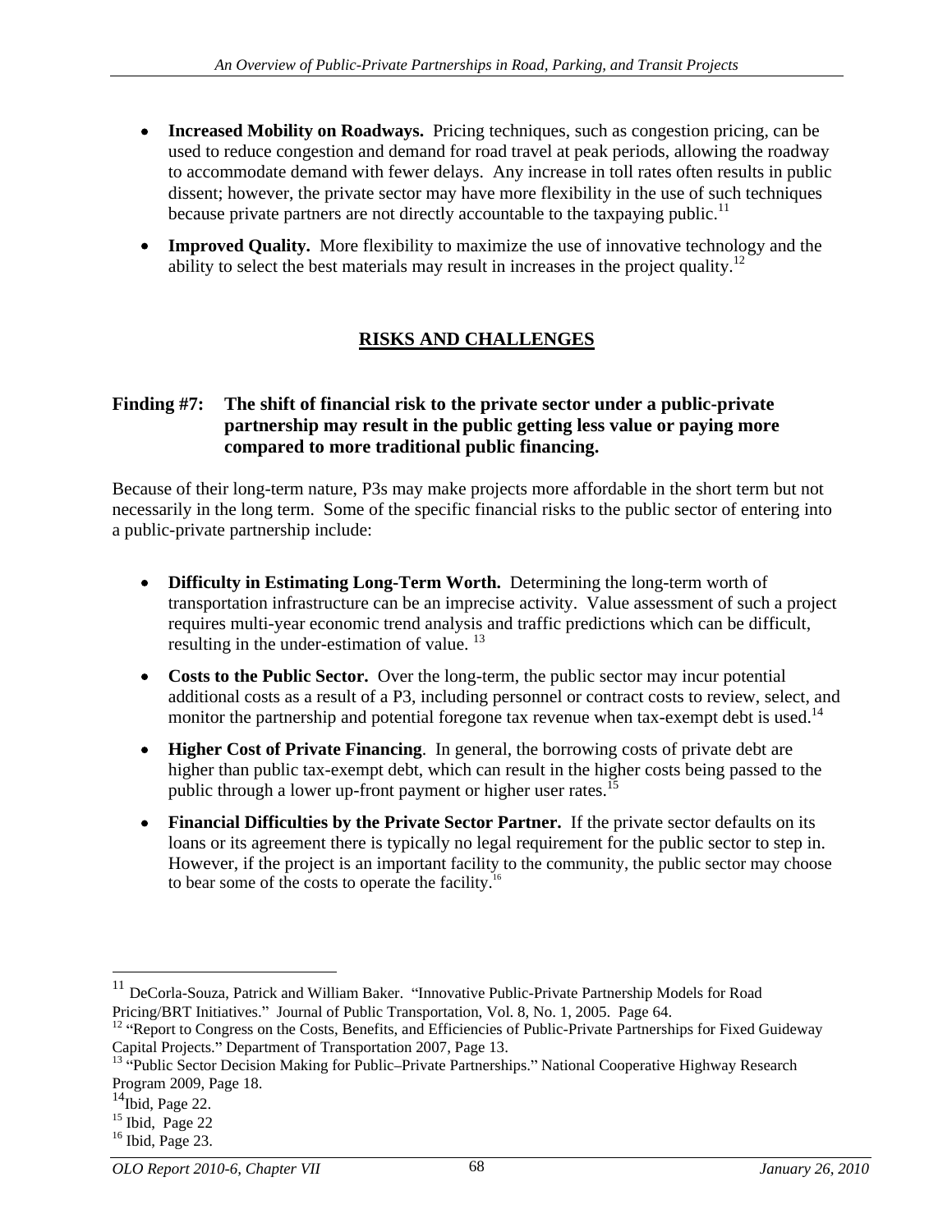#### **Finding #8: Public-private partnerships can result in the inability of the public sector to make changes to the operations of the project or its impact on other public policies.**

Public-private partnerships are complex to design, implement and manage. Public officials who enter into such agreements must create a partnership that protects the public interest by providing efficient and effective services at a minimum risk to the public. Officials are responsible for the assignment of roles and responsibilities of a P3 in a transparent and accountable manner.

While there are risks associated with public-private partnerships, potential risks or pitfalls can be addressed and managed within a well-structured partnership agreement. There are two common public concerns that public officials must address with P3 agreements:

- **Higher User Rates for Transportation.** Because the private sector seeks a return on its investment, the rate of tolls/fares will be driven by market factors. In addition, the private sector may face fewer constraints on raising user rates.<sup>17</sup>
- Loss of Policy Control. Many public policies in all areas of government are interconnected and dependent upon transportation infrastructure. For example, if the public sector enters into a P3 for a major transportation project, the public sector may lose control over the impact of the P3 on other transportation, economic, and environmental policies.<sup>18</sup>

<sup>&</sup>lt;sup>17</sup> "Highway Public-Private Partnerships." General Accounting Office 2008. Page 19.<br><sup>18</sup> "Highway Public-Private Partnerships." General Accounting Office 2008, Page 19 & "Public Sector Decision Making for Public-Private Partnerships." National Cooperative Highway Research Program 2009, Page 40.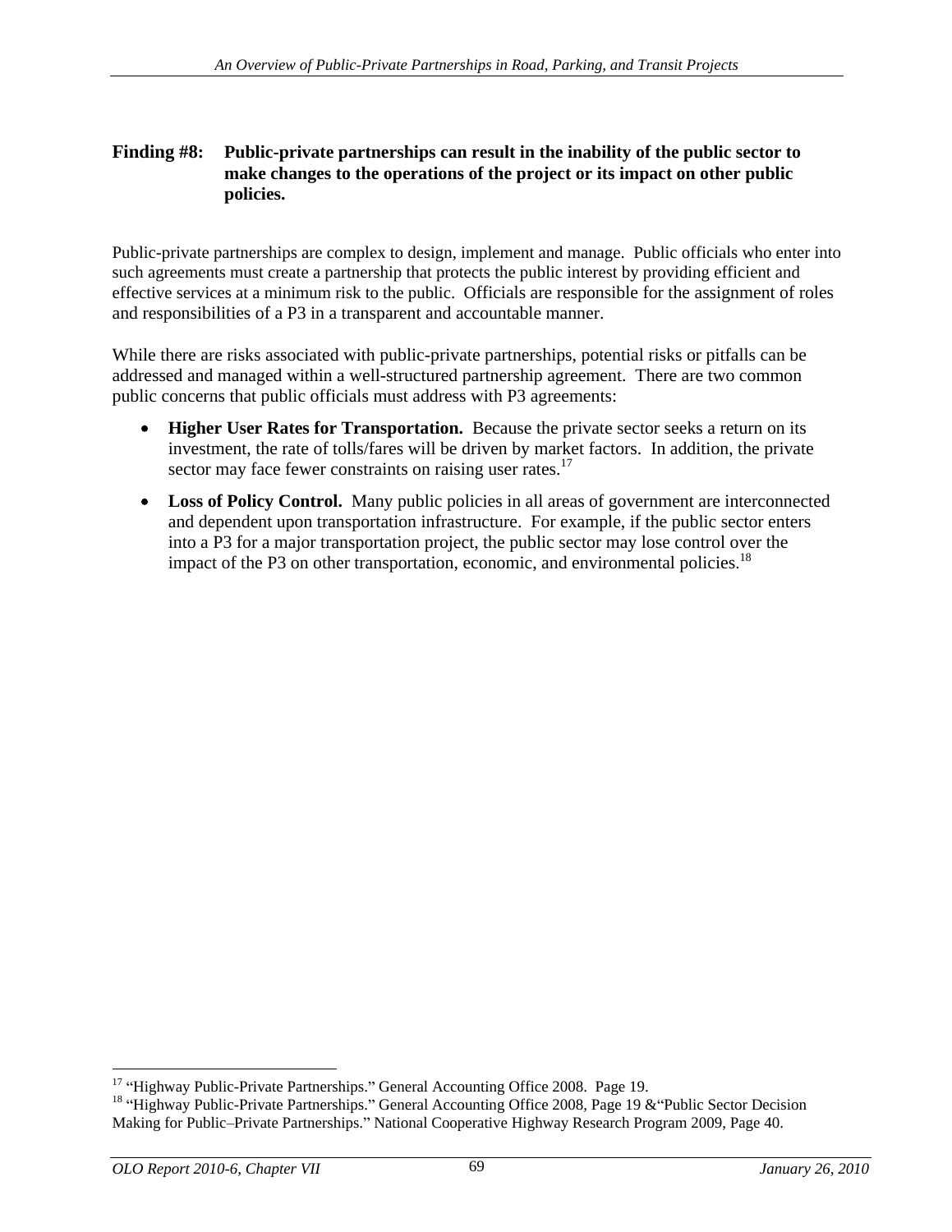# **CASE STUDIES**

## **Finding #9: The use of public-private partnerships throughout the United States demonstrates mixed success.**

For this study, OLO identified ten cases studies of road, parking and transit P3 agreements in which the private sector had significant control over management and financing of the project. OLO found that the selected P3 projects have resulted in mixed success. The following table highlights some of the noteworthy successful and unsuccessful aspects of the projects reviewed.

## **Examples of P3 Successes**

- The City of Chicago received a large amount of revenue from the lease of roads and parking lots/meters that was used to fund other immediate needs of the City.
- The Dulles Greenway was finished ahead of schedule and on budget.  $\bullet$
- Almost all of the case studies examined used innovative financing mechanisms, including private equity.
- $\bullet$ The Hudson-Bergen Rail utilized a significant amount of funding from state and federal grants available to P3 projects.

## **Examples of P3 Challenges**

- 
- Almost all of the projects did not meet projected traffic goals.<br>• There was public backlash against projects such as the Indiana Toll Road and the Chicago parking meter lease, and two projects – the PA Turnpike and Harrisburg Parking lease – did not come to fruition because of a lack of public support.
- Almost all P3 have resulted in higher user rates for patrons, including increased toll rates on the Dulles Greenway and higher parking rates in Chicago.
- The Las Vegas Monorail is not collecting adequate revenue to pay back debt.
- According to a report by the Chicago Inspector General, the City of Chicago received \$974 million less than the long-term value of the parking meters in the lease agreement.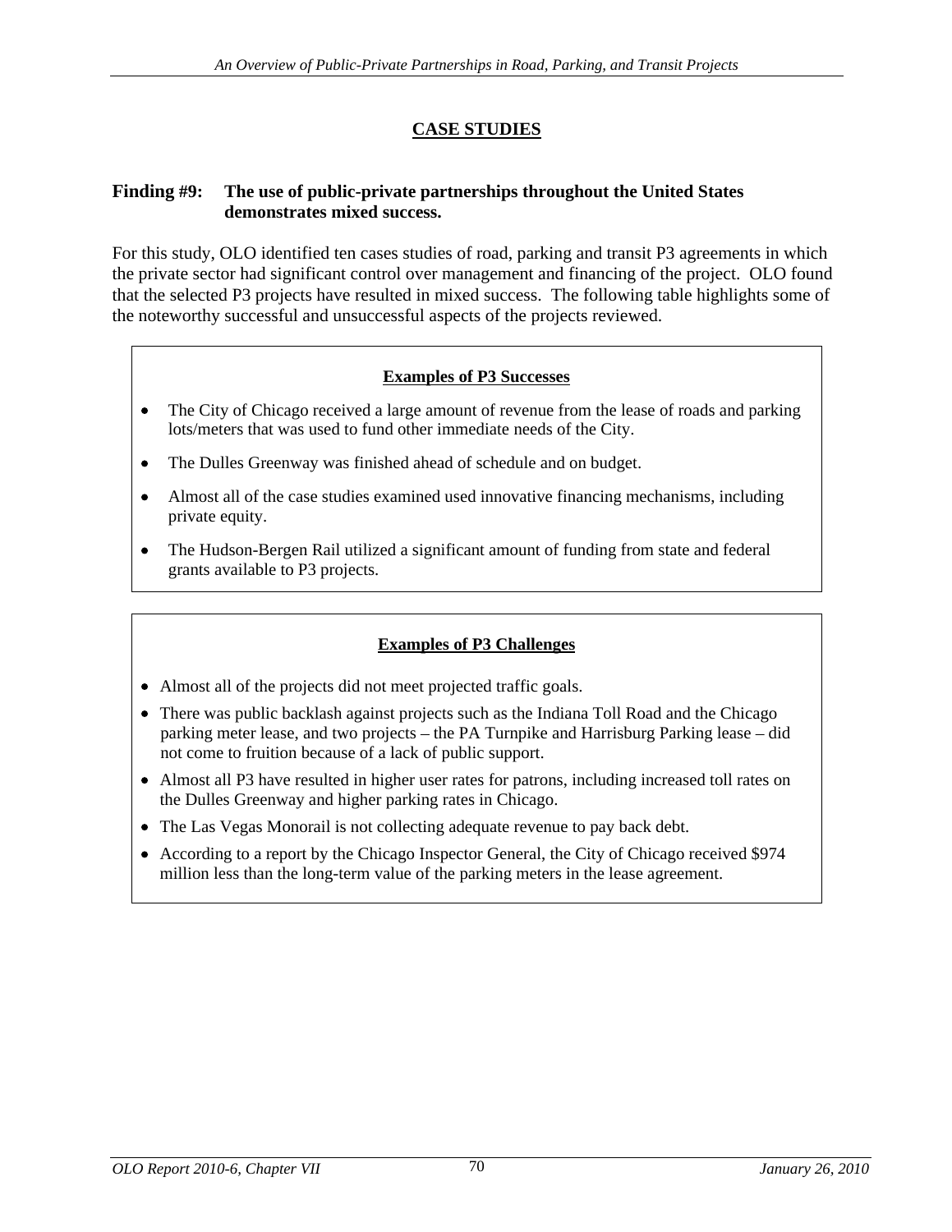## **CHAPTER VIII: RECOMMENDED STEPS FOR CONSIDERING PUBLIC-PRIVATE PARTNERSHIPS**

Across the United States, an increasing number of state and local governments are exploring the use of public-private partnerships (P3s) for transportation projects, including roads, parking, and transit. In some cases, greater involvement of the private sector helps to address funding shortages and accelerate project completion. However, the use of public-private partnerships also raises a variety of concerns that range from the initial decision to use a P3 delivery mechanism through the specifics of a formal P3 agreement.

In 2007, the Federal Highway Administration issued the "User Guidebook on Implementing Public-Private Partnerships for Transportation Infrastructure Projects in the United States;" this guidebook is a resource document designed to assist state and local governments successfully execute a P3 while protecting the public interest. The User Guidebook contains information on strategies as well as precautions for the development, implementation, and management of different kinds of P3 arrangements.<sup>1</sup>

## **A P3 arrangement is not suitable or feasible for all transportation projects. Ultimately, each jurisdiction needs to determine for itself the proper balance between competing objectives when it comes to delivering an effective transportation system.**

Based on the Federal Highway Administration's User Guidebook and other literature, this chapter outlines the steps that a state/local government should take to determine whether the use of a P3 is a viable option for the delivery of a transportation project. For purposes of this chapter, the elected and appointed officials considering the use of a P3 are referred to as the "public sector decision makers."

# **Step 1: Identify project goals and funding availability.**

When considering how to develop and operate transportation projects, public sector decision makers should start by identifying the goals of the project. In addition to the immediate goal of adding road, transit, or parking capacity, a project often is intended to achieve corollary goals such as:

- Relieve traffic congestion;
- Improve accessibility;
- Stimulate economic development;
- Achieve land use objectives;
- Protect the environment: and/or
- 

Create/preserve jobs. In addition to identifying project goals, decision makers must decide how much public funding is available for accomplishing a specific transportation project compared with competing transportation and non-transportation projects. And as part of the funding decision, it must also be determined how much facility or service users should contribute through fares and other charges, such as tolls.

 <sup>1</sup> The complete User Guidebook is available online at: [http://www.fhwa.dot.gov/ipd/pdfs/ppp\\_user\\_guidebook\\_final\\_7-7-07.pdf](http://www.fhwa.dot.gov/ipd/pdfs/ppp_user_guidebook_final_7-7-07.pdf)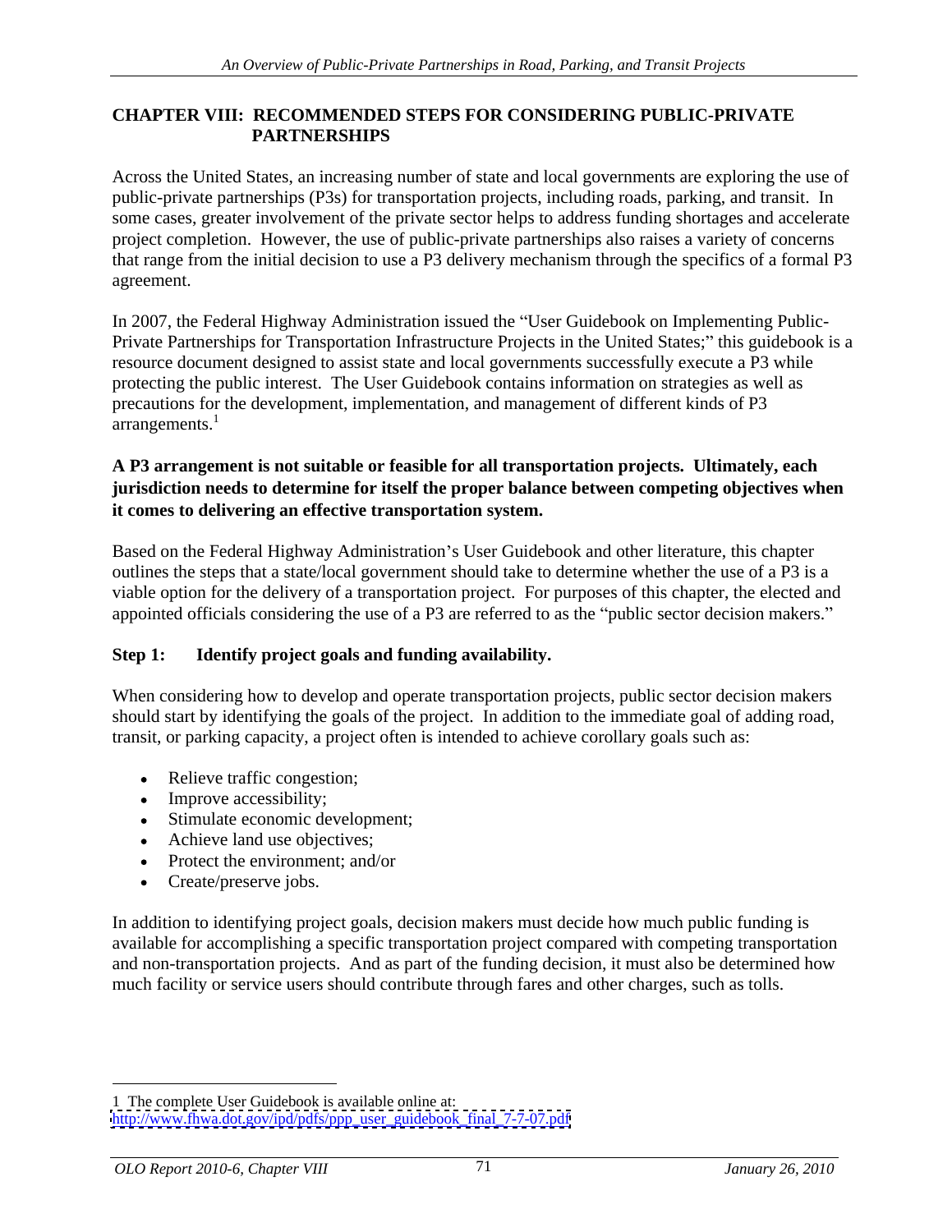# **Step 2: Evaluate whether the project is suitable for a public-private partnership.**

With a clear understanding of project goals and funding availability, public sector decision makers can then move on to evaluating whether a project is an appropriate candidate for a public-private partnership. In order to discern a transportation project's suitability for a P3 arrangement, decision makers should pose and answer the following set of questions:

- *a. Does the jurisdiction have the authority to enter into a P3 arrangement?* States have varying laws about what type of jurisdiction (municipal, local, or state) may enter into a P3 agreement. In addition, transportation infrastructure within a jurisdiction may be owned and operated by other entities (such as the state or a multi-jurisdictional entity like WMATA). In such cases, a jurisdiction may lack the authority to directly implement a P3 arrangement.
- *b. Does the private sector have the resources and expertise to manage the project better than the public sector?* In some cases, the private sector may be able to build or operate a project more efficiently than the public sector. For example, private firms often have more flexible management practices and better access to capital and technology than government entities.
- *c. Would the private sector have an opportunity to achieve a reasonable return on investment from the project*? Some public transportation functions (e.g., transit services) frequently cost more to build and operate than can be recovered through user fees. The private sector would likely not participate in an arrangement that has little chance of turning a profit.
- *d. How much will users be willing to pay*? To generate revenues, private operators must charge for the transportation service provided. Decision makers must assess how much users would be willing to pay for access and how alternative rate schedules would affect usage.
- *e. To what degree, if any, would the public sector subsidize the construction, operations, or maintenance of the project*? Governments have an opportunity to share the cost burden of privately built and operated transportation facilities and services through donations of land, assumption of certain operations and maintenance responsibilities, or direct payment of specified capital or operating expenses.
- *f. Does the public sector have the capability to oversee the private management of the project?* A P3 arrangement does not absolve the government of oversight responsibility for a facility or service that is part of the public transportation infrastructure. In other words, government must be in a position to properly oversee a transportation project that is provided by the private sector for the use of the public-at-large.

# **Step 3: Identify safeguards needed to protect the public interest.**

Once a transportation project is deemed suitable for a P3 arrangement, the next step is to identify the parameters of an agreement needed to protect the public interest. Traditionally, government agencies operate publicly-accessible transportation facilities. A public-private partnership transfers operational responsibilities to the private sector. With a greater private sector role, public sector decision makers must identify ways to protect the public interest while allowing investors to achieve a return on their investment.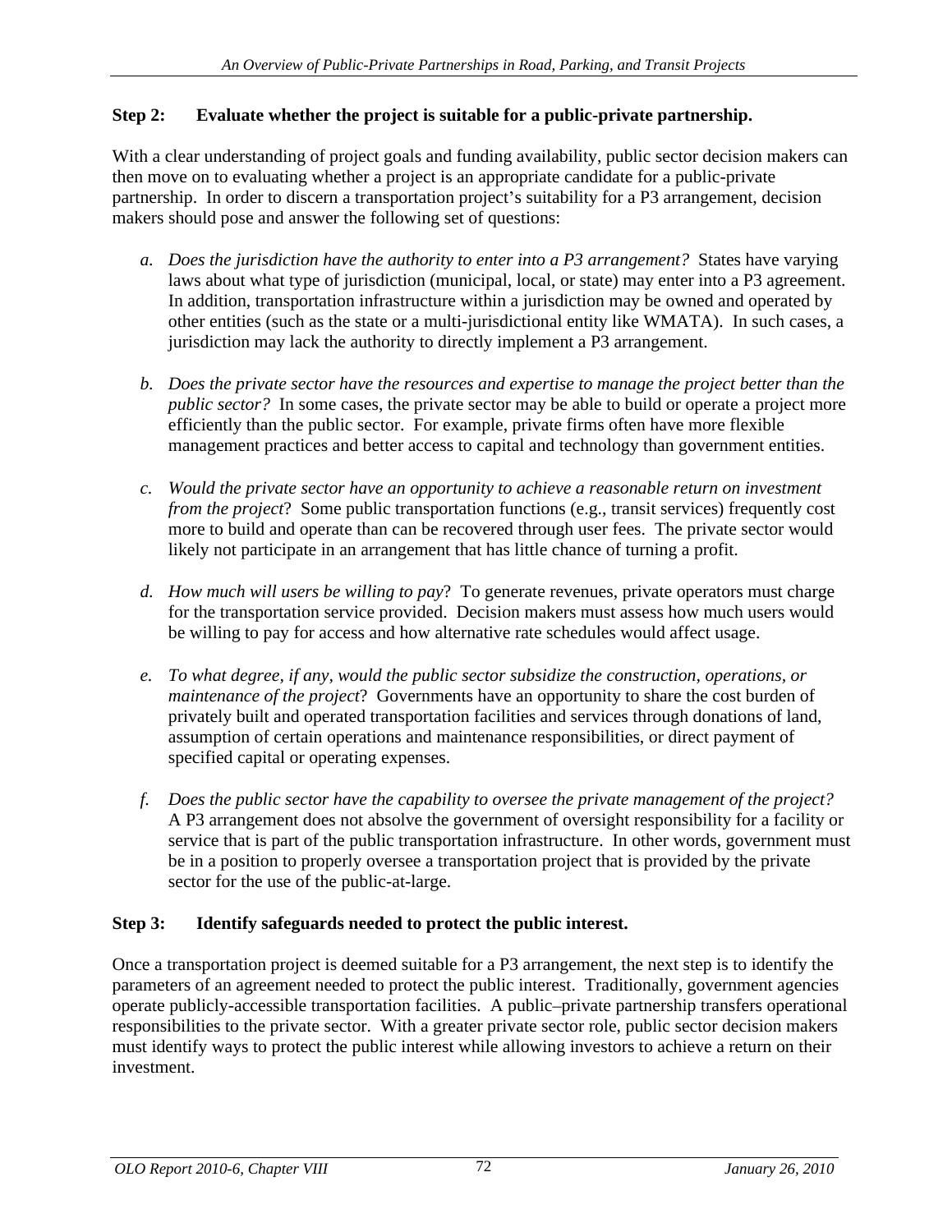As stated above, government officials remain accountable for the public transportation system even when the private sector operates certain transportation facilities or services. Best practices in P3 implementation cite two primary methods to ensure the public is financially protected and the partnership does not adversely affect other government policies: (1) establishment of performance standards in the agreement; and (2) effective monitoring of the partnership.<sup>2</sup>

 To safeguard the public interest in any P3 arrangement, decision makers should ask the following questions:

- *a. How will the government determine the value of the P3 contract or lease*? Calculating the present value of future toll payments, transit fares, or parking fees can be a complex undertaking. Decision makers should ask for an explanation of the methodology and assumptions used to estimate the expected value of future revenues for the full life of the proposed agreement. A government should also consider a provision to share in future revenues that exceed a pre-designated amount.
- *b. What performance standards and measures will be required*? A P3 agreement should require that the private facility operator meet specified service, maintenance, and safety standards. In addition, a P3 contract should specify consequences (e.g., penalties, grounds for termination) for failure of the contractor to comply with terms of the agreement.
- *c. Should the contract limit rate increases?* Decision makers should consider whether to include a provision in the contract or lease agreement that limits future rate increases. In assessing this matter, officials should take into account the cost burden placed on both current and future users of the transportation facility or service.
- *d. Should the contract include provisions to help achieve other public policies?* Decision makers should evaluate what other transportation, land use, economic development, and environmental policies would be affected by the P3 agreement. Depending upon what is decided, the contract should be crafted to preserve the desired policy objectives.
- *e. How will the government oversee implementation of the agreement?* Decision makers should put in place a mechanism for overseeing the P3 agreement. Contract negotiations should take into account the cost of government oversight.
- *f. What would happen in the case of default?* The contract or lease should include provisions to provide continued operation of the project should the private operator default on its responsibilities.

## **Step 4. Select suitable financial mechanisms for the public-private partnership.**

Traditionally, the public and private sector have two different (and sometimes conflicting) objectives concerning the financing of a project: the public sectors seeks to cover the full costs of the project over time while the private sector wants to ensure that the project can provide a reasonable return on invested capital.

 <sup>2</sup> Source: Federal Highway Administration Guidebook, Department of Transportation Reports 2004 and 2007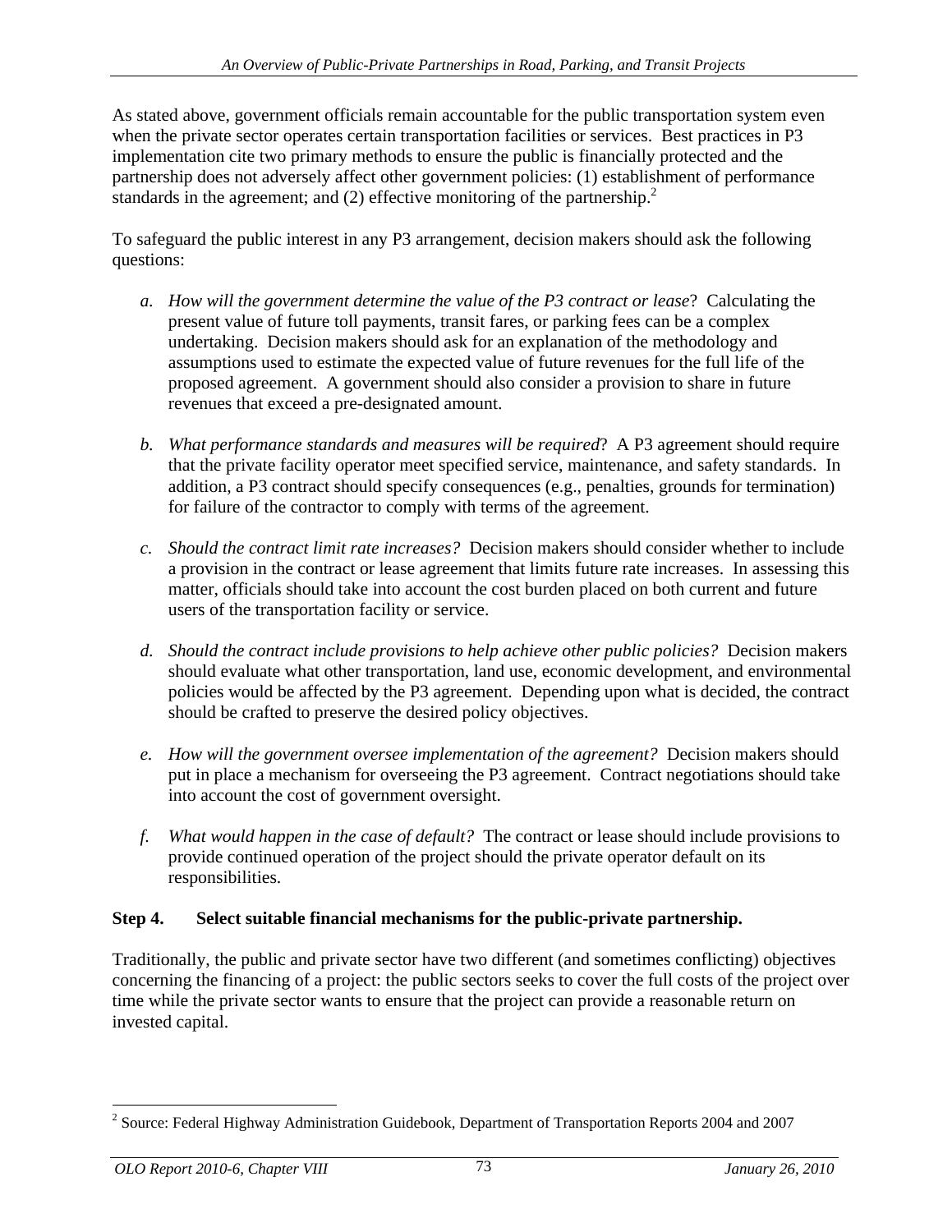Key to deciding whether to move ahead with a transportation public-private partnership is an evaluation of the financial structure of any proposed agreement. Transportation projects can be very costly; therefore it is essential that the decision makers consider the financial criteria for evaluating the project and the financial sources available for the project. Some specific questions decision makers should consider concerning the details of financing a public-

private partnership include:

- *a. How were the financial assumptions built? Are they reasonable?* Assumptions regarding borrowing rates/private equity, future user and revenue levels, or maintenance schedules may have a significant impact on the value of the project. Decision makers musthave a clear understanding of the calculations associated with the project s financial assumptions.
- *b. What are the current options for financing? What are the benefits and drawbacks of each option?* There are many financing options available for transportation public-private partnerships, including federal and state programs, private debt, and government issued bonds. Decision makers should evaluate the advantages and disadvantages of each financial option in the context of project goals and current economic conditions.
- *c. What are the transaction/other costs associated with the deal, and does the public sector have the financial capacity to cover these costs?* There are often additional costs (such as the cost of selection and monitoring of a private partner) compared to traditional procurement that must be accounted for as part of the P3 agreement cost estimate.
- *d. What financial risks do the public and private sectors bear in the deal? Does the structure of the agreement account for risks?* In a P3 agreement, there is a correlation between financial risk the public sector is shifting and the rate of investment return the private partner is expecting. Decision makers must be aware of the division of financial risks within the agreement.
- *e. How should the revenue from the P3 be spent? If there is an upfront payment, will the revenue be used to create a sustainable source of revenue for the future?* P3 agreements often result in a budgetary windfall for the public sector. Decision makers should have an upfront plan for both the short- and long-term use of the revenue.

# **Step 5: Develop a process to ensure transparency.**

A common criticism of public-private partnerships is the lack of transparency on the part of government officials before the final agreement is reached. If a preliminary decision is made that project is suitable for a public-private partnership, decision makers should ensure that adequate opportunities for public input exist.<br>Before approval of a P3 agreement, key terms (such as contract standards, user rate policies, non-

compete clauses and transaction costs) should be made public and hearings should be held. In addition, numerous jurisdictions have contracted with an independent auditor to evaluate the short and long term impacts of the proposed agreement.

The transparency of a P3 agreement is not limited to the proposal and selection process, and should extend to the implementation of the P3 project. Government officials and the general public may require access to annual user and revenue information along with audited financial statements.